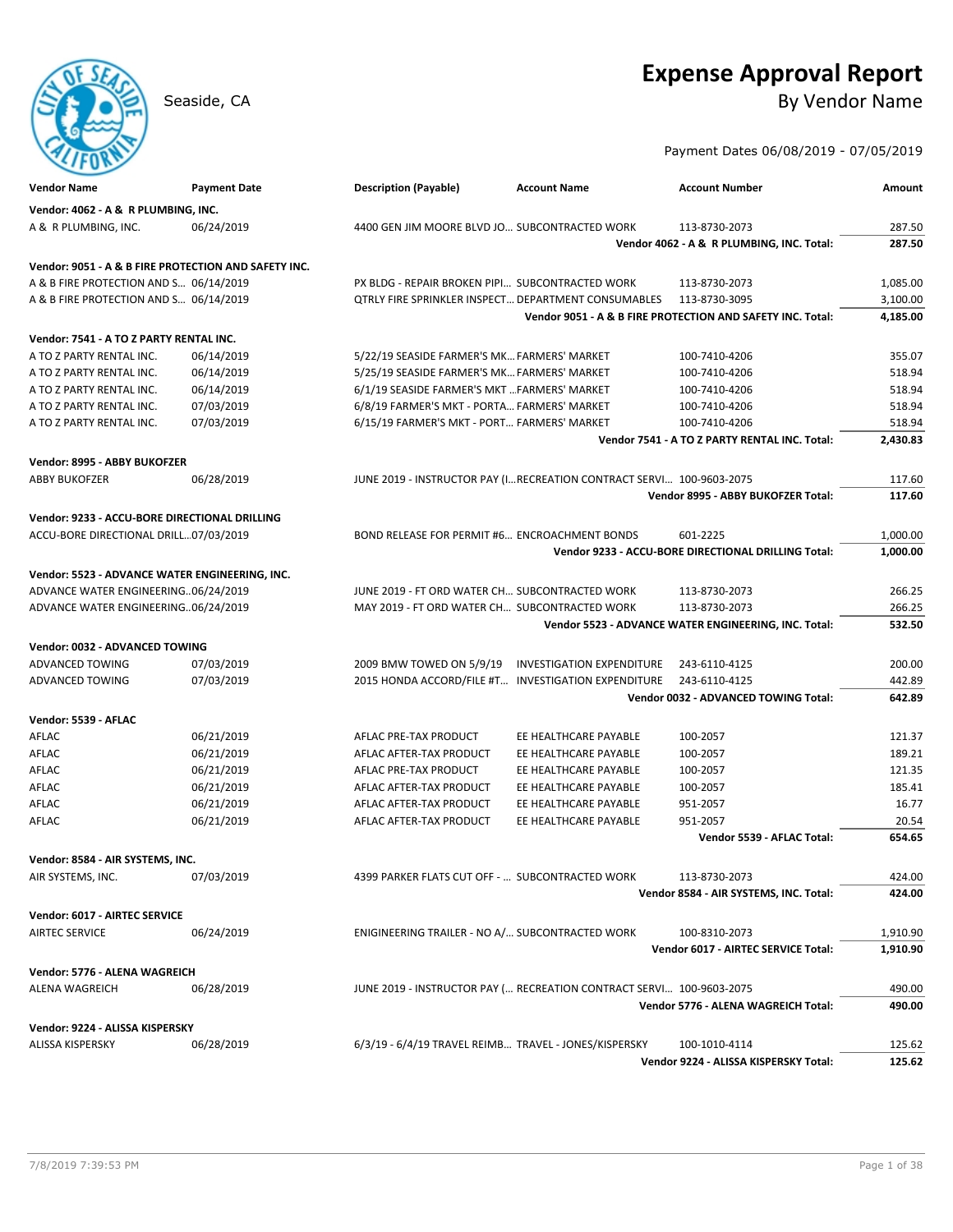| <b>Vendor Name</b><br><b>Description (Payable)</b><br><b>Account Number</b><br><b>Payment Date</b><br><b>Account Name</b><br>Amount<br>Vendor: 8308 - AMERICAN FIDELITY ADMINISTRATIVE SERVICES, LLC<br>AMERICAN FIDELITY ADMINIST 06/21/2019<br>JUN19 ADMIN SERV FEE INV#3 BENEFITS ADMINISTRATION<br>214.20<br>100-5110-1015<br>214.20<br>Vendor 8308 - AMERICAN FIDELITY ADMINISTRATIVE SERVICES, LLC Total:<br>Vendor: 7975 - AMERICAN FIDELITY<br><b>AMERICAN FIDELITY</b><br>06/25/2019<br>AF PRE-TAX PRODUCT<br>EE HEALTHCARE PAYABLE<br>1,934.92<br>100-2057<br>06/25/2019<br>AF AFTER-TAX PRODUCT<br>EE HEALTHCARE PAYABLE<br>AMERICAN FIDELITY<br>100-2057<br>3,663.64<br>06/25/2019<br>AF PRE-TAX PRODUCT<br>EE HEALTHCARE PAYABLE<br>AMERICAN FIDELITY<br>100-2057<br>1,908.12<br><b>AMERICAN FIDELITY</b><br>06/25/2019<br>AF AFTER-TAX PRODUCT<br>EE HEALTHCARE PAYABLE<br>3,613.71<br>100-2057<br>06/28/2019<br>EE HEALTHCARE PAYABLE<br>1,917.20<br>AMERICAN FIDELITY<br>AF PRE-TAX PRODUCT<br>100-2057<br>06/28/2019<br>EE HEALTHCARE PAYABLE<br>3,617.78<br>AMERICAN FIDELITY<br>AF AFTER-TAX PRODUCT<br>100-2057<br>06/28/2019<br>AF PRE-TAX PRODUCT<br>EE HEALTHCARE PAYABLE<br>1,884.80<br>AMERICAN FIDELITY<br>100-2057<br>06/28/2019<br>AF AFTER-TAX PRODUCT<br>EE HEALTHCARE PAYABLE<br>3,568.78<br>AMERICAN FIDELITY<br>100-2057<br>06/25/2019<br>AF PRE-TAX PRODUCT<br>EE HEALTHCARE PAYABLE<br>5.60<br>AMERICAN FIDELITY<br>103-2057<br>06/25/2019<br>EE HEALTHCARE PAYABLE<br>8.57<br>AMERICAN FIDELITY<br>AF AFTER-TAX PRODUCT<br>103-2057<br>06/25/2019<br>6.31<br>AMERICAN FIDELITY<br>AF PRE-TAX PRODUCT<br>EE HEALTHCARE PAYABLE<br>103-2057<br>6.80<br>06/25/2019<br>AF AFTER-TAX PRODUCT<br>EE HEALTHCARE PAYABLE<br>AMERICAN FIDELITY<br>103-2057<br>06/28/2019<br>AF PRE-TAX PRODUCT<br>EE HEALTHCARE PAYABLE<br>8.43<br><b>AMERICAN FIDELITY</b><br>103-2057<br><b>AMERICAN FIDELITY</b><br>06/28/2019<br>AF AFTER-TAX PRODUCT<br>EE HEALTHCARE PAYABLE<br>10.46<br>103-2057<br>06/28/2019<br>EE HEALTHCARE PAYABLE<br>16.21<br>AMERICAN FIDELITY<br>AF PRE-TAX PRODUCT<br>103-2057<br>06/28/2019<br>AF AFTER-TAX PRODUCT<br>EE HEALTHCARE PAYABLE<br>20.56<br>AMERICAN FIDELITY<br>103-2057<br>25.20<br>06/25/2019<br>AF PRE-TAX PRODUCT<br>EE HEALTHCARE PAYABLE<br>AMERICAN FIDELITY<br>113-2057<br>06/25/2019<br>EE HEALTHCARE PAYABLE<br>84.81<br>AMERICAN FIDELITY<br>AF AFTER-TAX PRODUCT<br>113-2057<br>AMERICAN FIDELITY<br>06/25/2019<br>AF PRE-TAX PRODUCT<br>EE HEALTHCARE PAYABLE<br>16.21<br>113-2057<br>06/25/2019<br>63.86<br>AMERICAN FIDELITY<br>AF AFTER-TAX PRODUCT<br>EE HEALTHCARE PAYABLE<br>113-2057<br>06/28/2019<br>AF PRE-TAX PRODUCT<br>EE HEALTHCARE PAYABLE<br>18.51<br>AMERICAN FIDELITY<br>113-2057<br>61.92<br>06/28/2019<br>EE HEALTHCARE PAYABLE<br>AMERICAN FIDELITY<br>AF AFTER-TAX PRODUCT<br>113-2057<br>06/28/2019<br>AF PRE-TAX PRODUCT<br>EE HEALTHCARE PAYABLE<br>21.38<br>AMERICAN FIDELITY<br>113-2057<br>65.34<br>06/28/2019<br>AF AFTER-TAX PRODUCT<br>EE HEALTHCARE PAYABLE<br>AMERICAN FIDELITY<br>113-2057<br>06/25/2019<br>EE HEALTHCARE PAYABLE<br>18.76<br>AMERICAN FIDELITY<br>AF PRE-TAX PRODUCT<br>200-2057<br>06/25/2019<br>EE HEALTHCARE PAYABLE<br>11.39<br>AMERICAN FIDELITY<br>AF AFTER-TAX PRODUCT<br>200-2057<br>19.29<br>06/25/2019<br>AF PRE-TAX PRODUCT<br>EE HEALTHCARE PAYABLE<br>AMERICAN FIDELITY<br>200-2057<br>06/25/2019<br>EE HEALTHCARE PAYABLE<br>11.72<br>AMERICAN FIDELITY<br>AF AFTER-TAX PRODUCT<br>200-2057<br>AMERICAN FIDELITY<br>06/28/2019<br>AF PRE-TAX PRODUCT<br>EE HEALTHCARE PAYABLE<br>17.79<br>200-2057<br>06/28/2019<br>10.81<br>AMERICAN FIDELITY<br>AF AFTER-TAX PRODUCT<br>EE HEALTHCARE PAYABLE<br>200-2057<br>06/28/2019<br>18.64<br>AMERICAN FIDELITY<br>AF PRE-TAX PRODUCT<br>EE HEALTHCARE PAYABLE<br>200-2057<br>06/28/2019<br>AF AFTER-TAX PRODUCT<br>EE HEALTHCARE PAYABLE<br>11.32<br><b>AMERICAN FIDELITY</b><br>200-2057<br>06/25/2019<br>AF PRE-TAX PRODUCT<br>EE HEALTHCARE PAYABLE<br>47.11<br>AMERICAN FIDELITY<br>210-2057<br>55.78<br>06/25/2019<br>EE HEALTHCARE PAYABLE<br>210-2057<br>AMERICAN FIDELITY<br>AF AFTER-TAX PRODUCT<br><b>AMERICAN FIDELITY</b><br>06/25/2019<br>AF PRE-TAX PRODUCT<br>EE HEALTHCARE PAYABLE<br>210-2057<br>49.15<br>06/25/2019<br>AMERICAN FIDELITY<br>AF AFTER-TAX PRODUCT<br>EE HEALTHCARE PAYABLE<br>210-2057<br>63.65<br>65.19<br>06/28/2019<br>210-2057<br>AMERICAN FIDELITY<br>AF PRE-TAX PRODUCT<br>EE HEALTHCARE PAYABLE<br>98.35<br>AMERICAN FIDELITY<br>06/28/2019<br>AF AFTER-TAX PRODUCT<br>EE HEALTHCARE PAYABLE<br>210-2057<br>06/28/2019<br>AF PRE-TAX PRODUCT<br>EE HEALTHCARE PAYABLE<br>210-2057<br>84.90<br>AMERICAN FIDELITY<br>06/28/2019<br>210-2057<br>115.37<br>AMERICAN FIDELITY<br>AF AFTER-TAX PRODUCT<br>EE HEALTHCARE PAYABLE<br>06/25/2019<br>AF PRE-TAX PRODUCT<br>271-2057<br>18.71<br>AMERICAN FIDELITY<br>EE HEALTHCARE PAYABLE<br>06/25/2019<br>EE HEALTHCARE PAYABLE<br>271-2057<br>52.47<br>AMERICAN FIDELITY<br>AF AFTER-TAX PRODUCT<br>06/25/2019<br>AF PRE-TAX PRODUCT<br>EE HEALTHCARE PAYABLE<br>271-2057<br>24.97<br>AMERICAN FIDELITY<br>06/25/2019<br>AF AFTER-TAX PRODUCT<br>EE HEALTHCARE PAYABLE<br>271-2057<br>60.29<br>AMERICAN FIDELITY<br>06/28/2019<br>EE HEALTHCARE PAYABLE<br>271-2057<br>53.11<br>AMERICAN FIDELITY<br>AF PRE-TAX PRODUCT<br>06/28/2019<br>271-2057<br>93.05<br>AMERICAN FIDELITY<br>AF AFTER-TAX PRODUCT<br>EE HEALTHCARE PAYABLE<br>06/28/2019<br>AF PRE-TAX PRODUCT<br>EE HEALTHCARE PAYABLE<br>271-2057<br>51.68<br>AMERICAN FIDELITY<br>06/28/2019<br>EE HEALTHCARE PAYABLE<br>271-2057<br>87.23<br>AMERICAN FIDELITY<br>AF AFTER-TAX PRODUCT<br>2.37<br>06/25/2019<br>AF PRE-TAX PRODUCT<br>EE HEALTHCARE PAYABLE<br>345-2057<br>AMERICAN FIDELITY<br>06/25/2019<br>345-2057<br>1.21<br>AMERICAN FIDELITY<br>AF PRE-TAX PRODUCT<br>EE HEALTHCARE PAYABLE<br>06/28/2019<br>345-2057<br>1.95<br>AMERICAN FIDELITY<br>AF PRE-TAX PRODUCT<br>EE HEALTHCARE PAYABLE<br>06/28/2019<br>AF PRE-TAX PRODUCT<br>EE HEALTHCARE PAYABLE<br>345-2057<br>2.13<br>AMERICAN FIDELITY<br>06/25/2019<br>AF PRE-TAX PRODUCT<br>EE HEALTHCARE PAYABLE<br>36.72<br>AMERICAN FIDELITY<br>401-2057<br>06/25/2019<br>AF AFTER-TAX PRODUCT<br>EE HEALTHCARE PAYABLE<br>401-2057<br>98.99<br>AMERICAN FIDELITY<br>06/25/2019<br>AF PRE-TAX PRODUCT<br>401-2057<br>52.60<br>AMERICAN FIDELITY<br>EE HEALTHCARE PAYABLE<br>AMERICAN FIDELITY<br>06/25/2019<br>AF AFTER-TAX PRODUCT<br>EE HEALTHCARE PAYABLE<br>401-2057<br>118.33 | Payment Dates: 06/08/2019 - 07/05/2019<br><b>Expense Approval Report</b> |  |  |  |  |  |
|----------------------------------------------------------------------------------------------------------------------------------------------------------------------------------------------------------------------------------------------------------------------------------------------------------------------------------------------------------------------------------------------------------------------------------------------------------------------------------------------------------------------------------------------------------------------------------------------------------------------------------------------------------------------------------------------------------------------------------------------------------------------------------------------------------------------------------------------------------------------------------------------------------------------------------------------------------------------------------------------------------------------------------------------------------------------------------------------------------------------------------------------------------------------------------------------------------------------------------------------------------------------------------------------------------------------------------------------------------------------------------------------------------------------------------------------------------------------------------------------------------------------------------------------------------------------------------------------------------------------------------------------------------------------------------------------------------------------------------------------------------------------------------------------------------------------------------------------------------------------------------------------------------------------------------------------------------------------------------------------------------------------------------------------------------------------------------------------------------------------------------------------------------------------------------------------------------------------------------------------------------------------------------------------------------------------------------------------------------------------------------------------------------------------------------------------------------------------------------------------------------------------------------------------------------------------------------------------------------------------------------------------------------------------------------------------------------------------------------------------------------------------------------------------------------------------------------------------------------------------------------------------------------------------------------------------------------------------------------------------------------------------------------------------------------------------------------------------------------------------------------------------------------------------------------------------------------------------------------------------------------------------------------------------------------------------------------------------------------------------------------------------------------------------------------------------------------------------------------------------------------------------------------------------------------------------------------------------------------------------------------------------------------------------------------------------------------------------------------------------------------------------------------------------------------------------------------------------------------------------------------------------------------------------------------------------------------------------------------------------------------------------------------------------------------------------------------------------------------------------------------------------------------------------------------------------------------------------------------------------------------------------------------------------------------------------------------------------------------------------------------------------------------------------------------------------------------------------------------------------------------------------------------------------------------------------------------------------------------------------------------------------------------------------------------------------------------------------------------------------------------------------------------------------------------------------------------------------------------------------------------------------------------------------------------------------------------------------------------------------------------------------------------------------------------------------------------------------------------------------------------------------------------------------------------------------------------------------------------------------------------------------------------------------------------------------------------------------------------------------------------------------------------------------------------------------------------------------------------------------------------------------------------------------------------------------------------------------------------------------------------------------------------------------------------------------------------------------------------------------------------------------------------------------------------------------------------------------------------------------------------------------------------------------------------------------------------------------------------------------------------------------------------------------------------------------------------------------------------------------------------------------------------------------------------------------------------------------------------------------------------------------------------------------------------------------------------------------------------------------------------------------------------------------------------------------------------------------------------------------------------------------------------------------------------------------------|--------------------------------------------------------------------------|--|--|--|--|--|
|                                                                                                                                                                                                                                                                                                                                                                                                                                                                                                                                                                                                                                                                                                                                                                                                                                                                                                                                                                                                                                                                                                                                                                                                                                                                                                                                                                                                                                                                                                                                                                                                                                                                                                                                                                                                                                                                                                                                                                                                                                                                                                                                                                                                                                                                                                                                                                                                                                                                                                                                                                                                                                                                                                                                                                                                                                                                                                                                                                                                                                                                                                                                                                                                                                                                                                                                                                                                                                                                                                                                                                                                                                                                                                                                                                                                                                                                                                                                                                                                                                                                                                                                                                                                                                                                                                                                                                                                                                                                                                                                                                                                                                                                                                                                                                                                                                                                                                                                                                                                                                                                                                                                                                                                                                                                                                                                                                                                                                                                                                                                                                                                                                                                                                                                                                                                                                                                                                                                                                                                                                                                                                                                                                                                                                                                                                                                                                                                                                                                                                                                                                            |                                                                          |  |  |  |  |  |
|                                                                                                                                                                                                                                                                                                                                                                                                                                                                                                                                                                                                                                                                                                                                                                                                                                                                                                                                                                                                                                                                                                                                                                                                                                                                                                                                                                                                                                                                                                                                                                                                                                                                                                                                                                                                                                                                                                                                                                                                                                                                                                                                                                                                                                                                                                                                                                                                                                                                                                                                                                                                                                                                                                                                                                                                                                                                                                                                                                                                                                                                                                                                                                                                                                                                                                                                                                                                                                                                                                                                                                                                                                                                                                                                                                                                                                                                                                                                                                                                                                                                                                                                                                                                                                                                                                                                                                                                                                                                                                                                                                                                                                                                                                                                                                                                                                                                                                                                                                                                                                                                                                                                                                                                                                                                                                                                                                                                                                                                                                                                                                                                                                                                                                                                                                                                                                                                                                                                                                                                                                                                                                                                                                                                                                                                                                                                                                                                                                                                                                                                                                            |                                                                          |  |  |  |  |  |
|                                                                                                                                                                                                                                                                                                                                                                                                                                                                                                                                                                                                                                                                                                                                                                                                                                                                                                                                                                                                                                                                                                                                                                                                                                                                                                                                                                                                                                                                                                                                                                                                                                                                                                                                                                                                                                                                                                                                                                                                                                                                                                                                                                                                                                                                                                                                                                                                                                                                                                                                                                                                                                                                                                                                                                                                                                                                                                                                                                                                                                                                                                                                                                                                                                                                                                                                                                                                                                                                                                                                                                                                                                                                                                                                                                                                                                                                                                                                                                                                                                                                                                                                                                                                                                                                                                                                                                                                                                                                                                                                                                                                                                                                                                                                                                                                                                                                                                                                                                                                                                                                                                                                                                                                                                                                                                                                                                                                                                                                                                                                                                                                                                                                                                                                                                                                                                                                                                                                                                                                                                                                                                                                                                                                                                                                                                                                                                                                                                                                                                                                                                            |                                                                          |  |  |  |  |  |
|                                                                                                                                                                                                                                                                                                                                                                                                                                                                                                                                                                                                                                                                                                                                                                                                                                                                                                                                                                                                                                                                                                                                                                                                                                                                                                                                                                                                                                                                                                                                                                                                                                                                                                                                                                                                                                                                                                                                                                                                                                                                                                                                                                                                                                                                                                                                                                                                                                                                                                                                                                                                                                                                                                                                                                                                                                                                                                                                                                                                                                                                                                                                                                                                                                                                                                                                                                                                                                                                                                                                                                                                                                                                                                                                                                                                                                                                                                                                                                                                                                                                                                                                                                                                                                                                                                                                                                                                                                                                                                                                                                                                                                                                                                                                                                                                                                                                                                                                                                                                                                                                                                                                                                                                                                                                                                                                                                                                                                                                                                                                                                                                                                                                                                                                                                                                                                                                                                                                                                                                                                                                                                                                                                                                                                                                                                                                                                                                                                                                                                                                                                            |                                                                          |  |  |  |  |  |
|                                                                                                                                                                                                                                                                                                                                                                                                                                                                                                                                                                                                                                                                                                                                                                                                                                                                                                                                                                                                                                                                                                                                                                                                                                                                                                                                                                                                                                                                                                                                                                                                                                                                                                                                                                                                                                                                                                                                                                                                                                                                                                                                                                                                                                                                                                                                                                                                                                                                                                                                                                                                                                                                                                                                                                                                                                                                                                                                                                                                                                                                                                                                                                                                                                                                                                                                                                                                                                                                                                                                                                                                                                                                                                                                                                                                                                                                                                                                                                                                                                                                                                                                                                                                                                                                                                                                                                                                                                                                                                                                                                                                                                                                                                                                                                                                                                                                                                                                                                                                                                                                                                                                                                                                                                                                                                                                                                                                                                                                                                                                                                                                                                                                                                                                                                                                                                                                                                                                                                                                                                                                                                                                                                                                                                                                                                                                                                                                                                                                                                                                                                            |                                                                          |  |  |  |  |  |
|                                                                                                                                                                                                                                                                                                                                                                                                                                                                                                                                                                                                                                                                                                                                                                                                                                                                                                                                                                                                                                                                                                                                                                                                                                                                                                                                                                                                                                                                                                                                                                                                                                                                                                                                                                                                                                                                                                                                                                                                                                                                                                                                                                                                                                                                                                                                                                                                                                                                                                                                                                                                                                                                                                                                                                                                                                                                                                                                                                                                                                                                                                                                                                                                                                                                                                                                                                                                                                                                                                                                                                                                                                                                                                                                                                                                                                                                                                                                                                                                                                                                                                                                                                                                                                                                                                                                                                                                                                                                                                                                                                                                                                                                                                                                                                                                                                                                                                                                                                                                                                                                                                                                                                                                                                                                                                                                                                                                                                                                                                                                                                                                                                                                                                                                                                                                                                                                                                                                                                                                                                                                                                                                                                                                                                                                                                                                                                                                                                                                                                                                                                            |                                                                          |  |  |  |  |  |
|                                                                                                                                                                                                                                                                                                                                                                                                                                                                                                                                                                                                                                                                                                                                                                                                                                                                                                                                                                                                                                                                                                                                                                                                                                                                                                                                                                                                                                                                                                                                                                                                                                                                                                                                                                                                                                                                                                                                                                                                                                                                                                                                                                                                                                                                                                                                                                                                                                                                                                                                                                                                                                                                                                                                                                                                                                                                                                                                                                                                                                                                                                                                                                                                                                                                                                                                                                                                                                                                                                                                                                                                                                                                                                                                                                                                                                                                                                                                                                                                                                                                                                                                                                                                                                                                                                                                                                                                                                                                                                                                                                                                                                                                                                                                                                                                                                                                                                                                                                                                                                                                                                                                                                                                                                                                                                                                                                                                                                                                                                                                                                                                                                                                                                                                                                                                                                                                                                                                                                                                                                                                                                                                                                                                                                                                                                                                                                                                                                                                                                                                                                            |                                                                          |  |  |  |  |  |
|                                                                                                                                                                                                                                                                                                                                                                                                                                                                                                                                                                                                                                                                                                                                                                                                                                                                                                                                                                                                                                                                                                                                                                                                                                                                                                                                                                                                                                                                                                                                                                                                                                                                                                                                                                                                                                                                                                                                                                                                                                                                                                                                                                                                                                                                                                                                                                                                                                                                                                                                                                                                                                                                                                                                                                                                                                                                                                                                                                                                                                                                                                                                                                                                                                                                                                                                                                                                                                                                                                                                                                                                                                                                                                                                                                                                                                                                                                                                                                                                                                                                                                                                                                                                                                                                                                                                                                                                                                                                                                                                                                                                                                                                                                                                                                                                                                                                                                                                                                                                                                                                                                                                                                                                                                                                                                                                                                                                                                                                                                                                                                                                                                                                                                                                                                                                                                                                                                                                                                                                                                                                                                                                                                                                                                                                                                                                                                                                                                                                                                                                                                            |                                                                          |  |  |  |  |  |
|                                                                                                                                                                                                                                                                                                                                                                                                                                                                                                                                                                                                                                                                                                                                                                                                                                                                                                                                                                                                                                                                                                                                                                                                                                                                                                                                                                                                                                                                                                                                                                                                                                                                                                                                                                                                                                                                                                                                                                                                                                                                                                                                                                                                                                                                                                                                                                                                                                                                                                                                                                                                                                                                                                                                                                                                                                                                                                                                                                                                                                                                                                                                                                                                                                                                                                                                                                                                                                                                                                                                                                                                                                                                                                                                                                                                                                                                                                                                                                                                                                                                                                                                                                                                                                                                                                                                                                                                                                                                                                                                                                                                                                                                                                                                                                                                                                                                                                                                                                                                                                                                                                                                                                                                                                                                                                                                                                                                                                                                                                                                                                                                                                                                                                                                                                                                                                                                                                                                                                                                                                                                                                                                                                                                                                                                                                                                                                                                                                                                                                                                                                            |                                                                          |  |  |  |  |  |
|                                                                                                                                                                                                                                                                                                                                                                                                                                                                                                                                                                                                                                                                                                                                                                                                                                                                                                                                                                                                                                                                                                                                                                                                                                                                                                                                                                                                                                                                                                                                                                                                                                                                                                                                                                                                                                                                                                                                                                                                                                                                                                                                                                                                                                                                                                                                                                                                                                                                                                                                                                                                                                                                                                                                                                                                                                                                                                                                                                                                                                                                                                                                                                                                                                                                                                                                                                                                                                                                                                                                                                                                                                                                                                                                                                                                                                                                                                                                                                                                                                                                                                                                                                                                                                                                                                                                                                                                                                                                                                                                                                                                                                                                                                                                                                                                                                                                                                                                                                                                                                                                                                                                                                                                                                                                                                                                                                                                                                                                                                                                                                                                                                                                                                                                                                                                                                                                                                                                                                                                                                                                                                                                                                                                                                                                                                                                                                                                                                                                                                                                                                            |                                                                          |  |  |  |  |  |
|                                                                                                                                                                                                                                                                                                                                                                                                                                                                                                                                                                                                                                                                                                                                                                                                                                                                                                                                                                                                                                                                                                                                                                                                                                                                                                                                                                                                                                                                                                                                                                                                                                                                                                                                                                                                                                                                                                                                                                                                                                                                                                                                                                                                                                                                                                                                                                                                                                                                                                                                                                                                                                                                                                                                                                                                                                                                                                                                                                                                                                                                                                                                                                                                                                                                                                                                                                                                                                                                                                                                                                                                                                                                                                                                                                                                                                                                                                                                                                                                                                                                                                                                                                                                                                                                                                                                                                                                                                                                                                                                                                                                                                                                                                                                                                                                                                                                                                                                                                                                                                                                                                                                                                                                                                                                                                                                                                                                                                                                                                                                                                                                                                                                                                                                                                                                                                                                                                                                                                                                                                                                                                                                                                                                                                                                                                                                                                                                                                                                                                                                                                            |                                                                          |  |  |  |  |  |
|                                                                                                                                                                                                                                                                                                                                                                                                                                                                                                                                                                                                                                                                                                                                                                                                                                                                                                                                                                                                                                                                                                                                                                                                                                                                                                                                                                                                                                                                                                                                                                                                                                                                                                                                                                                                                                                                                                                                                                                                                                                                                                                                                                                                                                                                                                                                                                                                                                                                                                                                                                                                                                                                                                                                                                                                                                                                                                                                                                                                                                                                                                                                                                                                                                                                                                                                                                                                                                                                                                                                                                                                                                                                                                                                                                                                                                                                                                                                                                                                                                                                                                                                                                                                                                                                                                                                                                                                                                                                                                                                                                                                                                                                                                                                                                                                                                                                                                                                                                                                                                                                                                                                                                                                                                                                                                                                                                                                                                                                                                                                                                                                                                                                                                                                                                                                                                                                                                                                                                                                                                                                                                                                                                                                                                                                                                                                                                                                                                                                                                                                                                            |                                                                          |  |  |  |  |  |
|                                                                                                                                                                                                                                                                                                                                                                                                                                                                                                                                                                                                                                                                                                                                                                                                                                                                                                                                                                                                                                                                                                                                                                                                                                                                                                                                                                                                                                                                                                                                                                                                                                                                                                                                                                                                                                                                                                                                                                                                                                                                                                                                                                                                                                                                                                                                                                                                                                                                                                                                                                                                                                                                                                                                                                                                                                                                                                                                                                                                                                                                                                                                                                                                                                                                                                                                                                                                                                                                                                                                                                                                                                                                                                                                                                                                                                                                                                                                                                                                                                                                                                                                                                                                                                                                                                                                                                                                                                                                                                                                                                                                                                                                                                                                                                                                                                                                                                                                                                                                                                                                                                                                                                                                                                                                                                                                                                                                                                                                                                                                                                                                                                                                                                                                                                                                                                                                                                                                                                                                                                                                                                                                                                                                                                                                                                                                                                                                                                                                                                                                                                            |                                                                          |  |  |  |  |  |
|                                                                                                                                                                                                                                                                                                                                                                                                                                                                                                                                                                                                                                                                                                                                                                                                                                                                                                                                                                                                                                                                                                                                                                                                                                                                                                                                                                                                                                                                                                                                                                                                                                                                                                                                                                                                                                                                                                                                                                                                                                                                                                                                                                                                                                                                                                                                                                                                                                                                                                                                                                                                                                                                                                                                                                                                                                                                                                                                                                                                                                                                                                                                                                                                                                                                                                                                                                                                                                                                                                                                                                                                                                                                                                                                                                                                                                                                                                                                                                                                                                                                                                                                                                                                                                                                                                                                                                                                                                                                                                                                                                                                                                                                                                                                                                                                                                                                                                                                                                                                                                                                                                                                                                                                                                                                                                                                                                                                                                                                                                                                                                                                                                                                                                                                                                                                                                                                                                                                                                                                                                                                                                                                                                                                                                                                                                                                                                                                                                                                                                                                                                            |                                                                          |  |  |  |  |  |
|                                                                                                                                                                                                                                                                                                                                                                                                                                                                                                                                                                                                                                                                                                                                                                                                                                                                                                                                                                                                                                                                                                                                                                                                                                                                                                                                                                                                                                                                                                                                                                                                                                                                                                                                                                                                                                                                                                                                                                                                                                                                                                                                                                                                                                                                                                                                                                                                                                                                                                                                                                                                                                                                                                                                                                                                                                                                                                                                                                                                                                                                                                                                                                                                                                                                                                                                                                                                                                                                                                                                                                                                                                                                                                                                                                                                                                                                                                                                                                                                                                                                                                                                                                                                                                                                                                                                                                                                                                                                                                                                                                                                                                                                                                                                                                                                                                                                                                                                                                                                                                                                                                                                                                                                                                                                                                                                                                                                                                                                                                                                                                                                                                                                                                                                                                                                                                                                                                                                                                                                                                                                                                                                                                                                                                                                                                                                                                                                                                                                                                                                                                            |                                                                          |  |  |  |  |  |
|                                                                                                                                                                                                                                                                                                                                                                                                                                                                                                                                                                                                                                                                                                                                                                                                                                                                                                                                                                                                                                                                                                                                                                                                                                                                                                                                                                                                                                                                                                                                                                                                                                                                                                                                                                                                                                                                                                                                                                                                                                                                                                                                                                                                                                                                                                                                                                                                                                                                                                                                                                                                                                                                                                                                                                                                                                                                                                                                                                                                                                                                                                                                                                                                                                                                                                                                                                                                                                                                                                                                                                                                                                                                                                                                                                                                                                                                                                                                                                                                                                                                                                                                                                                                                                                                                                                                                                                                                                                                                                                                                                                                                                                                                                                                                                                                                                                                                                                                                                                                                                                                                                                                                                                                                                                                                                                                                                                                                                                                                                                                                                                                                                                                                                                                                                                                                                                                                                                                                                                                                                                                                                                                                                                                                                                                                                                                                                                                                                                                                                                                                                            |                                                                          |  |  |  |  |  |
|                                                                                                                                                                                                                                                                                                                                                                                                                                                                                                                                                                                                                                                                                                                                                                                                                                                                                                                                                                                                                                                                                                                                                                                                                                                                                                                                                                                                                                                                                                                                                                                                                                                                                                                                                                                                                                                                                                                                                                                                                                                                                                                                                                                                                                                                                                                                                                                                                                                                                                                                                                                                                                                                                                                                                                                                                                                                                                                                                                                                                                                                                                                                                                                                                                                                                                                                                                                                                                                                                                                                                                                                                                                                                                                                                                                                                                                                                                                                                                                                                                                                                                                                                                                                                                                                                                                                                                                                                                                                                                                                                                                                                                                                                                                                                                                                                                                                                                                                                                                                                                                                                                                                                                                                                                                                                                                                                                                                                                                                                                                                                                                                                                                                                                                                                                                                                                                                                                                                                                                                                                                                                                                                                                                                                                                                                                                                                                                                                                                                                                                                                                            |                                                                          |  |  |  |  |  |
|                                                                                                                                                                                                                                                                                                                                                                                                                                                                                                                                                                                                                                                                                                                                                                                                                                                                                                                                                                                                                                                                                                                                                                                                                                                                                                                                                                                                                                                                                                                                                                                                                                                                                                                                                                                                                                                                                                                                                                                                                                                                                                                                                                                                                                                                                                                                                                                                                                                                                                                                                                                                                                                                                                                                                                                                                                                                                                                                                                                                                                                                                                                                                                                                                                                                                                                                                                                                                                                                                                                                                                                                                                                                                                                                                                                                                                                                                                                                                                                                                                                                                                                                                                                                                                                                                                                                                                                                                                                                                                                                                                                                                                                                                                                                                                                                                                                                                                                                                                                                                                                                                                                                                                                                                                                                                                                                                                                                                                                                                                                                                                                                                                                                                                                                                                                                                                                                                                                                                                                                                                                                                                                                                                                                                                                                                                                                                                                                                                                                                                                                                                            |                                                                          |  |  |  |  |  |
|                                                                                                                                                                                                                                                                                                                                                                                                                                                                                                                                                                                                                                                                                                                                                                                                                                                                                                                                                                                                                                                                                                                                                                                                                                                                                                                                                                                                                                                                                                                                                                                                                                                                                                                                                                                                                                                                                                                                                                                                                                                                                                                                                                                                                                                                                                                                                                                                                                                                                                                                                                                                                                                                                                                                                                                                                                                                                                                                                                                                                                                                                                                                                                                                                                                                                                                                                                                                                                                                                                                                                                                                                                                                                                                                                                                                                                                                                                                                                                                                                                                                                                                                                                                                                                                                                                                                                                                                                                                                                                                                                                                                                                                                                                                                                                                                                                                                                                                                                                                                                                                                                                                                                                                                                                                                                                                                                                                                                                                                                                                                                                                                                                                                                                                                                                                                                                                                                                                                                                                                                                                                                                                                                                                                                                                                                                                                                                                                                                                                                                                                                                            |                                                                          |  |  |  |  |  |
|                                                                                                                                                                                                                                                                                                                                                                                                                                                                                                                                                                                                                                                                                                                                                                                                                                                                                                                                                                                                                                                                                                                                                                                                                                                                                                                                                                                                                                                                                                                                                                                                                                                                                                                                                                                                                                                                                                                                                                                                                                                                                                                                                                                                                                                                                                                                                                                                                                                                                                                                                                                                                                                                                                                                                                                                                                                                                                                                                                                                                                                                                                                                                                                                                                                                                                                                                                                                                                                                                                                                                                                                                                                                                                                                                                                                                                                                                                                                                                                                                                                                                                                                                                                                                                                                                                                                                                                                                                                                                                                                                                                                                                                                                                                                                                                                                                                                                                                                                                                                                                                                                                                                                                                                                                                                                                                                                                                                                                                                                                                                                                                                                                                                                                                                                                                                                                                                                                                                                                                                                                                                                                                                                                                                                                                                                                                                                                                                                                                                                                                                                                            |                                                                          |  |  |  |  |  |
|                                                                                                                                                                                                                                                                                                                                                                                                                                                                                                                                                                                                                                                                                                                                                                                                                                                                                                                                                                                                                                                                                                                                                                                                                                                                                                                                                                                                                                                                                                                                                                                                                                                                                                                                                                                                                                                                                                                                                                                                                                                                                                                                                                                                                                                                                                                                                                                                                                                                                                                                                                                                                                                                                                                                                                                                                                                                                                                                                                                                                                                                                                                                                                                                                                                                                                                                                                                                                                                                                                                                                                                                                                                                                                                                                                                                                                                                                                                                                                                                                                                                                                                                                                                                                                                                                                                                                                                                                                                                                                                                                                                                                                                                                                                                                                                                                                                                                                                                                                                                                                                                                                                                                                                                                                                                                                                                                                                                                                                                                                                                                                                                                                                                                                                                                                                                                                                                                                                                                                                                                                                                                                                                                                                                                                                                                                                                                                                                                                                                                                                                                                            |                                                                          |  |  |  |  |  |
|                                                                                                                                                                                                                                                                                                                                                                                                                                                                                                                                                                                                                                                                                                                                                                                                                                                                                                                                                                                                                                                                                                                                                                                                                                                                                                                                                                                                                                                                                                                                                                                                                                                                                                                                                                                                                                                                                                                                                                                                                                                                                                                                                                                                                                                                                                                                                                                                                                                                                                                                                                                                                                                                                                                                                                                                                                                                                                                                                                                                                                                                                                                                                                                                                                                                                                                                                                                                                                                                                                                                                                                                                                                                                                                                                                                                                                                                                                                                                                                                                                                                                                                                                                                                                                                                                                                                                                                                                                                                                                                                                                                                                                                                                                                                                                                                                                                                                                                                                                                                                                                                                                                                                                                                                                                                                                                                                                                                                                                                                                                                                                                                                                                                                                                                                                                                                                                                                                                                                                                                                                                                                                                                                                                                                                                                                                                                                                                                                                                                                                                                                                            |                                                                          |  |  |  |  |  |
|                                                                                                                                                                                                                                                                                                                                                                                                                                                                                                                                                                                                                                                                                                                                                                                                                                                                                                                                                                                                                                                                                                                                                                                                                                                                                                                                                                                                                                                                                                                                                                                                                                                                                                                                                                                                                                                                                                                                                                                                                                                                                                                                                                                                                                                                                                                                                                                                                                                                                                                                                                                                                                                                                                                                                                                                                                                                                                                                                                                                                                                                                                                                                                                                                                                                                                                                                                                                                                                                                                                                                                                                                                                                                                                                                                                                                                                                                                                                                                                                                                                                                                                                                                                                                                                                                                                                                                                                                                                                                                                                                                                                                                                                                                                                                                                                                                                                                                                                                                                                                                                                                                                                                                                                                                                                                                                                                                                                                                                                                                                                                                                                                                                                                                                                                                                                                                                                                                                                                                                                                                                                                                                                                                                                                                                                                                                                                                                                                                                                                                                                                                            |                                                                          |  |  |  |  |  |
|                                                                                                                                                                                                                                                                                                                                                                                                                                                                                                                                                                                                                                                                                                                                                                                                                                                                                                                                                                                                                                                                                                                                                                                                                                                                                                                                                                                                                                                                                                                                                                                                                                                                                                                                                                                                                                                                                                                                                                                                                                                                                                                                                                                                                                                                                                                                                                                                                                                                                                                                                                                                                                                                                                                                                                                                                                                                                                                                                                                                                                                                                                                                                                                                                                                                                                                                                                                                                                                                                                                                                                                                                                                                                                                                                                                                                                                                                                                                                                                                                                                                                                                                                                                                                                                                                                                                                                                                                                                                                                                                                                                                                                                                                                                                                                                                                                                                                                                                                                                                                                                                                                                                                                                                                                                                                                                                                                                                                                                                                                                                                                                                                                                                                                                                                                                                                                                                                                                                                                                                                                                                                                                                                                                                                                                                                                                                                                                                                                                                                                                                                                            |                                                                          |  |  |  |  |  |
|                                                                                                                                                                                                                                                                                                                                                                                                                                                                                                                                                                                                                                                                                                                                                                                                                                                                                                                                                                                                                                                                                                                                                                                                                                                                                                                                                                                                                                                                                                                                                                                                                                                                                                                                                                                                                                                                                                                                                                                                                                                                                                                                                                                                                                                                                                                                                                                                                                                                                                                                                                                                                                                                                                                                                                                                                                                                                                                                                                                                                                                                                                                                                                                                                                                                                                                                                                                                                                                                                                                                                                                                                                                                                                                                                                                                                                                                                                                                                                                                                                                                                                                                                                                                                                                                                                                                                                                                                                                                                                                                                                                                                                                                                                                                                                                                                                                                                                                                                                                                                                                                                                                                                                                                                                                                                                                                                                                                                                                                                                                                                                                                                                                                                                                                                                                                                                                                                                                                                                                                                                                                                                                                                                                                                                                                                                                                                                                                                                                                                                                                                                            |                                                                          |  |  |  |  |  |
|                                                                                                                                                                                                                                                                                                                                                                                                                                                                                                                                                                                                                                                                                                                                                                                                                                                                                                                                                                                                                                                                                                                                                                                                                                                                                                                                                                                                                                                                                                                                                                                                                                                                                                                                                                                                                                                                                                                                                                                                                                                                                                                                                                                                                                                                                                                                                                                                                                                                                                                                                                                                                                                                                                                                                                                                                                                                                                                                                                                                                                                                                                                                                                                                                                                                                                                                                                                                                                                                                                                                                                                                                                                                                                                                                                                                                                                                                                                                                                                                                                                                                                                                                                                                                                                                                                                                                                                                                                                                                                                                                                                                                                                                                                                                                                                                                                                                                                                                                                                                                                                                                                                                                                                                                                                                                                                                                                                                                                                                                                                                                                                                                                                                                                                                                                                                                                                                                                                                                                                                                                                                                                                                                                                                                                                                                                                                                                                                                                                                                                                                                                            |                                                                          |  |  |  |  |  |
|                                                                                                                                                                                                                                                                                                                                                                                                                                                                                                                                                                                                                                                                                                                                                                                                                                                                                                                                                                                                                                                                                                                                                                                                                                                                                                                                                                                                                                                                                                                                                                                                                                                                                                                                                                                                                                                                                                                                                                                                                                                                                                                                                                                                                                                                                                                                                                                                                                                                                                                                                                                                                                                                                                                                                                                                                                                                                                                                                                                                                                                                                                                                                                                                                                                                                                                                                                                                                                                                                                                                                                                                                                                                                                                                                                                                                                                                                                                                                                                                                                                                                                                                                                                                                                                                                                                                                                                                                                                                                                                                                                                                                                                                                                                                                                                                                                                                                                                                                                                                                                                                                                                                                                                                                                                                                                                                                                                                                                                                                                                                                                                                                                                                                                                                                                                                                                                                                                                                                                                                                                                                                                                                                                                                                                                                                                                                                                                                                                                                                                                                                                            |                                                                          |  |  |  |  |  |
|                                                                                                                                                                                                                                                                                                                                                                                                                                                                                                                                                                                                                                                                                                                                                                                                                                                                                                                                                                                                                                                                                                                                                                                                                                                                                                                                                                                                                                                                                                                                                                                                                                                                                                                                                                                                                                                                                                                                                                                                                                                                                                                                                                                                                                                                                                                                                                                                                                                                                                                                                                                                                                                                                                                                                                                                                                                                                                                                                                                                                                                                                                                                                                                                                                                                                                                                                                                                                                                                                                                                                                                                                                                                                                                                                                                                                                                                                                                                                                                                                                                                                                                                                                                                                                                                                                                                                                                                                                                                                                                                                                                                                                                                                                                                                                                                                                                                                                                                                                                                                                                                                                                                                                                                                                                                                                                                                                                                                                                                                                                                                                                                                                                                                                                                                                                                                                                                                                                                                                                                                                                                                                                                                                                                                                                                                                                                                                                                                                                                                                                                                                            |                                                                          |  |  |  |  |  |
|                                                                                                                                                                                                                                                                                                                                                                                                                                                                                                                                                                                                                                                                                                                                                                                                                                                                                                                                                                                                                                                                                                                                                                                                                                                                                                                                                                                                                                                                                                                                                                                                                                                                                                                                                                                                                                                                                                                                                                                                                                                                                                                                                                                                                                                                                                                                                                                                                                                                                                                                                                                                                                                                                                                                                                                                                                                                                                                                                                                                                                                                                                                                                                                                                                                                                                                                                                                                                                                                                                                                                                                                                                                                                                                                                                                                                                                                                                                                                                                                                                                                                                                                                                                                                                                                                                                                                                                                                                                                                                                                                                                                                                                                                                                                                                                                                                                                                                                                                                                                                                                                                                                                                                                                                                                                                                                                                                                                                                                                                                                                                                                                                                                                                                                                                                                                                                                                                                                                                                                                                                                                                                                                                                                                                                                                                                                                                                                                                                                                                                                                                                            |                                                                          |  |  |  |  |  |
|                                                                                                                                                                                                                                                                                                                                                                                                                                                                                                                                                                                                                                                                                                                                                                                                                                                                                                                                                                                                                                                                                                                                                                                                                                                                                                                                                                                                                                                                                                                                                                                                                                                                                                                                                                                                                                                                                                                                                                                                                                                                                                                                                                                                                                                                                                                                                                                                                                                                                                                                                                                                                                                                                                                                                                                                                                                                                                                                                                                                                                                                                                                                                                                                                                                                                                                                                                                                                                                                                                                                                                                                                                                                                                                                                                                                                                                                                                                                                                                                                                                                                                                                                                                                                                                                                                                                                                                                                                                                                                                                                                                                                                                                                                                                                                                                                                                                                                                                                                                                                                                                                                                                                                                                                                                                                                                                                                                                                                                                                                                                                                                                                                                                                                                                                                                                                                                                                                                                                                                                                                                                                                                                                                                                                                                                                                                                                                                                                                                                                                                                                                            |                                                                          |  |  |  |  |  |
|                                                                                                                                                                                                                                                                                                                                                                                                                                                                                                                                                                                                                                                                                                                                                                                                                                                                                                                                                                                                                                                                                                                                                                                                                                                                                                                                                                                                                                                                                                                                                                                                                                                                                                                                                                                                                                                                                                                                                                                                                                                                                                                                                                                                                                                                                                                                                                                                                                                                                                                                                                                                                                                                                                                                                                                                                                                                                                                                                                                                                                                                                                                                                                                                                                                                                                                                                                                                                                                                                                                                                                                                                                                                                                                                                                                                                                                                                                                                                                                                                                                                                                                                                                                                                                                                                                                                                                                                                                                                                                                                                                                                                                                                                                                                                                                                                                                                                                                                                                                                                                                                                                                                                                                                                                                                                                                                                                                                                                                                                                                                                                                                                                                                                                                                                                                                                                                                                                                                                                                                                                                                                                                                                                                                                                                                                                                                                                                                                                                                                                                                                                            |                                                                          |  |  |  |  |  |
|                                                                                                                                                                                                                                                                                                                                                                                                                                                                                                                                                                                                                                                                                                                                                                                                                                                                                                                                                                                                                                                                                                                                                                                                                                                                                                                                                                                                                                                                                                                                                                                                                                                                                                                                                                                                                                                                                                                                                                                                                                                                                                                                                                                                                                                                                                                                                                                                                                                                                                                                                                                                                                                                                                                                                                                                                                                                                                                                                                                                                                                                                                                                                                                                                                                                                                                                                                                                                                                                                                                                                                                                                                                                                                                                                                                                                                                                                                                                                                                                                                                                                                                                                                                                                                                                                                                                                                                                                                                                                                                                                                                                                                                                                                                                                                                                                                                                                                                                                                                                                                                                                                                                                                                                                                                                                                                                                                                                                                                                                                                                                                                                                                                                                                                                                                                                                                                                                                                                                                                                                                                                                                                                                                                                                                                                                                                                                                                                                                                                                                                                                                            |                                                                          |  |  |  |  |  |
|                                                                                                                                                                                                                                                                                                                                                                                                                                                                                                                                                                                                                                                                                                                                                                                                                                                                                                                                                                                                                                                                                                                                                                                                                                                                                                                                                                                                                                                                                                                                                                                                                                                                                                                                                                                                                                                                                                                                                                                                                                                                                                                                                                                                                                                                                                                                                                                                                                                                                                                                                                                                                                                                                                                                                                                                                                                                                                                                                                                                                                                                                                                                                                                                                                                                                                                                                                                                                                                                                                                                                                                                                                                                                                                                                                                                                                                                                                                                                                                                                                                                                                                                                                                                                                                                                                                                                                                                                                                                                                                                                                                                                                                                                                                                                                                                                                                                                                                                                                                                                                                                                                                                                                                                                                                                                                                                                                                                                                                                                                                                                                                                                                                                                                                                                                                                                                                                                                                                                                                                                                                                                                                                                                                                                                                                                                                                                                                                                                                                                                                                                                            |                                                                          |  |  |  |  |  |
|                                                                                                                                                                                                                                                                                                                                                                                                                                                                                                                                                                                                                                                                                                                                                                                                                                                                                                                                                                                                                                                                                                                                                                                                                                                                                                                                                                                                                                                                                                                                                                                                                                                                                                                                                                                                                                                                                                                                                                                                                                                                                                                                                                                                                                                                                                                                                                                                                                                                                                                                                                                                                                                                                                                                                                                                                                                                                                                                                                                                                                                                                                                                                                                                                                                                                                                                                                                                                                                                                                                                                                                                                                                                                                                                                                                                                                                                                                                                                                                                                                                                                                                                                                                                                                                                                                                                                                                                                                                                                                                                                                                                                                                                                                                                                                                                                                                                                                                                                                                                                                                                                                                                                                                                                                                                                                                                                                                                                                                                                                                                                                                                                                                                                                                                                                                                                                                                                                                                                                                                                                                                                                                                                                                                                                                                                                                                                                                                                                                                                                                                                                            |                                                                          |  |  |  |  |  |
|                                                                                                                                                                                                                                                                                                                                                                                                                                                                                                                                                                                                                                                                                                                                                                                                                                                                                                                                                                                                                                                                                                                                                                                                                                                                                                                                                                                                                                                                                                                                                                                                                                                                                                                                                                                                                                                                                                                                                                                                                                                                                                                                                                                                                                                                                                                                                                                                                                                                                                                                                                                                                                                                                                                                                                                                                                                                                                                                                                                                                                                                                                                                                                                                                                                                                                                                                                                                                                                                                                                                                                                                                                                                                                                                                                                                                                                                                                                                                                                                                                                                                                                                                                                                                                                                                                                                                                                                                                                                                                                                                                                                                                                                                                                                                                                                                                                                                                                                                                                                                                                                                                                                                                                                                                                                                                                                                                                                                                                                                                                                                                                                                                                                                                                                                                                                                                                                                                                                                                                                                                                                                                                                                                                                                                                                                                                                                                                                                                                                                                                                                                            |                                                                          |  |  |  |  |  |
|                                                                                                                                                                                                                                                                                                                                                                                                                                                                                                                                                                                                                                                                                                                                                                                                                                                                                                                                                                                                                                                                                                                                                                                                                                                                                                                                                                                                                                                                                                                                                                                                                                                                                                                                                                                                                                                                                                                                                                                                                                                                                                                                                                                                                                                                                                                                                                                                                                                                                                                                                                                                                                                                                                                                                                                                                                                                                                                                                                                                                                                                                                                                                                                                                                                                                                                                                                                                                                                                                                                                                                                                                                                                                                                                                                                                                                                                                                                                                                                                                                                                                                                                                                                                                                                                                                                                                                                                                                                                                                                                                                                                                                                                                                                                                                                                                                                                                                                                                                                                                                                                                                                                                                                                                                                                                                                                                                                                                                                                                                                                                                                                                                                                                                                                                                                                                                                                                                                                                                                                                                                                                                                                                                                                                                                                                                                                                                                                                                                                                                                                                                            |                                                                          |  |  |  |  |  |
|                                                                                                                                                                                                                                                                                                                                                                                                                                                                                                                                                                                                                                                                                                                                                                                                                                                                                                                                                                                                                                                                                                                                                                                                                                                                                                                                                                                                                                                                                                                                                                                                                                                                                                                                                                                                                                                                                                                                                                                                                                                                                                                                                                                                                                                                                                                                                                                                                                                                                                                                                                                                                                                                                                                                                                                                                                                                                                                                                                                                                                                                                                                                                                                                                                                                                                                                                                                                                                                                                                                                                                                                                                                                                                                                                                                                                                                                                                                                                                                                                                                                                                                                                                                                                                                                                                                                                                                                                                                                                                                                                                                                                                                                                                                                                                                                                                                                                                                                                                                                                                                                                                                                                                                                                                                                                                                                                                                                                                                                                                                                                                                                                                                                                                                                                                                                                                                                                                                                                                                                                                                                                                                                                                                                                                                                                                                                                                                                                                                                                                                                                                            |                                                                          |  |  |  |  |  |
|                                                                                                                                                                                                                                                                                                                                                                                                                                                                                                                                                                                                                                                                                                                                                                                                                                                                                                                                                                                                                                                                                                                                                                                                                                                                                                                                                                                                                                                                                                                                                                                                                                                                                                                                                                                                                                                                                                                                                                                                                                                                                                                                                                                                                                                                                                                                                                                                                                                                                                                                                                                                                                                                                                                                                                                                                                                                                                                                                                                                                                                                                                                                                                                                                                                                                                                                                                                                                                                                                                                                                                                                                                                                                                                                                                                                                                                                                                                                                                                                                                                                                                                                                                                                                                                                                                                                                                                                                                                                                                                                                                                                                                                                                                                                                                                                                                                                                                                                                                                                                                                                                                                                                                                                                                                                                                                                                                                                                                                                                                                                                                                                                                                                                                                                                                                                                                                                                                                                                                                                                                                                                                                                                                                                                                                                                                                                                                                                                                                                                                                                                                            |                                                                          |  |  |  |  |  |
|                                                                                                                                                                                                                                                                                                                                                                                                                                                                                                                                                                                                                                                                                                                                                                                                                                                                                                                                                                                                                                                                                                                                                                                                                                                                                                                                                                                                                                                                                                                                                                                                                                                                                                                                                                                                                                                                                                                                                                                                                                                                                                                                                                                                                                                                                                                                                                                                                                                                                                                                                                                                                                                                                                                                                                                                                                                                                                                                                                                                                                                                                                                                                                                                                                                                                                                                                                                                                                                                                                                                                                                                                                                                                                                                                                                                                                                                                                                                                                                                                                                                                                                                                                                                                                                                                                                                                                                                                                                                                                                                                                                                                                                                                                                                                                                                                                                                                                                                                                                                                                                                                                                                                                                                                                                                                                                                                                                                                                                                                                                                                                                                                                                                                                                                                                                                                                                                                                                                                                                                                                                                                                                                                                                                                                                                                                                                                                                                                                                                                                                                                                            |                                                                          |  |  |  |  |  |
|                                                                                                                                                                                                                                                                                                                                                                                                                                                                                                                                                                                                                                                                                                                                                                                                                                                                                                                                                                                                                                                                                                                                                                                                                                                                                                                                                                                                                                                                                                                                                                                                                                                                                                                                                                                                                                                                                                                                                                                                                                                                                                                                                                                                                                                                                                                                                                                                                                                                                                                                                                                                                                                                                                                                                                                                                                                                                                                                                                                                                                                                                                                                                                                                                                                                                                                                                                                                                                                                                                                                                                                                                                                                                                                                                                                                                                                                                                                                                                                                                                                                                                                                                                                                                                                                                                                                                                                                                                                                                                                                                                                                                                                                                                                                                                                                                                                                                                                                                                                                                                                                                                                                                                                                                                                                                                                                                                                                                                                                                                                                                                                                                                                                                                                                                                                                                                                                                                                                                                                                                                                                                                                                                                                                                                                                                                                                                                                                                                                                                                                                                                            |                                                                          |  |  |  |  |  |
|                                                                                                                                                                                                                                                                                                                                                                                                                                                                                                                                                                                                                                                                                                                                                                                                                                                                                                                                                                                                                                                                                                                                                                                                                                                                                                                                                                                                                                                                                                                                                                                                                                                                                                                                                                                                                                                                                                                                                                                                                                                                                                                                                                                                                                                                                                                                                                                                                                                                                                                                                                                                                                                                                                                                                                                                                                                                                                                                                                                                                                                                                                                                                                                                                                                                                                                                                                                                                                                                                                                                                                                                                                                                                                                                                                                                                                                                                                                                                                                                                                                                                                                                                                                                                                                                                                                                                                                                                                                                                                                                                                                                                                                                                                                                                                                                                                                                                                                                                                                                                                                                                                                                                                                                                                                                                                                                                                                                                                                                                                                                                                                                                                                                                                                                                                                                                                                                                                                                                                                                                                                                                                                                                                                                                                                                                                                                                                                                                                                                                                                                                                            |                                                                          |  |  |  |  |  |
|                                                                                                                                                                                                                                                                                                                                                                                                                                                                                                                                                                                                                                                                                                                                                                                                                                                                                                                                                                                                                                                                                                                                                                                                                                                                                                                                                                                                                                                                                                                                                                                                                                                                                                                                                                                                                                                                                                                                                                                                                                                                                                                                                                                                                                                                                                                                                                                                                                                                                                                                                                                                                                                                                                                                                                                                                                                                                                                                                                                                                                                                                                                                                                                                                                                                                                                                                                                                                                                                                                                                                                                                                                                                                                                                                                                                                                                                                                                                                                                                                                                                                                                                                                                                                                                                                                                                                                                                                                                                                                                                                                                                                                                                                                                                                                                                                                                                                                                                                                                                                                                                                                                                                                                                                                                                                                                                                                                                                                                                                                                                                                                                                                                                                                                                                                                                                                                                                                                                                                                                                                                                                                                                                                                                                                                                                                                                                                                                                                                                                                                                                                            |                                                                          |  |  |  |  |  |
|                                                                                                                                                                                                                                                                                                                                                                                                                                                                                                                                                                                                                                                                                                                                                                                                                                                                                                                                                                                                                                                                                                                                                                                                                                                                                                                                                                                                                                                                                                                                                                                                                                                                                                                                                                                                                                                                                                                                                                                                                                                                                                                                                                                                                                                                                                                                                                                                                                                                                                                                                                                                                                                                                                                                                                                                                                                                                                                                                                                                                                                                                                                                                                                                                                                                                                                                                                                                                                                                                                                                                                                                                                                                                                                                                                                                                                                                                                                                                                                                                                                                                                                                                                                                                                                                                                                                                                                                                                                                                                                                                                                                                                                                                                                                                                                                                                                                                                                                                                                                                                                                                                                                                                                                                                                                                                                                                                                                                                                                                                                                                                                                                                                                                                                                                                                                                                                                                                                                                                                                                                                                                                                                                                                                                                                                                                                                                                                                                                                                                                                                                                            |                                                                          |  |  |  |  |  |
|                                                                                                                                                                                                                                                                                                                                                                                                                                                                                                                                                                                                                                                                                                                                                                                                                                                                                                                                                                                                                                                                                                                                                                                                                                                                                                                                                                                                                                                                                                                                                                                                                                                                                                                                                                                                                                                                                                                                                                                                                                                                                                                                                                                                                                                                                                                                                                                                                                                                                                                                                                                                                                                                                                                                                                                                                                                                                                                                                                                                                                                                                                                                                                                                                                                                                                                                                                                                                                                                                                                                                                                                                                                                                                                                                                                                                                                                                                                                                                                                                                                                                                                                                                                                                                                                                                                                                                                                                                                                                                                                                                                                                                                                                                                                                                                                                                                                                                                                                                                                                                                                                                                                                                                                                                                                                                                                                                                                                                                                                                                                                                                                                                                                                                                                                                                                                                                                                                                                                                                                                                                                                                                                                                                                                                                                                                                                                                                                                                                                                                                                                                            |                                                                          |  |  |  |  |  |
|                                                                                                                                                                                                                                                                                                                                                                                                                                                                                                                                                                                                                                                                                                                                                                                                                                                                                                                                                                                                                                                                                                                                                                                                                                                                                                                                                                                                                                                                                                                                                                                                                                                                                                                                                                                                                                                                                                                                                                                                                                                                                                                                                                                                                                                                                                                                                                                                                                                                                                                                                                                                                                                                                                                                                                                                                                                                                                                                                                                                                                                                                                                                                                                                                                                                                                                                                                                                                                                                                                                                                                                                                                                                                                                                                                                                                                                                                                                                                                                                                                                                                                                                                                                                                                                                                                                                                                                                                                                                                                                                                                                                                                                                                                                                                                                                                                                                                                                                                                                                                                                                                                                                                                                                                                                                                                                                                                                                                                                                                                                                                                                                                                                                                                                                                                                                                                                                                                                                                                                                                                                                                                                                                                                                                                                                                                                                                                                                                                                                                                                                                                            |                                                                          |  |  |  |  |  |
|                                                                                                                                                                                                                                                                                                                                                                                                                                                                                                                                                                                                                                                                                                                                                                                                                                                                                                                                                                                                                                                                                                                                                                                                                                                                                                                                                                                                                                                                                                                                                                                                                                                                                                                                                                                                                                                                                                                                                                                                                                                                                                                                                                                                                                                                                                                                                                                                                                                                                                                                                                                                                                                                                                                                                                                                                                                                                                                                                                                                                                                                                                                                                                                                                                                                                                                                                                                                                                                                                                                                                                                                                                                                                                                                                                                                                                                                                                                                                                                                                                                                                                                                                                                                                                                                                                                                                                                                                                                                                                                                                                                                                                                                                                                                                                                                                                                                                                                                                                                                                                                                                                                                                                                                                                                                                                                                                                                                                                                                                                                                                                                                                                                                                                                                                                                                                                                                                                                                                                                                                                                                                                                                                                                                                                                                                                                                                                                                                                                                                                                                                                            |                                                                          |  |  |  |  |  |
|                                                                                                                                                                                                                                                                                                                                                                                                                                                                                                                                                                                                                                                                                                                                                                                                                                                                                                                                                                                                                                                                                                                                                                                                                                                                                                                                                                                                                                                                                                                                                                                                                                                                                                                                                                                                                                                                                                                                                                                                                                                                                                                                                                                                                                                                                                                                                                                                                                                                                                                                                                                                                                                                                                                                                                                                                                                                                                                                                                                                                                                                                                                                                                                                                                                                                                                                                                                                                                                                                                                                                                                                                                                                                                                                                                                                                                                                                                                                                                                                                                                                                                                                                                                                                                                                                                                                                                                                                                                                                                                                                                                                                                                                                                                                                                                                                                                                                                                                                                                                                                                                                                                                                                                                                                                                                                                                                                                                                                                                                                                                                                                                                                                                                                                                                                                                                                                                                                                                                                                                                                                                                                                                                                                                                                                                                                                                                                                                                                                                                                                                                                            |                                                                          |  |  |  |  |  |
|                                                                                                                                                                                                                                                                                                                                                                                                                                                                                                                                                                                                                                                                                                                                                                                                                                                                                                                                                                                                                                                                                                                                                                                                                                                                                                                                                                                                                                                                                                                                                                                                                                                                                                                                                                                                                                                                                                                                                                                                                                                                                                                                                                                                                                                                                                                                                                                                                                                                                                                                                                                                                                                                                                                                                                                                                                                                                                                                                                                                                                                                                                                                                                                                                                                                                                                                                                                                                                                                                                                                                                                                                                                                                                                                                                                                                                                                                                                                                                                                                                                                                                                                                                                                                                                                                                                                                                                                                                                                                                                                                                                                                                                                                                                                                                                                                                                                                                                                                                                                                                                                                                                                                                                                                                                                                                                                                                                                                                                                                                                                                                                                                                                                                                                                                                                                                                                                                                                                                                                                                                                                                                                                                                                                                                                                                                                                                                                                                                                                                                                                                                            |                                                                          |  |  |  |  |  |
|                                                                                                                                                                                                                                                                                                                                                                                                                                                                                                                                                                                                                                                                                                                                                                                                                                                                                                                                                                                                                                                                                                                                                                                                                                                                                                                                                                                                                                                                                                                                                                                                                                                                                                                                                                                                                                                                                                                                                                                                                                                                                                                                                                                                                                                                                                                                                                                                                                                                                                                                                                                                                                                                                                                                                                                                                                                                                                                                                                                                                                                                                                                                                                                                                                                                                                                                                                                                                                                                                                                                                                                                                                                                                                                                                                                                                                                                                                                                                                                                                                                                                                                                                                                                                                                                                                                                                                                                                                                                                                                                                                                                                                                                                                                                                                                                                                                                                                                                                                                                                                                                                                                                                                                                                                                                                                                                                                                                                                                                                                                                                                                                                                                                                                                                                                                                                                                                                                                                                                                                                                                                                                                                                                                                                                                                                                                                                                                                                                                                                                                                                                            |                                                                          |  |  |  |  |  |
|                                                                                                                                                                                                                                                                                                                                                                                                                                                                                                                                                                                                                                                                                                                                                                                                                                                                                                                                                                                                                                                                                                                                                                                                                                                                                                                                                                                                                                                                                                                                                                                                                                                                                                                                                                                                                                                                                                                                                                                                                                                                                                                                                                                                                                                                                                                                                                                                                                                                                                                                                                                                                                                                                                                                                                                                                                                                                                                                                                                                                                                                                                                                                                                                                                                                                                                                                                                                                                                                                                                                                                                                                                                                                                                                                                                                                                                                                                                                                                                                                                                                                                                                                                                                                                                                                                                                                                                                                                                                                                                                                                                                                                                                                                                                                                                                                                                                                                                                                                                                                                                                                                                                                                                                                                                                                                                                                                                                                                                                                                                                                                                                                                                                                                                                                                                                                                                                                                                                                                                                                                                                                                                                                                                                                                                                                                                                                                                                                                                                                                                                                                            |                                                                          |  |  |  |  |  |
|                                                                                                                                                                                                                                                                                                                                                                                                                                                                                                                                                                                                                                                                                                                                                                                                                                                                                                                                                                                                                                                                                                                                                                                                                                                                                                                                                                                                                                                                                                                                                                                                                                                                                                                                                                                                                                                                                                                                                                                                                                                                                                                                                                                                                                                                                                                                                                                                                                                                                                                                                                                                                                                                                                                                                                                                                                                                                                                                                                                                                                                                                                                                                                                                                                                                                                                                                                                                                                                                                                                                                                                                                                                                                                                                                                                                                                                                                                                                                                                                                                                                                                                                                                                                                                                                                                                                                                                                                                                                                                                                                                                                                                                                                                                                                                                                                                                                                                                                                                                                                                                                                                                                                                                                                                                                                                                                                                                                                                                                                                                                                                                                                                                                                                                                                                                                                                                                                                                                                                                                                                                                                                                                                                                                                                                                                                                                                                                                                                                                                                                                                                            |                                                                          |  |  |  |  |  |
|                                                                                                                                                                                                                                                                                                                                                                                                                                                                                                                                                                                                                                                                                                                                                                                                                                                                                                                                                                                                                                                                                                                                                                                                                                                                                                                                                                                                                                                                                                                                                                                                                                                                                                                                                                                                                                                                                                                                                                                                                                                                                                                                                                                                                                                                                                                                                                                                                                                                                                                                                                                                                                                                                                                                                                                                                                                                                                                                                                                                                                                                                                                                                                                                                                                                                                                                                                                                                                                                                                                                                                                                                                                                                                                                                                                                                                                                                                                                                                                                                                                                                                                                                                                                                                                                                                                                                                                                                                                                                                                                                                                                                                                                                                                                                                                                                                                                                                                                                                                                                                                                                                                                                                                                                                                                                                                                                                                                                                                                                                                                                                                                                                                                                                                                                                                                                                                                                                                                                                                                                                                                                                                                                                                                                                                                                                                                                                                                                                                                                                                                                                            |                                                                          |  |  |  |  |  |
|                                                                                                                                                                                                                                                                                                                                                                                                                                                                                                                                                                                                                                                                                                                                                                                                                                                                                                                                                                                                                                                                                                                                                                                                                                                                                                                                                                                                                                                                                                                                                                                                                                                                                                                                                                                                                                                                                                                                                                                                                                                                                                                                                                                                                                                                                                                                                                                                                                                                                                                                                                                                                                                                                                                                                                                                                                                                                                                                                                                                                                                                                                                                                                                                                                                                                                                                                                                                                                                                                                                                                                                                                                                                                                                                                                                                                                                                                                                                                                                                                                                                                                                                                                                                                                                                                                                                                                                                                                                                                                                                                                                                                                                                                                                                                                                                                                                                                                                                                                                                                                                                                                                                                                                                                                                                                                                                                                                                                                                                                                                                                                                                                                                                                                                                                                                                                                                                                                                                                                                                                                                                                                                                                                                                                                                                                                                                                                                                                                                                                                                                                                            |                                                                          |  |  |  |  |  |
|                                                                                                                                                                                                                                                                                                                                                                                                                                                                                                                                                                                                                                                                                                                                                                                                                                                                                                                                                                                                                                                                                                                                                                                                                                                                                                                                                                                                                                                                                                                                                                                                                                                                                                                                                                                                                                                                                                                                                                                                                                                                                                                                                                                                                                                                                                                                                                                                                                                                                                                                                                                                                                                                                                                                                                                                                                                                                                                                                                                                                                                                                                                                                                                                                                                                                                                                                                                                                                                                                                                                                                                                                                                                                                                                                                                                                                                                                                                                                                                                                                                                                                                                                                                                                                                                                                                                                                                                                                                                                                                                                                                                                                                                                                                                                                                                                                                                                                                                                                                                                                                                                                                                                                                                                                                                                                                                                                                                                                                                                                                                                                                                                                                                                                                                                                                                                                                                                                                                                                                                                                                                                                                                                                                                                                                                                                                                                                                                                                                                                                                                                                            |                                                                          |  |  |  |  |  |
|                                                                                                                                                                                                                                                                                                                                                                                                                                                                                                                                                                                                                                                                                                                                                                                                                                                                                                                                                                                                                                                                                                                                                                                                                                                                                                                                                                                                                                                                                                                                                                                                                                                                                                                                                                                                                                                                                                                                                                                                                                                                                                                                                                                                                                                                                                                                                                                                                                                                                                                                                                                                                                                                                                                                                                                                                                                                                                                                                                                                                                                                                                                                                                                                                                                                                                                                                                                                                                                                                                                                                                                                                                                                                                                                                                                                                                                                                                                                                                                                                                                                                                                                                                                                                                                                                                                                                                                                                                                                                                                                                                                                                                                                                                                                                                                                                                                                                                                                                                                                                                                                                                                                                                                                                                                                                                                                                                                                                                                                                                                                                                                                                                                                                                                                                                                                                                                                                                                                                                                                                                                                                                                                                                                                                                                                                                                                                                                                                                                                                                                                                                            |                                                                          |  |  |  |  |  |
|                                                                                                                                                                                                                                                                                                                                                                                                                                                                                                                                                                                                                                                                                                                                                                                                                                                                                                                                                                                                                                                                                                                                                                                                                                                                                                                                                                                                                                                                                                                                                                                                                                                                                                                                                                                                                                                                                                                                                                                                                                                                                                                                                                                                                                                                                                                                                                                                                                                                                                                                                                                                                                                                                                                                                                                                                                                                                                                                                                                                                                                                                                                                                                                                                                                                                                                                                                                                                                                                                                                                                                                                                                                                                                                                                                                                                                                                                                                                                                                                                                                                                                                                                                                                                                                                                                                                                                                                                                                                                                                                                                                                                                                                                                                                                                                                                                                                                                                                                                                                                                                                                                                                                                                                                                                                                                                                                                                                                                                                                                                                                                                                                                                                                                                                                                                                                                                                                                                                                                                                                                                                                                                                                                                                                                                                                                                                                                                                                                                                                                                                                                            |                                                                          |  |  |  |  |  |
|                                                                                                                                                                                                                                                                                                                                                                                                                                                                                                                                                                                                                                                                                                                                                                                                                                                                                                                                                                                                                                                                                                                                                                                                                                                                                                                                                                                                                                                                                                                                                                                                                                                                                                                                                                                                                                                                                                                                                                                                                                                                                                                                                                                                                                                                                                                                                                                                                                                                                                                                                                                                                                                                                                                                                                                                                                                                                                                                                                                                                                                                                                                                                                                                                                                                                                                                                                                                                                                                                                                                                                                                                                                                                                                                                                                                                                                                                                                                                                                                                                                                                                                                                                                                                                                                                                                                                                                                                                                                                                                                                                                                                                                                                                                                                                                                                                                                                                                                                                                                                                                                                                                                                                                                                                                                                                                                                                                                                                                                                                                                                                                                                                                                                                                                                                                                                                                                                                                                                                                                                                                                                                                                                                                                                                                                                                                                                                                                                                                                                                                                                                            |                                                                          |  |  |  |  |  |
|                                                                                                                                                                                                                                                                                                                                                                                                                                                                                                                                                                                                                                                                                                                                                                                                                                                                                                                                                                                                                                                                                                                                                                                                                                                                                                                                                                                                                                                                                                                                                                                                                                                                                                                                                                                                                                                                                                                                                                                                                                                                                                                                                                                                                                                                                                                                                                                                                                                                                                                                                                                                                                                                                                                                                                                                                                                                                                                                                                                                                                                                                                                                                                                                                                                                                                                                                                                                                                                                                                                                                                                                                                                                                                                                                                                                                                                                                                                                                                                                                                                                                                                                                                                                                                                                                                                                                                                                                                                                                                                                                                                                                                                                                                                                                                                                                                                                                                                                                                                                                                                                                                                                                                                                                                                                                                                                                                                                                                                                                                                                                                                                                                                                                                                                                                                                                                                                                                                                                                                                                                                                                                                                                                                                                                                                                                                                                                                                                                                                                                                                                                            |                                                                          |  |  |  |  |  |
|                                                                                                                                                                                                                                                                                                                                                                                                                                                                                                                                                                                                                                                                                                                                                                                                                                                                                                                                                                                                                                                                                                                                                                                                                                                                                                                                                                                                                                                                                                                                                                                                                                                                                                                                                                                                                                                                                                                                                                                                                                                                                                                                                                                                                                                                                                                                                                                                                                                                                                                                                                                                                                                                                                                                                                                                                                                                                                                                                                                                                                                                                                                                                                                                                                                                                                                                                                                                                                                                                                                                                                                                                                                                                                                                                                                                                                                                                                                                                                                                                                                                                                                                                                                                                                                                                                                                                                                                                                                                                                                                                                                                                                                                                                                                                                                                                                                                                                                                                                                                                                                                                                                                                                                                                                                                                                                                                                                                                                                                                                                                                                                                                                                                                                                                                                                                                                                                                                                                                                                                                                                                                                                                                                                                                                                                                                                                                                                                                                                                                                                                                                            |                                                                          |  |  |  |  |  |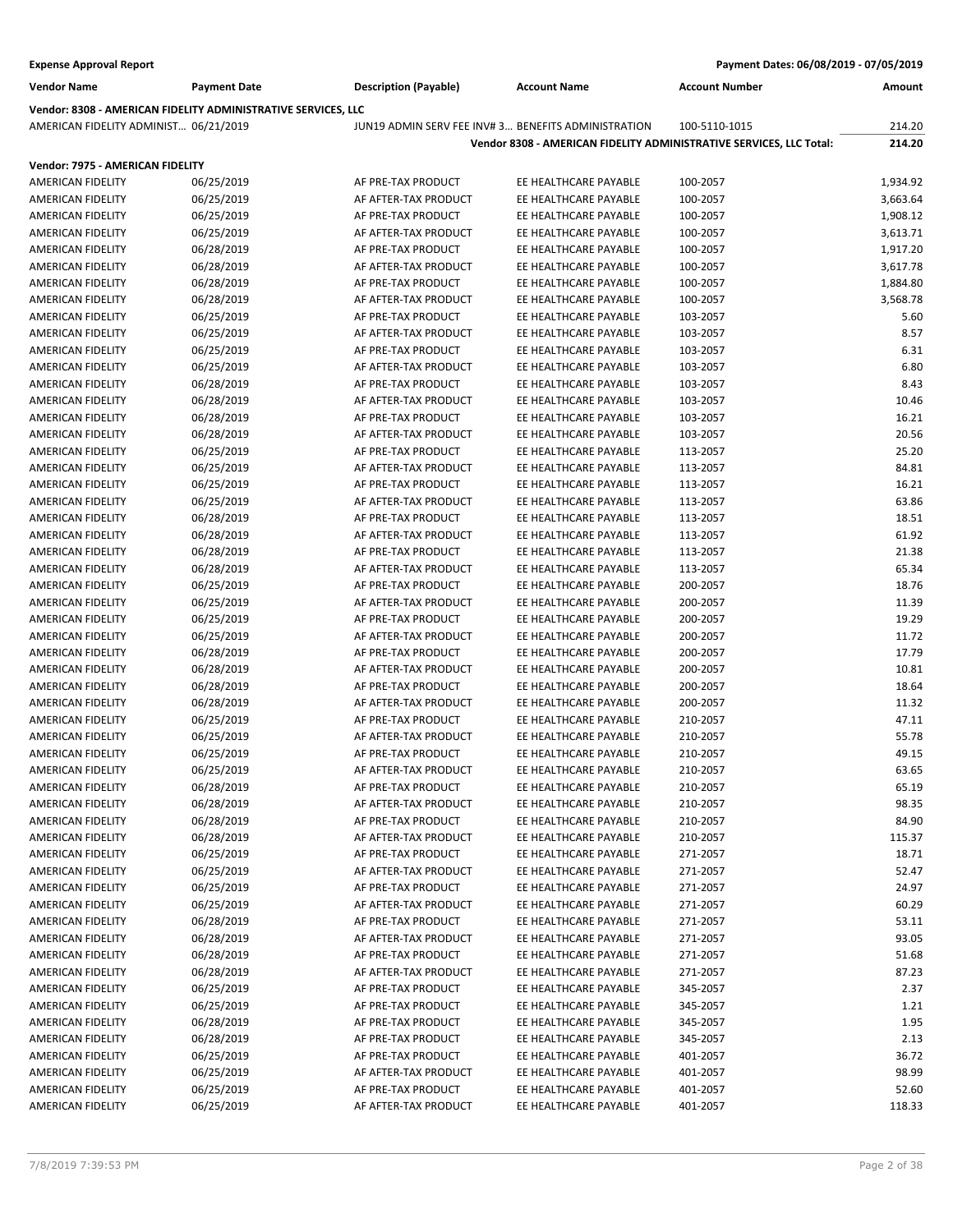| <b>Vendor Name</b>                           | <b>Payment Date</b>                                         | <b>Description (Payable)</b>                        | <b>Account Name</b>                                                 | <b>Account Number</b>                                             | Amount           |
|----------------------------------------------|-------------------------------------------------------------|-----------------------------------------------------|---------------------------------------------------------------------|-------------------------------------------------------------------|------------------|
| <b>AMERICAN FIDELITY</b>                     | 06/28/2019                                                  | AF PRE-TAX PRODUCT                                  | EE HEALTHCARE PAYABLE                                               | 401-2057                                                          | 29.25            |
| AMERICAN FIDELITY                            | 06/28/2019                                                  | AF AFTER-TAX PRODUCT                                | EE HEALTHCARE PAYABLE                                               | 401-2057                                                          | 97.62            |
| AMERICAN FIDELITY                            | 06/28/2019                                                  | AF PRE-TAX PRODUCT                                  | EE HEALTHCARE PAYABLE                                               | 401-2057                                                          | 36.26            |
| <b>AMERICAN FIDELITY</b>                     | 06/28/2019                                                  | AF AFTER-TAX PRODUCT                                | EE HEALTHCARE PAYABLE                                               | 401-2057                                                          | 95.23            |
| <b>AMERICAN FIDELITY</b>                     | 06/25/2019                                                  | AF PRE-TAX PRODUCT                                  | EE HEALTHCARE PAYABLE                                               | 501-2057                                                          | 64.92            |
| AMERICAN FIDELITY                            | 06/25/2019                                                  | AF AFTER-TAX PRODUCT                                | EE HEALTHCARE PAYABLE                                               | 501-2057                                                          | 44.39            |
| AMERICAN FIDELITY                            | 06/25/2019                                                  | AF PRE-TAX PRODUCT                                  | EE HEALTHCARE PAYABLE                                               | 501-2057                                                          | 65.69            |
| AMERICAN FIDELITY                            | 06/25/2019                                                  | AF AFTER-TAX PRODUCT                                | EE HEALTHCARE PAYABLE                                               | 501-2057                                                          | 44.86            |
| AMERICAN FIDELITY                            | 06/28/2019                                                  | AF PRE-TAX PRODUCT                                  | EE HEALTHCARE PAYABLE                                               | 501-2057                                                          | 65.62            |
| <b>AMERICAN FIDELITY</b>                     | 06/28/2019                                                  | AF AFTER-TAX PRODUCT                                | EE HEALTHCARE PAYABLE                                               | 501-2057                                                          | 44.64            |
| AMERICAN FIDELITY                            | 06/28/2019                                                  | AF PRE-TAX PRODUCT                                  | EE HEALTHCARE PAYABLE                                               | 501-2057                                                          | 65.69            |
| <b>AMERICAN FIDELITY</b>                     | 06/28/2019                                                  | AF AFTER-TAX PRODUCT                                | EE HEALTHCARE PAYABLE                                               | 501-2057                                                          | 44.86            |
| AMERICAN FIDELITY                            | 06/25/2019                                                  | AF PRE-TAX PRODUCT                                  | EE HEALTHCARE PAYABLE                                               | 503-2057                                                          | 20.39            |
| AMERICAN FIDELITY                            | 06/25/2019                                                  | AF AFTER-TAX PRODUCT                                | EE HEALTHCARE PAYABLE                                               | 503-2057                                                          | 44.47            |
| <b>AMERICAN FIDELITY</b>                     | 06/25/2019                                                  | AF PRE-TAX PRODUCT                                  | EE HEALTHCARE PAYABLE                                               | 503-2057                                                          | 20.39            |
| AMERICAN FIDELITY                            | 06/25/2019                                                  | AF AFTER-TAX PRODUCT                                | EE HEALTHCARE PAYABLE                                               | 503-2057                                                          | 44.47            |
| AMERICAN FIDELITY                            | 06/28/2019                                                  | AF PRE-TAX PRODUCT                                  | EE HEALTHCARE PAYABLE                                               | 503-2057                                                          | 40.78            |
| AMERICAN FIDELITY                            | 06/28/2019                                                  | AF AFTER-TAX PRODUCT                                | EE HEALTHCARE PAYABLE                                               | 503-2057                                                          | 88.94            |
| AMERICAN FIDELITY                            | 06/25/2019                                                  | AF PRE-TAX PRODUCT                                  | EE HEALTHCARE PAYABLE                                               | 951-2057                                                          | 43.45            |
| AMERICAN FIDELITY                            | 06/25/2019                                                  | AF AFTER-TAX PRODUCT                                | EE HEALTHCARE PAYABLE                                               | 951-2057                                                          | 41.27            |
| AMERICAN FIDELITY                            | 06/25/2019                                                  | AF PRE-TAX PRODUCT                                  | EE HEALTHCARE PAYABLE                                               | 951-2057                                                          | 54.21            |
| AMERICAN FIDELITY                            | 06/25/2019                                                  | AF AFTER-TAX PRODUCT                                | EE HEALTHCARE PAYABLE                                               | 951-2057                                                          | 47.43            |
| <b>AMERICAN FIDELITY</b>                     | 06/28/2019                                                  | AF PRE-TAX PRODUCT                                  | EE HEALTHCARE PAYABLE                                               | 951-2057                                                          | 20.71            |
| <b>AMERICAN FIDELITY</b>                     | 06/28/2019                                                  | AF AFTER-TAX PRODUCT                                | EE HEALTHCARE PAYABLE                                               | 951-2057                                                          | 26.68            |
| AMERICAN FIDELITY                            | 06/28/2019                                                  | AF PRE-TAX PRODUCT                                  | EE HEALTHCARE PAYABLE                                               | 951-2057                                                          | 16.07            |
| <b>AMERICAN FIDELITY</b>                     | 06/28/2019                                                  | AF AFTER-TAX PRODUCT                                | EE HEALTHCARE PAYABLE                                               | 951-2057                                                          | 21.96            |
|                                              |                                                             |                                                     |                                                                     | Vendor 7975 - AMERICAN FIDELITY Total:                            | 25,234.40        |
| Vendor: 0126 - AMERICAN LOCK & KEY           |                                                             |                                                     |                                                                     |                                                                   |                  |
| AMERICAN LOCK & KEY                          | 06/14/2019                                                  | DUPL KEYS - BUILDINGS                               | DEPARTMENT CONSUMABLES                                              | 100-8310-3095                                                     | 21.58            |
| AMERICAN LOCK & KEY                          | 06/24/2019                                                  | (30) DUPL KEYS FOR BUILDINGS                        | DEPARTMENT CONSUMABLES                                              | 100-8310-3095                                                     | 95.32            |
| AMERICAN LOCK & KEY                          | 06/14/2019                                                  | (2) TRI-FLOW (HOMELESS CAMP) DEPARTMENT CONSUMABLES |                                                                     | 100-8420-3095                                                     | 24.04            |
| AMERICAN LOCK & KEY                          | 06/14/2019                                                  | <b>DUPLICATE KEYS - BLDG 4499</b>                   | DEPARTMENT CONSUMABLES                                              | 113-8730-3095                                                     | 10.93            |
|                                              |                                                             |                                                     |                                                                     | Vendor 0126 - AMERICAN LOCK & KEY Total:                          | 151.87           |
| Vendor: 0139 - AMERICAN PLANNING ASSOCIATION |                                                             |                                                     |                                                                     |                                                                   |                  |
| AMERICAN PLANNING ASSOCIA 07/03/2019         |                                                             | R. MEDINA 7/1/19-6/30/20 -- A DUES & MEMBERSHIP     |                                                                     | 100-7310-4122                                                     | 483.00           |
|                                              |                                                             |                                                     |                                                                     | Vendor 0139 - AMERICAN PLANNING ASSOCIATION Total:                | 483.00           |
| Vendor: 0144 - AMERICAN SUPPLY COMPANY       |                                                             |                                                     |                                                                     |                                                                   |                  |
| AMERICAN SUPPLY COMPANY                      | 06/28/2019                                                  | (2 CASES) PAPER TOWELS, (1 CAJANITORIAL SUPPLIES    |                                                                     | 100-6640-3093                                                     | 106.31           |
| AMERICAN SUPPLY COMPANY                      | 06/28/2019                                                  | (2 CASES) PAPER TOWELS, (1 CAJANITORIAL SUPPLIES    |                                                                     | 100-6640-3093                                                     | 130.06           |
|                                              |                                                             |                                                     |                                                                     | Vendor 0144 - AMERICAN SUPPLY COMPANY Total:                      | 236.37           |
|                                              |                                                             |                                                     |                                                                     |                                                                   |                  |
| Vendor: 0187 - ARROWHEAD EMBLEMS             |                                                             |                                                     |                                                                     |                                                                   |                  |
| ARROWHEAD EMBLEMS                            | 06/24/2019                                                  | (100) SEASIDE FIRE PATCHES                          | <b>OUTSIDE PRINTING SERVICE</b>                                     | 100-6610-2053<br>Vendor 0187 - ARROWHEAD EMBLEMS Total:           | 228.50<br>228.50 |
|                                              |                                                             |                                                     |                                                                     |                                                                   |                  |
| Vendor: 7112 - ART BLACK                     |                                                             |                                                     |                                                                     |                                                                   |                  |
| ART BLACK                                    | 06/24/2019                                                  |                                                     | ESPINOSA EXTRACTION BOOTH -TEMPORARY CONTRACT SERVIC100-6610-2043   |                                                                   | 415.00           |
| ART BLACK                                    | 06/28/2019                                                  |                                                     | MONTEREY CO WEEKLY - 668 WTEMPORARY CONTRACT SERVIC100-6640-2043    |                                                                   | 200.00           |
| ART BLACK                                    | 06/28/2019                                                  |                                                     | OTHER BROTHER BREWERY - 87TEMPORARY CONTRACT SERVIC100-6640-2043    |                                                                   | 415.00           |
| <b>ART BLACK</b>                             | 06/28/2019                                                  |                                                     | ESPINOZA PROJECT - 755 BROA TEMPORARY CONTRACT SERVIC100-6640-2043  |                                                                   | 415.00           |
|                                              |                                                             |                                                     |                                                                     | Vendor 7112 - ART BLACK Total:                                    | 1,445.00         |
|                                              | Vendor: 7522 - ASSOCIATION OF MONTEREY BAY AREA GOVERNMENTS |                                                     |                                                                     |                                                                   |                  |
| ASSOCIATION OF MONTEREY B 07/03/2019         |                                                             |                                                     | FY2019/20 DUES ASSESSMENT/ ASSOC. OF MNTRY BAY AREA G 100-1010-7164 |                                                                   | 5,778.00         |
|                                              |                                                             |                                                     |                                                                     | Vendor 7522 - ASSOCIATION OF MONTEREY BAY AREA GOVERNMENTS Total: | 5,778.00         |
| Vendor: 6747 - AT&T MOBILITY                 |                                                             |                                                     |                                                                     |                                                                   |                  |
| <b>AT&amp;T MOBILITY</b>                     | 06/28/2019                                                  | ACCT #287272498122/ INV #28 TELEPHONE               |                                                                     | 100-6110-5132                                                     | 558.20           |
| <b>AT&amp;T MOBILITY</b>                     | 06/24/2019                                                  | ACCT #287021335618/INV #28 MOBILE COMMUNICATIONS    |                                                                     | 503-4010-5135                                                     | 638.29           |
| AT&T MOBILITY                                | 06/28/2019                                                  | ACCT #287256319516/INV #28 MOBILE COMMUNICATIONS    |                                                                     | 503-4010-5135                                                     | 1,168.65         |
|                                              |                                                             |                                                     |                                                                     | Vendor 6747 - AT&T MOBILITY Total:                                | 2,365.14         |
|                                              |                                                             |                                                     |                                                                     |                                                                   |                  |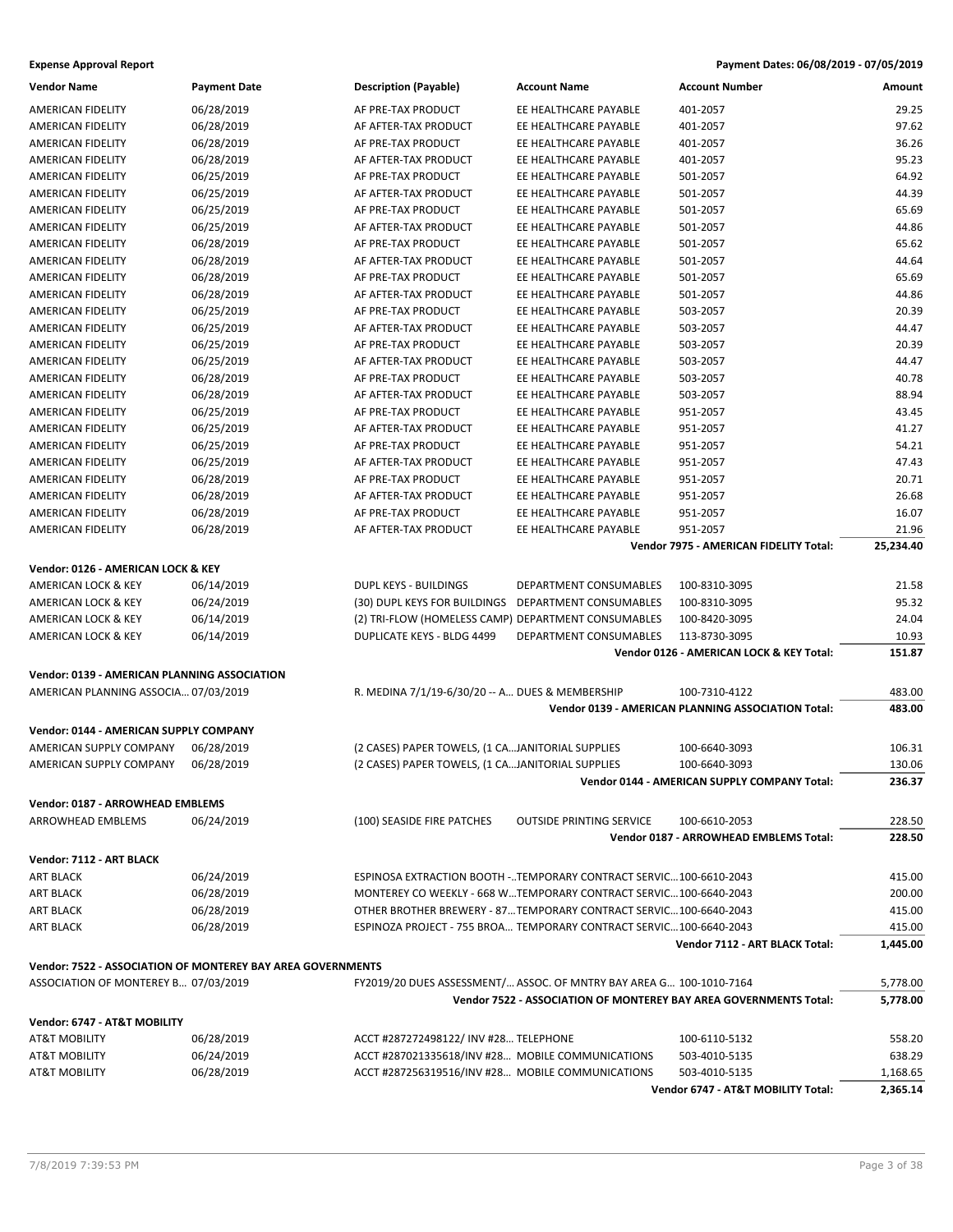| <b>Expense Approval Report</b> | Payment Dates: 06/08/2019 - 07/05/2019 |
|--------------------------------|----------------------------------------|
|--------------------------------|----------------------------------------|

| <b>Vendor: 0216 - AT&amp;T</b><br>AT&T<br>06/14/2019<br>BAN #9391059527; 5/7/19 - 6/6COMPUTER SUPPLIES/SOFTWA 100-6110-3102<br>214.59<br>AT&T<br>06/24/2019<br>BAN #9391059322; 05/12/19-0 TELEPHONE<br>2,645.98<br>503-4010-5132<br>Vendor 0216 - AT&T Total:<br>2,860.57<br>Vendor: 8980 - ATHENA OCCMED<br>06/24/2019<br>400.00<br>ATHENA OCCMED<br>STRESS TEST - 5/31/2019<br>MEDICAL EXAMS<br>100-6640-1026<br>06/28/2019<br>STRESS TEST - 6/21/2019<br>400.00<br>ATHENA OCCMED<br><b>MEDICAL EXAMS</b><br>100-6640-1026<br>07/03/2019<br>(4) PRE-HIRE PHYSICALS, (1) HA MEDICAL EXAMS<br>ATHENA OCCMED<br>100-6640-1026<br>3,133.50<br>07/03/2019<br>(4) PRE-HIRE PHYSICALS, (1) HA MEDICAL EXAMS<br>2,250.00<br>ATHENA OCCMED<br>100-6660-1026<br>Vendor 8980 - ATHENA OCCMED Total:<br>6,183.50<br>Vendor: 6440 - AXON ENTERPRISE, INC.<br>07/03/2019<br>(35) UCP SMART - YEAR 2 PAYM BODY CAMERAS<br>100-6120-8134<br>AXON ENTERPRISE, INC.<br>4,894.40<br>Vendor 6440 - AXON ENTERPRISE, INC. Total:<br>4,894.40<br>Vendor: 8091 - BADGER METER INC.<br>MAY 2019 SVCS FOR ORION CELCONTRACT SERVICES<br>401-8610-2072<br>727.31<br><b>BADGER METER INC.</b><br>06/14/2019<br>Vendor 8091 - BADGER METER INC. Total:<br>727.31<br>Vendor: 7883 - BARTLE WELLS ASSOCIATES<br>06/14/2019<br>MAY 2019 - WATER RATE STUDYCAPITAL IMPROVEMENT<br><b>BARTLE WELLS ASSOCIATES</b><br>401-8910-9558<br>5,105.00<br>Vendor 7883 - BARTLE WELLS ASSOCIATES Total:<br>5,105.00<br>Vendor: 7324 - BEAR ELECTRICAL SOLUTIONS, INC.<br>BEAR ELECTRICAL SOLUTIONS, I 07/03/2019<br>JUN 2019 - STREETLIGHT @ M STREET LIGHTINGS<br>210-8210-2059<br>4,900.00<br>BEAR ELECTRICAL SOLUTIONS, I 07/03/2019<br>JUN 2019 - ST LGT AT MONTER STREET LIGHTINGS<br>210-8210-2059<br>4,900.00<br>Vendor 7324 - BEAR ELECTRICAL SOLUTIONS, INC. Total:<br>9,800.00<br>Vendor: 2946 - BECK'S SHOE STORE, INC<br>06/28/2019<br>FERNANDO AVILA (SALES SLIP  SAFETY EQUIPMENT<br>175.63<br>BECK'S SHOE STORE, INC<br>100-8420-3097<br>BECK'S SHOE STORE, INC<br>06/28/2019<br>BENTLY PALMER (SALES SLIP NOSAFETY EQUIPMENT<br>143.28<br>113-8730-3097<br>BECK'S SHOE STORE, INC<br>06/28/2019<br>BILLY WHITE (SALES SLIP NO. 90 SAFETY EQUIPMENT<br>951-8820-3097<br>175.63<br>494.54<br>Vendor 2946 - BECK'S SHOE STORE, INC Total:<br>Vendor: 9228 - BEHAVIORAL ANALYSIS TRAINING INC.<br>BEHAVIORAL ANALYSIS TRAINI 07/03/2019<br>KEVIN MILLER - REG FOR INVST FTINESS PROGRAM<br>481.00<br>100-6130-1033<br>BEHAVIORAL ANALYSIS TRAINI 07/03/2019<br>DAVID RICE - REG FOR INVSTGT FTINESS PROGRAM<br>481.00<br>100-6130-1033<br>Vendor 9228 - BEHAVIORAL ANALYSIS TRAINING INC. Total:<br>962.00<br>Vendor: 0344 - BETHEL MISSIONARY BAPTIST CHURCH<br>BETHEL MISSIONARY BAPTIST C 06/28/2019<br>MAYOR'S YOUTH FUND FOR S MAYOR'S YOUTH PROGRAM<br>3,000.00<br>601-2106<br>Vendor 0344 - BETHEL MISSIONARY BAPTIST CHURCH Total:<br>3,000.00<br>Vendor: 9198 - Bob Margolin<br><b>Bob Margolin</b><br>07/03/2019<br>MUSIC ON 7/4/19 AT SEASIDE'S SUMMER PARK CONCERTS<br>100-9200-7175<br>1.250.00<br>Vendor 9198 - Bob Margolin Total:<br>1,250.00<br>Vendor: 9033 - BOTACH INC.<br>07/03/2019<br>BOTACH INC.<br>(21) RIFLE SIGHTS FOR SEASIDE  DEPARTMENT EQUIPMENT<br>100-6120-8187<br>3,550.63<br>Vendor 9033 - BOTACH INC. Total:<br>3,550.63<br>Vendor: 0387 - BOYS & GIRLS CLUB OF MONTEREY COUNTY<br>BOYS & GIRLS CLUB OF MONTE 06/24/2019<br>MAY 2019 - CDBG CLUBHOUSE  BOYS & GIRLS CLUB FAC IMPROV 200-5410-9819<br>29,304.65<br>3,000.00<br>BOYS & GIRLS CLUB OF MONTE 06/28/2019<br>MAYOR'S YOUTH FUND FOR S MAYOR'S YOUTH PROGRAM<br>601-2106<br>Vendor 0387 - BOYS & GIRLS CLUB OF MONTEREY COUNTY Total:<br>32,304.65<br>Vendor: 7326 - BRIAN DEMPSEY<br><b>BRIAN DEMPSEY</b><br>07/03/2019<br>REIMBURSEMENT FOR FED EX E DEPARTMENT CONSUMABLES<br>100-6610-3095<br>32.85<br>Vendor 7326 - BRIAN DEMPSEY Total:<br>32.85<br>Vendor: 6290 - BURKE, WILLIAMS & SORENSEN, LLP<br>MAY 2019 - LABOR RELATIONS/ LEGAL SERVICES - SPECIAL<br>BURKE, WILLIAMS & SORENSEN,07/03/2019<br>100-3010-1023<br>687.50<br>Vendor 6290 - BURKE, WILLIAMS & SORENSEN, LLP Total:<br>687.50<br>Vendor: 0469 - C & N ENTERPRISES, INC.<br>06/14/2019<br>C & N ENTERPRISES, INC.<br>PARTS FOR CITY OF SEASIDE<br><b>VEHICLE PARTS</b><br>501-8520-6144<br>545.60<br>Vendor 0469 - C & N ENTERPRISES, INC. Total:<br>545.60 | <b>Vendor Name</b> | <b>Payment Date</b> | <b>Description (Payable)</b> | <b>Account Name</b> | <b>Account Number</b> | Amount |
|-------------------------------------------------------------------------------------------------------------------------------------------------------------------------------------------------------------------------------------------------------------------------------------------------------------------------------------------------------------------------------------------------------------------------------------------------------------------------------------------------------------------------------------------------------------------------------------------------------------------------------------------------------------------------------------------------------------------------------------------------------------------------------------------------------------------------------------------------------------------------------------------------------------------------------------------------------------------------------------------------------------------------------------------------------------------------------------------------------------------------------------------------------------------------------------------------------------------------------------------------------------------------------------------------------------------------------------------------------------------------------------------------------------------------------------------------------------------------------------------------------------------------------------------------------------------------------------------------------------------------------------------------------------------------------------------------------------------------------------------------------------------------------------------------------------------------------------------------------------------------------------------------------------------------------------------------------------------------------------------------------------------------------------------------------------------------------------------------------------------------------------------------------------------------------------------------------------------------------------------------------------------------------------------------------------------------------------------------------------------------------------------------------------------------------------------------------------------------------------------------------------------------------------------------------------------------------------------------------------------------------------------------------------------------------------------------------------------------------------------------------------------------------------------------------------------------------------------------------------------------------------------------------------------------------------------------------------------------------------------------------------------------------------------------------------------------------------------------------------------------------------------------------------------------------------------------------------------------------------------------------------------------------------------------------------------------------------------------------------------------------------------------------------------------------------------------------------------------------------------------------------------------------------------------------------------------------------------------------------------------------------------------------------------------------------------------------------------------------------------------------------------------------------------------------------------------------------------------------------------------------------------------------------------------------------------------------------------------------------------------------------------------------------------------------------------------------------------------------------------------------------------------------------------------------------------------------------------------------------------------------------------------------------------------------------------------------------------------------------------------------------------------------|--------------------|---------------------|------------------------------|---------------------|-----------------------|--------|
|                                                                                                                                                                                                                                                                                                                                                                                                                                                                                                                                                                                                                                                                                                                                                                                                                                                                                                                                                                                                                                                                                                                                                                                                                                                                                                                                                                                                                                                                                                                                                                                                                                                                                                                                                                                                                                                                                                                                                                                                                                                                                                                                                                                                                                                                                                                                                                                                                                                                                                                                                                                                                                                                                                                                                                                                                                                                                                                                                                                                                                                                                                                                                                                                                                                                                                                                                                                                                                                                                                                                                                                                                                                                                                                                                                                                                                                                                                                                                                                                                                                                                                                                                                                                                                                                                                                                                                                                       |                    |                     |                              |                     |                       |        |
|                                                                                                                                                                                                                                                                                                                                                                                                                                                                                                                                                                                                                                                                                                                                                                                                                                                                                                                                                                                                                                                                                                                                                                                                                                                                                                                                                                                                                                                                                                                                                                                                                                                                                                                                                                                                                                                                                                                                                                                                                                                                                                                                                                                                                                                                                                                                                                                                                                                                                                                                                                                                                                                                                                                                                                                                                                                                                                                                                                                                                                                                                                                                                                                                                                                                                                                                                                                                                                                                                                                                                                                                                                                                                                                                                                                                                                                                                                                                                                                                                                                                                                                                                                                                                                                                                                                                                                                                       |                    |                     |                              |                     |                       |        |
|                                                                                                                                                                                                                                                                                                                                                                                                                                                                                                                                                                                                                                                                                                                                                                                                                                                                                                                                                                                                                                                                                                                                                                                                                                                                                                                                                                                                                                                                                                                                                                                                                                                                                                                                                                                                                                                                                                                                                                                                                                                                                                                                                                                                                                                                                                                                                                                                                                                                                                                                                                                                                                                                                                                                                                                                                                                                                                                                                                                                                                                                                                                                                                                                                                                                                                                                                                                                                                                                                                                                                                                                                                                                                                                                                                                                                                                                                                                                                                                                                                                                                                                                                                                                                                                                                                                                                                                                       |                    |                     |                              |                     |                       |        |
|                                                                                                                                                                                                                                                                                                                                                                                                                                                                                                                                                                                                                                                                                                                                                                                                                                                                                                                                                                                                                                                                                                                                                                                                                                                                                                                                                                                                                                                                                                                                                                                                                                                                                                                                                                                                                                                                                                                                                                                                                                                                                                                                                                                                                                                                                                                                                                                                                                                                                                                                                                                                                                                                                                                                                                                                                                                                                                                                                                                                                                                                                                                                                                                                                                                                                                                                                                                                                                                                                                                                                                                                                                                                                                                                                                                                                                                                                                                                                                                                                                                                                                                                                                                                                                                                                                                                                                                                       |                    |                     |                              |                     |                       |        |
|                                                                                                                                                                                                                                                                                                                                                                                                                                                                                                                                                                                                                                                                                                                                                                                                                                                                                                                                                                                                                                                                                                                                                                                                                                                                                                                                                                                                                                                                                                                                                                                                                                                                                                                                                                                                                                                                                                                                                                                                                                                                                                                                                                                                                                                                                                                                                                                                                                                                                                                                                                                                                                                                                                                                                                                                                                                                                                                                                                                                                                                                                                                                                                                                                                                                                                                                                                                                                                                                                                                                                                                                                                                                                                                                                                                                                                                                                                                                                                                                                                                                                                                                                                                                                                                                                                                                                                                                       |                    |                     |                              |                     |                       |        |
|                                                                                                                                                                                                                                                                                                                                                                                                                                                                                                                                                                                                                                                                                                                                                                                                                                                                                                                                                                                                                                                                                                                                                                                                                                                                                                                                                                                                                                                                                                                                                                                                                                                                                                                                                                                                                                                                                                                                                                                                                                                                                                                                                                                                                                                                                                                                                                                                                                                                                                                                                                                                                                                                                                                                                                                                                                                                                                                                                                                                                                                                                                                                                                                                                                                                                                                                                                                                                                                                                                                                                                                                                                                                                                                                                                                                                                                                                                                                                                                                                                                                                                                                                                                                                                                                                                                                                                                                       |                    |                     |                              |                     |                       |        |
|                                                                                                                                                                                                                                                                                                                                                                                                                                                                                                                                                                                                                                                                                                                                                                                                                                                                                                                                                                                                                                                                                                                                                                                                                                                                                                                                                                                                                                                                                                                                                                                                                                                                                                                                                                                                                                                                                                                                                                                                                                                                                                                                                                                                                                                                                                                                                                                                                                                                                                                                                                                                                                                                                                                                                                                                                                                                                                                                                                                                                                                                                                                                                                                                                                                                                                                                                                                                                                                                                                                                                                                                                                                                                                                                                                                                                                                                                                                                                                                                                                                                                                                                                                                                                                                                                                                                                                                                       |                    |                     |                              |                     |                       |        |
|                                                                                                                                                                                                                                                                                                                                                                                                                                                                                                                                                                                                                                                                                                                                                                                                                                                                                                                                                                                                                                                                                                                                                                                                                                                                                                                                                                                                                                                                                                                                                                                                                                                                                                                                                                                                                                                                                                                                                                                                                                                                                                                                                                                                                                                                                                                                                                                                                                                                                                                                                                                                                                                                                                                                                                                                                                                                                                                                                                                                                                                                                                                                                                                                                                                                                                                                                                                                                                                                                                                                                                                                                                                                                                                                                                                                                                                                                                                                                                                                                                                                                                                                                                                                                                                                                                                                                                                                       |                    |                     |                              |                     |                       |        |
|                                                                                                                                                                                                                                                                                                                                                                                                                                                                                                                                                                                                                                                                                                                                                                                                                                                                                                                                                                                                                                                                                                                                                                                                                                                                                                                                                                                                                                                                                                                                                                                                                                                                                                                                                                                                                                                                                                                                                                                                                                                                                                                                                                                                                                                                                                                                                                                                                                                                                                                                                                                                                                                                                                                                                                                                                                                                                                                                                                                                                                                                                                                                                                                                                                                                                                                                                                                                                                                                                                                                                                                                                                                                                                                                                                                                                                                                                                                                                                                                                                                                                                                                                                                                                                                                                                                                                                                                       |                    |                     |                              |                     |                       |        |
|                                                                                                                                                                                                                                                                                                                                                                                                                                                                                                                                                                                                                                                                                                                                                                                                                                                                                                                                                                                                                                                                                                                                                                                                                                                                                                                                                                                                                                                                                                                                                                                                                                                                                                                                                                                                                                                                                                                                                                                                                                                                                                                                                                                                                                                                                                                                                                                                                                                                                                                                                                                                                                                                                                                                                                                                                                                                                                                                                                                                                                                                                                                                                                                                                                                                                                                                                                                                                                                                                                                                                                                                                                                                                                                                                                                                                                                                                                                                                                                                                                                                                                                                                                                                                                                                                                                                                                                                       |                    |                     |                              |                     |                       |        |
|                                                                                                                                                                                                                                                                                                                                                                                                                                                                                                                                                                                                                                                                                                                                                                                                                                                                                                                                                                                                                                                                                                                                                                                                                                                                                                                                                                                                                                                                                                                                                                                                                                                                                                                                                                                                                                                                                                                                                                                                                                                                                                                                                                                                                                                                                                                                                                                                                                                                                                                                                                                                                                                                                                                                                                                                                                                                                                                                                                                                                                                                                                                                                                                                                                                                                                                                                                                                                                                                                                                                                                                                                                                                                                                                                                                                                                                                                                                                                                                                                                                                                                                                                                                                                                                                                                                                                                                                       |                    |                     |                              |                     |                       |        |
|                                                                                                                                                                                                                                                                                                                                                                                                                                                                                                                                                                                                                                                                                                                                                                                                                                                                                                                                                                                                                                                                                                                                                                                                                                                                                                                                                                                                                                                                                                                                                                                                                                                                                                                                                                                                                                                                                                                                                                                                                                                                                                                                                                                                                                                                                                                                                                                                                                                                                                                                                                                                                                                                                                                                                                                                                                                                                                                                                                                                                                                                                                                                                                                                                                                                                                                                                                                                                                                                                                                                                                                                                                                                                                                                                                                                                                                                                                                                                                                                                                                                                                                                                                                                                                                                                                                                                                                                       |                    |                     |                              |                     |                       |        |
|                                                                                                                                                                                                                                                                                                                                                                                                                                                                                                                                                                                                                                                                                                                                                                                                                                                                                                                                                                                                                                                                                                                                                                                                                                                                                                                                                                                                                                                                                                                                                                                                                                                                                                                                                                                                                                                                                                                                                                                                                                                                                                                                                                                                                                                                                                                                                                                                                                                                                                                                                                                                                                                                                                                                                                                                                                                                                                                                                                                                                                                                                                                                                                                                                                                                                                                                                                                                                                                                                                                                                                                                                                                                                                                                                                                                                                                                                                                                                                                                                                                                                                                                                                                                                                                                                                                                                                                                       |                    |                     |                              |                     |                       |        |
|                                                                                                                                                                                                                                                                                                                                                                                                                                                                                                                                                                                                                                                                                                                                                                                                                                                                                                                                                                                                                                                                                                                                                                                                                                                                                                                                                                                                                                                                                                                                                                                                                                                                                                                                                                                                                                                                                                                                                                                                                                                                                                                                                                                                                                                                                                                                                                                                                                                                                                                                                                                                                                                                                                                                                                                                                                                                                                                                                                                                                                                                                                                                                                                                                                                                                                                                                                                                                                                                                                                                                                                                                                                                                                                                                                                                                                                                                                                                                                                                                                                                                                                                                                                                                                                                                                                                                                                                       |                    |                     |                              |                     |                       |        |
|                                                                                                                                                                                                                                                                                                                                                                                                                                                                                                                                                                                                                                                                                                                                                                                                                                                                                                                                                                                                                                                                                                                                                                                                                                                                                                                                                                                                                                                                                                                                                                                                                                                                                                                                                                                                                                                                                                                                                                                                                                                                                                                                                                                                                                                                                                                                                                                                                                                                                                                                                                                                                                                                                                                                                                                                                                                                                                                                                                                                                                                                                                                                                                                                                                                                                                                                                                                                                                                                                                                                                                                                                                                                                                                                                                                                                                                                                                                                                                                                                                                                                                                                                                                                                                                                                                                                                                                                       |                    |                     |                              |                     |                       |        |
|                                                                                                                                                                                                                                                                                                                                                                                                                                                                                                                                                                                                                                                                                                                                                                                                                                                                                                                                                                                                                                                                                                                                                                                                                                                                                                                                                                                                                                                                                                                                                                                                                                                                                                                                                                                                                                                                                                                                                                                                                                                                                                                                                                                                                                                                                                                                                                                                                                                                                                                                                                                                                                                                                                                                                                                                                                                                                                                                                                                                                                                                                                                                                                                                                                                                                                                                                                                                                                                                                                                                                                                                                                                                                                                                                                                                                                                                                                                                                                                                                                                                                                                                                                                                                                                                                                                                                                                                       |                    |                     |                              |                     |                       |        |
|                                                                                                                                                                                                                                                                                                                                                                                                                                                                                                                                                                                                                                                                                                                                                                                                                                                                                                                                                                                                                                                                                                                                                                                                                                                                                                                                                                                                                                                                                                                                                                                                                                                                                                                                                                                                                                                                                                                                                                                                                                                                                                                                                                                                                                                                                                                                                                                                                                                                                                                                                                                                                                                                                                                                                                                                                                                                                                                                                                                                                                                                                                                                                                                                                                                                                                                                                                                                                                                                                                                                                                                                                                                                                                                                                                                                                                                                                                                                                                                                                                                                                                                                                                                                                                                                                                                                                                                                       |                    |                     |                              |                     |                       |        |
|                                                                                                                                                                                                                                                                                                                                                                                                                                                                                                                                                                                                                                                                                                                                                                                                                                                                                                                                                                                                                                                                                                                                                                                                                                                                                                                                                                                                                                                                                                                                                                                                                                                                                                                                                                                                                                                                                                                                                                                                                                                                                                                                                                                                                                                                                                                                                                                                                                                                                                                                                                                                                                                                                                                                                                                                                                                                                                                                                                                                                                                                                                                                                                                                                                                                                                                                                                                                                                                                                                                                                                                                                                                                                                                                                                                                                                                                                                                                                                                                                                                                                                                                                                                                                                                                                                                                                                                                       |                    |                     |                              |                     |                       |        |
|                                                                                                                                                                                                                                                                                                                                                                                                                                                                                                                                                                                                                                                                                                                                                                                                                                                                                                                                                                                                                                                                                                                                                                                                                                                                                                                                                                                                                                                                                                                                                                                                                                                                                                                                                                                                                                                                                                                                                                                                                                                                                                                                                                                                                                                                                                                                                                                                                                                                                                                                                                                                                                                                                                                                                                                                                                                                                                                                                                                                                                                                                                                                                                                                                                                                                                                                                                                                                                                                                                                                                                                                                                                                                                                                                                                                                                                                                                                                                                                                                                                                                                                                                                                                                                                                                                                                                                                                       |                    |                     |                              |                     |                       |        |
|                                                                                                                                                                                                                                                                                                                                                                                                                                                                                                                                                                                                                                                                                                                                                                                                                                                                                                                                                                                                                                                                                                                                                                                                                                                                                                                                                                                                                                                                                                                                                                                                                                                                                                                                                                                                                                                                                                                                                                                                                                                                                                                                                                                                                                                                                                                                                                                                                                                                                                                                                                                                                                                                                                                                                                                                                                                                                                                                                                                                                                                                                                                                                                                                                                                                                                                                                                                                                                                                                                                                                                                                                                                                                                                                                                                                                                                                                                                                                                                                                                                                                                                                                                                                                                                                                                                                                                                                       |                    |                     |                              |                     |                       |        |
|                                                                                                                                                                                                                                                                                                                                                                                                                                                                                                                                                                                                                                                                                                                                                                                                                                                                                                                                                                                                                                                                                                                                                                                                                                                                                                                                                                                                                                                                                                                                                                                                                                                                                                                                                                                                                                                                                                                                                                                                                                                                                                                                                                                                                                                                                                                                                                                                                                                                                                                                                                                                                                                                                                                                                                                                                                                                                                                                                                                                                                                                                                                                                                                                                                                                                                                                                                                                                                                                                                                                                                                                                                                                                                                                                                                                                                                                                                                                                                                                                                                                                                                                                                                                                                                                                                                                                                                                       |                    |                     |                              |                     |                       |        |
|                                                                                                                                                                                                                                                                                                                                                                                                                                                                                                                                                                                                                                                                                                                                                                                                                                                                                                                                                                                                                                                                                                                                                                                                                                                                                                                                                                                                                                                                                                                                                                                                                                                                                                                                                                                                                                                                                                                                                                                                                                                                                                                                                                                                                                                                                                                                                                                                                                                                                                                                                                                                                                                                                                                                                                                                                                                                                                                                                                                                                                                                                                                                                                                                                                                                                                                                                                                                                                                                                                                                                                                                                                                                                                                                                                                                                                                                                                                                                                                                                                                                                                                                                                                                                                                                                                                                                                                                       |                    |                     |                              |                     |                       |        |
|                                                                                                                                                                                                                                                                                                                                                                                                                                                                                                                                                                                                                                                                                                                                                                                                                                                                                                                                                                                                                                                                                                                                                                                                                                                                                                                                                                                                                                                                                                                                                                                                                                                                                                                                                                                                                                                                                                                                                                                                                                                                                                                                                                                                                                                                                                                                                                                                                                                                                                                                                                                                                                                                                                                                                                                                                                                                                                                                                                                                                                                                                                                                                                                                                                                                                                                                                                                                                                                                                                                                                                                                                                                                                                                                                                                                                                                                                                                                                                                                                                                                                                                                                                                                                                                                                                                                                                                                       |                    |                     |                              |                     |                       |        |
|                                                                                                                                                                                                                                                                                                                                                                                                                                                                                                                                                                                                                                                                                                                                                                                                                                                                                                                                                                                                                                                                                                                                                                                                                                                                                                                                                                                                                                                                                                                                                                                                                                                                                                                                                                                                                                                                                                                                                                                                                                                                                                                                                                                                                                                                                                                                                                                                                                                                                                                                                                                                                                                                                                                                                                                                                                                                                                                                                                                                                                                                                                                                                                                                                                                                                                                                                                                                                                                                                                                                                                                                                                                                                                                                                                                                                                                                                                                                                                                                                                                                                                                                                                                                                                                                                                                                                                                                       |                    |                     |                              |                     |                       |        |
|                                                                                                                                                                                                                                                                                                                                                                                                                                                                                                                                                                                                                                                                                                                                                                                                                                                                                                                                                                                                                                                                                                                                                                                                                                                                                                                                                                                                                                                                                                                                                                                                                                                                                                                                                                                                                                                                                                                                                                                                                                                                                                                                                                                                                                                                                                                                                                                                                                                                                                                                                                                                                                                                                                                                                                                                                                                                                                                                                                                                                                                                                                                                                                                                                                                                                                                                                                                                                                                                                                                                                                                                                                                                                                                                                                                                                                                                                                                                                                                                                                                                                                                                                                                                                                                                                                                                                                                                       |                    |                     |                              |                     |                       |        |
|                                                                                                                                                                                                                                                                                                                                                                                                                                                                                                                                                                                                                                                                                                                                                                                                                                                                                                                                                                                                                                                                                                                                                                                                                                                                                                                                                                                                                                                                                                                                                                                                                                                                                                                                                                                                                                                                                                                                                                                                                                                                                                                                                                                                                                                                                                                                                                                                                                                                                                                                                                                                                                                                                                                                                                                                                                                                                                                                                                                                                                                                                                                                                                                                                                                                                                                                                                                                                                                                                                                                                                                                                                                                                                                                                                                                                                                                                                                                                                                                                                                                                                                                                                                                                                                                                                                                                                                                       |                    |                     |                              |                     |                       |        |
|                                                                                                                                                                                                                                                                                                                                                                                                                                                                                                                                                                                                                                                                                                                                                                                                                                                                                                                                                                                                                                                                                                                                                                                                                                                                                                                                                                                                                                                                                                                                                                                                                                                                                                                                                                                                                                                                                                                                                                                                                                                                                                                                                                                                                                                                                                                                                                                                                                                                                                                                                                                                                                                                                                                                                                                                                                                                                                                                                                                                                                                                                                                                                                                                                                                                                                                                                                                                                                                                                                                                                                                                                                                                                                                                                                                                                                                                                                                                                                                                                                                                                                                                                                                                                                                                                                                                                                                                       |                    |                     |                              |                     |                       |        |
|                                                                                                                                                                                                                                                                                                                                                                                                                                                                                                                                                                                                                                                                                                                                                                                                                                                                                                                                                                                                                                                                                                                                                                                                                                                                                                                                                                                                                                                                                                                                                                                                                                                                                                                                                                                                                                                                                                                                                                                                                                                                                                                                                                                                                                                                                                                                                                                                                                                                                                                                                                                                                                                                                                                                                                                                                                                                                                                                                                                                                                                                                                                                                                                                                                                                                                                                                                                                                                                                                                                                                                                                                                                                                                                                                                                                                                                                                                                                                                                                                                                                                                                                                                                                                                                                                                                                                                                                       |                    |                     |                              |                     |                       |        |
|                                                                                                                                                                                                                                                                                                                                                                                                                                                                                                                                                                                                                                                                                                                                                                                                                                                                                                                                                                                                                                                                                                                                                                                                                                                                                                                                                                                                                                                                                                                                                                                                                                                                                                                                                                                                                                                                                                                                                                                                                                                                                                                                                                                                                                                                                                                                                                                                                                                                                                                                                                                                                                                                                                                                                                                                                                                                                                                                                                                                                                                                                                                                                                                                                                                                                                                                                                                                                                                                                                                                                                                                                                                                                                                                                                                                                                                                                                                                                                                                                                                                                                                                                                                                                                                                                                                                                                                                       |                    |                     |                              |                     |                       |        |
|                                                                                                                                                                                                                                                                                                                                                                                                                                                                                                                                                                                                                                                                                                                                                                                                                                                                                                                                                                                                                                                                                                                                                                                                                                                                                                                                                                                                                                                                                                                                                                                                                                                                                                                                                                                                                                                                                                                                                                                                                                                                                                                                                                                                                                                                                                                                                                                                                                                                                                                                                                                                                                                                                                                                                                                                                                                                                                                                                                                                                                                                                                                                                                                                                                                                                                                                                                                                                                                                                                                                                                                                                                                                                                                                                                                                                                                                                                                                                                                                                                                                                                                                                                                                                                                                                                                                                                                                       |                    |                     |                              |                     |                       |        |
|                                                                                                                                                                                                                                                                                                                                                                                                                                                                                                                                                                                                                                                                                                                                                                                                                                                                                                                                                                                                                                                                                                                                                                                                                                                                                                                                                                                                                                                                                                                                                                                                                                                                                                                                                                                                                                                                                                                                                                                                                                                                                                                                                                                                                                                                                                                                                                                                                                                                                                                                                                                                                                                                                                                                                                                                                                                                                                                                                                                                                                                                                                                                                                                                                                                                                                                                                                                                                                                                                                                                                                                                                                                                                                                                                                                                                                                                                                                                                                                                                                                                                                                                                                                                                                                                                                                                                                                                       |                    |                     |                              |                     |                       |        |
|                                                                                                                                                                                                                                                                                                                                                                                                                                                                                                                                                                                                                                                                                                                                                                                                                                                                                                                                                                                                                                                                                                                                                                                                                                                                                                                                                                                                                                                                                                                                                                                                                                                                                                                                                                                                                                                                                                                                                                                                                                                                                                                                                                                                                                                                                                                                                                                                                                                                                                                                                                                                                                                                                                                                                                                                                                                                                                                                                                                                                                                                                                                                                                                                                                                                                                                                                                                                                                                                                                                                                                                                                                                                                                                                                                                                                                                                                                                                                                                                                                                                                                                                                                                                                                                                                                                                                                                                       |                    |                     |                              |                     |                       |        |
|                                                                                                                                                                                                                                                                                                                                                                                                                                                                                                                                                                                                                                                                                                                                                                                                                                                                                                                                                                                                                                                                                                                                                                                                                                                                                                                                                                                                                                                                                                                                                                                                                                                                                                                                                                                                                                                                                                                                                                                                                                                                                                                                                                                                                                                                                                                                                                                                                                                                                                                                                                                                                                                                                                                                                                                                                                                                                                                                                                                                                                                                                                                                                                                                                                                                                                                                                                                                                                                                                                                                                                                                                                                                                                                                                                                                                                                                                                                                                                                                                                                                                                                                                                                                                                                                                                                                                                                                       |                    |                     |                              |                     |                       |        |
|                                                                                                                                                                                                                                                                                                                                                                                                                                                                                                                                                                                                                                                                                                                                                                                                                                                                                                                                                                                                                                                                                                                                                                                                                                                                                                                                                                                                                                                                                                                                                                                                                                                                                                                                                                                                                                                                                                                                                                                                                                                                                                                                                                                                                                                                                                                                                                                                                                                                                                                                                                                                                                                                                                                                                                                                                                                                                                                                                                                                                                                                                                                                                                                                                                                                                                                                                                                                                                                                                                                                                                                                                                                                                                                                                                                                                                                                                                                                                                                                                                                                                                                                                                                                                                                                                                                                                                                                       |                    |                     |                              |                     |                       |        |
|                                                                                                                                                                                                                                                                                                                                                                                                                                                                                                                                                                                                                                                                                                                                                                                                                                                                                                                                                                                                                                                                                                                                                                                                                                                                                                                                                                                                                                                                                                                                                                                                                                                                                                                                                                                                                                                                                                                                                                                                                                                                                                                                                                                                                                                                                                                                                                                                                                                                                                                                                                                                                                                                                                                                                                                                                                                                                                                                                                                                                                                                                                                                                                                                                                                                                                                                                                                                                                                                                                                                                                                                                                                                                                                                                                                                                                                                                                                                                                                                                                                                                                                                                                                                                                                                                                                                                                                                       |                    |                     |                              |                     |                       |        |
|                                                                                                                                                                                                                                                                                                                                                                                                                                                                                                                                                                                                                                                                                                                                                                                                                                                                                                                                                                                                                                                                                                                                                                                                                                                                                                                                                                                                                                                                                                                                                                                                                                                                                                                                                                                                                                                                                                                                                                                                                                                                                                                                                                                                                                                                                                                                                                                                                                                                                                                                                                                                                                                                                                                                                                                                                                                                                                                                                                                                                                                                                                                                                                                                                                                                                                                                                                                                                                                                                                                                                                                                                                                                                                                                                                                                                                                                                                                                                                                                                                                                                                                                                                                                                                                                                                                                                                                                       |                    |                     |                              |                     |                       |        |
|                                                                                                                                                                                                                                                                                                                                                                                                                                                                                                                                                                                                                                                                                                                                                                                                                                                                                                                                                                                                                                                                                                                                                                                                                                                                                                                                                                                                                                                                                                                                                                                                                                                                                                                                                                                                                                                                                                                                                                                                                                                                                                                                                                                                                                                                                                                                                                                                                                                                                                                                                                                                                                                                                                                                                                                                                                                                                                                                                                                                                                                                                                                                                                                                                                                                                                                                                                                                                                                                                                                                                                                                                                                                                                                                                                                                                                                                                                                                                                                                                                                                                                                                                                                                                                                                                                                                                                                                       |                    |                     |                              |                     |                       |        |
|                                                                                                                                                                                                                                                                                                                                                                                                                                                                                                                                                                                                                                                                                                                                                                                                                                                                                                                                                                                                                                                                                                                                                                                                                                                                                                                                                                                                                                                                                                                                                                                                                                                                                                                                                                                                                                                                                                                                                                                                                                                                                                                                                                                                                                                                                                                                                                                                                                                                                                                                                                                                                                                                                                                                                                                                                                                                                                                                                                                                                                                                                                                                                                                                                                                                                                                                                                                                                                                                                                                                                                                                                                                                                                                                                                                                                                                                                                                                                                                                                                                                                                                                                                                                                                                                                                                                                                                                       |                    |                     |                              |                     |                       |        |
|                                                                                                                                                                                                                                                                                                                                                                                                                                                                                                                                                                                                                                                                                                                                                                                                                                                                                                                                                                                                                                                                                                                                                                                                                                                                                                                                                                                                                                                                                                                                                                                                                                                                                                                                                                                                                                                                                                                                                                                                                                                                                                                                                                                                                                                                                                                                                                                                                                                                                                                                                                                                                                                                                                                                                                                                                                                                                                                                                                                                                                                                                                                                                                                                                                                                                                                                                                                                                                                                                                                                                                                                                                                                                                                                                                                                                                                                                                                                                                                                                                                                                                                                                                                                                                                                                                                                                                                                       |                    |                     |                              |                     |                       |        |
|                                                                                                                                                                                                                                                                                                                                                                                                                                                                                                                                                                                                                                                                                                                                                                                                                                                                                                                                                                                                                                                                                                                                                                                                                                                                                                                                                                                                                                                                                                                                                                                                                                                                                                                                                                                                                                                                                                                                                                                                                                                                                                                                                                                                                                                                                                                                                                                                                                                                                                                                                                                                                                                                                                                                                                                                                                                                                                                                                                                                                                                                                                                                                                                                                                                                                                                                                                                                                                                                                                                                                                                                                                                                                                                                                                                                                                                                                                                                                                                                                                                                                                                                                                                                                                                                                                                                                                                                       |                    |                     |                              |                     |                       |        |
|                                                                                                                                                                                                                                                                                                                                                                                                                                                                                                                                                                                                                                                                                                                                                                                                                                                                                                                                                                                                                                                                                                                                                                                                                                                                                                                                                                                                                                                                                                                                                                                                                                                                                                                                                                                                                                                                                                                                                                                                                                                                                                                                                                                                                                                                                                                                                                                                                                                                                                                                                                                                                                                                                                                                                                                                                                                                                                                                                                                                                                                                                                                                                                                                                                                                                                                                                                                                                                                                                                                                                                                                                                                                                                                                                                                                                                                                                                                                                                                                                                                                                                                                                                                                                                                                                                                                                                                                       |                    |                     |                              |                     |                       |        |
|                                                                                                                                                                                                                                                                                                                                                                                                                                                                                                                                                                                                                                                                                                                                                                                                                                                                                                                                                                                                                                                                                                                                                                                                                                                                                                                                                                                                                                                                                                                                                                                                                                                                                                                                                                                                                                                                                                                                                                                                                                                                                                                                                                                                                                                                                                                                                                                                                                                                                                                                                                                                                                                                                                                                                                                                                                                                                                                                                                                                                                                                                                                                                                                                                                                                                                                                                                                                                                                                                                                                                                                                                                                                                                                                                                                                                                                                                                                                                                                                                                                                                                                                                                                                                                                                                                                                                                                                       |                    |                     |                              |                     |                       |        |
|                                                                                                                                                                                                                                                                                                                                                                                                                                                                                                                                                                                                                                                                                                                                                                                                                                                                                                                                                                                                                                                                                                                                                                                                                                                                                                                                                                                                                                                                                                                                                                                                                                                                                                                                                                                                                                                                                                                                                                                                                                                                                                                                                                                                                                                                                                                                                                                                                                                                                                                                                                                                                                                                                                                                                                                                                                                                                                                                                                                                                                                                                                                                                                                                                                                                                                                                                                                                                                                                                                                                                                                                                                                                                                                                                                                                                                                                                                                                                                                                                                                                                                                                                                                                                                                                                                                                                                                                       |                    |                     |                              |                     |                       |        |
|                                                                                                                                                                                                                                                                                                                                                                                                                                                                                                                                                                                                                                                                                                                                                                                                                                                                                                                                                                                                                                                                                                                                                                                                                                                                                                                                                                                                                                                                                                                                                                                                                                                                                                                                                                                                                                                                                                                                                                                                                                                                                                                                                                                                                                                                                                                                                                                                                                                                                                                                                                                                                                                                                                                                                                                                                                                                                                                                                                                                                                                                                                                                                                                                                                                                                                                                                                                                                                                                                                                                                                                                                                                                                                                                                                                                                                                                                                                                                                                                                                                                                                                                                                                                                                                                                                                                                                                                       |                    |                     |                              |                     |                       |        |
|                                                                                                                                                                                                                                                                                                                                                                                                                                                                                                                                                                                                                                                                                                                                                                                                                                                                                                                                                                                                                                                                                                                                                                                                                                                                                                                                                                                                                                                                                                                                                                                                                                                                                                                                                                                                                                                                                                                                                                                                                                                                                                                                                                                                                                                                                                                                                                                                                                                                                                                                                                                                                                                                                                                                                                                                                                                                                                                                                                                                                                                                                                                                                                                                                                                                                                                                                                                                                                                                                                                                                                                                                                                                                                                                                                                                                                                                                                                                                                                                                                                                                                                                                                                                                                                                                                                                                                                                       |                    |                     |                              |                     |                       |        |
|                                                                                                                                                                                                                                                                                                                                                                                                                                                                                                                                                                                                                                                                                                                                                                                                                                                                                                                                                                                                                                                                                                                                                                                                                                                                                                                                                                                                                                                                                                                                                                                                                                                                                                                                                                                                                                                                                                                                                                                                                                                                                                                                                                                                                                                                                                                                                                                                                                                                                                                                                                                                                                                                                                                                                                                                                                                                                                                                                                                                                                                                                                                                                                                                                                                                                                                                                                                                                                                                                                                                                                                                                                                                                                                                                                                                                                                                                                                                                                                                                                                                                                                                                                                                                                                                                                                                                                                                       |                    |                     |                              |                     |                       |        |
|                                                                                                                                                                                                                                                                                                                                                                                                                                                                                                                                                                                                                                                                                                                                                                                                                                                                                                                                                                                                                                                                                                                                                                                                                                                                                                                                                                                                                                                                                                                                                                                                                                                                                                                                                                                                                                                                                                                                                                                                                                                                                                                                                                                                                                                                                                                                                                                                                                                                                                                                                                                                                                                                                                                                                                                                                                                                                                                                                                                                                                                                                                                                                                                                                                                                                                                                                                                                                                                                                                                                                                                                                                                                                                                                                                                                                                                                                                                                                                                                                                                                                                                                                                                                                                                                                                                                                                                                       |                    |                     |                              |                     |                       |        |
|                                                                                                                                                                                                                                                                                                                                                                                                                                                                                                                                                                                                                                                                                                                                                                                                                                                                                                                                                                                                                                                                                                                                                                                                                                                                                                                                                                                                                                                                                                                                                                                                                                                                                                                                                                                                                                                                                                                                                                                                                                                                                                                                                                                                                                                                                                                                                                                                                                                                                                                                                                                                                                                                                                                                                                                                                                                                                                                                                                                                                                                                                                                                                                                                                                                                                                                                                                                                                                                                                                                                                                                                                                                                                                                                                                                                                                                                                                                                                                                                                                                                                                                                                                                                                                                                                                                                                                                                       |                    |                     |                              |                     |                       |        |
|                                                                                                                                                                                                                                                                                                                                                                                                                                                                                                                                                                                                                                                                                                                                                                                                                                                                                                                                                                                                                                                                                                                                                                                                                                                                                                                                                                                                                                                                                                                                                                                                                                                                                                                                                                                                                                                                                                                                                                                                                                                                                                                                                                                                                                                                                                                                                                                                                                                                                                                                                                                                                                                                                                                                                                                                                                                                                                                                                                                                                                                                                                                                                                                                                                                                                                                                                                                                                                                                                                                                                                                                                                                                                                                                                                                                                                                                                                                                                                                                                                                                                                                                                                                                                                                                                                                                                                                                       |                    |                     |                              |                     |                       |        |
|                                                                                                                                                                                                                                                                                                                                                                                                                                                                                                                                                                                                                                                                                                                                                                                                                                                                                                                                                                                                                                                                                                                                                                                                                                                                                                                                                                                                                                                                                                                                                                                                                                                                                                                                                                                                                                                                                                                                                                                                                                                                                                                                                                                                                                                                                                                                                                                                                                                                                                                                                                                                                                                                                                                                                                                                                                                                                                                                                                                                                                                                                                                                                                                                                                                                                                                                                                                                                                                                                                                                                                                                                                                                                                                                                                                                                                                                                                                                                                                                                                                                                                                                                                                                                                                                                                                                                                                                       |                    |                     |                              |                     |                       |        |
|                                                                                                                                                                                                                                                                                                                                                                                                                                                                                                                                                                                                                                                                                                                                                                                                                                                                                                                                                                                                                                                                                                                                                                                                                                                                                                                                                                                                                                                                                                                                                                                                                                                                                                                                                                                                                                                                                                                                                                                                                                                                                                                                                                                                                                                                                                                                                                                                                                                                                                                                                                                                                                                                                                                                                                                                                                                                                                                                                                                                                                                                                                                                                                                                                                                                                                                                                                                                                                                                                                                                                                                                                                                                                                                                                                                                                                                                                                                                                                                                                                                                                                                                                                                                                                                                                                                                                                                                       |                    |                     |                              |                     |                       |        |
|                                                                                                                                                                                                                                                                                                                                                                                                                                                                                                                                                                                                                                                                                                                                                                                                                                                                                                                                                                                                                                                                                                                                                                                                                                                                                                                                                                                                                                                                                                                                                                                                                                                                                                                                                                                                                                                                                                                                                                                                                                                                                                                                                                                                                                                                                                                                                                                                                                                                                                                                                                                                                                                                                                                                                                                                                                                                                                                                                                                                                                                                                                                                                                                                                                                                                                                                                                                                                                                                                                                                                                                                                                                                                                                                                                                                                                                                                                                                                                                                                                                                                                                                                                                                                                                                                                                                                                                                       |                    |                     |                              |                     |                       |        |
|                                                                                                                                                                                                                                                                                                                                                                                                                                                                                                                                                                                                                                                                                                                                                                                                                                                                                                                                                                                                                                                                                                                                                                                                                                                                                                                                                                                                                                                                                                                                                                                                                                                                                                                                                                                                                                                                                                                                                                                                                                                                                                                                                                                                                                                                                                                                                                                                                                                                                                                                                                                                                                                                                                                                                                                                                                                                                                                                                                                                                                                                                                                                                                                                                                                                                                                                                                                                                                                                                                                                                                                                                                                                                                                                                                                                                                                                                                                                                                                                                                                                                                                                                                                                                                                                                                                                                                                                       |                    |                     |                              |                     |                       |        |
|                                                                                                                                                                                                                                                                                                                                                                                                                                                                                                                                                                                                                                                                                                                                                                                                                                                                                                                                                                                                                                                                                                                                                                                                                                                                                                                                                                                                                                                                                                                                                                                                                                                                                                                                                                                                                                                                                                                                                                                                                                                                                                                                                                                                                                                                                                                                                                                                                                                                                                                                                                                                                                                                                                                                                                                                                                                                                                                                                                                                                                                                                                                                                                                                                                                                                                                                                                                                                                                                                                                                                                                                                                                                                                                                                                                                                                                                                                                                                                                                                                                                                                                                                                                                                                                                                                                                                                                                       |                    |                     |                              |                     |                       |        |
|                                                                                                                                                                                                                                                                                                                                                                                                                                                                                                                                                                                                                                                                                                                                                                                                                                                                                                                                                                                                                                                                                                                                                                                                                                                                                                                                                                                                                                                                                                                                                                                                                                                                                                                                                                                                                                                                                                                                                                                                                                                                                                                                                                                                                                                                                                                                                                                                                                                                                                                                                                                                                                                                                                                                                                                                                                                                                                                                                                                                                                                                                                                                                                                                                                                                                                                                                                                                                                                                                                                                                                                                                                                                                                                                                                                                                                                                                                                                                                                                                                                                                                                                                                                                                                                                                                                                                                                                       |                    |                     |                              |                     |                       |        |
|                                                                                                                                                                                                                                                                                                                                                                                                                                                                                                                                                                                                                                                                                                                                                                                                                                                                                                                                                                                                                                                                                                                                                                                                                                                                                                                                                                                                                                                                                                                                                                                                                                                                                                                                                                                                                                                                                                                                                                                                                                                                                                                                                                                                                                                                                                                                                                                                                                                                                                                                                                                                                                                                                                                                                                                                                                                                                                                                                                                                                                                                                                                                                                                                                                                                                                                                                                                                                                                                                                                                                                                                                                                                                                                                                                                                                                                                                                                                                                                                                                                                                                                                                                                                                                                                                                                                                                                                       |                    |                     |                              |                     |                       |        |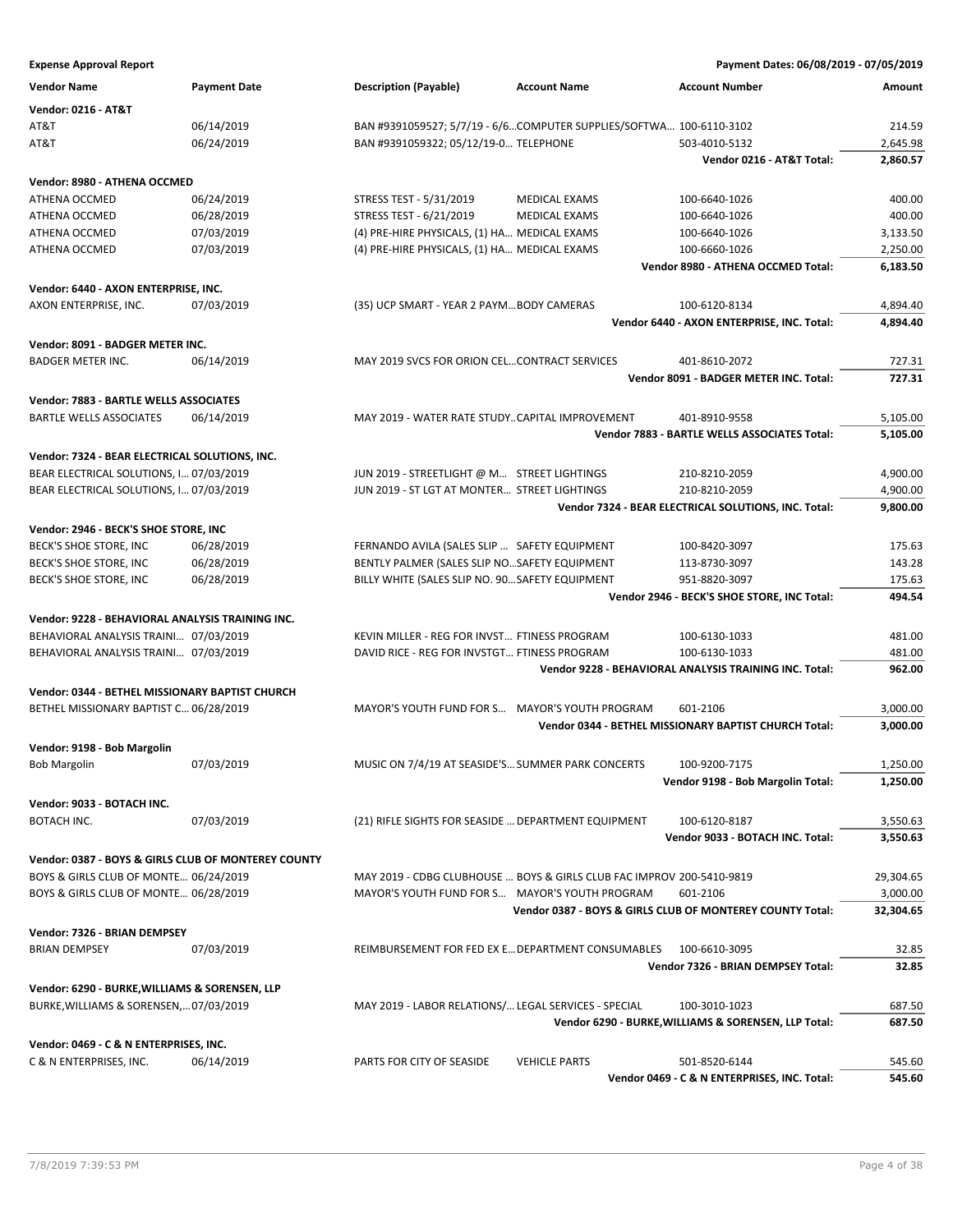| <b>Vendor Name</b>                                                               | <b>Payment Date</b>                                       | <b>Description (Payable)</b>                          | <b>Account Name</b>                                               | <b>Account Number</b>                                           | Amount       |
|----------------------------------------------------------------------------------|-----------------------------------------------------------|-------------------------------------------------------|-------------------------------------------------------------------|-----------------------------------------------------------------|--------------|
| Vendor: 0530 - CA. STATE DISBURSEMENT UNIT                                       |                                                           |                                                       |                                                                   |                                                                 |              |
| CA. STATE DISBURSEMENT UNIT 06/20/2019                                           |                                                           | CASE NO.: 0530033626-01                               | <b>GARNISHMENT PAYABLE</b>                                        | 100-2059                                                        | 299.07       |
| CA. STATE DISBURSEMENT UNIT 06/20/2019                                           |                                                           | CASE NO.: 200000001441634                             | <b>GARNISHMENT PAYABLE</b>                                        | 100-2059                                                        | 1,499.54     |
| CA. STATE DISBURSEMENT UNIT 06/20/2019                                           |                                                           | CASE NO: 200000000125769                              | <b>GARNISHMENT PAYABLE</b>                                        | 100-2059                                                        | 142.61       |
| CA. STATE DISBURSEMENT UNIT 06/20/2019                                           |                                                           | CASE NO.: 200000001549267                             | <b>GARNISHMENT PAYABLE</b>                                        | 100-2059                                                        | 321.69       |
| CA. STATE DISBURSEMENT UNIT 06/20/2019                                           |                                                           | CASE NO: 200000001987788                              | <b>GARNISHMENT PAYABLE</b>                                        | 100-2059                                                        | 603.69       |
| CA. STATE DISBURSEMENT UNIT 06/20/2019                                           |                                                           | CASE NO: 200000001987788                              | <b>GARNISHMENT PAYABLE</b>                                        | 100-2059                                                        | 23.08        |
|                                                                                  |                                                           |                                                       |                                                                   | Vendor 0530 - CA. STATE DISBURSEMENT UNIT Total:                | 2,889.68     |
| Vendor: 5103 - CALIF LAW ENFRCMNT ASSOC                                          |                                                           |                                                       |                                                                   |                                                                 |              |
| CALIF LAW ENFRCMNT ASSOC                                                         | 06/21/2019                                                | POLICE DISABILITY                                     | MISC PAYROLL PAYABLES                                             | 100-2062                                                        | 31.14        |
| CALIF LAW ENFRCMNT ASSOC                                                         | 06/21/2019                                                | POLICE DISABILITY                                     | MISC PAYROLL PAYABLES                                             | 100-2062                                                        | 301.02       |
| CALIF LAW ENFRCMNT ASSOC                                                         | 06/21/2019                                                | POLICE DISABILITY                                     | MISC PAYROLL PAYABLES                                             | 100-2062                                                        | 31.11        |
| CALIF LAW ENFRCMNT ASSOC                                                         | 06/21/2019                                                | POLICE DISABILITY                                     | MISC PAYROLL PAYABLES                                             | 100-2062                                                        | 300.73       |
| CALIF LAW ENFRCMNT ASSOC                                                         | 06/21/2019                                                | POLICE DISABILITY                                     | MISC PAYROLL PAYABLES                                             | 100-2062                                                        | 31.14        |
| CALIF LAW ENFRCMNT ASSOC                                                         | 06/21/2019                                                | POLICE DISABILITY                                     | MISC PAYROLL PAYABLES                                             | 100-2062                                                        | 301.02       |
| CALIF LAW ENFRCMNT ASSOC                                                         | 06/21/2019                                                | POLICE DISABILITY                                     | MISC PAYROLL PAYABLES                                             | 100-2062                                                        | 31.11        |
| CALIF LAW ENFRCMNT ASSOC                                                         | 06/21/2019                                                | POLICE DISABILITY                                     | MISC PAYROLL PAYABLES                                             | 100-2062                                                        | 300.73       |
|                                                                                  |                                                           |                                                       |                                                                   | Vendor 5103 - CALIF LAW ENFRCMNT ASSOC Total:                   | 1,328.00     |
|                                                                                  |                                                           |                                                       |                                                                   |                                                                 |              |
|                                                                                  | Vendor: 9111 - CALIFORNIA COASTAL RURAL DEVELOPMENT CORP. |                                                       |                                                                   |                                                                 |              |
| CALIFORNIA COASTAL RURAL D 06/14/2019                                            |                                                           | APRIL 2019 - SBDC CONSULTING CONSULTANT               |                                                                   | 100-7410-1030                                                   | 833.34       |
| CALIFORNIA COASTAL RURAL D 06/14/2019                                            |                                                           | MAY 2019 - SBDC CONSULTING  CONSULTANT                |                                                                   | 100-7410-1030                                                   | 1,666.67     |
| CALIFORNIA COASTAL RURAL D 06/14/2019                                            |                                                           | APRIL 2019 - SBDC CONSULTING MICROBUSINESS ASSISTANCE |                                                                   | 200-5410-7500                                                   | 833.33       |
|                                                                                  |                                                           |                                                       |                                                                   | Vendor 9111 - CALIFORNIA COASTAL RURAL DEVELOPMENT CORP. Total: | 3,333.34     |
| Vendor: 9227 - CALIFORNIA CUSTOM SHEDS INCORPORATED                              |                                                           |                                                       |                                                                   |                                                                 |              |
| CALIFORNIA CUSTOM SHEDS IN 07/03/2019                                            |                                                           | (1) 12'x14' WOOD STORAGE SH DEPARTMENT CONSUMABLES    |                                                                   | 210-8110-3095                                                   | 6,437.00     |
|                                                                                  |                                                           |                                                       |                                                                   | Vendor 9227 - CALIFORNIA CUSTOM SHEDS INCORPORATED Total:       | 6,437.00     |
| Vendor: 6050 - CALIFORNIA JPIA                                                   |                                                           |                                                       |                                                                   |                                                                 |              |
| CALIFORNIA JPIA                                                                  | 07/03/2019                                                | 2019/20 LIABILITY/WORKERS'  INSURANCE                 |                                                                   | 502-5120-2090                                                   | 1,050,424.00 |
| CALIFORNIA JPIA                                                                  | 07/03/2019                                                | 7/1/19-7/1/20 - ALL RISK PROP  INSURANCE              |                                                                   | 502-5120-2090                                                   | 97,425.00    |
| <b>CALIFORNIA JPIA</b>                                                           | 07/03/2019                                                | 7/1/19-7/1/20 POLLUTION LIAB  INSURANCE               |                                                                   | 502-5120-2090                                                   | 6,585.00     |
| <b>CALIFORNIA JPIA</b>                                                           | 07/03/2019                                                |                                                       | 2019/20 LIABILITY/WORKERS'  WORKERS COMPENSATION DE 502-5120-2091 |                                                                 | 1,317,536.00 |
| <b>CALIFORNIA JPIA</b>                                                           | 07/03/2019                                                | SCSD - POLLUTION LIABILTY INS INSURANCE               |                                                                   | 954-8810-2090                                                   | 242.00       |
| <b>CALIFORNIA JPIA</b>                                                           | 07/03/2019                                                | SCSD 2019-20 ANNUAL CONTRI INSURANCE                  |                                                                   | 954-8810-2090                                                   | 57,976.00    |
|                                                                                  |                                                           |                                                       |                                                                   | Vendor 6050 - CALIFORNIA JPIA Total:                            | 2,530,188.00 |
| Vendor: 8512 - CALIFORNIA TOWING & TRANSPORT                                     |                                                           |                                                       |                                                                   |                                                                 |              |
| CALIFORNIA TOWING & TRANS 06/14/2019                                             |                                                           | POLICE TOW - 2010 BUICK LAC INVESTIGATION EXPENSE     |                                                                   | 100-6130-4125                                                   | 300.00       |
| CALIFORNIA TOWING & TRANS 06/14/2019                                             |                                                           | TOW SEASIDE POLICE DEPT VEH OUTSIDE REPAIRS           |                                                                   | 501-8520-6148                                                   | 50.00        |
| CALIFORNIA TOWING & TRANS 06/28/2019                                             |                                                           | TOW DISABLED VEHICLE TO CA OUTSIDE REPAIRS            |                                                                   | 501-8520-6148                                                   | 50.00        |
|                                                                                  |                                                           |                                                       |                                                                   | Vendor 8512 - CALIFORNIA TOWING & TRANSPORT Total:              | 400.00       |
|                                                                                  |                                                           |                                                       |                                                                   |                                                                 |              |
| Vendor: 0501 - CALIFORNIA-AMERICAN WATER<br>CALIFORNIA-AMERICAN WATER 06/28/2019 |                                                           |                                                       | WATER                                                             |                                                                 |              |
|                                                                                  |                                                           | 4/24/19 - 5/23/19 MISC ACCTS                          |                                                                   | 100-8440-5133                                                   | 2,801.55     |
| CALIFORNIA-AMERICAN WATER 06/28/2019                                             |                                                           | 4/24/19 - 5/23/19 MISC ACCTS                          | <b>WATER</b>                                                      | 210-8420-5133                                                   | 4,498.75     |
| CALIFORNIA-AMERICAN WATER 06/28/2019                                             |                                                           | 4/24/19 - 5/23/19 MISC ACCTS                          | AFFORDABLE HOUSING                                                | 973-9710-9526                                                   | 166.99       |
|                                                                                  |                                                           |                                                       |                                                                   | Vendor 0501 - CALIFORNIA-AMERICAN WATER Total:                  | 7,467.29     |
| Vendor: 6484 - CALPELRA                                                          |                                                           |                                                       |                                                                   |                                                                 |              |
| CALPELRA                                                                         | 06/28/2019                                                | CONF REG FOR JUDY KELSO 11/ TRAINING AND EDUCATION    |                                                                   | 100-2031-1029                                                   | 1,065.00     |
|                                                                                  |                                                           |                                                       |                                                                   | Vendor 6484 - CALPELRA Total:                                   | 1,065.00     |
| Vendor: 4508 - CALPERS LONG-TERM CARE PROGRAM                                    |                                                           |                                                       |                                                                   |                                                                 |              |
| CALPERS LONG-TERM CARE PR 06/21/2019                                             |                                                           | <b>EMPLOYEE PREMIUM</b>                               | <b>MISC PAYROLL PAYABLES</b>                                      | 100-2062                                                        | 153.65       |
| CALPERS LONG-TERM CARE PR 06/21/2019                                             |                                                           | <b>EMPLOYEE PREMIUM</b>                               | MISC PAYROLL PAYABLES                                             | 100-2062                                                        | 153.65       |
| CALPERS LONG-TERM CARE PR 06/21/2019                                             |                                                           | <b>EMPLOYEE PREMIUM</b>                               | MISC PAYROLL PAYABLES                                             | 100-2062                                                        | 153.65       |
| CALPERS LONG-TERM CARE PR 06/21/2019                                             |                                                           | <b>EMPLOYEE PREMIUM</b>                               | MISC PAYROLL PAYABLES                                             | 100-2062                                                        | 153.65       |
|                                                                                  |                                                           |                                                       |                                                                   | Vendor 4508 - CALPERS LONG-TERM CARE PROGRAM Total:             | 614.60       |
|                                                                                  |                                                           |                                                       |                                                                   |                                                                 |              |
| Vendor: 8052 - CENTRAL COAST HIGH SCHOOL                                         |                                                           |                                                       |                                                                   |                                                                 |              |
| CENTRAL COAST HIGH SCHOOL 06/28/2019                                             |                                                           | MAYOR'S YOUTH FUND - WORK MAYOR'S YOUTH PROGRAM       |                                                                   | 601-2106                                                        | 3,000.00     |
|                                                                                  |                                                           |                                                       |                                                                   | Vendor 8052 - CENTRAL COAST HIGH SCHOOL Total:                  | 3,000.00     |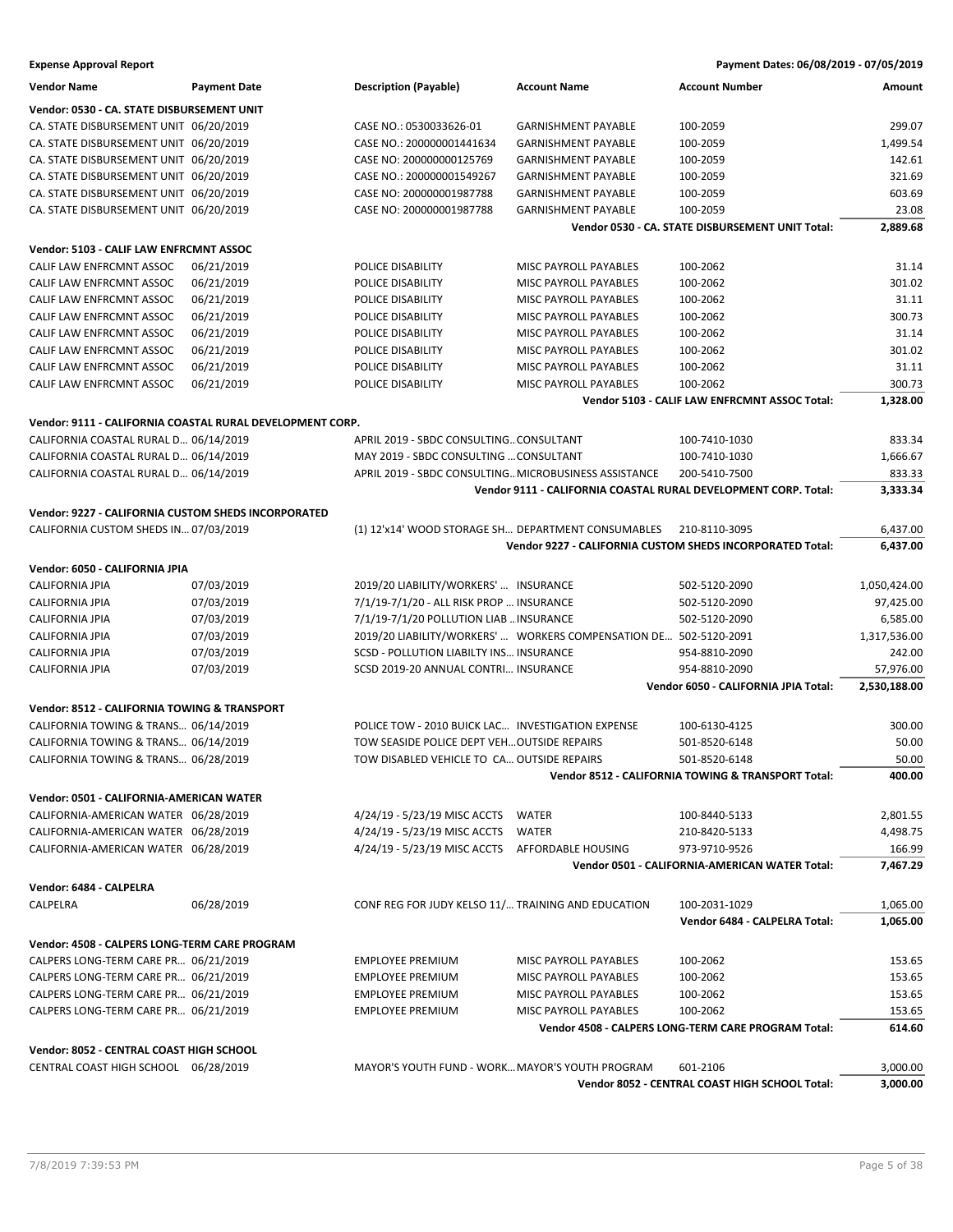| <b>Expense Approval Report</b>                      |                     |                                                     |                                                                      | Payment Dates: 06/08/2019 - 07/05/2019                    |          |
|-----------------------------------------------------|---------------------|-----------------------------------------------------|----------------------------------------------------------------------|-----------------------------------------------------------|----------|
| <b>Vendor Name</b>                                  | <b>Payment Date</b> | <b>Description (Payable)</b>                        | <b>Account Name</b>                                                  | <b>Account Number</b>                                     | Amount   |
| Vendor: 4704 - COALITION OF SCHOLARSHIP             |                     |                                                     |                                                                      |                                                           |          |
| <b>COALITION OF SCHOLARSHIP</b>                     | 07/03/2019          | 21ST ANNUAL SCHLRSHP BRKFS TRAVEL - PACHECO         |                                                                      | 100-1010-4117                                             | 40.00    |
|                                                     |                     |                                                     |                                                                      | Vendor 4704 - COALITION OF SCHOLARSHIP Total:             | 40.00    |
| Vendor: 8414 - COASTAL FABRICATION COMPANY, INC.    |                     |                                                     |                                                                      |                                                           |          |
| COASTAL FABRICATION COMP 06/14/2019                 |                     | <b>WATERJET PLATE PIECE</b>                         | CONSUMABLES                                                          | 271-8110-3095                                             | 367.98   |
|                                                     |                     |                                                     |                                                                      | Vendor 8414 - COASTAL FABRICATION COMPANY, INC. Total:    | 367.98   |
| Vendor: 7644 - COMCAST BUSINESS                     |                     |                                                     |                                                                      |                                                           |          |
| <b>COMCAST BUSINESS</b>                             | 07/03/2019          | FY18/19 - ACCT #939827683 - 6 DATA COMMUNICATION    |                                                                      | 503-4010-5138                                             | 2,304.57 |
| <b>COMCAST BUSINESS</b>                             | 07/03/2019          | FY19/20 - ACCT #939827683 - 6 DATA COMMUNICATION    |                                                                      | 503-4010-5138                                             | 2,304.56 |
|                                                     |                     |                                                     |                                                                      | Vendor 7644 - COMCAST BUSINESS Total:                     | 4,609.13 |
| Vendor: 6553 - COMCAST                              |                     |                                                     |                                                                      |                                                           |          |
| COMCAST                                             | 06/24/2019          | ACCT #8155 10 027 0033792; 6 DEPARTMENT CONSUMABLES |                                                                      | 100-9310-3095                                             | 39.68    |
| COMCAST                                             | 06/24/2019          | ACCT #8155 10 027 0002821; 6 SENIOR ACTIVITIES      |                                                                      | 251-9500-7125                                             | 28.38    |
|                                                     |                     |                                                     |                                                                      | Vendor 6553 - COMCAST Total:                              | 68.06    |
| <b>Vendor: 0790 - COMMUNITY HUMAN SERVICES</b>      |                     |                                                     |                                                                      |                                                           |          |
| COMMUNITY HUMAN SERVICES 06/28/2019                 |                     |                                                     | MAY 2019 - CDBG; GENESIS H COMMUNITY HUMAN SVCS FAC200-5410-9820     |                                                           | 2,560.00 |
|                                                     |                     |                                                     |                                                                      | Vendor 0790 - COMMUNITY HUMAN SERVICES Total:             | 2,560.00 |
| Vendor: 0791 - COMMUNITY PARTNERSHIP FOR YOUTH      |                     |                                                     |                                                                      |                                                           |          |
| COMMUNITY PARTNERSHIP FOR07/03/2019                 |                     |                                                     | JUNE 2019 - CAL VIP- COLTON  COMM PARTNERSHIP FOR YOU 100-2042-7201  |                                                           | 1,331.76 |
|                                                     |                     |                                                     |                                                                      | Vendor 0791 - COMMUNITY PARTNERSHIP FOR YOUTH Total:      | 1,331.76 |
| Vendor: 6204 - CONCERN                              |                     |                                                     |                                                                      |                                                           |          |
| CONCERN                                             | 06/14/2019          |                                                     | MAY 2019P PER EMPLOYEE PER EMPLOYEE ASSISTANCE PROGR 100-2031-1038   |                                                           | 629.75   |
| CONCERN                                             | 06/24/2019          |                                                     | JUNE 2019 - PER EMPLOYEE PER EMPLOYEE ASSISTANCE PROGR 100-2031-1038 |                                                           | 657.25   |
|                                                     |                     |                                                     |                                                                      | Vendor 6204 - CONCERN Total:                              | 1,287.00 |
| Vendor: 9226 - CONDOR SECURITY OF AMERICA, INC.     |                     |                                                     |                                                                      |                                                           |          |
| CONDOR SECURITY OF AMERICA06/28/2019                |                     |                                                     | DEPOSIT FOR 4TH OF JULY EVE COMMUNITY FIREWORKS EVENT 100-1010-7167  |                                                           | 5,189.63 |
|                                                     |                     |                                                     |                                                                      | Vendor 9226 - CONDOR SECURITY OF AMERICA, INC. Total:     | 5,189.63 |
| Vendor: 0814 - CONSOLIDATED ELECTRICAL DISTRIBUTORS |                     |                                                     |                                                                      |                                                           |          |
| CONSOLIDATED ELECTRICAL DIS07/03/2019               |                     | (2) 120W SHOEBX/WALLPK RET DEPARTMENT CONSUMABLES   |                                                                      | 113-8730-3095                                             | 194.66   |
| CONSOLIDATED ELECTRICAL DIS07/03/2019               |                     | (4) 18W BOLLARD HID RETRO 5 DEPARTMENT CONSUMABLES  |                                                                      | 113-8730-3095                                             | 204.34   |
| CONSOLIDATED ELECTRICAL DIS07/03/2019               |                     | (3) 16.5A21/840/277V                                | DEPARTMENT CONSUMABLES                                               | 113-8730-3095                                             | 134.58   |
|                                                     |                     |                                                     |                                                                      | Vendor 0814 - CONSOLIDATED ELECTRICAL DISTRIBUTORS Total: | 533.58   |
| Vendor: 3786 - COPWARE, INC.                        |                     |                                                     |                                                                      |                                                           |          |
| COPWARE, INC.                                       | 07/03/2019          |                                                     | SITE LICENSE, MOBILE APP LICE COMPUTER SUPPLIES/SOFTWA 100-6110-3102 |                                                           | 710.00   |
|                                                     |                     |                                                     |                                                                      | Vendor 3786 - COPWARE, INC. Total:                        | 710.00   |
| Vendor: 2279 - COUNTY OF MONTEREY IT DEPT.          |                     |                                                     |                                                                      |                                                           |          |
| COUNTY OF MONTEREY IT DEPT. 06/14/2019              |                     |                                                     | APRIL 2019 - SEASIDE POLICE D COMPUTER SUPPLIES/SOFTWA 100-6110-3102 |                                                           | 1,139.75 |
| COUNTY OF MONTEREY IT DEPT. 06/24/2019              |                     |                                                     | APRIL 2019 - SEASIDE FIRE DEPTTEMPORARY CONTRACT SERVIC100-6640-2043 |                                                           | 410.31   |
|                                                     |                     |                                                     |                                                                      | Vendor 2279 - COUNTY OF MONTEREY IT DEPT. Total:          | 1,550.06 |
| Vendor: 4052 - CPS HR CONSULTING                    |                     |                                                     |                                                                      |                                                           |          |
| CPS HR CONSULTING                                   | 06/14/2019          | FIRE FIGHTER PREP EXAM - 1/1 PERSONNEL RECRUITMENT  |                                                                      | 100-2031-2064                                             | 429.00   |
| CPS HR CONSULTING                                   | 06/14/2019          | MAINT WORKER EXAMS - 5/24/ PERSONNEL RECRUITMENT    |                                                                      | 100-2031-2064                                             | 601.70   |
|                                                     |                     |                                                     |                                                                      | Vendor 4052 - CPS HR CONSULTING Total:                    | 1,030.70 |
| Vendor: 0898 - CRYSTAL SPRINGS WATER                |                     |                                                     |                                                                      |                                                           |          |
| <b>CRYSTAL SPRINGS WATER</b>                        | 06/28/2019          | 440 HARCOURT - ENGINEERING DEPARTMENT CONSUMABLES   |                                                                      | 100-8310-3095                                             | 33.25    |
| <b>CRYSTAL SPRINGS WATER</b>                        | 06/28/2019          | 440 HARCOURT - RMS 5/15/19                          | DEPARTMENT CONSUMABLES                                               | 100-8310-3095                                             | 53.50    |
| <b>CRYSTAL SPRINGS WATER</b>                        | 06/28/2019          | 440 HARCOURT - ENGINEERING  DEPARTMENT CONSUMABLES  |                                                                      | 100-8310-3095                                             | 5.00     |
| <b>CRYSTAL SPRINGS WATER</b>                        | 06/28/2019          | 440 HARCOURT - RMS 5/31/19 DEPARTMENT CONSUMABLES   |                                                                      | 100-8310-3095                                             | 5.00     |
| <b>CRYSTAL SPRINGS WATER</b>                        | 06/28/2019          | 656 BROADWAY AVE - ECON D DEPARTMENT CONSUMABLES    |                                                                      | 100-8310-3095                                             | 5.00     |
| <b>CRYSTAL SPRINGS WATER</b>                        | 06/14/2019          | 986 HILBY AVE - 5/15/19                             | DEPARTMENT CONSUMABLES                                               | 100-9100-3095                                             | 59.50    |
| <b>CRYSTAL SPRINGS WATER</b>                        | 06/14/2019          | 1136 WHEELER ST - 5/15/19                           | DEPARTMENT CONSUMABLES                                               | 100-9100-3095                                             | 40.50    |
| <b>CRYSTAL SPRINGS WATER</b>                        | 06/14/2019          | 1148 WHEELER ST - 5/15/19                           | DEPARTMENT CONSUMABLES                                               | 100-9100-3095                                             | 31.00    |
| <b>CRYSTAL SPRINGS WATER</b>                        | 06/14/2019          | 986 HILBY AVE - 5/31/19                             | DEPARTMENT CONSUMABLES                                               | 100-9100-3095                                             | 18.00    |
| <b>CRYSTAL SPRINGS WATER</b>                        | 06/14/2019          | 1148 WHEELER ST - 5/31/19                           | DEPARTMENT CONSUMABLES                                               | 100-9100-3095                                             | 5.00     |
| <b>CRYSTAL SPRINGS WATER</b>                        | 06/14/2019          | 1136 WHEELER ST - 5/31/19                           | DEPARTMENT CONSUMABLES                                               | 100-9100-3095                                             | 5.00     |
|                                                     |                     |                                                     |                                                                      | Vendor 0898 - CRYSTAL SPRINGS WATER Total:                | 260.75   |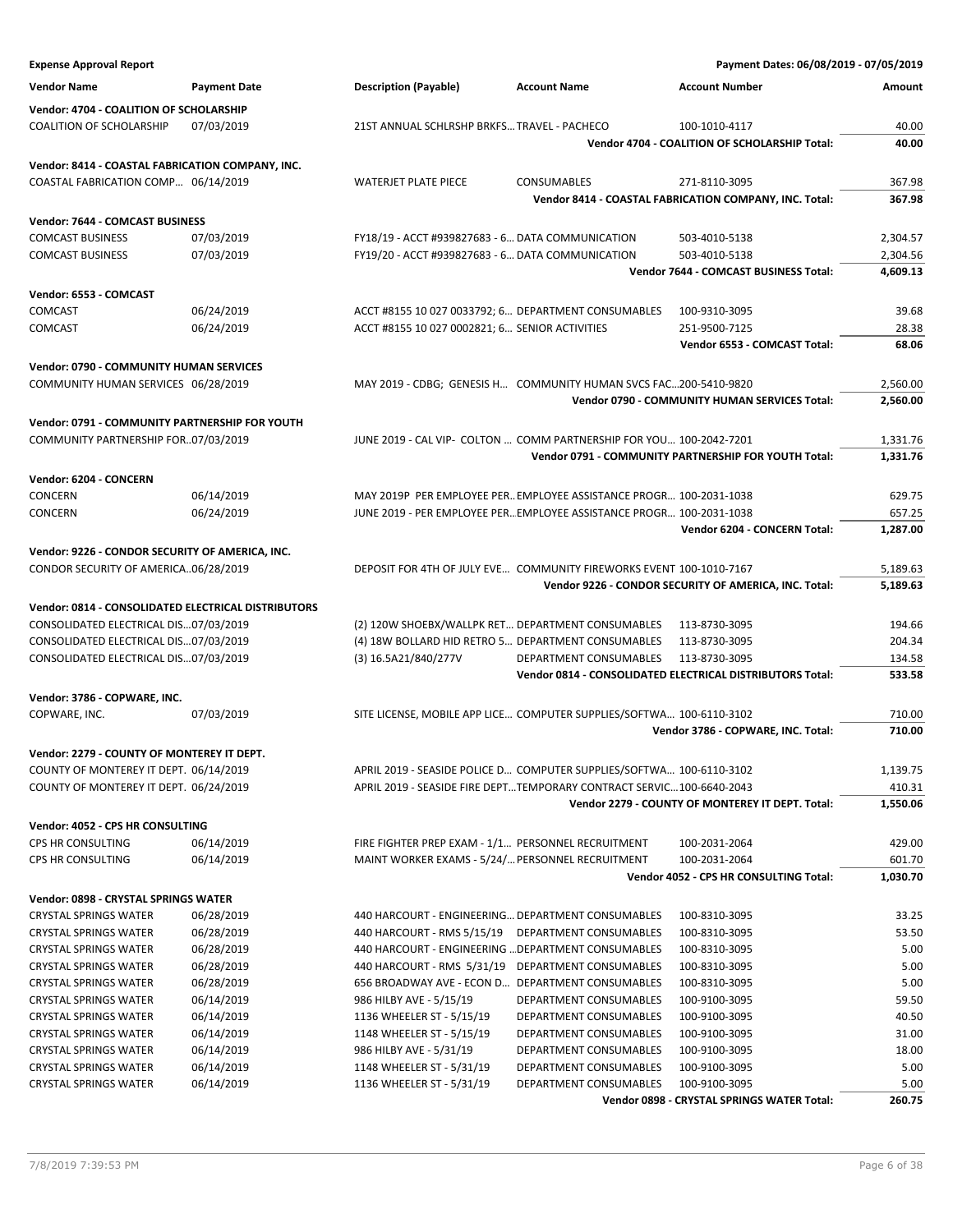| <b>Expense Approval Report</b>                 |                                                                     |                                                      |                                                                           | Payment Dates: 06/08/2019 - 07/05/2019               |               |
|------------------------------------------------|---------------------------------------------------------------------|------------------------------------------------------|---------------------------------------------------------------------------|------------------------------------------------------|---------------|
| <b>Vendor Name</b>                             | <b>Payment Date</b>                                                 | <b>Description (Payable)</b>                         | <b>Account Name</b>                                                       | <b>Account Number</b>                                | <b>Amount</b> |
| Vendor: 7044 - CSG CONSULTANTS, INC.           |                                                                     |                                                      |                                                                           |                                                      |               |
| CSG CONSULTANTS, INC.                          | 06/28/2019                                                          | 04/27/19 - 05/31/19 SVCS FOR SUBCONTRACTED WORK      |                                                                           | 100-7210-2073                                        | 1,935.00      |
|                                                |                                                                     |                                                      |                                                                           | Vendor 7044 - CSG CONSULTANTS, INC. Total:           | 1,935.00      |
| <b>Vendor: 0491 - CSULB FOUNDATION</b>         |                                                                     |                                                      |                                                                           |                                                      |               |
| <b>CSULB FOUNDATION</b>                        | 06/24/2019                                                          | CSI TUITION - 6/3-14/19 - DAVIDTRAINING & EDUCAITON  |                                                                           | 100-6130-1029                                        | 724.00        |
|                                                |                                                                     |                                                      |                                                                           | Vendor 0491 - CSULB FOUNDATION Total:                | 724.00        |
| Vendor: 6664 - CULLIGAN WATER CONDITIONING     |                                                                     |                                                      |                                                                           |                                                      |               |
| CULLIGAN WATER CONDITIONI 07/03/2019           |                                                                     | JULY 2019 - LOC 01-04 POU RE DEPARTMENT CONSUMABLES  |                                                                           | 100-8310-3095                                        | 216.00        |
| CULLIGAN WATER CONDITIONI 07/03/2019           |                                                                     | JULY 2019 - LOC 01-04 POU RE DEPARTMENT CONSUMABLES  |                                                                           | 113-8730-3095                                        | 68.00         |
|                                                |                                                                     |                                                      |                                                                           | Vendor 6664 - CULLIGAN WATER CONDITIONING Total:     | 284.00        |
| Vendor: 0922 - CYPRESS COAST FORD-LINCOLN      |                                                                     |                                                      |                                                                           |                                                      |               |
| CYPRESS COAST FORD-LINCOLN 06/28/2019          |                                                                     | (1) PANEL - IN, (2) PIN - HING                       | <b>VEHICLE PARTS</b>                                                      | 501-8520-6144                                        | 379.39        |
|                                                |                                                                     |                                                      |                                                                           | Vendor 0922 - CYPRESS COAST FORD-LINCOLN Total:      | 379.39        |
|                                                | Vendor: 9223 - CYPRESS SPORTS GATORS BASEBALL/SOFTBALL ACADEMY INC. |                                                      |                                                                           |                                                      |               |
| CYPRESS SPORTS GATORS BASE 06/28/2019          |                                                                     | MAYOR'S YOUTH FUND - BASE MAYOR'S YOUTH PROGRAM      |                                                                           | 601-2106                                             | 3,000.00      |
|                                                |                                                                     |                                                      | Vendor 9223 - CYPRESS SPORTS GATORS BASEBALL/SOFTBALL ACADEMY INC. Total: |                                                      | 3,000.00      |
| Vendor: 9217 - DANIEL VALDEZ                   |                                                                     |                                                      |                                                                           |                                                      |               |
| DANIEL VALDEZ                                  | 06/24/2019                                                          | REFUND FOR OLDEMEYER CTR - RENTAL DEPOSITS           |                                                                           | 257-2345                                             | 853.25        |
| DANIEL VALDEZ                                  | 07/03/2019                                                          | DEPOSIT REFUND FOR LAGUNA RENTAL DEPOSITS            |                                                                           | 257-2345                                             | 443.44        |
|                                                |                                                                     |                                                      |                                                                           | Vendor 9217 - DANIEL VALDEZ Total:                   | 1,296.69      |
| Vendor: 6727 - DATAPROSE, INC.                 |                                                                     |                                                      |                                                                           |                                                      |               |
| DATAPROSE, INC.                                | 06/14/2019                                                          | MAY 2019 WATER BILLING & TE OUTSIDE PRINTING SERVICE |                                                                           | 401-8610-2053                                        | 1,054.03      |
|                                                |                                                                     |                                                      |                                                                           | Vendor 6727 - DATAPROSE, INC. Total:                 | 1,054.03      |
| Vendor: 9216 - DAVE LONG ASSOCIATES            |                                                                     |                                                      |                                                                           |                                                      |               |
| DAVE LONG ASSOCIATES                           | 07/03/2019                                                          | DAVID RICE - REG FOR 10TH AN TRAINING & EDUCAITON    |                                                                           | 100-6130-1029                                        | 399.00        |
|                                                |                                                                     |                                                      |                                                                           | Vendor 9216 - DAVE LONG ASSOCIATES Total:            | 399.00        |
| Vendor: 0954 - DAVE'S REPAIR SERVICE           |                                                                     |                                                      |                                                                           |                                                      |               |
| DAVE'S REPAIR SERVICE                          | 06/24/2019                                                          | (1) 4' PLATINUM EVR BALANCE  VEHICLE PARTS           |                                                                           | 501-8520-6144                                        | 117.87        |
|                                                |                                                                     |                                                      |                                                                           | Vendor 0954 - DAVE'S REPAIR SERVICE Total:           | 117.87        |
| Vendor: 6818 - DE LAGE LANDEN                  |                                                                     |                                                      |                                                                           |                                                      |               |
| DE LAGE LANDEN                                 | 06/24/2019                                                          | JUNE 2019 - SHARP/MXM904                             | <b>COPIER SERVICES</b>                                                    | 100-5110-2044                                        | 518.35        |
|                                                |                                                                     |                                                      |                                                                           | Vendor 6818 - DE LAGE LANDEN Total:                  | 518.35        |
| Vendor: 0981 - DEL MAR FRENCH LAUNDRY, INC.    |                                                                     |                                                      |                                                                           |                                                      |               |
| DEL MAR FRENCH LAUNDRY, IN 06/14/2019          |                                                                     | RECREATION - POLOS, TEES, JA UNIFORM/LAUNDRY SERVICE |                                                                           | 100-9400-2049                                        | 53.85         |
|                                                |                                                                     |                                                      |                                                                           | Vendor 0981 - DEL MAR FRENCH LAUNDRY, INC. Total:    | 53.85         |
| Vendor: 8568 - DEL MONTE MANOR                 |                                                                     |                                                      |                                                                           |                                                      |               |
| DEL MONTE MANOR                                | 07/03/2019                                                          |                                                      | 4 QTR, FY2018/19 CDBG - SEC DEL MONTE MANOR - SECURITY 200-5410-7601      |                                                      | 923.00        |
|                                                |                                                                     |                                                      |                                                                           | Vendor 8568 - DEL MONTE MANOR Total:                 | 923.00        |
| Vendor: 0988 - DEL REY CAR WASH                |                                                                     |                                                      |                                                                           |                                                      |               |
| DEL REY CAR WASH                               | 06/14/2019                                                          | (7) FULL SERVICE CAR WASHES - OTHER EXPENSE          |                                                                           | 100-6110-2078                                        | 153.00        |
| DEL REY CAR WASH                               | 06/14/2019                                                          | (1) FULL SERVICE CAR WASH - P OUTSIDE REPAIRS        |                                                                           | 501-8520-6148                                        | 18.00         |
|                                                |                                                                     |                                                      |                                                                           | Vendor 0988 - DEL REY CAR WASH Total:                | 171.00        |
| Vendor: 1004 - DEPARTMENT OF JUSTICE           |                                                                     |                                                      |                                                                           |                                                      |               |
| DEPARTMENT OF JUSTICE                          | 06/24/2019                                                          | MAY 2019 - (13) FINGERPRINT  PERSONNEL RECRUITMENT   |                                                                           | 100-2031-2064                                        | 64.00         |
| DEPARTMENT OF JUSTICE                          | 06/24/2019                                                          |                                                      | MAY 2019 - (13) FINGERPRINT  BACKGROUND INVESTIGATION 100-9310-1027       |                                                      | 352.00        |
|                                                |                                                                     |                                                      |                                                                           | Vendor 1004 - DEPARTMENT OF JUSTICE Total:           | 416.00        |
| Vendor: 4896 - DEPARTMENT OF JUSTICE           |                                                                     |                                                      |                                                                           |                                                      |               |
| DEPARTMENT OF JUSTICE                          | 06/14/2019                                                          |                                                      | MAY 2019 - FINGERPRINT APPS BACKGROUND INVESTIGATION 100-6110-1027        |                                                      | 132.00        |
|                                                |                                                                     |                                                      |                                                                           | Vendor 4896 - DEPARTMENT OF JUSTICE Total:           | 132.00        |
| Vendor: 3844 - DIAMONDBACK FIRE & RESCUE, INC. |                                                                     |                                                      |                                                                           |                                                      |               |
| DIAMONDBACK FIRE & RESCUE,  06/28/2019         |                                                                     | AMKUS 25E REPAIR                                     | FIRE EQUIPMENT REPAIR                                                     | 100-6640-2055                                        | 142.60        |
|                                                |                                                                     |                                                      |                                                                           | Vendor 3844 - DIAMONDBACK FIRE & RESCUE, INC. Total: | 142.60        |
| Vendor: 1048 - DOCTORS ON DUTY                 |                                                                     |                                                      |                                                                           |                                                      |               |
| DOCTORS ON DUTY                                | 06/24/2019                                                          | C1DMV PHYSICAL - PUBLIC WO SUBCONTRACTED WORK        |                                                                           | 951-8820-2073                                        | 150.00        |
|                                                |                                                                     |                                                      |                                                                           | Vendor 1048 - DOCTORS ON DUTY Total:                 | 150.00        |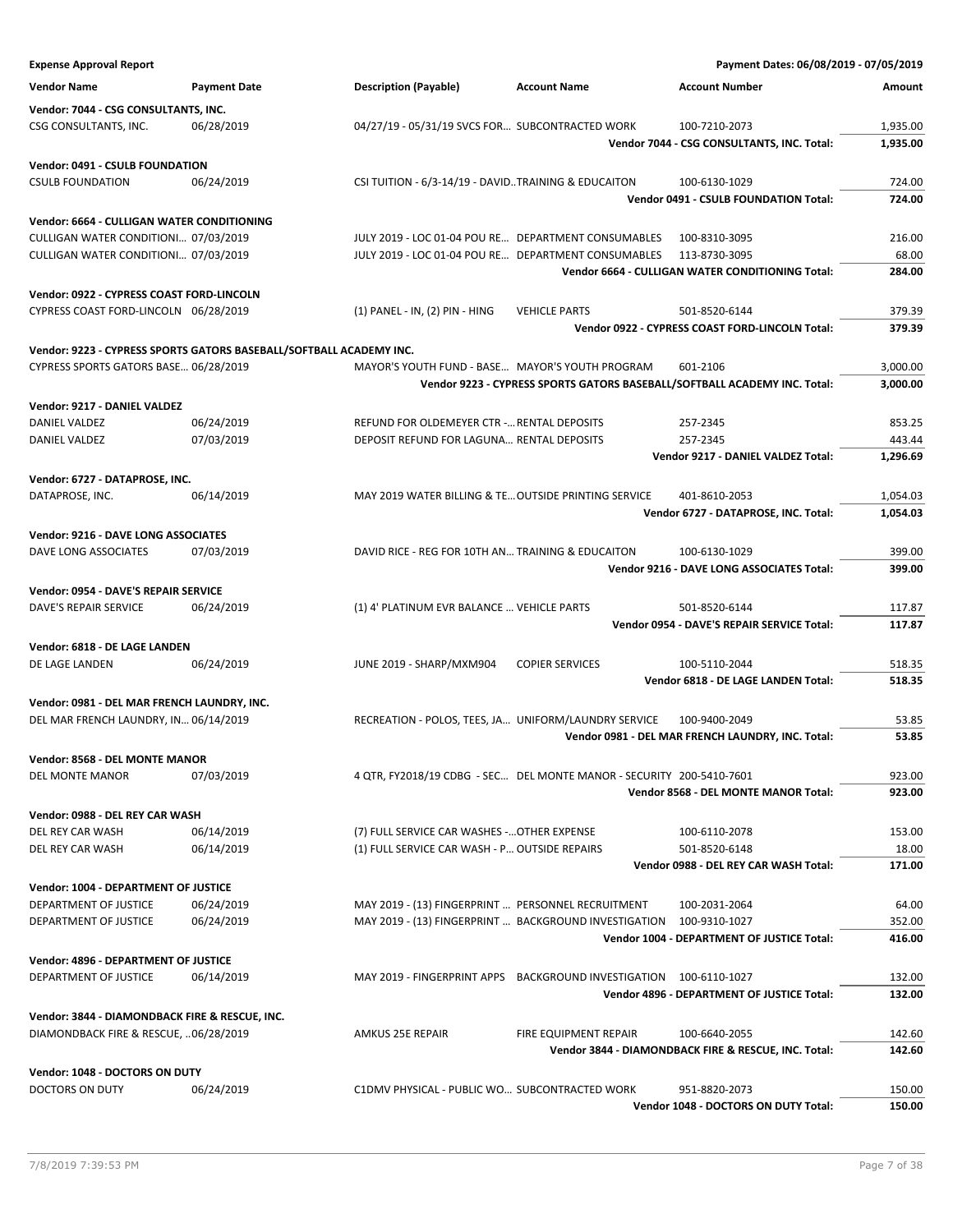| <b>Expense Approval Report</b>                   |                     |                                                                       |                                 | Payment Dates: 06/08/2019 - 07/05/2019              |           |
|--------------------------------------------------|---------------------|-----------------------------------------------------------------------|---------------------------------|-----------------------------------------------------|-----------|
| <b>Vendor Name</b>                               | <b>Payment Date</b> | <b>Description (Payable)</b>                                          | <b>Account Name</b>             | <b>Account Number</b>                               | Amount    |
|                                                  |                     |                                                                       |                                 |                                                     |           |
| Vendor: 5163 - DON CHAPIN COMPANY, INC.          |                     |                                                                       |                                 |                                                     |           |
| DON CHAPIN COMPANY, INC.                         | 07/03/2019          | FRM DRAW REQUEST BILLING                                              | <b>BICYCLE SAFE STORM GRATE</b> | 210-8210-9576                                       | 33,012.50 |
|                                                  |                     |                                                                       |                                 | Vendor 5163 - DON CHAPIN COMPANY, INC. Total:       | 33,012.50 |
| <b>Vendor: 9009 - DON POTTER LAW CORPORATION</b> |                     |                                                                       |                                 |                                                     |           |
| DON POTTER LAW CORPORATI 06/28/2019              |                     | APRIL 2019 INVESTIGATION SVCS CONSULTANT                              |                                 | 100-2031-1030                                       | 1,186.00  |
|                                                  |                     |                                                                       |                                 | Vendor 9009 - DON POTTER LAW CORPORATION Total:     | 1,186.00  |
| Vendor: 9099 - DUDE SOLUTIONS, INC.              |                     |                                                                       |                                 |                                                     |           |
| DUDE SOLUTIONS, INC.                             | 06/14/2019          | (1) PARCEL CONNECTOR                                                  | <b>COMPUTER SYSTEM</b>          | 100-7210-9397                                       | 4,416.00  |
|                                                  |                     |                                                                       |                                 | Vendor 9099 - DUDE SOLUTIONS, INC. Total:           | 4,416.00  |
|                                                  |                     |                                                                       |                                 |                                                     |           |
| Vendor: 7266 - E2 CONSULTING ENGINEERS, INC      |                     |                                                                       |                                 |                                                     |           |
| E2 CONSULTING ENGINEERS, INC 07/03/2019          |                     | 4/29/19-5/24/19 LIFT STATION DEL MONTE LIFT STATION UPG 953-8820-9201 |                                 |                                                     | 11,582.50 |
|                                                  |                     |                                                                       |                                 | Vendor 7266 - E2 CONSULTING ENGINEERS, INC Total:   | 11,582.50 |
| Vendor: 9184 - ECLIPSE MAPPING AND GIS           |                     |                                                                       |                                 |                                                     |           |
| <b>ECLIPSE MAPPING AND GIS</b>                   | 06/28/2019          | EOS ARROW GOLD GNSS KIT                                               | DEPARTMENT EQUIPMENT            | 100-8910-8187                                       | 2,603.41  |
| <b>ECLIPSE MAPPING AND GIS</b>                   | 06/28/2019          | EOS ARROW GOLD GNSS KIT                                               | DEPARTMENT EQUIPMENT            | 210-8110-8187                                       | 1,692.22  |
| ECLIPSE MAPPING AND GIS                          | 06/28/2019          | EOS ARROW GOLD GNSS KIT                                               | DEPARTMENT CONSUMABLES          | 951-8820-3095                                       | 715.94    |
| ECLIPSE MAPPING AND GIS                          | 06/28/2019          | <b>EOS ARROW GOLD GNSS KIT</b>                                        | DEPARTMENT EQUIPMENT            | 951-8820-8187                                       | 1,496.96  |
|                                                  |                     |                                                                       |                                 | Vendor 9184 - ECLIPSE MAPPING AND GIS Total:        | 6,508.53  |
| Vendor: 4892 - EDGES ELECTRICAL GROUP            |                     |                                                                       |                                 |                                                     |           |
| <b>EDGES ELECTRICAL GROUP</b>                    | 06/14/2019          | (1) CB (UBIF 230N), (1) 240V 20 DEPARTMENT CONSUMABLES                |                                 | 113-8730-3095                                       | 252.81    |
| <b>EDGES ELECTRICAL GROUP</b>                    | 06/14/2019          | (4) CB THIN (UBIF020N)                                                | DEPARTMENT CONSUMABLES          | 113-8730-3095                                       | 211.23    |
| <b>EDGES ELECTRICAL GROUP</b>                    | 06/14/2019          | (1) SECURITY BIT SET                                                  | DEPARTMENT CONSUMABLES          | 113-8730-3095                                       | 31.05     |
| <b>EDGES ELECTRICAL GROUP</b>                    | 06/24/2019          | (1) SQD 9070T75D1 TFMR                                                | DEPARTMENT CONSUMABLES          | 113-8730-3095                                       | 181.91    |
| <b>EDGES ELECTRICAL GROUP</b>                    | 06/28/2019          | (1) SQD 120V CONTACTOR                                                | DEPARTMENT CONSUMABLES          | 113-8730-3095                                       | 110.23    |
|                                                  |                     |                                                                       |                                 | Vendor 4892 - EDGES ELECTRICAL GROUP Total:         | 787.23    |
|                                                  |                     |                                                                       |                                 |                                                     |           |
| Vendor: 7105 - EMERGENCY VEHICLE SPECIALISTS     |                     |                                                                       |                                 |                                                     |           |
| EMERGENCY VEHICLE SPECIALIS07/03/2019            |                     | (1) DAVID CLARK CORD, 20FT R SAFETY EQUIPMENT                         |                                 | 100-6640-3097                                       | 945.59    |
| EMERGENCY VEHICLE SPECIALIS07/03/2019            |                     | (1) PANORAMA 4 ELEMENT AN SAFETY EQUIPMENT                            |                                 | 100-6640-3097                                       | 682.93    |
| EMERGENCY VEHICLE SPECIALIS06/24/2019            |                     | PURCHASE/INSTALL PERM MO OUTSIDE REPAIRS                              |                                 | 501-8520-6148                                       | 15,452.50 |
|                                                  |                     |                                                                       |                                 | Vendor 7105 - EMERGENCY VEHICLE SPECIALISTS Total:  | 17,081.02 |
| <b>Vendor: 6415 - ENFLOW INFORMATION SYSTEMS</b> |                     |                                                                       |                                 |                                                     |           |
| ENFLOW INFORMATION SYSTE 06/24/2019              |                     | NEW DEPT HEAD/RECODE DAT COMPUTER SUPPLIES/SOFTWA 503-4010-3102       |                                 |                                                     | 493.75    |
|                                                  |                     |                                                                       |                                 | Vendor 6415 - ENFLOW INFORMATION SYSTEMS Total:     | 493.75    |
| Vendor: 1152 - ENTENMANN-ROVIN COMPANY           |                     |                                                                       |                                 |                                                     |           |
| ENTENMANN-ROVIN COMPANY 06/24/2019               |                     | (1) SEASIDE PD D130 TT DOME  OTHER EXPENSE                            |                                 | 100-6110-2078                                       | 83.50     |
|                                                  |                     |                                                                       |                                 | <b>Vendor 1152 - ENTENMANN-ROVIN COMPANY Total:</b> | 83.50     |
|                                                  |                     |                                                                       |                                 |                                                     |           |
| Vendor: 7020 - ERIC RANSOM                       |                     |                                                                       |                                 |                                                     |           |
| <b>ERIC RANSOM</b>                               | 06/28/2019          | JUNE 2019 - INSTRUCTOR PAY ( RECREATION CONTRACT SERVI 100-9603-2075  |                                 |                                                     | 938.00    |
|                                                  |                     |                                                                       |                                 | Vendor 7020 - ERIC RANSOM Total:                    | 938.00    |
| Vendor: 8882 - EVERYONE'S HARVEST                |                     |                                                                       |                                 |                                                     |           |
| <b>EVERYONE'S HARVEST</b>                        | 06/14/2019          | MAY 2019 - PROG EXP FOR SEASFARMERS' MARKET                           |                                 | 100-7410-4206                                       | 3,298.00  |
|                                                  |                     |                                                                       |                                 | Vendor 8882 - EVERYONE'S HARVEST Total:             | 3,298.00  |
|                                                  |                     |                                                                       |                                 |                                                     |           |
| <b>Vendor: 1176 - EWING IRRIGATION PRODUCTS</b>  |                     |                                                                       |                                 |                                                     |           |
| EWING IRRIGATION PRODUCTS 06/28/2019             |                     | (2) NODE-200 HUNTR 2STA BAT DEPARTMENT CONSUMABLES                    |                                 | 100-8440-3095                                       | 228.85    |
|                                                  |                     |                                                                       |                                 | Vendor 1176 - EWING IRRIGATION PRODUCTS Total:      | 228.85    |
| Vendor: 5969 - FASTENAL COMPANY                  |                     |                                                                       |                                 |                                                     |           |
| <b>FASTENAL COMPANY</b>                          | 06/28/2019          | (10) 1/4-20 RibdNutsrt Sm                                             | DEPARTMENT CONSUMABLES          | 100-6610-3095                                       | 3.29      |
| <b>FASTENAL COMPANY</b>                          | 06/28/2019          | (96) AA PROCELL ALK BTRY, (48) DEPARTMENT CONSUMABLES                 |                                 | 100-6610-3095                                       | 29.89     |
| <b>FASTENAL COMPANY</b>                          | 06/24/2019          | (1) STEEL BANDED EARMUFF                                              | SAFETY EQUIPMENT                | 100-6640-3097                                       | 32.53     |
| <b>FASTENAL COMPANY</b>                          | 06/14/2019          | (3) TERRY SWEATBAND, (2) PAR DEPARTMENT CONSUMABLES                   |                                 | 100-8420-3095                                       | 40.86     |
| <b>FASTENAL COMPANY</b>                          | 06/28/2019          | (2) IND CH GLSWHT 12OZ                                                | DEPARTMENT CONSUMABLES          | 210-8110-3095                                       | 7.89      |
| <b>FASTENAL COMPANY</b>                          | 06/28/2019          | (25) LIME HOOD SWTSHRTS                                               | SAFETY EQUIPMENT                | 210-8110-3097                                       | 442.19    |
| <b>FASTENAL COMPANY</b>                          | 06/14/2019          | (1) 1.25 GAL GAS CAN                                                  | DEPARTMENT CONSUMABLES          | 401-8620-3095                                       | 24.43     |
| <b>FASTENAL COMPANY</b>                          | 06/24/2019          | (4) WEDGES, (10) USS THRU HD DEPARTMENT CONSUMABLES                   |                                 | 401-8620-3095                                       | 3.30      |
| <b>FASTENAL COMPANY</b>                          | 06/24/2019          | (1) 5/8" - 11 SPANNERWRENCH                                           | DEPARTMENT CONSUMABLES          | 401-8620-3095                                       | 14.25     |
| <b>FASTENAL COMPANY</b>                          | 06/28/2019          | (1) 7/16x10x12 CRBD SDS BT                                            | DEPARTMENT CONSUMABLES          | 401-8620-3095                                       | 24.71     |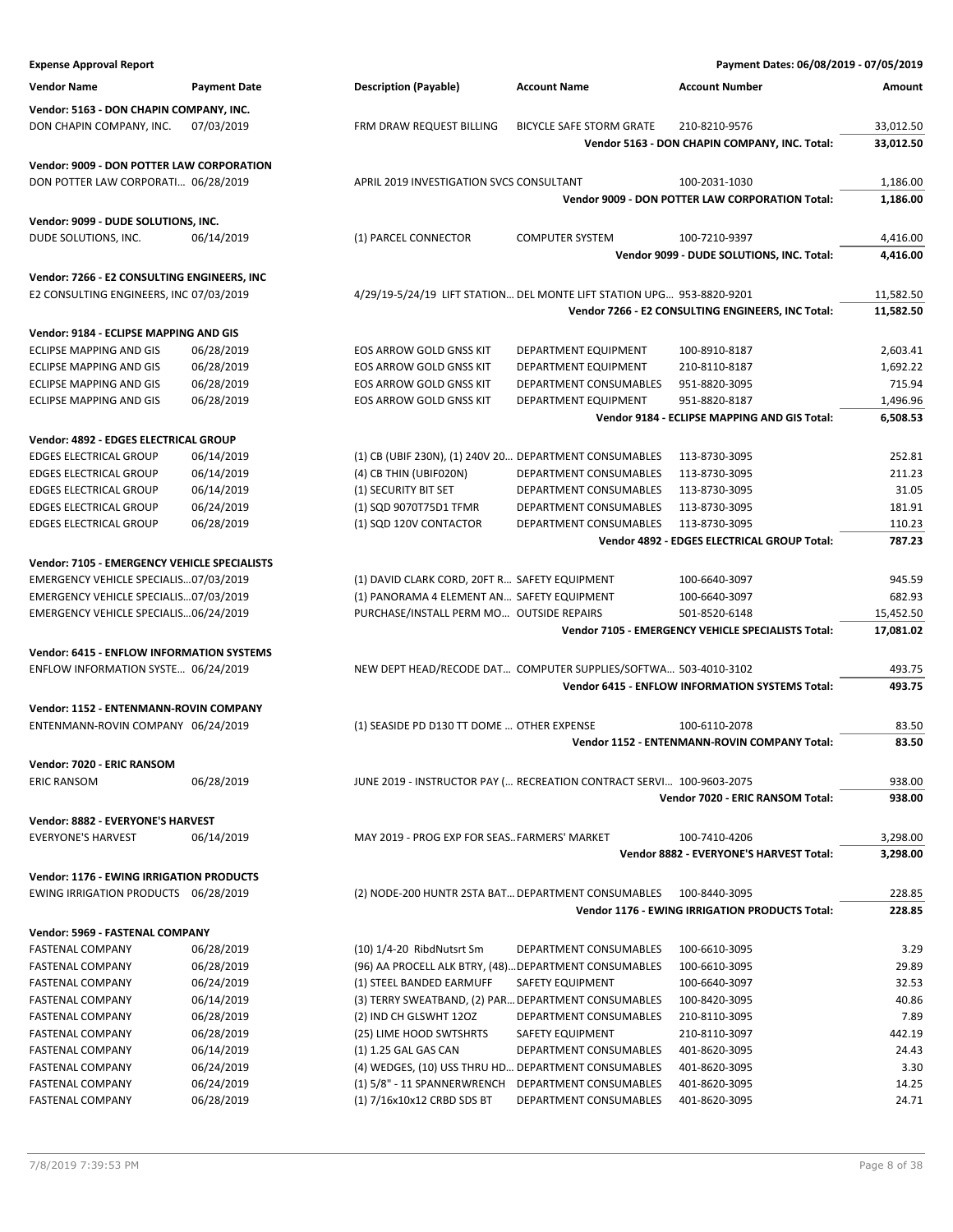| <b>Vendor Name</b>                                       | <b>Payment Date</b>      | <b>Description (Payable)</b>                           | <b>Account Name</b>                                      | <b>Account Number</b>                               | Amount           |
|----------------------------------------------------------|--------------------------|--------------------------------------------------------|----------------------------------------------------------|-----------------------------------------------------|------------------|
| <b>FASTENAL COMPANY</b>                                  | 06/28/2019               | (1) 18V WRENCH KIT W/ RING                             | <b>TOOLS</b>                                             | 401-8620-3107                                       | 313.00           |
| <b>FASTENAL COMPANY</b>                                  | 06/28/2019               | (1) HP-114-2 GR/PWLPULLR                               | <b>TOOLS</b>                                             | 501-8520-3107                                       | 42.44            |
|                                                          |                          |                                                        |                                                          | Vendor 5969 - FASTENAL COMPANY Total:               | 978.78           |
| Vendor: 8338 - FEDEX                                     |                          |                                                        |                                                          |                                                     |                  |
| <b>FEDEX</b>                                             | 06/14/2019               | ACCT #1750-2541-3; SHIPMENT MAIL SERVICES              |                                                          | 100-6110-4124                                       | 11.23            |
| <b>FEDEX</b>                                             | 07/03/2019               | ACCT #1750-2541-3; FRAUD CA MAIL SERVICES              |                                                          | 100-6110-4124                                       | 45.81            |
| <b>FEDEX</b>                                             | 06/14/2019               | ACCT #6266-0569-9; SHIPMENT MAIL SERVICES              |                                                          | 100-6110-4124                                       | 229.10           |
|                                                          |                          |                                                        |                                                          | Vendor 8338 - FEDEX Total:                          | 286.14           |
|                                                          |                          |                                                        |                                                          |                                                     |                  |
| Vendor: 3883 - FELIPE DE JESUS OLVERA                    |                          |                                                        |                                                          |                                                     |                  |
| FELIPE DE JESUS OLVERA                                   | 07/03/2019               | FORA CARETAKER LANDSCAPE 6 SUBCONTRACTED WORK          |                                                          | 100-8420-2073                                       | 5,400.00         |
| FELIPE DE JESUS OLVERA                                   | 06/28/2019               | MONTEREY RD/FREMONT BVLDSUBCONTRACTED WORK             |                                                          | 210-8110-2073                                       | 4,600.00         |
|                                                          |                          |                                                        |                                                          | Vendor 3883 - FELIPE DE JESUS OLVERA Total:         | 10,000.00        |
| Vendor: 1188 - FERGUSON ENTERPRISES INC #686             |                          |                                                        |                                                          |                                                     |                  |
| FERGUSON ENTERPRISES INC # 06/24/2019                    |                          | (2) LF3/4 - 1 REP KIT 975XL CO DEPARTMENT CONSUMABLES  |                                                          | 113-8730-3095                                       | 136.86           |
| FERGUSON ENTERPRISES INC # 06/24/2019                    |                          | (2) NITR DISPBL GLV LG, (3) REP DEPARTMENT CONSUMABLES |                                                          | 113-8730-3095                                       | 45.84            |
|                                                          |                          |                                                        |                                                          | Vendor 1188 - FERGUSON ENTERPRISES INC #686 Total:  | 182.70           |
| Vendor: 1224 - FIRST ALARM                               |                          |                                                        |                                                          |                                                     |                  |
| <b>FIRST ALARM</b>                                       | 06/24/2019               | 656 BROADWAY AVE - MONITO ALARM SERVICE                |                                                          | 100-8310-2070                                       | 219.00           |
| <b>FIRST ALARM</b>                                       | 06/24/2019               | 986 HILBY AVE - INSPECTION C ALARM SERVICE             |                                                          | 100-8310-2070                                       | 239.31           |
| <b>FIRST ALARM</b>                                       | 06/24/2019               | 220 COE AVENUE - MONITORI ALARM SERVICE                |                                                          | 100-9200-2070                                       | 515.07           |
| <b>FIRST ALARM</b>                                       | 06/24/2019               | 1136 WHEELER ST - MONITORI ALARM SERVICE               |                                                          | 100-9200-2070                                       | 191.61           |
|                                                          |                          |                                                        |                                                          | Vendor 1224 - FIRST ALARM Total:                    | 1,164.99         |
| Vendor: 7088 - FITNESS EVOLUTION                         |                          |                                                        |                                                          |                                                     |                  |
| FITNESS EVOLUTION                                        | 06/24/2019               | GUEVARA ADJ: PRIOR MONTH'S MISC PAYROLL PAYABLES       |                                                          | 100-2062                                            | $-18.67$         |
| <b>FITNESS EVOLUTION</b>                                 | 06/21/2019               | <b>GYM MEMBERSHIP</b>                                  | MISC PAYROLL PAYABLES                                    | 100-2062                                            | 45.00            |
| <b>FITNESS EVOLUTION</b>                                 | 06/21/2019               | GYM MEMBERSHIP-FAMILY                                  | MISC PAYROLL PAYABLES                                    | 100-2062                                            | 30.00            |
| FITNESS EVOLUTION                                        | 06/24/2019               | <b>GYM MEMBERSHIP</b>                                  | MISC PAYROLL PAYABLES                                    | 100-2062                                            | 45.00            |
| FITNESS EVOLUTION                                        | 06/24/2019               | GYM MEMBERSHIP-FAMILY                                  | MISC PAYROLL PAYABLES                                    | 100-2062                                            | 48.67            |
|                                                          |                          |                                                        |                                                          |                                                     |                  |
|                                                          |                          |                                                        |                                                          | Vendor 7088 - FITNESS EVOLUTION Total:              | 150.00           |
|                                                          |                          |                                                        |                                                          |                                                     |                  |
| Vendor: 9230 - FOOLISH TIMES                             |                          |                                                        |                                                          |                                                     |                  |
| <b>FOOLISH TIMES</b>                                     | 07/03/2019               | SUNDAY BLUES AD - JULY 2019 ISUMMER PARK CONCERTS      |                                                          | 100-9200-7175<br>Vendor 9230 - FOOLISH TIMES Total: | 400.00<br>400.00 |
|                                                          |                          |                                                        |                                                          |                                                     |                  |
| Vendor: 1268 - FRANCHISE TAX BOARD                       |                          |                                                        |                                                          |                                                     |                  |
| <b>FRANCHISE TAX BOARD</b>                               | 06/24/2019               | <b>EWO FOR TAXES</b>                                   | <b>GARNISHMENT PAYABLE</b>                               | 100-2059                                            | 11.00            |
| <b>FRANCHISE TAX BOARD</b>                               | 06/24/2019               | EWO #: 676040852589148781                              | <b>GARNISHMENT PAYABLE</b>                               | 100-2059                                            | 53.00            |
| <b>FRANCHISE TAX BOARD</b>                               | 06/24/2019               | EWO #: 342932563571220362                              | <b>GARNISHMENT PAYABLE</b>                               | 100-2059                                            | 124.23           |
| <b>FRANCHISE TAX BOARD</b>                               | 06/24/2019               | <b>EWO FOR TAXES</b>                                   | <b>GARNISHMENT PAYABLE</b>                               | 100-2059                                            | 18.78            |
| <b>FRANCHISE TAX BOARD</b>                               | 06/24/2019               | EWO #: 676040852589148781                              | GARNISHMENT PAYABLE                                      | 100-2059                                            | 79.83            |
| <b>FRANCHISE TAX BOARD</b>                               | 06/24/2019               | EWO #: 342932563571220362                              | <b>GARNISHMENT PAYABLE</b>                               | 100-2059                                            | 147.55           |
| <b>FRANCHISE TAX BOARD</b>                               | 06/21/2019               | EWO #: 676040852589148781                              | <b>GARNISHMENT PAYABLE</b>                               | 100-2059                                            | 100.00           |
| <b>FRANCHISE TAX BOARD</b>                               | 06/21/2019               | EWO #: 342932563571220362                              | <b>GARNISHMENT PAYABLE</b>                               | 100-2059                                            | 100.00           |
| <b>FRANCHISE TAX BOARD</b>                               | 06/21/2019               | EWO #: 526446309440619983                              | <b>GARNISHMENT PAYABLE</b>                               | 100-2059                                            | 38.50            |
| <b>FRANCHISE TAX BOARD</b>                               | 06/21/2019               | EWO #: 676040852589148781                              | <b>GARNISHMENT PAYABLE</b>                               | 100-2059                                            | 100.00           |
| <b>FRANCHISE TAX BOARD</b>                               | 06/21/2019               | EWO #: 342932563571220362                              | <b>GARNISHMENT PAYABLE</b>                               | 100-2059                                            | 100.00           |
| <b>FRANCHISE TAX BOARD</b>                               | 06/21/2019               | EWO #: 676040852589148781                              | <b>GARNISHMENT PAYABLE</b>                               | 100-2059                                            | 41.38            |
| <b>FRANCHISE TAX BOARD</b>                               | 06/21/2019               | EWO #: 342932563571220362                              | <b>GARNISHMENT PAYABLE</b>                               | 100-2059                                            | 77.63            |
| <b>FRANCHISE TAX BOARD</b>                               | 06/21/2019               | EWO #: 526446309440619983                              | <b>GARNISHMENT PAYABLE</b>                               | 100-2059                                            | 35.12            |
| <b>FRANCHISE TAX BOARD</b>                               | 06/21/2019               | EWO #: 342932563571220362                              | <b>GARNISHMENT PAYABLE</b>                               | 100-2059                                            | 71.10            |
| <b>FRANCHISE TAX BOARD</b>                               | 06/24/2019               | <b>EWO FOR TAXES</b>                                   | <b>GARNISHMENT PAYABLE</b>                               | 113-2059                                            | 189.00           |
| <b>FRANCHISE TAX BOARD</b>                               | 06/24/2019               | EWO #: 676040852589148781                              | <b>GARNISHMENT PAYABLE</b>                               | 113-2059                                            | 8.45             |
| <b>FRANCHISE TAX BOARD</b>                               | 06/24/2019               | <b>EWO FOR TAXES</b>                                   | <b>GARNISHMENT PAYABLE</b>                               | 113-2059                                            | 181.22           |
| <b>FRANCHISE TAX BOARD</b>                               | 06/24/2019               | EWO #: 676040852589148781                              | <b>GARNISHMENT PAYABLE</b>                               | 113-2059                                            | 7.12             |
| <b>FRANCHISE TAX BOARD</b>                               | 06/21/2019               | <b>EWO FOR TAXES</b>                                   | <b>GARNISHMENT PAYABLE</b>                               | 113-2059                                            | 200.00           |
| <b>FRANCHISE TAX BOARD</b>                               | 06/21/2019               | EWO #: 526446309440619983                              | <b>GARNISHMENT PAYABLE</b>                               | 113-2059                                            | 153.72           |
| <b>FRANCHISE TAX BOARD</b>                               | 06/21/2019               | EWO #: 526446309440619983                              | <b>GARNISHMENT PAYABLE</b>                               | 113-2059                                            | 200.00           |
| <b>FRANCHISE TAX BOARD</b>                               | 06/21/2019               | EWO #: 526446309440619983                              | <b>GARNISHMENT PAYABLE</b>                               | 113-2059                                            | 164.88           |
| <b>FRANCHISE TAX BOARD</b><br><b>FRANCHISE TAX BOARD</b> | 06/24/2019<br>06/24/2019 | EWO #: 676040852589148781<br>EWO #: 676040852589148781 | <b>GARNISHMENT PAYABLE</b><br><b>GARNISHMENT PAYABLE</b> | 210-2059<br>210-2059                                | 13.46<br>9.49    |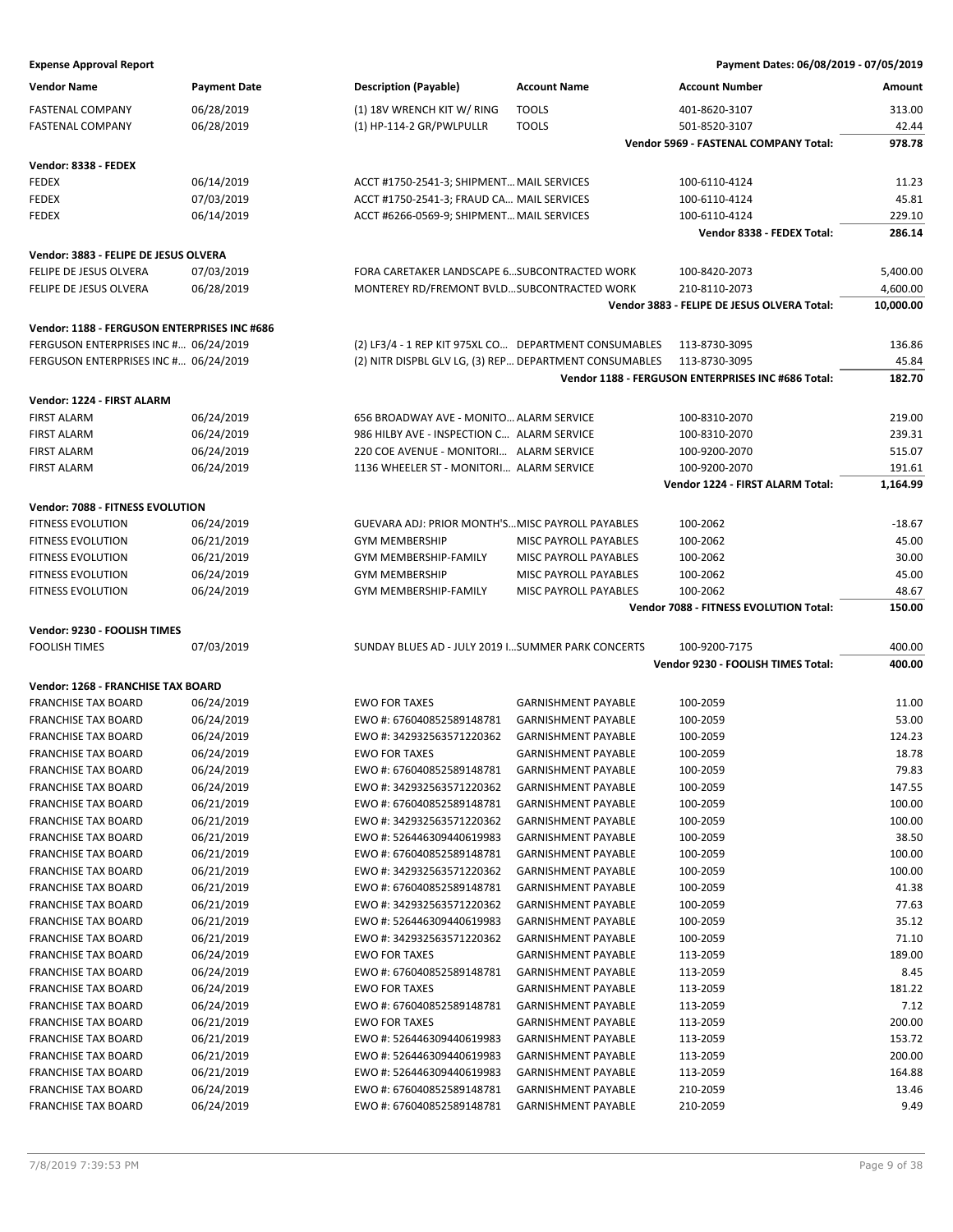| <b>Vendor Name</b>                           | <b>Payment Date</b> | <b>Description (Payable)</b>                        | <b>Account Name</b>                                                      | <b>Account Number</b>                             | Amount     |
|----------------------------------------------|---------------------|-----------------------------------------------------|--------------------------------------------------------------------------|---------------------------------------------------|------------|
| <b>FRANCHISE TAX BOARD</b>                   | 06/21/2019          | EWO #: 676040852589148781                           | <b>GARNISHMENT PAYABLE</b>                                               | 210-2059                                          | 0.92       |
| <b>FRANCHISE TAX BOARD</b>                   | 06/24/2019          | EWO #: 676040852589148781                           | <b>GARNISHMENT PAYABLE</b>                                               | 271-2059                                          | 25.09      |
| <b>FRANCHISE TAX BOARD</b>                   | 06/24/2019          | EWO #: 676040852589148781                           | <b>GARNISHMENT PAYABLE</b>                                               | 271-2059                                          | 3.56       |
| <b>FRANCHISE TAX BOARD</b>                   | 06/21/2019          | EWO #: 526446309440619983                           | <b>GARNISHMENT PAYABLE</b>                                               | 951-2059                                          | 7.78       |
|                                              |                     |                                                     |                                                                          | Vendor 1268 - FRANCHISE TAX BOARD Total:          | 2,262.81   |
| Vendor: 8923 - FRANK TINLEY                  |                     |                                                     |                                                                          |                                                   |            |
| <b>FRANK TINLEY</b>                          | 06/14/2019          | REIMBURSEMENT FOR COSTCO SENIOR ACTIVITIES          |                                                                          | 251-9500-7125                                     | 48.93      |
|                                              |                     |                                                     |                                                                          | Vendor 8923 - FRANK TINLEY Total:                 | 48.93      |
| Vendor: 6224 - FRED D. HARDEE, JR.           |                     |                                                     |                                                                          |                                                   |            |
| FRED D. HARDEE, JR.                          | 06/28/2019          | PERSONNEL INVEST SVCS ON 6/ CONSULTANT              |                                                                          | 100-2031-1030                                     | 660.00     |
| FRED D. HARDEE, JR.                          | 06/14/2019          |                                                     | BACKGROUND INVESTIGATIONS BACKGROUND INVESTIGATION 100-6110-1027         |                                                   | 3,276.78   |
|                                              |                     |                                                     |                                                                          | Vendor 6224 - FRED D. HARDEE, JR. Total:          | 3,936.78   |
|                                              |                     |                                                     |                                                                          |                                                   |            |
| Vendor: 8066 - FUN EXPRESS, LLC              |                     |                                                     |                                                                          |                                                   |            |
| FUN EXPRESS, LLC                             | 06/28/2019          |                                                     | MISC HOLIDAY SUPPLIES FOR R COMMUNITY FIREWORKS EVENT 100-1010-7167      |                                                   | 1,110.67   |
|                                              |                     |                                                     |                                                                          | Vendor 8066 - FUN EXPRESS, LLC Total:             | 1,110.67   |
| Vendor: 6306 - GAVILAN PEST CONTROL          |                     |                                                     |                                                                          |                                                   |            |
| <b>GAVILAN PEST CONTROL</b>                  | 06/28/2019          |                                                     | 1635 BROADWAY AVE - GENER TEMPORARY CONTRACT SERVIC100-6640-2043         |                                                   | 71.00      |
| <b>GAVILAN PEST CONTROL</b>                  | 06/28/2019          | 220 COE AVE - GENERAL PEST S PEST CONTROL           |                                                                          | 100-8310-2057                                     | 58.00      |
|                                              |                     |                                                     |                                                                          | Vendor 6306 - GAVILAN PEST CONTROL Total:         | 129.00     |
| Vendor: 1388 - GRAINGER                      |                     |                                                     |                                                                          |                                                   |            |
| <b>GRAINGER</b>                              | 06/24/2019          | (2) DRAIN CLEANER, 1G LIQUID DEPARTMENT CONSUMABLES |                                                                          | 113-8730-3095                                     | 33.32      |
|                                              |                     |                                                     |                                                                          | Vendor 1388 - GRAINGER Total:                     | 33.32      |
|                                              |                     |                                                     |                                                                          |                                                   |            |
| Vendor: 1392 - GRANITE ROCK COMPANY          |                     |                                                     |                                                                          |                                                   |            |
| <b>GRANITE ROCK COMPANY</b>                  | 06/24/2019          | TICKET #654273; GOVERNMENT DEPARTMENT CONSUMABLES   |                                                                          | 100-8310-3095                                     | 3,981.26   |
| <b>GRANITE ROCK COMPANY</b>                  | 07/03/2019          | APPL 5/DAVID CUTINO PK PH I / PARKS IMPROVEMENTS    |                                                                          | 348-8910-9570                                     | 379,530.94 |
|                                              |                     |                                                     |                                                                          | Vendor 1392 - GRANITE ROCK COMPANY Total:         | 383,512.20 |
| <b>Vendor: 1402 - GREATER VICTORY TEMPLE</b> |                     |                                                     |                                                                          |                                                   |            |
| <b>GREATER VICTORY TEMPLE</b>                | 06/28/2019          |                                                     | 4TH Q FY18/19 - CDBG - AFTER GREATER VICTORY TEMPLE - C 200-5410-7400    |                                                   | 2,499.90   |
|                                              |                     |                                                     |                                                                          | Vendor 1402 - GREATER VICTORY TEMPLE Total:       | 2,499.90   |
| Vendor: 7605 - GREEN RUBBER-KENNEDY AG       |                     |                                                     |                                                                          |                                                   |            |
| GREEN RUBBER-KENNEDY AG                      | 06/24/2019          | (1) NOZZLE, (1) INDUST PAINT P CONSUMABLES          |                                                                          | 271-8110-3095                                     | 22.89      |
|                                              |                     |                                                     |                                                                          | Vendor 7605 - GREEN RUBBER-KENNEDY AG Total:      | 22.89      |
|                                              |                     |                                                     |                                                                          |                                                   |            |
| Vendor: 8154 - GREEN VALLEY LANDSCAPE, INC.  |                     |                                                     |                                                                          |                                                   |            |
| GREEN VALLEY LANDSCAPE, INC. 06/28/2019      |                     |                                                     | 61pmmc3 STIHL CHAIN: 3/8" PI DEPARTMENT CONSUMABLES 100-8420-3095        |                                                   | 53.36      |
|                                              |                     |                                                     |                                                                          | Vendor 8154 - GREEN VALLEY LANDSCAPE, INC. Total: | 53.36      |
| Vendor: 3154 - GREEN VALLEY LANSCAPE INC.    |                     |                                                     |                                                                          |                                                   |            |
| GREEN VALLEY LANSCAPE INC. 06/24/2019        |                     | (1) TOPSOIL                                         | DEPARTMENT CONSUMABLES 100-8420-3095                                     |                                                   | 53.97      |
|                                              |                     |                                                     |                                                                          | Vendor 3154 - GREEN VALLEY LANSCAPE INC. Total:   | 53.97      |
| Vendor: 9218 - GUADALUPE RODRIGUEZ           |                     |                                                     |                                                                          |                                                   |            |
| <b>GUADALUPE RODRIGUEZ</b>                   | 06/24/2019          | REFUND FOR SUMMER PLAYLA RECREATION DAY CAMP        |                                                                          | 100-3679                                          | 319.85     |
|                                              |                     |                                                     |                                                                          | Vendor 9218 - GUADALUPE RODRIGUEZ Total:          | 319.85     |
|                                              |                     |                                                     |                                                                          |                                                   |            |
| Vendor: 5476 - GUARDIAN                      |                     |                                                     |                                                                          |                                                   |            |
| <b>GUARDIAN</b>                              | 06/24/2019          | JUNE 2019 ADMIN FEES                                | DENTAL PAYABLE                                                           | 100-2066                                          | 2,879.25   |
| <b>GUARDIAN</b>                              | 06/24/2019          | JULY 2019 ADMIN FEES                                | <b>DENTAL PAYABLE</b>                                                    | 100-2066                                          | 2,983.95   |
|                                              |                     |                                                     |                                                                          | Vendor 5476 - GUARDIAN Total:                     | 5,863.20   |
| Vendor: 6372 - GUARDIAN-ALTERNATE FUNDED     |                     |                                                     |                                                                          |                                                   |            |
| GUARDIAN-ALTERNATE FUNDED 06/24/2019         |                     | MAY 2019 CLAIMS                                     | <b>DENTAL PAYABLE</b>                                                    | 502-2066                                          | 16,924.69  |
|                                              |                     |                                                     |                                                                          | Vendor 6372 - GUARDIAN-ALTERNATE FUNDED Total:    | 16,924.69  |
| Vendor: 4222 - HARRIS & ASSOCIATES, INC.     |                     |                                                     |                                                                          |                                                   |            |
| HARRIS & ASSOCIATES, INC.                    | 06/14/2019          |                                                     | 12/30/18 - 1/26/19 PAVEMENT PAVEMENT MANAGEMENT PRO210-8210-9571         |                                                   | 20,480.00  |
| HARRIS & ASSOCIATES, INC.                    | 06/14/2019          |                                                     | 1/27/19 - 2/23/19 - PAVEMENT PAVEMENT MANAGEMENT PRO210-8210-9571        |                                                   | 41,242.50  |
| HARRIS & ASSOCIATES, INC.                    | 06/14/2019          |                                                     | 2/24/19 - 3/30/19 - PAVEMENT PAVEMENT MANAGEMENT PRO210-8210-9571        |                                                   | 54,255.00  |
| HARRIS & ASSOCIATES, INC.                    | 06/28/2019          |                                                     | 4/28/19 - 5/25/19 - SCSD LIFT S DEL MONTE LIFT STATION UPG 953-8820-9201 |                                                   | 3,200.00   |
| HARRIS & ASSOCIATES, INC.                    | 06/28/2019          |                                                     | 4/28/19 - 5/25/19 - CIP MGMT  CANYON DEL REY SEWER LINE R953-8820-9205   |                                                   | 3,820.00   |
| HARRIS & ASSOCIATES, INC.                    | 06/28/2019          |                                                     | 4/28/19 - 5/25/19 - CIP MGMT  DEL MONTE SWR MAIN REPLAC 953-8820-9214    |                                                   | 925.00     |
|                                              |                     |                                                     |                                                                          |                                                   |            |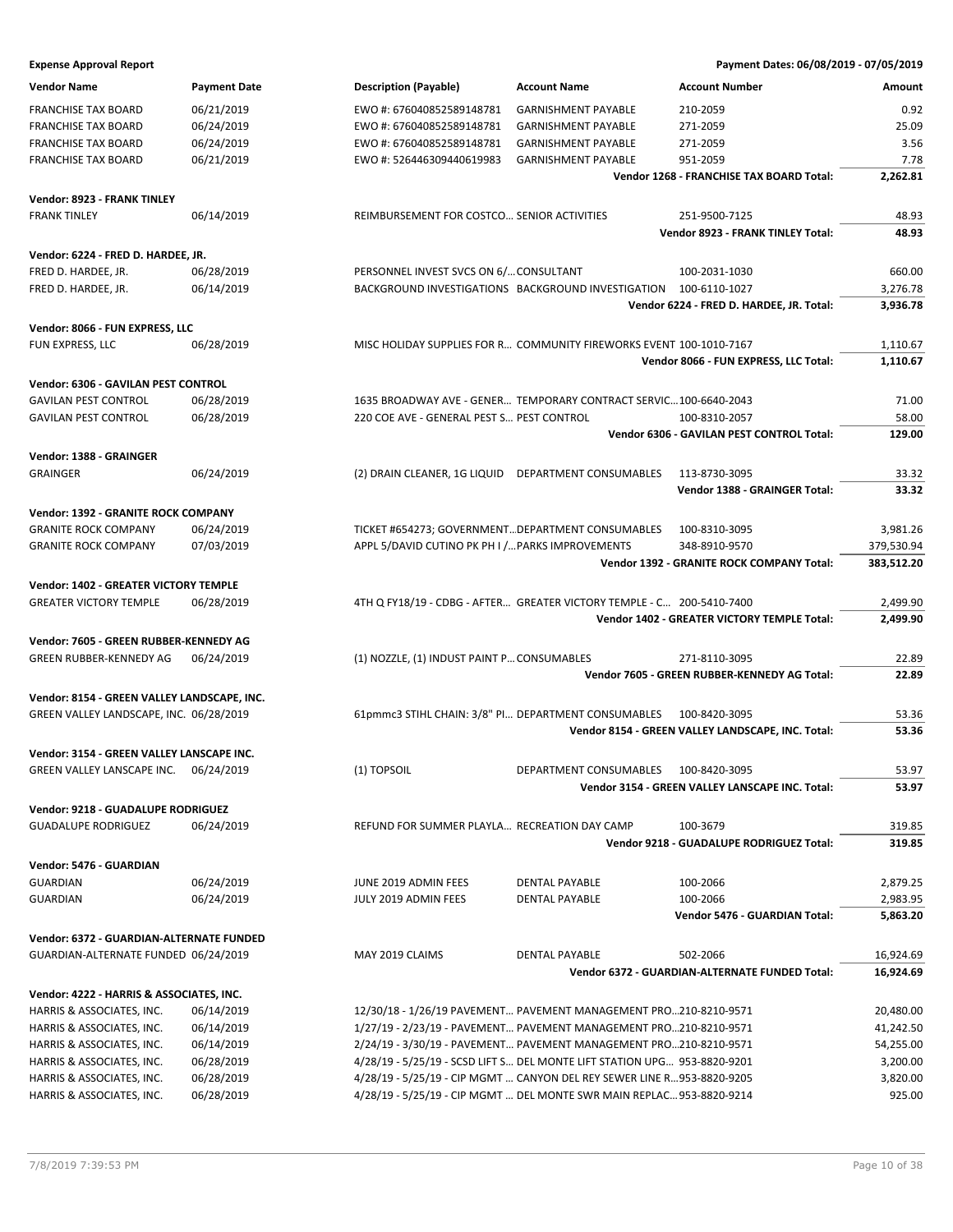| <b>Expense Approval Report</b> | Payment Dates: 06/08/2019 - 07/05/2019 |
|--------------------------------|----------------------------------------|

| Vendor Name                                                                  | <b>Payment Date</b> | <b>Description (Payable)</b>                  | <b>Account Name</b>                                                    | <b>Account Number</b>                          | Amount     |
|------------------------------------------------------------------------------|---------------------|-----------------------------------------------|------------------------------------------------------------------------|------------------------------------------------|------------|
| HARRIS & ASSOCIATES, INC.                                                    | 06/28/2019          |                                               | 4/28/19 - 5/25/19 - CIP MGMT  HIGHWAY 1 SEWER LINE CLEAN 953-8820-9314 |                                                | 2,170.00   |
|                                                                              |                     |                                               |                                                                        | Vendor 4222 - HARRIS & ASSOCIATES, INC. Total: | 126,092.50 |
|                                                                              |                     |                                               |                                                                        |                                                |            |
| Vendor: 7488 - HARRIS CORPORATION - PSPC<br><b>HARRIS CORPORATION - PSPC</b> | 06/14/2019          | Radio Repair - NB168                          | <b>EQUIPMENT REPAIR</b>                                                | 100-6110-2054                                  | 375.00     |
| <b>HARRIS CORPORATION - PSPC</b>                                             | 06/28/2019          | Radio Repair - NB173                          | <b>EQUIPMENT REPAIR</b>                                                | 100-6110-2054                                  | 27.07      |
| <b>HARRIS CORPORATION - PSPC</b>                                             | 06/28/2019          | Radio Repair - NB173                          | <b>RADIO REPAIR</b>                                                    | 100-6120-2052                                  | 744.21     |
|                                                                              |                     |                                               |                                                                        | Vendor 7488 - HARRIS CORPORATION - PSPC Total: | 1,146.28   |
|                                                                              |                     |                                               |                                                                        |                                                |            |
| Vendor: 5753 - HEIHACHIRO TAKARABE<br><b>HEIHACHIRO TAKARABE</b>             | 06/28/2019          |                                               | JUNE 2019 - INSTRUCTOR PAY ( RECREATION CONTRACT SERVI 100-9603-2075   |                                                | 257.60     |
|                                                                              |                     |                                               |                                                                        | Vendor 5753 - HEIHACHIRO TAKARABE Total:       | 257.60     |
|                                                                              |                     |                                               |                                                                        |                                                |            |
| Vendor: 4838 - HIRE RIGHT, LLC<br>HIRE RIGHT, LLC                            | 06/28/2019          | MARCH 2019 - BACKGROUND S SUBCONTRACTED WORK  |                                                                        | 951-8820-2073                                  | 109.40     |
|                                                                              |                     |                                               |                                                                        | Vendor 4838 - HIRE RIGHT, LLC Total:           | 109.40     |
|                                                                              |                     |                                               |                                                                        |                                                |            |
| Vendor: 1545 - HODGES RENT ALL, INC.                                         |                     |                                               |                                                                        |                                                |            |
| HODGES RENT ALL, INC.                                                        | 06/24/2019          | (2 EACH) OF 8 48"x48" 3M SUP SAFETY EQUIPMENT |                                                                        | 100-8310-3097                                  | 413.71     |
| HODGES RENT ALL, INC.                                                        | 06/24/2019          | (2 EACH) OF 8 48"x48" 3M SUP SAFETY EQUIPMENT |                                                                        | 100-8420-3097                                  | 221.53     |
| HODGES RENT ALL, INC.                                                        | 06/24/2019          | (2 EACH) OF 8 48"x48" 3M SUP SAFETY EQUIPMENT |                                                                        | 100-8440-3097                                  | 375.00     |
| HODGES RENT ALL, INC.                                                        | 06/24/2019          | (2 EACH) OF 8 48"x48" 3M SUP SAFETY EQUIPMENT |                                                                        | 210-8110-3097                                  | 1,404.80   |
| HODGES RENT ALL, INC.                                                        | 06/24/2019          | (2 EACH) OF 8 48"x48" 3M SUP SAFETY EQUIPMENT |                                                                        | 401-8610-3097                                  | 87.53      |
|                                                                              |                     |                                               |                                                                        | Vendor 1545 - HODGES RENT ALL, INC. Total:     | 2,502.57   |
| Vendor: 1561 - HOME DEPOT CREDIT SERVICES                                    |                     |                                               |                                                                        |                                                |            |
| HOME DEPOT CREDIT SERVICES 06/24/2019                                        |                     | SUPPLIES FOR CITY HALL                        | DEPARTMENT CONSUMABLES                                                 | 100-8310-3095                                  | 5.86       |
| HOME DEPOT CREDIT SERVICES 06/24/2019                                        |                     | SUPPLIES FOR CORPYARD                         | DEPARTMENT CONSUMABLES                                                 | 100-8310-3095                                  | 7.18       |
| HOME DEPOT CREDIT SERVICES 06/24/2019                                        |                     | SUPPLIES FOR CITY HALL                        | DEPARTMENT CONSUMABLES                                                 | 100-8310-3095                                  | 37.80      |
| HOME DEPOT CREDIT SERVICES 06/24/2019                                        |                     | SUPPLIES FOR BLDG DEPT                        | DEPARTMENT CONSUMABLES                                                 | 100-8310-3095                                  | 64.29      |
| HOME DEPOT CREDIT SERVICES 06/24/2019                                        |                     | SUPPLIES FOR CITY HALL                        | DEPARTMENT CONSUMABLES                                                 | 100-8310-3095                                  | 344.56     |
| HOME DEPOT CREDIT SERVICES 06/24/2019                                        |                     | SUPPLIES FOR CITY HALL                        | DEPARTMENT CONSUMABLES                                                 | 100-8310-3095                                  | 25.72      |
| HOME DEPOT CREDIT SERVICES 06/24/2019                                        |                     | SUPPLIES FOR CITY HALL                        | DEPARTMENT CONSUMABLES                                                 | 100-8310-3095                                  | 25.90      |
| HOME DEPOT CREDIT SERVICES 06/24/2019                                        |                     | SUPPLIES FOR CITY HALL                        | DEPARTMENT CONSUMABLES                                                 | 100-8310-3095                                  | 217.41     |
| HOME DEPOT CREDIT SERVICES 06/24/2019                                        |                     | SUPPLIES FOR CITY HALL                        | DEPARTMENT CONSUMABLES                                                 | 100-8310-3095                                  | 42.95      |
| HOME DEPOT CREDIT SERVICES 06/24/2019                                        |                     | SUPPLIES FOR CITY HALL                        | DEPARTMENT CONSUMABLES                                                 | 100-8310-3095                                  | 70.98      |
| HOME DEPOT CREDIT SERVICES 06/24/2019                                        |                     | SUPPLIES FOR PARKS DEPT                       | DEPARTMENT CONSUMABLES                                                 | 100-8420-3095                                  | 21.30      |
| HOME DEPOT CREDIT SERVICES 06/24/2019                                        |                     | SUPPLIES FOR PARKS DEPT                       | DEPARTMENT CONSUMABLES                                                 | 100-8420-3095                                  | 109.15     |
| HOME DEPOT CREDIT SERVICES 06/24/2019                                        |                     | <b>SUPPLIES FOR PARKS DEPT</b>                | <b>DEPARTMENT CONSUMABLES</b>                                          | 100-8420-3095                                  | 32.74      |
| HOME DEPOT CREDIT SERVICES 06/24/2019                                        |                     | SUPPLIES FOR POMA                             | DEPARTMENT CONSUMABLES                                                 | 113-8730-3095                                  | 61.84      |
| HOME DEPOT CREDIT SERVICES 06/24/2019                                        |                     | SUPPLIES FOR POMA                             | DEPARTMENT CONSUMABLES                                                 | 113-8730-3095                                  | 35.27      |
| HOME DEPOT CREDIT SERVICES                                                   | 06/24/2019          | SUPPLIES FOR POMA                             | DEPARTMENT CONSUMABLES                                                 | 113-8730-3095                                  | 32.08      |
| HOME DEPOT CREDIT SERVICES 06/24/2019                                        |                     | <b>SUPPLIES FOR POMA</b>                      | DEPARTMENT CONSUMABLES                                                 | 113-8730-3095                                  | 135.77     |
| HOME DEPOT CREDIT SERVICES 06/24/2019                                        |                     | <b>SUPPLIES FOR POMA</b>                      | DEPARTMENT CONSUMABLES                                                 | 113-8730-3095                                  | 48.95      |
| HOME DEPOT CREDIT SERVICES 06/24/2019                                        |                     | <b>SUPPLIES FOR POMA</b>                      | DEPARTMENT CONSUMABLES                                                 | 113-8730-3095                                  | 71.94      |
| HOME DEPOT CREDIT SERVICES 06/24/2019                                        |                     | SUPPLIES FOR POMA                             | DEPARTMENT CONSUMABLES                                                 | 113-8730-3095                                  | 19.60      |
| HOME DEPOT CREDIT SERVICES 06/24/2019                                        |                     | SUPPLIES FOR POMA                             | DEPARTMENT CONSUMABLES                                                 | 113-8730-3095                                  | 29.93      |
| HOME DEPOT CREDIT SERVICES 06/24/2019                                        |                     | <b>SUPPLIES FOR POMA</b>                      | DEPARTMENT CONSUMABLES                                                 | 113-8730-3095                                  | 25.42      |
| HOME DEPOT CREDIT SERVICES 06/24/2019                                        |                     | SUPPLIES FOR POMA                             | DEPARTMENT CONSUMABLES                                                 | 113-8730-3095                                  | 80.81      |
| HOME DEPOT CREDIT SERVICES 06/24/2019                                        |                     | <b>SUPPLIES FOR POMA</b>                      | DEPARTMENT CONSUMABLES                                                 | 113-8730-3095                                  | 25.67      |
| HOME DEPOT CREDIT SERVICES 06/24/2019                                        |                     | SUPPLIES FOR POMA                             | DEPARTMENT CONSUMABLES                                                 | 113-8730-3095                                  | 35.86      |
| HOME DEPOT CREDIT SERVICES 06/24/2019                                        |                     | SUPPLIES FOR POMA                             | DEPARTMENT CONSUMABLES                                                 | 113-8730-3095                                  | 51.34      |
| HOME DEPOT CREDIT SERVICES 06/24/2019                                        |                     | SUPPLIES FOR POMA                             | DEPARTMENT CONSUMABLES                                                 | 113-8730-3095                                  | 20.56      |
| HOME DEPOT CREDIT SERVICES 06/24/2019                                        |                     | SUPPLIES FOR POMA                             | DEPARTMENT CONSUMABLES                                                 | 113-8730-3095                                  | 10.75      |
| HOME DEPOT CREDIT SERVICES 06/24/2019                                        |                     | SUPPLIES FOR POMA                             | DEPARTMENT CONSUMABLES                                                 | 113-8730-3095                                  | 82.44      |
| HOME DEPOT CREDIT SERVICES 06/24/2019                                        |                     | SUPPLIES FOR POMA                             | DEPARTMENT CONSUMABLES                                                 | 113-8730-3095                                  | 23.18      |
| HOME DEPOT CREDIT SERVICES 06/24/2019                                        |                     | SUPPLIES FOR POMA                             | DEPARTMENT CONSUMABLES                                                 | 113-8730-3095                                  | 44.56      |
| HOME DEPOT CREDIT SERVICES 06/24/2019                                        |                     | <b>SUPPLIES FOR POMA</b>                      | DEPARTMENT CONSUMABLES                                                 | 113-8730-3095                                  | 36.98      |
| HOME DEPOT CREDIT SERVICES 06/24/2019                                        |                     | SUPPLIES FOR STREETS DEPT                     | DEPARTMENT CONSUMABLES                                                 | 210-8110-3095                                  | 94.98      |
| HOME DEPOT CREDIT SERVICES 06/24/2019                                        |                     | SUPPLIES FOR STREETS DEPT                     | DEPARTMENT CONSUMABLES                                                 | 210-8110-3095                                  | 155.93     |
| HOME DEPOT CREDIT SERVICES 06/24/2019                                        |                     | SUPPLIES FOR STREETS DEPT                     | DEPARTMENT CONSUMABLES                                                 | 210-8110-3095                                  | 49.06      |
| HOME DEPOT CREDIT SERVICES 06/24/2019                                        |                     | SUPPLIES FOR STREETS DEPT                     | DEPARTMENT CONSUMABLES                                                 | 210-8110-3095                                  | 57.67      |
| HOME DEPOT CREDIT SERVICES 06/24/2019                                        |                     | SUPPLIES FOR STREETS DEPT                     | DEPARTMENT CONSUMABLES                                                 | 210-8110-3095                                  | 51.42      |
| HOME DEPOT CREDIT SERVICES 06/24/2019                                        |                     | SUPPLIES FOR STREETS DEPT                     | DEPARTMENT CONSUMABLES                                                 | 210-8110-3095                                  | 13.68      |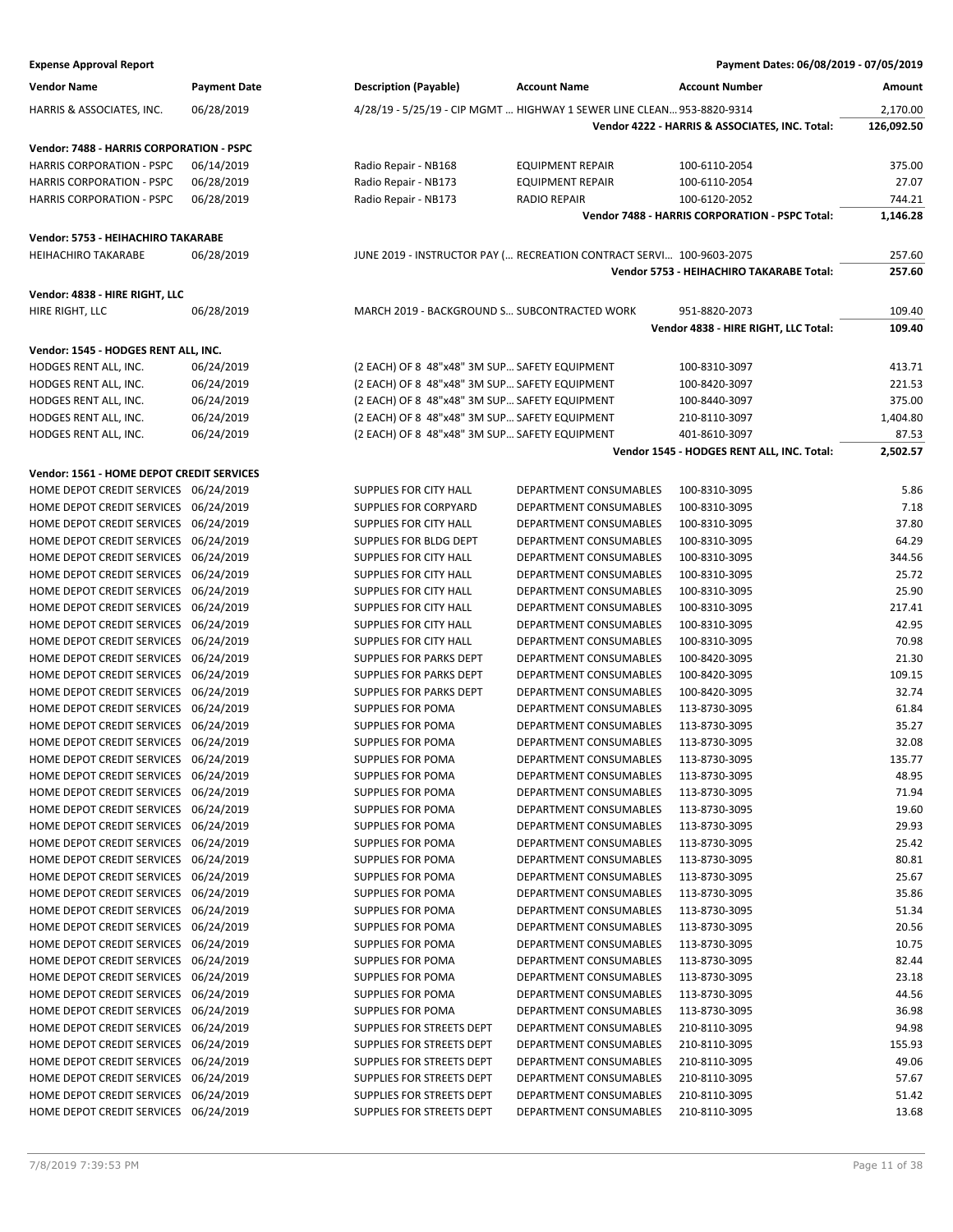| <b>Vendor Name</b>                       | <b>Payment Date</b> | <b>Description (Payable)</b>                      | <b>Account Name</b>    | <b>Account Number</b>                           | Amount    |
|------------------------------------------|---------------------|---------------------------------------------------|------------------------|-------------------------------------------------|-----------|
| HOME DEPOT CREDIT SERVICES 06/24/2019    |                     | SUPPLIES FOR STREETS DEPT                         | DEPARTMENT CONSUMABLES | 210-8110-3095                                   | 128.05    |
| HOME DEPOT CREDIT SERVICES               | 06/24/2019          | SUPPLIES FOR STREETS DEPT                         | DEPARTMENT CONSUMABLES | 210-8110-3095                                   | 62.88     |
| HOME DEPOT CREDIT SERVICES 06/24/2019    |                     | SUPPLIES FOR STREETS DEPT                         | DEPARTMENT CONSUMABLES | 210-8110-3095                                   | 55.48     |
| HOME DEPOT CREDIT SERVICES 06/24/2019    |                     | SUPPLIES FOR STREET SWEEPING CONSUMABLES          |                        | 271-8110-3095                                   | 38.19     |
| HOME DEPOT CREDIT SERVICES 06/24/2019    |                     | <b>SUPPLIES FOR STORM DRAINS</b>                  | <b>CONSUMABLES</b>     | 271-8110-3095                                   | 5.43      |
| HOME DEPOT CREDIT SERVICES 06/24/2019    |                     | SUPPLIES FOR WATER DEPT                           | DEPARTMENT CONSUMABLES | 401-8620-3095                                   | 19.65     |
|                                          |                     | SUPPLIES FOR WATER DEPT                           | DEPARTMENT CONSUMABLES | 401-8620-3095                                   | 35.89     |
| HOME DEPOT CREDIT SERVICES 06/24/2019    |                     |                                                   |                        |                                                 |           |
| HOME DEPOT CREDIT SERVICES 06/24/2019    |                     | SUPPLIES FOR WATER DEPT                           | DEPARTMENT CONSUMABLES | 401-8620-3095                                   | 147.31    |
|                                          |                     |                                                   |                        | Vendor 1561 - HOME DEPOT CREDIT SERVICES Total: | 2,794.41  |
| Vendor: 1569 - HOPE SERVICES             |                     |                                                   |                        |                                                 |           |
| <b>HOPE SERVICES</b>                     | 06/24/2019          | MAY 2019 - SEASIDE MAINT CR SUBCONTRACTED WORK    |                        | 100-8420-2073                                   | 5,500.00  |
| <b>HOPE SERVICES</b>                     | 06/24/2019          | MAY 2019 - SEASIDE MAINT CR SUBCONTRACTED WORK    |                        | 103-8710-2073                                   | 775.10    |
|                                          |                     |                                                   |                        | Vendor 1569 - HOPE SERVICES Total:              | 6,275.10  |
| Vendor: 2122 - HWW INC.                  |                     |                                                   |                        |                                                 |           |
| HWW INC.                                 | 06/14/2019          | POLICE RECORDS JOB POSTING                        | PERSONNEL RECRUITMENT  | 100-2031-2064                                   | 4,620.77  |
|                                          |                     |                                                   |                        | Vendor 2122 - HWW INC. Total:                   | 4,620.77  |
|                                          |                     |                                                   |                        |                                                 |           |
| Vendor: 4920 - ICMA RETIREMENT TRUST-457 |                     |                                                   |                        |                                                 |           |
| ICMA RETIREMENT TRUST-457                | 06/21/2019          | BARTLETT PRIOR PPE LOAN ADJ                       | DEFERRED COMP PAYABLE  | 100-2060                                        | $-313.82$ |
| ICMA RETIREMENT TRUST-457                | 06/21/2019          | HIGGINS PRIOR PPE LOAN REIM DEFERRED COMP PAYABLE |                        | 100-2060                                        | 253.25    |
| ICMA RETIREMENT TRUST-457                | 06/21/2019          | <b>CONTRIBUTIONS</b>                              | DEFERRED COMP PAYABLE  | 100-2060                                        | 1,004.86  |
| ICMA RETIREMENT TRUST-457                | 06/21/2019          | <b>CONTRIBUTIONS</b>                              | DEFERRED COMP PAYABLE  | 100-2060                                        | 700.74    |
| ICMA RETIREMENT TRUST-457                | 06/21/2019          | <b>CONTRIBUTIONS</b>                              | DEFERRED COMP PAYABLE  | 100-2060                                        | 694.76    |
| ICMA RETIREMENT TRUST-457                | 06/21/2019          | <b>CONTRIBUTIONS</b>                              | DEFERRED COMP PAYABLE  | 100-2060                                        | 1,028.77  |
| <b>ICMA RETIREMENT TRUST-457</b>         | 06/21/2019          | <b>CONTRIBUTIONS</b>                              | DEFERRED COMP PAYABLE  | 100-2060                                        | 4,924.97  |
| ICMA RETIREMENT TRUST-457                | 06/21/2019          | <b>CONTRIBUTIONS</b>                              | DEFERRED COMP PAYABLE  | 100-2060                                        | 511.75    |
| ICMA RETIREMENT TRUST-457                | 06/21/2019          | <b>CONTRIBUTIONS</b>                              | DEFERRED COMP PAYABLE  | 100-2060                                        | 407.76    |
| ICMA RETIREMENT TRUST-457                | 06/21/2019          | <b>CONTRIBUTIONS</b>                              | DEFERRED COMP PAYABLE  | 100-2060                                        | 19,920.47 |
| ICMA RETIREMENT TRUST-457                | 06/21/2019          | <b>CONTRIBUTIONS</b>                              | DEFERRED COMP PAYABLE  | 100-2060                                        | 324.97    |
| ICMA RETIREMENT TRUST-457                | 06/21/2019          | <b>CONTRIBUTIONS</b>                              | DEFERRED COMP PAYABLE  | 100-2060                                        | 71.20     |
| ICMA RETIREMENT TRUST-457                | 06/21/2019          | <b>CONTRIBUTIONS</b>                              | DEFERRED COMP PAYABLE  | 103-2060                                        | 0.14      |
| ICMA RETIREMENT TRUST-457                | 06/21/2019          | <b>CONTRIBUTIONS</b>                              | DEFERRED COMP PAYABLE  | 103-2060                                        | 7.77      |
| ICMA RETIREMENT TRUST-457                |                     |                                                   | DEFERRED COMP PAYABLE  |                                                 | 24.87     |
|                                          | 06/21/2019          | <b>CONTRIBUTIONS</b>                              |                        | 103-2060                                        |           |
| ICMA RETIREMENT TRUST-457                | 06/21/2019          | <b>CONTRIBUTIONS</b>                              | DEFERRED COMP PAYABLE  | 103-2060                                        | 0.85      |
| ICMA RETIREMENT TRUST-457                | 06/21/2019          | <b>CONTRIBUTIONS</b>                              | DEFERRED COMP PAYABLE  | 113-2060                                        | 162.28    |
| ICMA RETIREMENT TRUST-457                | 06/21/2019          | <b>CONTRIBUTIONS</b>                              | DEFERRED COMP PAYABLE  | 113-2060                                        | 61.30     |
| <b>ICMA RETIREMENT TRUST-457</b>         | 06/21/2019          | <b>CONTRIBUTIONS</b>                              | DEFERRED COMP PAYABLE  | 113-2060                                        | 7.13      |
| ICMA RETIREMENT TRUST-457                | 06/21/2019          | <b>CONTRIBUTIONS</b>                              | DEFERRED COMP PAYABLE  | 200-2060                                        | 104.19    |
| ICMA RETIREMENT TRUST-457                | 06/21/2019          | <b>CONTRIBUTIONS</b>                              | DEFERRED COMP PAYABLE  | 210-2060                                        | 341.43    |
| ICMA RETIREMENT TRUST-457                | 06/21/2019          | <b>CONTRIBUTIONS</b>                              | DEFERRED COMP PAYABLE  | 210-2060                                        | 46.63     |
| ICMA RETIREMENT TRUST-457                | 06/21/2019          | <b>CONTRIBUTIONS</b>                              | DEFERRED COMP PAYABLE  | 210-2060                                        | 2.80      |
| ICMA RETIREMENT TRUST-457                | 06/21/2019          | <b>CONTRIBUTIONS</b>                              | DEFERRED COMP PAYABLE  | 210-2060                                        | 117.60    |
| ICMA RETIREMENT TRUST-457                | 06/21/2019          | <b>CONTRIBUTIONS</b>                              | DEFERRED COMP PAYABLE  | 271-2060                                        | 241.79    |
| ICMA RETIREMENT TRUST-457                | 06/21/2019          | <b>CONTRIBUTIONS</b>                              | DEFERRED COMP PAYABLE  | 271-2060                                        | 82.68     |
| ICMA RETIREMENT TRUST-457                | 06/21/2019          | <b>CONTRIBUTIONS</b>                              | DEFERRED COMP PAYABLE  | 271-2060                                        | 102.95    |
| ICMA RETIREMENT TRUST-457                | 06/21/2019          | <b>CONTRIBUTIONS</b>                              | DEFERRED COMP PAYABLE  | 271-2060                                        | 119.72    |
| ICMA RETIREMENT TRUST-457                | 06/21/2019          | <b>CONTRIBUTIONS</b>                              | DEFERRED COMP PAYABLE  | 345-2060                                        | 6.24      |
| ICMA RETIREMENT TRUST-457                | 06/21/2019          | <b>CONTRIBUTIONS</b>                              | DEFERRED COMP PAYABLE  | 345-2060                                        | 26.11     |
| ICMA RETIREMENT TRUST-457                | 06/21/2019          | <b>CONTRIBUTIONS</b>                              | DEFERRED COMP PAYABLE  | 401-2060                                        | 448.79    |
| <b>ICMA RETIREMENT TRUST-457</b>         | 06/21/2019          | <b>CONTRIBUTIONS</b>                              | DEFERRED COMP PAYABLE  | 401-2060                                        | 36.72     |
| ICMA RETIREMENT TRUST-457                | 06/21/2019          | <b>CONTRIBUTIONS</b>                              | DEFERRED COMP PAYABLE  | 401-2060                                        | 14.70     |
| ICMA RETIREMENT TRUST-457                | 06/21/2019          | <b>CONTRIBUTIONS</b>                              | DEFERRED COMP PAYABLE  | 501-2060                                        | 57.11     |
| ICMA RETIREMENT TRUST-457                | 06/21/2019          | <b>CONTRIBUTIONS</b>                              | DEFERRED COMP PAYABLE  | 501-2060                                        | 197.98    |
| ICMA RETIREMENT TRUST-457                | 06/21/2019          | <b>CONTRIBUTIONS</b>                              | DEFERRED COMP PAYABLE  | 501-2060                                        | 65.24     |
| ICMA RETIREMENT TRUST-457                | 06/21/2019          | <b>CONTRIBUTIONS</b>                              | DEFERRED COMP PAYABLE  | 503-2060                                        | 373.85    |
| ICMA RETIREMENT TRUST-457                | 06/21/2019          | <b>CONTRIBUTIONS</b>                              | DEFERRED COMP PAYABLE  | 503-2060                                        | 627.64    |
| ICMA RETIREMENT TRUST-457                | 06/21/2019          | <b>CONTRIBUTIONS</b>                              | DEFERRED COMP PAYABLE  | 951-2060                                        | 58.49     |
|                                          |                     |                                                   |                        |                                                 | 36.10     |
| ICMA RETIREMENT TRUST-457                | 06/21/2019          | <b>CONTRIBUTIONS</b>                              | DEFERRED COMP PAYABLE  | 951-2060                                        |           |
| ICMA RETIREMENT TRUST-457                | 06/21/2019          | <b>CONTRIBUTIONS</b>                              | DEFERRED COMP PAYABLE  | 951-2060                                        | 37.25     |
| ICMA RETIREMENT TRUST-457                | 06/21/2019          | <b>CONTRIBUTIONS</b>                              | DEFERRED COMP PAYABLE  | 951-2060                                        | 289.03    |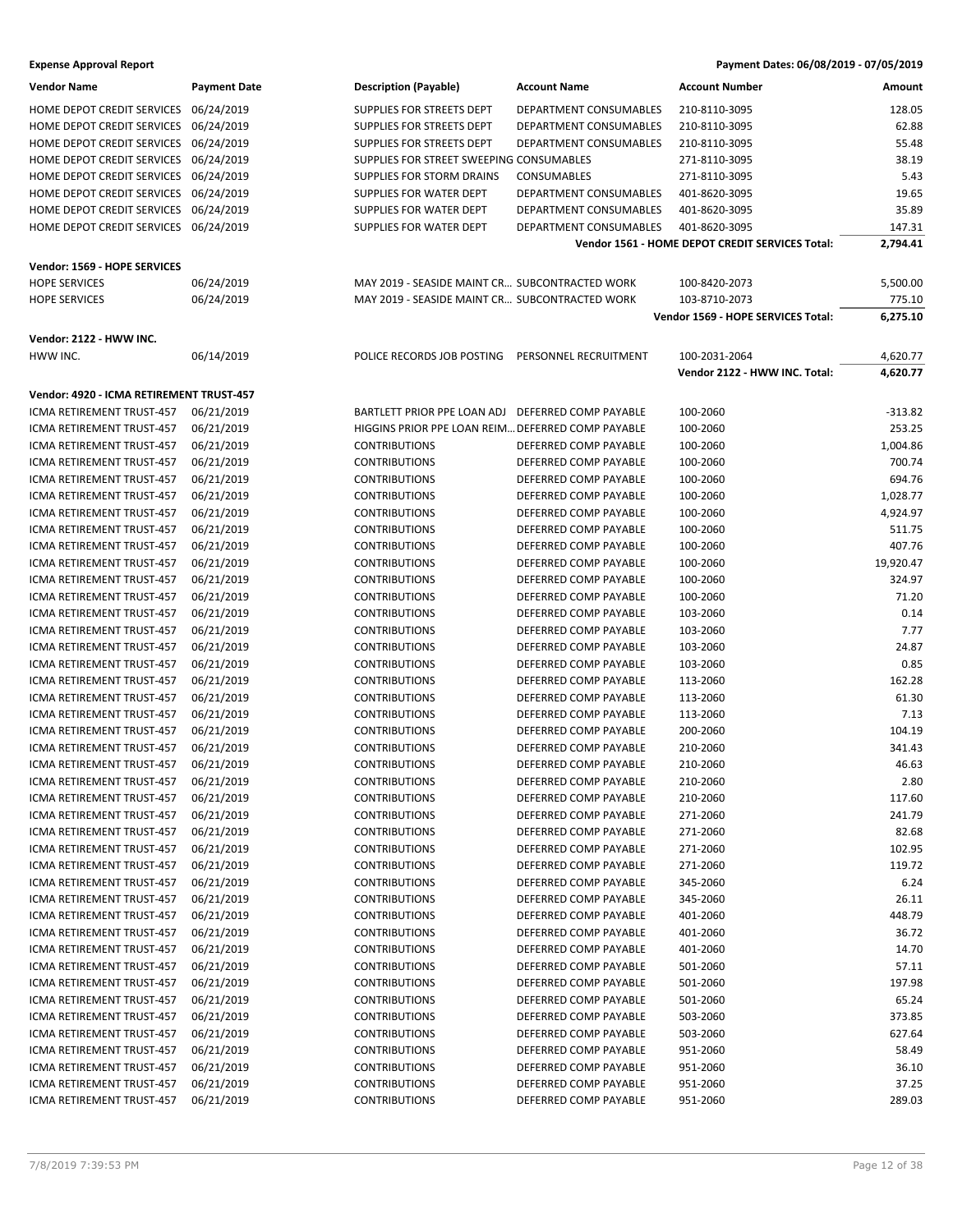| <b>Expense Approval Report</b>                     |                          |                                                   |                                                                     | Payment Dates: 06/08/2019 - 07/05/2019               |                  |
|----------------------------------------------------|--------------------------|---------------------------------------------------|---------------------------------------------------------------------|------------------------------------------------------|------------------|
| <b>Vendor Name</b>                                 | <b>Payment Date</b>      | <b>Description (Payable)</b>                      | <b>Account Name</b>                                                 | <b>Account Number</b>                                | Amount           |
| ICMA RETIREMENT TRUST-457                          | 06/21/2019               | <b>CONTRIBUTIONS</b>                              | DEFERRED COMP PAYABLE                                               | 953-2060                                             | 7.52             |
|                                                    |                          |                                                   |                                                                     | Vendor 4920 - ICMA RETIREMENT TRUST-457 Total:       | 33,236.58        |
| Vendor: 9147 - IMPACT RECOVERY SYSTEMS INC.        |                          |                                                   |                                                                     |                                                      |                  |
| IMPACT RECOVERY SYSTEMS IN 06/24/2019              |                          |                                                   | (35) TUFF CURBS, (35) MP FLEX  DEPARTMENT CONSUMABLES               | 210-8110-3095                                        | 4,857.93         |
|                                                    |                          |                                                   |                                                                     | Vendor 9147 - IMPACT RECOVERY SYSTEMS INC. Total:    | 4,857.93         |
| Vendor: 9197 - Inflatable Adventures Inc.          |                          |                                                   |                                                                     |                                                      |                  |
| Inflatable Adventures Inc.                         | 07/03/2019               |                                                   | BALANCE DUE FOR 7/4/19 (BALLCOMMUNITY FIREWORKS EVENT 100-1010-7167 |                                                      | 3,892.00         |
|                                                    |                          |                                                   |                                                                     | Vendor 9197 - Inflatable Adventures Inc. Total:      | 3,892.00         |
| Vendor: 9215 - INNOVATIVE DATA AQUISITIONS LLC     |                          |                                                   |                                                                     |                                                      |                  |
| INNOVATIVE DATA AQUISITIONS06/24/2019              |                          | 5/10/19-6/10/19 - NOCHE BUE INTERSECTION PLANNING |                                                                     | 210-8210-2083                                        | 1,240.00         |
| INNOVATIVE DATA AQUISITIONS06/24/2019              |                          | 5/10/19-6/10/19 - W. BROAD WBUV-RSTP GRANT        |                                                                     | 345-8910-9513                                        | 585.00           |
|                                                    |                          |                                                   |                                                                     | Vendor 9215 - INNOVATIVE DATA AQUISITIONS LLC Total: | 1,825.00         |
| Vendor: 5266 - INTL ASSOC OF FIREFIGHTER           |                          |                                                   |                                                                     |                                                      |                  |
| INTL ASSOC OF FIREFIGHTER                          | 06/24/2019               | <b>DUES</b>                                       | MISC PAYROLL PAYABLES                                               | 100-2062                                             | 1,150.00         |
| <b>INTL ASSOC OF FIREFIGHTER</b>                   | 06/24/2019               | <b>DUES</b>                                       | MISC PAYROLL PAYABLES                                               | 100-2062                                             | 1,150.00         |
|                                                    |                          |                                                   |                                                                     | Vendor 5266 - INTL ASSOC OF FIREFIGHTER Total:       | 2,300.00         |
| Vendor: 8332 - IVY SIMPSON                         |                          |                                                   |                                                                     |                                                      |                  |
| <b>IVY SIMPSON</b>                                 | 06/14/2019               | WEEKLY INTERIOR PLANT SVC 6 SUBCONTRACTED WORK    |                                                                     | 100-8310-2073                                        | 210.00           |
|                                                    |                          |                                                   |                                                                     | Vendor 8332 - IVY SIMPSON Total:                     | 210.00           |
| Vendor: 7065 - JAN ROEHL CONSULTING                |                          |                                                   |                                                                     |                                                      |                  |
| JAN ROEHL CONSULTING                               | 06/14/2019               | MAY 2019 - CALVIP EVALUATIO  JAN ROEHL CONSULTING |                                                                     | 100-2042-1039                                        | 871.25           |
|                                                    |                          |                                                   |                                                                     | Vendor 7065 - JAN ROEHL CONSULTING Total:            | 871.25           |
| Vendor: 8022 - JEFF K. BILLS                       |                          |                                                   |                                                                     |                                                      |                  |
| JEFF K. BILLS                                      | 07/03/2019               | (1) SUREHIRE ASSESSMENT, (2)  CONSULTANT          |                                                                     | 100-2031-1030                                        | 3,400.00         |
|                                                    |                          |                                                   |                                                                     | Vendor 8022 - JEFF K. BILLS Total:                   | 3,400.00         |
| Vendor: 8455 - JERRY BLACKWELDER                   |                          |                                                   |                                                                     |                                                      |                  |
| <b>JERRY BLACKWELDER</b>                           | 06/24/2019               | 6/19/19 SANITATION DISTRICT  MEETINGS AND TRAVEL  |                                                                     | 951-8820-4121                                        | 100.00           |
|                                                    |                          |                                                   |                                                                     | Vendor 8455 - JERRY BLACKWELDER Total:               | 100.00           |
| Vendor: 1334 - JOHN C GEMMA                        |                          |                                                   |                                                                     |                                                      |                  |
| JOHN C GEMMA                                       | 07/03/2019               |                                                   | (110) M/S OPEN VALUE WIN V COMPUTER SUPPLIES/SOFTWA 503-4010-3102   |                                                      | 12,927.20        |
| JOHN C GEMMA                                       | 07/03/2019               | (24) HP 16GB RAM BL460                            | <b>COMPUTER EQUIPMENT</b>                                           | 503-4010-8182                                        | 3,172.62         |
|                                                    |                          |                                                   |                                                                     | Vendor 1334 - JOHN C GEMMA Total:                    | 16,099.82        |
| Vendor: 9046 - JONATHAN GABRIEL WIZARD             |                          |                                                   |                                                                     |                                                      |                  |
| JONATHAN GABRIEL WIZARD<br>JONATHAN GABRIEL WIZARD | 06/24/2019<br>06/24/2019 | 6/19/19 SANITATION DISTRICT  MEETINGS AND TRAVEL  | TRAVEL EXP TO LAGUNA BEACH,TRAVEL - ALEXANDER/WIZARD                | 100-1010-4116<br>951-8820-4121                       | 374.16<br>100.00 |
|                                                    |                          |                                                   |                                                                     | Vendor 9046 - JONATHAN GABRIEL WIZARD Total:         | 474.16           |
|                                                    |                          |                                                   |                                                                     |                                                      |                  |
| Vendor: 6685 - JONES & MAYER<br>JONES & MAYER      | 06/24/2019               | SEASIDE PD-MJM                                    | CONSULTANT                                                          | 100-2031-1030                                        | 8,849.94         |
|                                                    |                          |                                                   |                                                                     | Vendor 6685 - JONES & MAYER Total:                   | 8,849.94         |
| Vendor: 1798 - KELLY-MOORE PAINT COMPANY           |                          |                                                   |                                                                     |                                                      |                  |
| KELLY-MOORE PAINT COMPANY 06/24/2019               |                          |                                                   | (2) RUST DESTROYER AER 12OZ DEPARTMENT CONSUMABLES                  | 100-8310-3095                                        | 44.33            |
| KELLY-MOORE PAINT COMPANY 06/28/2019               |                          |                                                   | MISC PAINT SUPPLIES FOR HIG DEPARTMENT CONSUMABLES                  | 100-8420-3095                                        | 228.55           |
| KELLY-MOORE PAINT COMPANY 06/14/2019               |                          |                                                   | (1) 5G PAINT - OYSTR HAZE CUS DEPARTMENT CONSUMABLES                | 113-8730-3095                                        | 155.27           |
|                                                    |                          |                                                   |                                                                     | Vendor 1798 - KELLY-MOORE PAINT COMPANY Total:       | 428.15           |
| Vendor: 3996 - KEVIN LAIRSON                       |                          |                                                   |                                                                     |                                                      |                  |
| <b>KEVIN LAIRSON</b>                               | 06/24/2019               | (1) 110-555 PADMOUNT R & R OUTSIDE REPAIRS        |                                                                     | 501-8520-6148                                        | 375.19           |
|                                                    |                          |                                                   |                                                                     | Vendor 3996 - KEVIN LAIRSON Total:                   | 375.19           |
| Vendor: 7910 - KOFF & ASSOCIATES                   |                          |                                                   |                                                                     |                                                      |                  |
| KOFF & ASSOCIATES                                  | 06/14/2019               | EXECUTIVE PERF EVAL - CTY M CONSULTANT            |                                                                     | 100-1010-1030                                        | 2,708.25         |
| KOFF & ASSOCIATES                                  | 06/14/2019               | EXECUTIVE PERF EVAL - CTY M CONSULTANT            |                                                                     | 100-2031-1030                                        | 53.75            |
|                                                    |                          |                                                   |                                                                     | Vendor 7910 - KOFF & ASSOCIATES Total:               | 2,762.00         |
| Vendor: 0912 - L.N. CURTIS & SONS                  |                          |                                                   |                                                                     |                                                      |                  |
| L.N. CURTIS & SONS                                 | 06/28/2019               | (24) MED/LAR GRAY HOOD 25 I SAFETY EQUIPMENT      |                                                                     | 100-6640-3097                                        | 2,240.64         |
|                                                    |                          |                                                   |                                                                     | Vendor 0912 - L.N. CURTIS & SONS Total:              | 2,240.64         |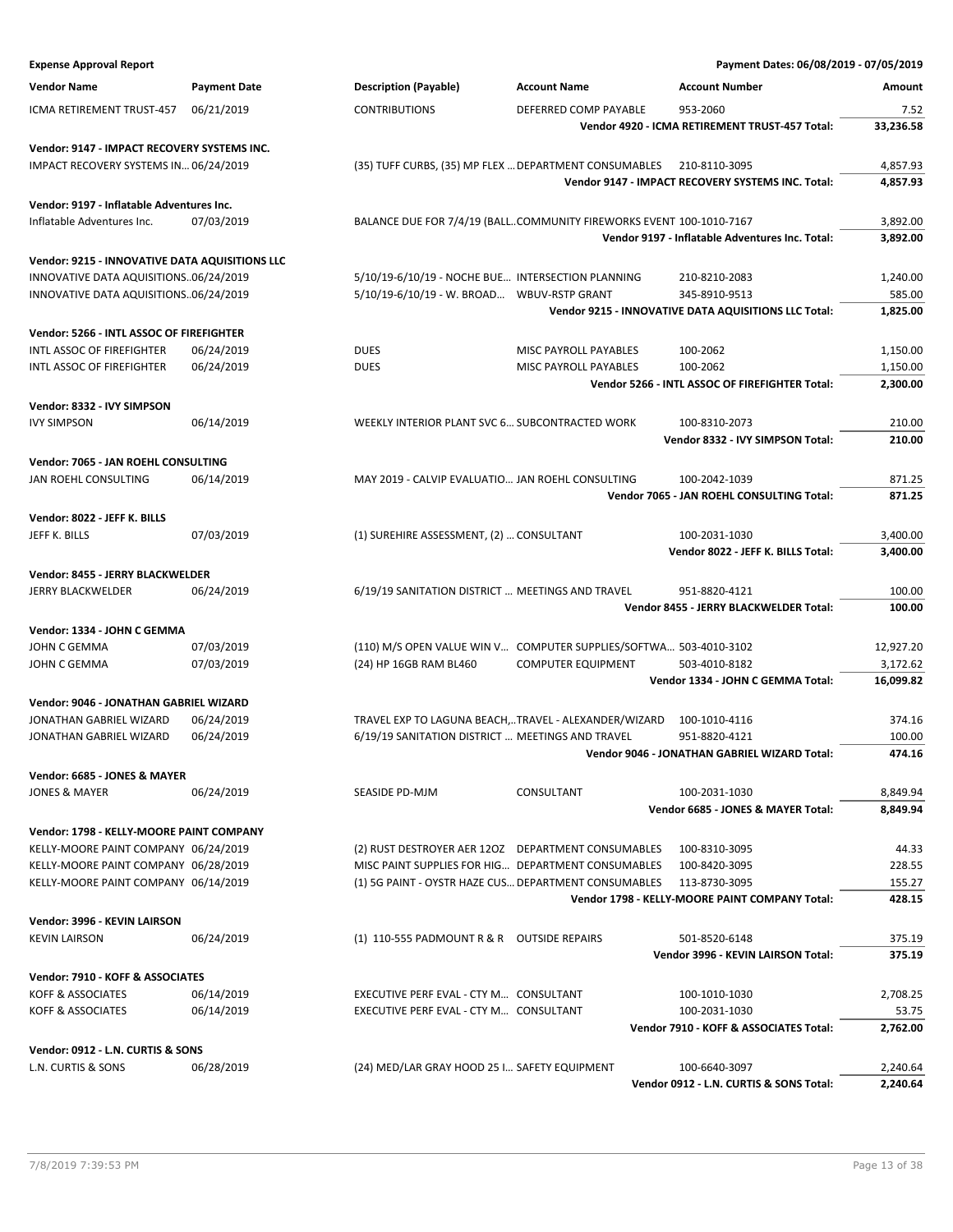| Vendor Name                               | Payment Date | <b>Description (Payable)</b>                                        | Account Name                 | <b>Account Number</b>                           | Amount    |
|-------------------------------------------|--------------|---------------------------------------------------------------------|------------------------------|-------------------------------------------------|-----------|
| Vendor: 5462 - LABORERS NATIONAL PENSION  |              |                                                                     |                              |                                                 |           |
| LABORERS NATIONAL PENSION                 | 06/17/2019   | APRIL & MAY 2019 INCREASE DI LIUNA PENSION PAYABLE                  |                              | 100-2064                                        | 1,188.00  |
| LABORERS NATIONAL PENSION                 | 06/17/2019   | LIUNA PENSION                                                       | LIUNA PENSION PAYABLE        | 100-2064                                        | 2,294.79  |
| LABORERS NATIONAL PENSION                 | 06/17/2019   | LIUNA PENSION                                                       | LIUNA PENSION PAYABLE        | 100-2064                                        | 2,307.03  |
| LABORERS NATIONAL PENSION                 | 06/24/2019   | LIUNA PENSION                                                       | LIUNA PENSION PAYABLE        | 100-2064                                        | 2,314.34  |
| LABORERS NATIONAL PENSION                 | 06/24/2019   | LIUNA PENSION                                                       | LIUNA PENSION PAYABLE        | 100-2064                                        | 2,080.04  |
| LABORERS NATIONAL PENSION                 | 06/17/2019   | LIUNA PENSION                                                       | LIUNA PENSION PAYABLE        | 103-2064                                        | 37.18     |
| LABORERS NATIONAL PENSION                 | 06/17/2019   | LIUNA PENSION                                                       | LIUNA PENSION PAYABLE        | 103-2064                                        | 33.79     |
| LABORERS NATIONAL PENSION                 | 06/24/2019   | LIUNA PENSION                                                       | <b>LIUNA PENSION PAYABLE</b> | 103-2064                                        | 50.29     |
| LABORERS NATIONAL PENSION                 | 06/24/2019   | LIUNA PENSION                                                       | LIUNA PENSION PAYABLE        | 103-2064                                        | 94.87     |
| LABORERS NATIONAL PENSION                 | 06/17/2019   | LIUNA PENSION                                                       | LIUNA PENSION PAYABLE        | 113-2064                                        | 81.15     |
| LABORERS NATIONAL PENSION                 | 06/24/2019   | LIUNA PENSION                                                       | LIUNA PENSION PAYABLE        | 113-2064                                        | 55.79     |
| LABORERS NATIONAL PENSION                 | 06/24/2019   | LIUNA PENSION                                                       | LIUNA PENSION PAYABLE        | 113-2064                                        | 41.21     |
| LABORERS NATIONAL PENSION                 | 06/17/2019   | LIUNA PENSION                                                       | LIUNA PENSION PAYABLE        | 210-2064                                        | 108.34    |
| LABORERS NATIONAL PENSION                 | 06/17/2019   | LIUNA PENSION                                                       | LIUNA PENSION PAYABLE        | 210-2064                                        | 139.31    |
| LABORERS NATIONAL PENSION                 | 06/24/2019   | LIUNA PENSION                                                       | LIUNA PENSION PAYABLE        | 210-2064                                        | 220.86    |
| LABORERS NATIONAL PENSION                 | 06/24/2019   | LIUNA PENSION                                                       | LIUNA PENSION PAYABLE        | 210-2064                                        | 355.49    |
| LABORERS NATIONAL PENSION                 | 06/17/2019   |                                                                     | LIUNA PENSION PAYABLE        | 271-2064                                        | 238.85    |
|                                           |              | LIUNA PENSION                                                       |                              |                                                 |           |
| LABORERS NATIONAL PENSION                 | 06/17/2019   | LIUNA PENSION                                                       | LIUNA PENSION PAYABLE        | 271-2064                                        | 409.63    |
| LABORERS NATIONAL PENSION                 | 06/24/2019   | LIUNA PENSION                                                       | LIUNA PENSION PAYABLE        | 271-2064                                        | 562.92    |
| LABORERS NATIONAL PENSION                 | 06/24/2019   | LIUNA PENSION                                                       | LIUNA PENSION PAYABLE        | 271-2064                                        | 576.49    |
| LABORERS NATIONAL PENSION                 | 06/17/2019   | LIUNA PENSION                                                       | LIUNA PENSION PAYABLE        | 345-2064                                        | 24.92     |
| LABORERS NATIONAL PENSION                 | 06/17/2019   | LIUNA PENSION                                                       | LIUNA PENSION PAYABLE        | 345-2064                                        | 14.05     |
| LABORERS NATIONAL PENSION                 | 06/24/2019   | LIUNA PENSION                                                       | <b>LIUNA PENSION PAYABLE</b> | 345-2064                                        | 22.57     |
| LABORERS NATIONAL PENSION                 | 06/24/2019   | LIUNA PENSION                                                       | LIUNA PENSION PAYABLE        | 345-2064                                        | 24.59     |
| LABORERS NATIONAL PENSION                 | 06/17/2019   | LIUNA PENSION                                                       | LIUNA PENSION PAYABLE        | 401-2064                                        | 436.01    |
| LABORERS NATIONAL PENSION                 | 06/17/2019   | LIUNA PENSION                                                       | LIUNA PENSION PAYABLE        | 401-2064                                        | 565.46    |
| LABORERS NATIONAL PENSION                 | 06/24/2019   | LIUNA PENSION                                                       | LIUNA PENSION PAYABLE        | 401-2064                                        | 428.48    |
| LABORERS NATIONAL PENSION                 | 06/24/2019   | LIUNA PENSION                                                       | LIUNA PENSION PAYABLE        | 401-2064                                        | 502.45    |
| LABORERS NATIONAL PENSION                 | 06/17/2019   | LIUNA PENSION POST 7/11                                             | LIUNA PENSION PAYABLE        | 501-2064                                        | 261.60    |
| LABORERS NATIONAL PENSION                 | 06/17/2019   | LIUNA PENSION POST 7/11                                             | LIUNA PENSION PAYABLE        | 501-2064                                        | 288.00    |
| LABORERS NATIONAL PENSION                 | 06/24/2019   | LIUNA PENSION POST 7/11                                             | LIUNA PENSION PAYABLE        | 501-2064                                        | 288.00    |
| LABORERS NATIONAL PENSION                 | 06/24/2019   | LIUNA PENSION POST 7/11                                             | LIUNA PENSION PAYABLE        | 501-2064                                        | 288.00    |
| LABORERS NATIONAL PENSION                 | 06/17/2019   | LIUNA PENSION                                                       | LIUNA PENSION PAYABLE        | 951-2064                                        | 441.16    |
| LABORERS NATIONAL PENSION                 | 06/17/2019   | LIUNA PENSION                                                       | LIUNA PENSION PAYABLE        | 951-2064                                        | 562.73    |
| LABORERS NATIONAL PENSION                 | 06/24/2019   | LIUNA PENSION                                                       | LIUNA PENSION PAYABLE        | 951-2064                                        | 376.75    |
| LABORERS NATIONAL PENSION                 | 06/24/2019   | LIUNA PENSION                                                       | LIUNA PENSION PAYABLE        | 951-2064                                        | 356.86    |
|                                           |              |                                                                     |                              | Vendor 5462 - LABORERS NATIONAL PENSION Total:  | 18,072.00 |
| Vendor: 0213 - LANGUAGE LINE SERVICES     |              |                                                                     |                              |                                                 |           |
| LANGUAGE LINE SERVICES                    | 06/14/2019   | MAY 2019 - OVER-THE-PHONE  TELEPHONE                                |                              | 100-6110-5132                                   | 64.73     |
|                                           |              |                                                                     |                              | Vendor 0213 - LANGUAGE LINE SERVICES Total:     | 64.73     |
|                                           |              |                                                                     |                              |                                                 |           |
| Vendor: 9202 - LASER AMMO USA INC.        |              |                                                                     |                              |                                                 |           |
| LASER AMMO USA INC.                       | 06/24/2019   | LASER AMMO FOR SEASIDE POL DEPARTMENT EQUIPMENT                     |                              | 100-6120-8187                                   | 7,483.73  |
|                                           |              |                                                                     |                              | Vendor 9202 - LASER AMMO USA INC. Total:        | 7,483.73  |
| Vendor: 6172 - LEXIS NEXIS RISK SOLUTIONS |              |                                                                     |                              |                                                 |           |
| LEXIS NEXIS RISK SOLUTIONS                | 06/14/2019   | MAY 2019 - MINIMUM COMMI INVESTIGATION EXPENSE                      |                              | 100-6130-4125                                   | 50.00     |
|                                           |              |                                                                     |                              | Vendor 6172 - LEXIS NEXIS RISK SOLUTIONS Total: | 50.00     |
| Vendor: 9211 - LIBERTY PIPELINE SOLUTIONS |              |                                                                     |                              |                                                 |           |
| LIBERTY PIPELINE SOLUTIONS                | 06/14/2019   | CANYON DEL REY CCTV INSPECTCANYON DEL REY SEWER LINE R953-8820-9205 |                              |                                                 | 7,400.00  |
|                                           |              |                                                                     |                              | Vendor 9211 - LIBERTY PIPELINE SOLUTIONS Total: | 7,400.00  |
|                                           |              |                                                                     |                              |                                                 |           |
| Vendor: 1971 - LIEBERT CASSIDY WHITMORE   |              |                                                                     |                              |                                                 |           |
| LIEBERT CASSIDY WHITMORE                  | 07/03/2019   | MAY 2019 - GENERAL SVCS                                             | CONSULTANT                   | 100-2031-1030                                   | 381.00    |
| LIEBERT CASSIDY WHITMORE                  | 07/03/2019   | MAY 2019 - FLSA COMPLIANCE  CONSULTANT                              |                              | 100-2031-1030                                   | 4,480.00  |
| LIEBERT CASSIDY WHITMORE                  | 07/03/2019   | MAY 2019 - NEGOTIATION SVCSCONSULTANT                               |                              | 100-3010-1030                                   | 37.00     |
|                                           |              |                                                                     |                              | Vendor 1971 - LIEBERT CASSIDY WHITMORE Total:   | 4,898.00  |
| Vendor: 1976 - LINCOLN AQUATICS           |              |                                                                     |                              |                                                 |           |
| LINCOLN AQUATICS                          | 06/28/2019   | POOL CHEMICALS FOR PATTUL CHEMICALS                                 |                              | 100-8310-3099                                   | 903.68    |
|                                           |              |                                                                     |                              | Vendor 1976 - LINCOLN AQUATICS Total:           | 903.68    |
|                                           |              |                                                                     |                              |                                                 |           |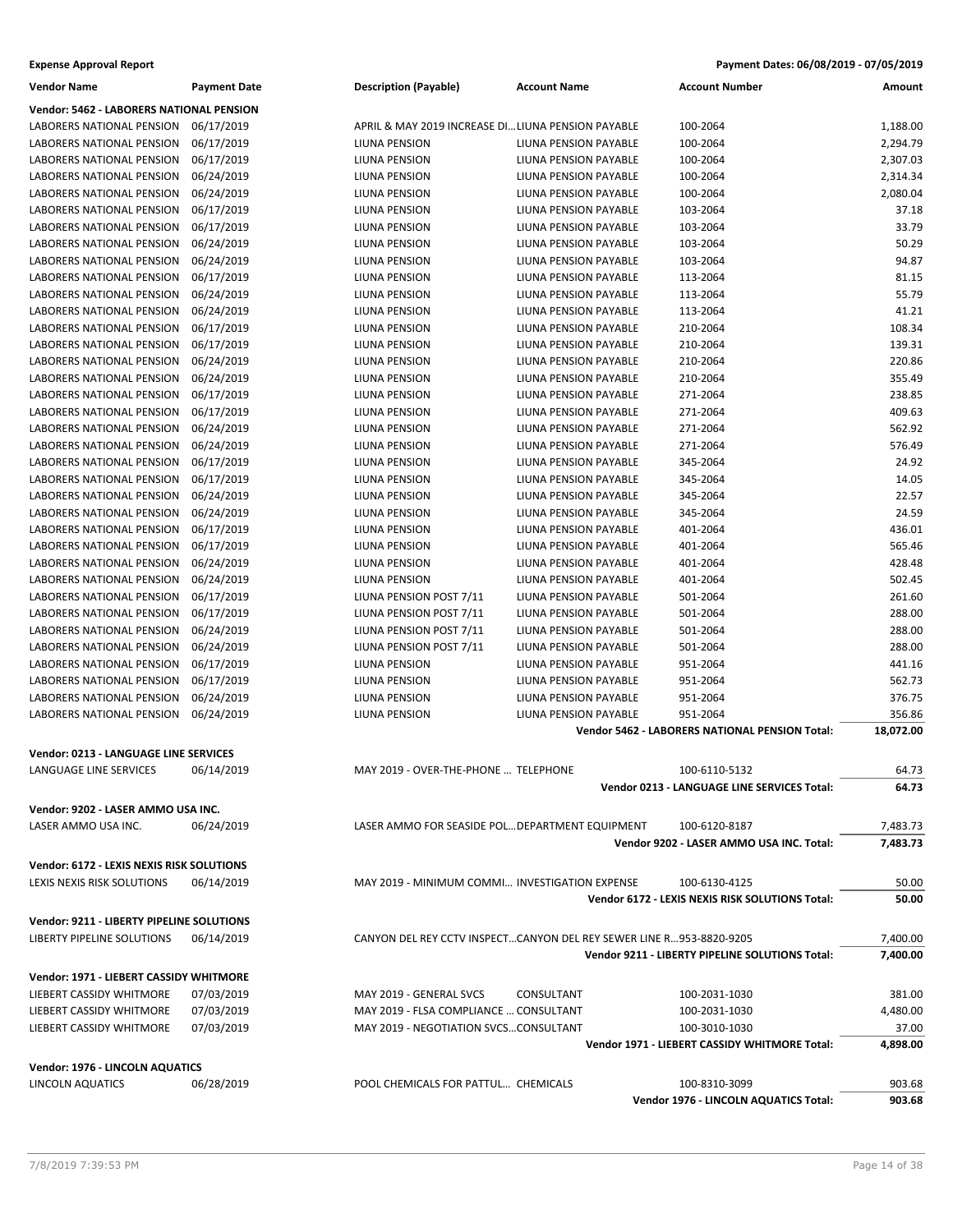| <b>Vendor Name</b>                              | <b>Payment Date</b> | <b>Description (Payable)</b><br><b>Account Name</b>               | <b>Account Number</b>                                                  | Amount         |
|-------------------------------------------------|---------------------|-------------------------------------------------------------------|------------------------------------------------------------------------|----------------|
| Vendor: 2045 - M & S BUILDING SUPPLY INC        |                     |                                                                   |                                                                        |                |
| M & S BUILDING SUPPLY INC                       | 06/14/2019          | (1) CEILING GRID/TEE, MAIN<br>DEPARTMENT CONSUMABLES              | 113-8730-3095                                                          | 13.89          |
| M & S BUILDING SUPPLY INC                       | 06/14/2019          | (1) CEILING GRID/HALL, TEE<br>DEPARTMENT CONSUMABLES              | 113-8730-3095                                                          | 11.54          |
|                                                 |                     |                                                                   | Vendor 2045 - M & S BUILDING SUPPLY INC Total:                         | 25.43          |
| Vendor: 6379 - MARINA COAST WATER DISTRICT      |                     |                                                                   |                                                                        |                |
| MARINA COAST WATER DISTRI 06/14/2019            |                     | MISC ACCTS - CITY OF SEASIDE<br>WATER                             | 100-8310-5133                                                          | 452.17         |
| MARINA COAST WATER DISTRI 06/24/2019            |                     | MAY 2019 - MISC SVC ADDRESS  WATER                                | 100-8310-5133                                                          | 452.17         |
| MARINA COAST WATER DISTRI 06/14/2019            |                     | MISC ACCTS - CITY OF SEASIDE<br><b>WATER</b>                      | 100-8440-5133                                                          | 91.68          |
| MARINA COAST WATER DISTRI 06/14/2019            |                     | MISC ACCTS - CITY OF SEASIDE<br>WATER                             | 100-8440-5133                                                          | 1,250.62       |
| MARINA COAST WATER DISTRI 06/24/2019            |                     | MAY 2019 - MISC SVC ADDRESS  WATER                                | 100-8440-5133                                                          | 91.68          |
| MARINA COAST WATER DISTRI 06/24/2019            |                     | MAY 2019 - MISC SVC ADDRESS  WATER                                | 100-8440-5133                                                          | 4,761.85       |
| MARINA COAST WATER DISTRI 06/14/2019            |                     | MISC ACCTS - CITY OF SEASIDE<br><b>WATER</b>                      | 210-8420-5133                                                          | 158.59         |
| MARINA COAST WATER DISTRI 06/14/2019            |                     | MISC ACCTS - CITY OF SEASIDE<br><b>WATER</b>                      | 210-8420-5133                                                          | 149.61         |
| MARINA COAST WATER DISTRI 06/14/2019            |                     | MISC ACCTS - CITY OF SEASIDE<br><b>WATER</b>                      | 210-8420-5133                                                          | 149.61         |
| MARINA COAST WATER DISTRI 06/14/2019            |                     | <b>WATER</b><br>MISC ACCTS - CITY OF SEASIDE                      | 210-8420-5133                                                          | 149.61         |
| MARINA COAST WATER DISTRI 06/14/2019            |                     | MISC ACCTS - CITY OF SEASIDE<br>WATER                             | 210-8420-5133                                                          | 158.59         |
| MARINA COAST WATER DISTRI 06/14/2019            |                     | MISC ACCTS - CITY OF SEASIDE<br><b>WATER</b>                      | 210-8420-5133                                                          | 158.59         |
| MARINA COAST WATER DISTRI 06/24/2019            |                     | MAY 2019 - MISC SVC ADDRESS  WATER                                | 210-8420-5133                                                          | 158.59         |
| MARINA COAST WATER DISTRI 06/24/2019            |                     | MAY 2019 - MISC SVC ADDRESS  WATER                                | 210-8420-5133                                                          | 158.59         |
| MARINA COAST WATER DISTRI 06/24/2019            |                     | MAY 2019 - MISC SVC ADDRESS  WATER                                | 210-8420-5133                                                          | 149.61         |
| MARINA COAST WATER DISTRI 06/24/2019            |                     | MAY 2019 - MISC SVC ADDRESS  WATER                                | 210-8420-5133                                                          | 149.61         |
| MARINA COAST WATER DISTRI 06/24/2019            |                     | MAY 2019 - MISC SVC ADDRESS  WATER                                | 210-8420-5133                                                          | 149.61         |
| MARINA COAST WATER DISTRI 06/24/2019            |                     | MAY 2019 - MISC SVC ADDRESS  WATER                                | 210-8420-5133                                                          | 171.72         |
|                                                 |                     |                                                                   | <b>Vendor 6379 - MARINA COAST WATER DISTRICT Total:</b>                | 8,962.50       |
| Vendor: 2102 - MARTIN'S IRRIGATION SUPPLY, INC. |                     |                                                                   |                                                                        |                |
| MARTIN'S IRRIGATION SUPPLY,  06/28/2019         |                     | (1) WILKINS 975 3/4-1 RUBBER  DEPARTMENT CONSUMABLES              | 113-8730-3095<br>Vendor 2102 - MARTIN'S IRRIGATION SUPPLY, INC. Total: | 42.33<br>42.33 |
|                                                 |                     |                                                                   |                                                                        |                |
| Vendor: 2236 - MBS BUSINESS SYSTEMS             |                     |                                                                   |                                                                        |                |
| MBS BUSINESS SYSTEMS                            | 06/14/2019          | 610 OLYMPIA AVE - KONICA MI COPIER SERVICES                       | 100-8310-2044                                                          | 107.36         |
| MBS BUSINESS SYSTEMS                            | 07/03/2019          | FY18/19 - 610 OLYMPIA AVE CO COPIER SERVICES                      | 100-8310-2044                                                          | 5.30           |
| MBS BUSINESS SYSTEMS                            | 07/03/2019          | FY19/20 610 OLYMPIA AVE COP COPIER SERVICES                       | 100-8310-2044                                                          | 102.19         |
| MBS BUSINESS SYSTEMS                            | 07/03/2019          | 610 OLYMPIA AVE - COPIER<br><b>COPIER SERVICES</b>                | 100-8310-2044                                                          | 107.36         |
| MBS BUSINESS SYSTEMS                            | 07/03/2019          | FY 19/20 PORTION - 986 HILBY  COPIER SERVICES                     | 100-9200-2044                                                          | 68.55          |
| MBS BUSINESS SYSTEMS                            | 07/03/2019          | FY18/19 PORTION - 986 HILBY  COPIER SERVICES                      | 100-9200-2044                                                          | 34.28          |
|                                                 |                     |                                                                   | Vendor 2236 - MBS BUSINESS SYSTEMS Total:                              | 425.04         |
| Vendor: 2242 - MBWWA                            |                     |                                                                   |                                                                        |                |
| <b>MBWWA</b>                                    | 07/03/2019          | GLEASON, EDWARDS, HOWARDTRAINING & EDUCATION                      | 401-8610-1029                                                          | 120.00         |
|                                                 |                     |                                                                   | Vendor 2242 - MBWWA Total:                                             | 120.00         |
| Vendor: 2426 - McDONALD REFRIGERATION INC       |                     |                                                                   |                                                                        |                |
| McDONALD REFRIGERATION INC 06/24/2019           |                     | CHILD DEVL CTR - MONTHLY SVC SUBCONTRACTED WORK                   | 113-8730-2073                                                          | 172.15         |
|                                                 |                     |                                                                   | Vendor 2426 - McDONALD REFRIGERATION INC Total:                        | 172.15         |
| Vendor: 7892 - MICHAEL BAKER INTERNATIONAL      |                     |                                                                   |                                                                        |                |
| MICHAEL BAKER INTERNATION 07/03/2019            |                     | 2018/19 LOAN MONITORING S CONSULTANT                              | 100-5110-1030                                                          | 742.50         |
|                                                 |                     |                                                                   | Vendor 7892 - MICHAEL BAKER INTERNATIONAL Total:                       | 742.50         |
| Vendor: 4519 - MICHAEL MASTROIANNI              |                     |                                                                   |                                                                        |                |
| MICHAEL MASTROIANNI                             | 07/03/2019          | PONY WHEEL & PETTING ZOO  COMMUNITY FIREWORKS EVENT 100-1010-7167 |                                                                        | 1,800.00       |
|                                                 |                     |                                                                   | Vendor 4519 - MICHAEL MASTROIANNI Total:                               | 1,800.00       |
| Vendor: 2184 - MISSION LINEN SERVICE            |                     |                                                                   |                                                                        |                |
| <b>MISSION LINEN SERVICE</b>                    | 06/28/2019          | SEASIDE FIRE DEPT - WEEKLY S UNIFORM SERVICE/LAUNDRY              | 100-6640-2049                                                          | 82.21          |
| <b>MISSION LINEN SERVICE</b>                    | 06/28/2019          | SEASIDE FIRE DEPT - WEEKLY S UNIFORM SERVICE/LAUNDRY              | 100-6640-2049                                                          | 82.21          |
| <b>MISSION LINEN SERVICE</b>                    | 06/28/2019          | SEASIDE FIRE DEPT - WEEKLY S UNIFORM SERVICE/LAUNDRY              | 100-6640-2049                                                          | 82.21          |
| <b>MISSION LINEN SERVICE</b>                    | 07/03/2019          | FIRE DEPT - WEEKLY LINEN SVC  UNIFORM SERVICE/LAUNDRY             | 100-6640-2049                                                          | 82.21          |
|                                                 |                     |                                                                   | Vendor 2184 - MISSION LINEN SERVICE Total:                             | 328.84         |
| Vendor: 2186 - MISSION UNIFORM SERVICE          |                     |                                                                   |                                                                        |                |
| <b>MISSION UNIFORM SERVICE</b>                  | 06/24/2019          | FIRE DEPT - TOWELS (159) WET UNIFORM SERVICE/LAUNDRY              | 100-6640-2049                                                          | 33.18          |
| MISSION UNIFORM SERVICE                         | 06/24/2019          | FIRE DEPT - TOWELS (159), WET UNIFORM SERVICE/LAUNDRY             | 100-6640-2049                                                          | 33.18          |
| <b>MISSION UNIFORM SERVICE</b>                  | 06/24/2019          | FIRE DEPT - TOWELS (159), WET UNIFORM SERVICE/LAUNDRY             | 100-6640-2049                                                          | 33.18          |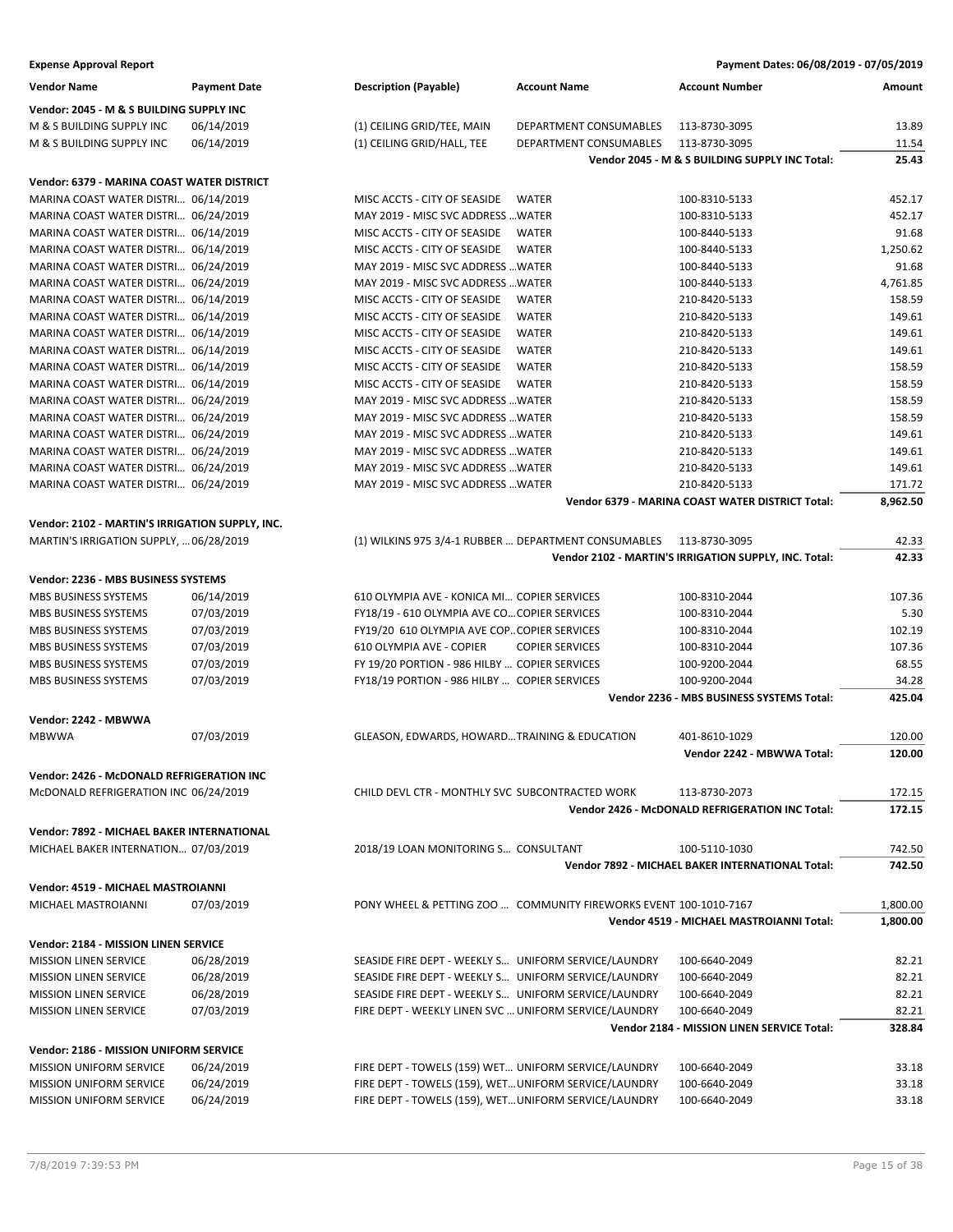| <b>Expense Approval Report</b> | Payment Dates: 06/08/2019 - 07/05/2019 |
|--------------------------------|----------------------------------------|
|--------------------------------|----------------------------------------|

| <b>Vendor Name</b>             | <b>Payment Date</b>      | <b>Description (Payable)</b>                             | <b>Account Name</b> | <b>Account Number</b> | Amount         |
|--------------------------------|--------------------------|----------------------------------------------------------|---------------------|-----------------------|----------------|
| <b>MISSION UNIFORM SERVICE</b> | 06/28/2019               | SEASIDE MAIN & UTILITIES - 6/3 UNIFORM SERVICE / LAUNDRY |                     | 100-8310-2049         | 57.77          |
| MISSION UNIFORM SERVICE        | 06/28/2019               | SEASIDE MAIN & UTILITIES - 6/3 UNIFORM SERVICE / LAUNDRY |                     | 100-8310-2049         | 43.65          |
| MISSION UNIFORM SERVICE        | 06/28/2019               | SEASIDE MAIN & UTILITIES - 6/3 UNIFORM SERVICE / LAUNDRY |                     | 100-8310-2049         | 3.45           |
| <b>MISSION UNIFORM SERVICE</b> | 06/28/2019               | SEASIDE MAIN & UTILITIES - 6/1 UNIFORM SERVICE / LAUNDRY |                     | 100-8310-2049         | 43.65          |
| MISSION UNIFORM SERVICE        | 06/28/2019               | SEASIDE MAIN & UTILITIES - 6/1 UNIFORM SERVICE / LAUNDRY |                     | 100-8310-2049         | 48.75          |
| MISSION UNIFORM SERVICE        | 06/28/2019               | SEASIDE MAIN & UTILITIES - 6/2 UNIFORM SERVICE / LAUNDRY |                     | 100-8310-2049         | 5.24           |
| MISSION UNIFORM SERVICE        | 06/28/2019               | SEASIDE MAIN & UTILITIES - 6/2 UNIFORM SERVICE / LAUNDRY |                     | 100-8310-2049         | 2.80           |
| MISSION UNIFORM SERVICE        | 06/28/2019               | SEASIDE MAIN & UTILITIES - 6/2 UNIFORM SERVICE / LAUNDRY |                     | 100-8310-2049         | 42.96          |
| <b>MISSION UNIFORM SERVICE</b> | 06/28/2019               | SEASIDE MAIN & UTILITIES - 6/3 UNIFORM SERVICE/LAUNDRY   |                     | 100-8410-2049         | 18.49          |
| MISSION UNIFORM SERVICE        | 06/28/2019               | SEASIDE MAIN & UTILITIES - 6/3 UNIFORM SERVICE/LAUNDRY   |                     | 100-8410-2049         | 13.97          |
| MISSION UNIFORM SERVICE        | 06/28/2019               | SEASIDE MAIN & UTILITIES - 6/3 UNIFORM SERVICE/LAUNDRY   |                     | 100-8410-2049         | 1.10           |
| <b>MISSION UNIFORM SERVICE</b> | 06/28/2019               | SEASIDE MAIN & UTILITIES - 6/1 UNIFORM SERVICE/LAUNDRY   |                     | 100-8410-2049         | 13.97          |
| MISSION UNIFORM SERVICE        | 06/28/2019               | SEASIDE MAIN & UTILITIES - 6/1 UNIFORM SERVICE/LAUNDRY   |                     | 100-8410-2049         | 15.61          |
| <b>MISSION UNIFORM SERVICE</b> | 06/28/2019               | SEASIDE MAIN & UTILITIES - 6/2 UNIFORM SERVICE/LAUNDRY   |                     | 100-8410-2049         | 1.68           |
| <b>MISSION UNIFORM SERVICE</b> | 06/28/2019               | SEASIDE MAIN & UTILITIES - 6/2 UNIFORM SERVICE/LAUNDRY   |                     | 100-8410-2049         | 0.90           |
| MISSION UNIFORM SERVICE        | 06/28/2019               | SEASIDE MAIN & UTILITIES - 6/2 UNIFORM SERVICE/LAUNDRY   |                     | 100-8410-2049         | 13.75          |
| MISSION UNIFORM SERVICE        | 06/28/2019               | SEASIDE MAIN & UTILITIES - 6/3 UNIFORM SERVICE/LAUNDRY   |                     | 100-8420-2049         | 57.77          |
| MISSION UNIFORM SERVICE        | 06/28/2019               | SEASIDE MAIN & UTILITIES - 6/3 UNIFORM SERVICE/LAUNDRY   |                     | 100-8420-2049         | 43.65          |
| <b>MISSION UNIFORM SERVICE</b> | 06/28/2019               | SEASIDE MAIN & UTILITIES - 6/3 UNIFORM SERVICE/LAUNDRY   |                     | 100-8420-2049         | 3.45           |
| MISSION UNIFORM SERVICE        | 06/28/2019               | SEASIDE MAIN & UTILITIES - 6/1 UNIFORM SERVICE/LAUNDRY   |                     | 100-8420-2049         | 43.65          |
| MISSION UNIFORM SERVICE        | 06/28/2019               | SEASIDE MAIN & UTILITIES - 6/1 UNIFORM SERVICE/LAUNDRY   |                     | 100-8420-2049         | 48.75          |
| MISSION UNIFORM SERVICE        | 06/28/2019               | SEASIDE MAIN & UTILITIES - 6/2 UNIFORM SERVICE/LAUNDRY   |                     | 100-8420-2049         | 5.24           |
| MISSION UNIFORM SERVICE        | 06/28/2019               | SEASIDE MAIN & UTILITIES - 6/2 UNIFORM SERVICE/LAUNDRY   |                     | 100-8420-2049         | 2.80           |
| <b>MISSION UNIFORM SERVICE</b> | 06/28/2019               | SEASIDE MAIN & UTILITIES - 6/2 UNIFORM SERVICE/LAUNDRY   |                     | 100-8420-2049         | 42.96          |
| <b>MISSION UNIFORM SERVICE</b> | 06/28/2019               | SEASIDE MAIN & UTILITIES - 6/3 UNIFORM SERVICE / LAUNDRY |                     | 100-8440-2049         | 34.64          |
| MISSION UNIFORM SERVICE        | 06/28/2019               | SEASIDE MAIN & UTILITIES - 6/3 UNIFORM SERVICE / LAUNDRY |                     | 100-8440-2049         | 26.18          |
| MISSION UNIFORM SERVICE        | 06/28/2019               | SEASIDE MAIN & UTILITIES - 6/3 UNIFORM SERVICE / LAUNDRY |                     | 100-8440-2049         | 2.07           |
| MISSION UNIFORM SERVICE        | 06/28/2019               | SEASIDE MAIN & UTILITIES - 6/1 UNIFORM SERVICE / LAUNDRY |                     | 100-8440-2049         | 26.18          |
| <b>MISSION UNIFORM SERVICE</b> | 06/28/2019               | SEASIDE MAIN & UTILITIES - 6/1 UNIFORM SERVICE / LAUNDRY |                     | 100-8440-2049         | 29.24          |
| MISSION UNIFORM SERVICE        | 06/28/2019               | SEASIDE MAIN & UTILITIES - 6/2 UNIFORM SERVICE / LAUNDRY |                     | 100-8440-2049         | 3.14           |
| MISSION UNIFORM SERVICE        | 06/28/2019               | SEASIDE MAIN & UTILITIES - 6/2 UNIFORM SERVICE / LAUNDRY |                     | 100-8440-2049         | 1.68           |
| MISSION UNIFORM SERVICE        | 06/28/2019               | SEASIDE MAIN & UTILITIES - 6/2 UNIFORM SERVICE / LAUNDRY |                     | 100-8440-2049         | 25.76          |
| MISSION UNIFORM SERVICE        | 06/28/2019               | SEASIDE MAIN & UTILITIES - 6/3 UNIFORM SERVICE / LAUNDRY |                     | 100-8450-2049         | 18.49          |
| <b>MISSION UNIFORM SERVICE</b> | 06/28/2019               | SEASIDE MAIN & UTILITIES - 6/3 UNIFORM SERVICE / LAUNDRY |                     | 100-8450-2049         | 13.97          |
| MISSION UNIFORM SERVICE        | 06/28/2019               | SEASIDE MAIN & UTILITIES - 6/3 UNIFORM SERVICE / LAUNDRY |                     | 100-8450-2049         | 1.10           |
| MISSION UNIFORM SERVICE        | 06/28/2019               | SEASIDE MAIN & UTILITIES - 6/1 UNIFORM SERVICE / LAUNDRY |                     | 100-8450-2049         | 13.97          |
| <b>MISSION UNIFORM SERVICE</b> | 06/28/2019               | SEASIDE MAIN & UTILITIES - 6/1 UNIFORM SERVICE / LAUNDRY |                     | 100-8450-2049         | 15.61          |
| <b>MISSION UNIFORM SERVICE</b> | 06/28/2019               | SEASIDE MAIN & UTILITIES - 6/2 UNIFORM SERVICE / LAUNDRY |                     | 100-8450-2049         | 1.68           |
| <b>MISSION UNIFORM SERVICE</b> | 06/28/2019               | SEASIDE MAIN & UTILITIES - 6/2 UNIFORM SERVICE / LAUNDRY |                     | 100-8450-2049         | 0.90           |
| <b>MISSION UNIFORM SERVICE</b> | 06/28/2019               | SEASIDE MAIN & UTILITIES - 6/2 UNIFORM SERVICE / LAUNDRY |                     | 100-8450-2049         | 13.75          |
| <b>MISSION UNIFORM SERVICE</b> | 06/14/2019               | RECREATION DEPT - UNIFORM  UNIFORM SERVICE/LAUNDRY       |                     | 100-9105-2049         | 247.74         |
| <b>MISSION UNIFORM SERVICE</b> | 06/28/2019               | RECREATION DEPT - UNIFORM  UNIFORM SERVICE/LAUNDRY       |                     | 100-9105-2049         | 122.62         |
| <b>MISSION UNIFORM SERVICE</b> | 06/28/2019               | RECREATION DEPT - UNIFORM  UNIFORM SERVICE/LAUNDRY       |                     | 100-9105-2049         | 122.62         |
| MISSION UNIFORM SERVICE        | 07/03/2019               | RECREATION DEPT - UNIFORM  UNIFORM SERVICE/LAUNDRY       |                     | 100-9105-2049         | 122.62         |
| <b>MISSION UNIFORM SERVICE</b> | 06/28/2019               | SEASIDE MAIN & UTILITIES - 6/3 UNIFORM SERVICE/LAUNDRY   |                     | 103-8710-2049         | 11.56          |
| <b>MISSION UNIFORM SERVICE</b> | 06/28/2019               | SEASIDE MAIN & UTILITIES - 6/3 UNIFORM SERVICE/LAUNDRY   |                     | 103-8710-2049         | 8.74           |
| <b>MISSION UNIFORM SERVICE</b> | 06/28/2019               | SEASIDE MAIN & UTILITIES - 6/3 UNIFORM SERVICE/LAUNDRY   |                     | 103-8710-2049         | 0.69           |
| <b>MISSION UNIFORM SERVICE</b> | 06/28/2019               | SEASIDE MAIN & UTILITIES - 6/1 UNIFORM SERVICE/LAUNDRY   |                     | 103-8710-2049         | 8.74           |
| MISSION UNIFORM SERVICE        | 06/28/2019               | SEASIDE MAIN & UTILITIES - 6/1 UNIFORM SERVICE/LAUNDRY   |                     | 103-8710-2049         | 9.76           |
| MISSION UNIFORM SERVICE        | 06/28/2019               | SEASIDE MAIN & UTILITIES - 6/2 UNIFORM SERVICE/LAUNDRY   |                     | 103-8710-2049         | 1.05           |
| <b>MISSION UNIFORM SERVICE</b> | 06/28/2019               | SEASIDE MAIN & UTILITIES - 6/2 UNIFORM SERVICE/LAUNDRY   |                     | 103-8710-2049         | 0.56           |
| <b>MISSION UNIFORM SERVICE</b> | 06/28/2019               | SEASIDE MAIN & UTILITIES - 6/2 UNIFORM SERVICE/LAUNDRY   |                     | 103-8710-2049         | 8.60           |
| MISSION UNIFORM SERVICE        | 06/28/2019               | SEASIDE POMA - UNIFORM SVC UNIFORM SERVICE / LAUNDRY     |                     | 113-8730-2049         | 96.60          |
| MISSION UNIFORM SERVICE        |                          | SEASIDE POMA - UNIFORM SVC DEPARTMENT CONSUMABLES        |                     | 113-8730-3095         | 96.60          |
| MISSION UNIFORM SERVICE        | 06/28/2019               | SEASIDE POMA - UNIFORM SVC DEPARTMENT CONSUMABLES        |                     | 113-8730-3095         | 78.75          |
| <b>MISSION UNIFORM SERVICE</b> | 06/28/2019<br>06/28/2019 | SEASIDE POMA - UNIFORM SVC DEPARTMENT CONSUMABLES        |                     | 113-8730-3095         | 96.60          |
| <b>MISSION UNIFORM SERVICE</b> | 06/28/2019               | SEASIDE POMA - UNIFORM SVC DEPARTMENT CONSUMABLES        |                     | 113-8730-3095         | 96.60          |
| MISSION UNIFORM SERVICE        |                          | SEASIDE MAIN & UTILITIES - 6/3 UNIFORM SERVICE/LAUNDRY   |                     | 210-8110-2049         |                |
| MISSION UNIFORM SERVICE        | 06/28/2019               | SEASIDE MAIN & UTILITIES - 6/3 UNIFORM SERVICE/LAUNDRY   |                     | 210-8110-2049         | 46.20<br>34.92 |
|                                | 06/28/2019               |                                                          |                     |                       |                |
| MISSION UNIFORM SERVICE        | 06/28/2019               | SEASIDE MAIN & UTILITIES - 6/3 UNIFORM SERVICE/LAUNDRY   |                     | 210-8110-2049         | 2.76           |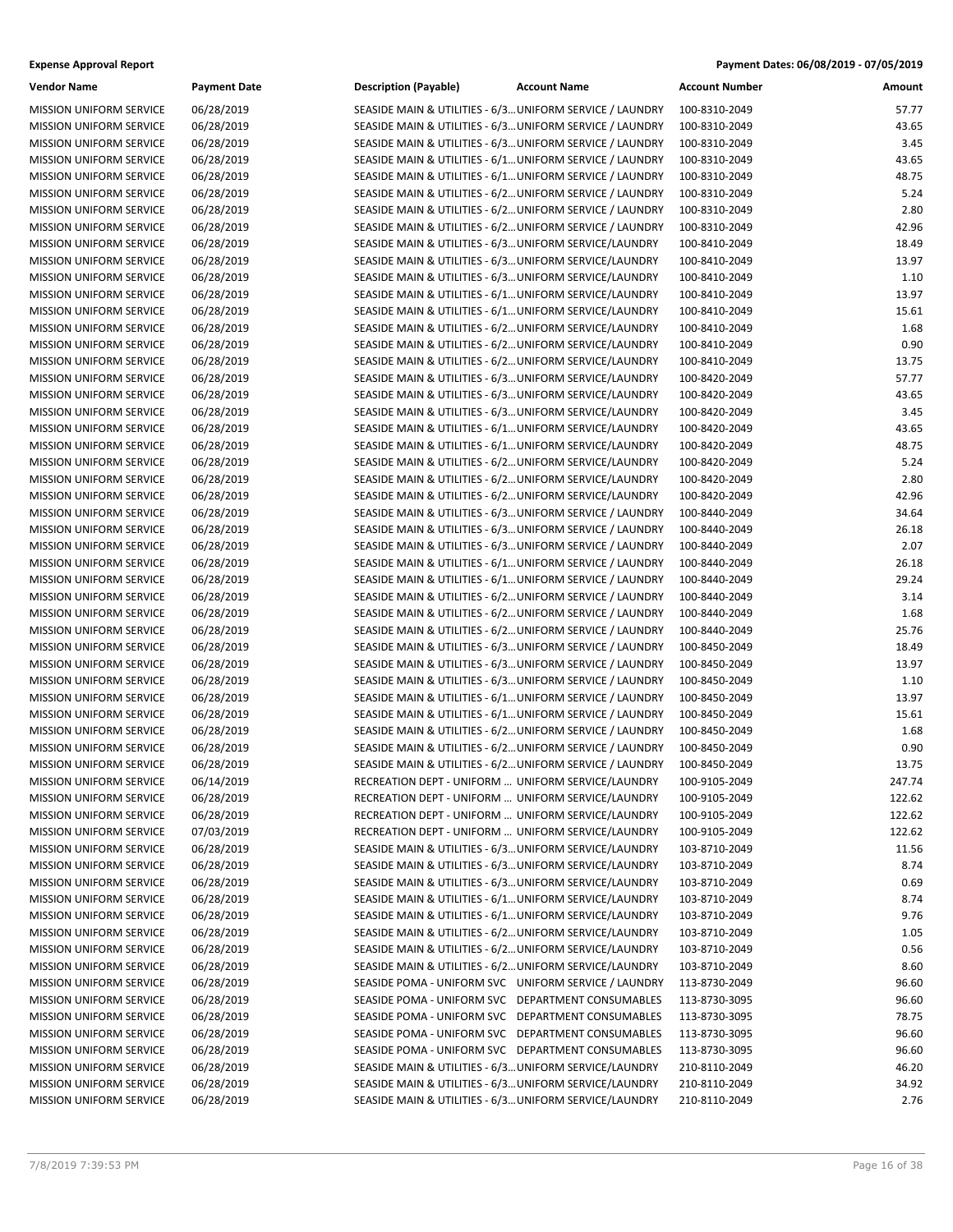| <b>Expense Approval Report</b> | Payment Dates: 06/08/2019 - 07/05/2019 |
|--------------------------------|----------------------------------------|
|--------------------------------|----------------------------------------|

| <b>Vendor Name</b>                                        | <b>Payment Date</b>      | <b>Description (Payable)</b>                                                                                     | <b>Account Name</b>                                                | <b>Account Number</b>                        | <b>Amount</b>  |
|-----------------------------------------------------------|--------------------------|------------------------------------------------------------------------------------------------------------------|--------------------------------------------------------------------|----------------------------------------------|----------------|
| MISSION UNIFORM SERVICE                                   | 06/28/2019               | SEASIDE MAIN & UTILITIES - 6/1 UNIFORM SERVICE/LAUNDRY                                                           |                                                                    | 210-8110-2049                                | 34.92          |
| MISSION UNIFORM SERVICE                                   | 06/28/2019               | SEASIDE MAIN & UTILITIES - 6/1 UNIFORM SERVICE/LAUNDRY                                                           |                                                                    | 210-8110-2049                                | 39.00          |
| <b>MISSION UNIFORM SERVICE</b>                            | 06/28/2019               | SEASIDE MAIN & UTILITIES - 6/2 UNIFORM SERVICE/LAUNDRY                                                           |                                                                    | 210-8110-2049                                | 4.19           |
| <b>MISSION UNIFORM SERVICE</b>                            | 06/28/2019               | SEASIDE MAIN & UTILITIES - 6/2 UNIFORM SERVICE/LAUNDRY                                                           |                                                                    | 210-8110-2049                                | 2.24           |
| <b>MISSION UNIFORM SERVICE</b>                            | 06/28/2019               | SEASIDE MAIN & UTILITIES - 6/2 UNIFORM SERVICE/LAUNDRY                                                           |                                                                    | 210-8110-2049                                | 34.36          |
| MISSION UNIFORM SERVICE                                   | 06/28/2019               | SEASIDE MAIN & UTILITIES - 6/3 UNIFORM SERVICE/LAUNDRY                                                           |                                                                    | 210-8420-2049                                | 11.58          |
| MISSION UNIFORM SERVICE                                   | 06/28/2019               | SEASIDE MAIN & UTILITIES - 6/3 UNIFORM SERVICE/LAUNDRY                                                           |                                                                    | 210-8420-2049                                | 8.73           |
| <b>MISSION UNIFORM SERVICE</b>                            | 06/28/2019               | SEASIDE MAIN & UTILITIES - 6/3 UNIFORM SERVICE/LAUNDRY                                                           |                                                                    | 210-8420-2049                                | 0.71           |
| <b>MISSION UNIFORM SERVICE</b>                            | 06/28/2019               | SEASIDE MAIN & UTILITIES - 6/1 UNIFORM SERVICE/LAUNDRY                                                           |                                                                    | 210-8420-2049                                | 8.73           |
| <b>MISSION UNIFORM SERVICE</b>                            | 06/28/2019               | SEASIDE MAIN & UTILITIES - 6/1 UNIFORM SERVICE/LAUNDRY                                                           |                                                                    | 210-8420-2049                                | 9.73           |
| MISSION UNIFORM SERVICE                                   | 06/28/2019               | SEASIDE MAIN & UTILITIES - 6/2 UNIFORM SERVICE/LAUNDRY                                                           |                                                                    | 210-8420-2049                                | 1.02           |
| MISSION UNIFORM SERVICE                                   | 06/28/2019               | SEASIDE MAIN & UTILITIES - 6/2 UNIFORM SERVICE/LAUNDRY                                                           |                                                                    | 210-8420-2049                                | 0.53           |
| <b>MISSION UNIFORM SERVICE</b>                            | 06/28/2019               | SEASIDE MAIN & UTILITIES - 6/2 UNIFORM SERVICE/LAUNDRY                                                           |                                                                    | 210-8420-2049                                | 8.62           |
| <b>MISSION UNIFORM SERVICE</b>                            | 06/28/2019               | SEASIDE MAIN & UTILITIES - 6/3 UNIFORM SERVICE/LAUNDRY                                                           |                                                                    | 271-8110-2049                                | 46.20          |
| <b>MISSION UNIFORM SERVICE</b>                            | 06/28/2019               | SEASIDE MAIN & UTILITIES - 6/3 UNIFORM SERVICE/LAUNDRY                                                           |                                                                    | 271-8110-2049                                | 34.92          |
| MISSION UNIFORM SERVICE                                   | 06/28/2019               | SEASIDE MAIN & UTILITIES - 6/3 UNIFORM SERVICE/LAUNDRY                                                           |                                                                    | 271-8110-2049                                | 2.76           |
| MISSION UNIFORM SERVICE                                   | 06/28/2019               | SEASIDE MAIN & UTILITIES - 6/1 UNIFORM SERVICE/LAUNDRY                                                           |                                                                    | 271-8110-2049                                | 34.92          |
| <b>MISSION UNIFORM SERVICE</b>                            | 06/28/2019               | SEASIDE MAIN & UTILITIES - 6/1 UNIFORM SERVICE/LAUNDRY                                                           |                                                                    | 271-8110-2049                                | 39.00          |
| <b>MISSION UNIFORM SERVICE</b>                            | 06/28/2019               | SEASIDE MAIN & UTILITIES - 6/2 UNIFORM SERVICE/LAUNDRY                                                           |                                                                    | 271-8110-2049                                | 4.19           |
| <b>MISSION UNIFORM SERVICE</b>                            | 06/28/2019               | SEASIDE MAIN & UTILITIES - 6/2 UNIFORM SERVICE/LAUNDRY                                                           |                                                                    | 271-8110-2049<br>271-8110-2049               | 2.24           |
| MISSION UNIFORM SERVICE                                   | 06/28/2019               | SEASIDE MAIN & UTILITIES - 6/2 UNIFORM SERVICE/LAUNDRY                                                           |                                                                    |                                              | 34.36<br>46.20 |
| MISSION UNIFORM SERVICE<br><b>MISSION UNIFORM SERVICE</b> | 06/28/2019<br>06/28/2019 | SEASIDE MAIN & UTILITIES - 6/3 UNIFORM SERVICE/LAUNDRY                                                           |                                                                    | 401-8620-2049<br>401-8620-2049               | 34.92          |
| <b>MISSION UNIFORM SERVICE</b>                            | 06/28/2019               | SEASIDE MAIN & UTILITIES - 6/3 UNIFORM SERVICE/LAUNDRY<br>SEASIDE MAIN & UTILITIES - 6/3 UNIFORM SERVICE/LAUNDRY |                                                                    | 401-8620-2049                                | 2.76           |
| <b>MISSION UNIFORM SERVICE</b>                            | 06/28/2019               | SEASIDE MAIN & UTILITIES - 6/1 UNIFORM SERVICE/LAUNDRY                                                           |                                                                    | 401-8620-2049                                | 34.92          |
| MISSION UNIFORM SERVICE                                   | 06/28/2019               | SEASIDE MAIN & UTILITIES - 6/1 UNIFORM SERVICE/LAUNDRY                                                           |                                                                    | 401-8620-2049                                | 39.00          |
| MISSION UNIFORM SERVICE                                   | 06/28/2019               | SEASIDE MAIN & UTILITIES - 6/2 UNIFORM SERVICE/LAUNDRY                                                           |                                                                    | 401-8620-2049                                | 4.19           |
| <b>MISSION UNIFORM SERVICE</b>                            | 06/28/2019               | SEASIDE MAIN & UTILITIES - 6/2 UNIFORM SERVICE/LAUNDRY                                                           |                                                                    | 401-8620-2049                                | 2.24           |
| <b>MISSION UNIFORM SERVICE</b>                            | 06/28/2019               | SEASIDE MAIN & UTILITIES - 6/2 UNIFORM SERVICE/LAUNDRY                                                           |                                                                    | 401-8620-2049                                | 34.36          |
| <b>MISSION UNIFORM SERVICE</b>                            | 06/28/2019               | SEASIDE MAIN & UTILITIES - 6/3 UNIFORM SERVICE/LAUNDRY                                                           |                                                                    | 501-8520-2049                                | 46.20          |
| MISSION UNIFORM SERVICE                                   | 06/28/2019               | SEASIDE MAIN & UTILITIES - 6/3 UNIFORM SERVICE/LAUNDRY                                                           |                                                                    | 501-8520-2049                                | 34.92          |
| MISSION UNIFORM SERVICE                                   | 06/28/2019               | SEASIDE MAIN & UTILITIES - 6/3 UNIFORM SERVICE/LAUNDRY                                                           |                                                                    | 501-8520-2049                                | 2.76           |
| <b>MISSION UNIFORM SERVICE</b>                            | 06/28/2019               | SEASIDE MAIN & UTILITIES - 6/1 UNIFORM SERVICE/LAUNDRY                                                           |                                                                    | 501-8520-2049                                | 34.92          |
| <b>MISSION UNIFORM SERVICE</b>                            | 06/28/2019               | SEASIDE MAIN & UTILITIES - 6/1 UNIFORM SERVICE/LAUNDRY                                                           |                                                                    | 501-8520-2049                                | 39.00          |
| <b>MISSION UNIFORM SERVICE</b>                            | 06/28/2019               | SEASIDE MAIN & UTILITIES - 6/2 UNIFORM SERVICE/LAUNDRY                                                           |                                                                    | 501-8520-2049                                | 4.19           |
| MISSION UNIFORM SERVICE                                   | 06/28/2019               | SEASIDE MAIN & UTILITIES - 6/2 UNIFORM SERVICE/LAUNDRY                                                           |                                                                    | 501-8520-2049                                | 2.24           |
| MISSION UNIFORM SERVICE                                   | 06/28/2019               | SEASIDE MAIN & UTILITIES - 6/2 UNIFORM SERVICE/LAUNDRY                                                           |                                                                    | 501-8520-2049                                | 34.36          |
| <b>MISSION UNIFORM SERVICE</b>                            | 06/28/2019               | SEASIDE MAIN & UTILITIES - 6/3 UNIFORM SERVICE / LAUNDRY                                                         |                                                                    | 951-8820-2049                                | 46.20          |
| <b>MISSION UNIFORM SERVICE</b>                            | 06/28/2019               | SEASIDE MAIN & UTILITIES - 6/3 UNIFORM SERVICE / LAUNDRY                                                         |                                                                    | 951-8820-2049                                | 34.92          |
| <b>MISSION UNIFORM SERVICE</b>                            | 06/28/2019               | SEASIDE MAIN & UTILITIES - 6/3 UNIFORM SERVICE / LAUNDRY                                                         |                                                                    | 951-8820-2049                                | 2.76           |
| <b>MISSION UNIFORM SERVICE</b>                            | 06/28/2019               | SEASIDE MAIN & UTILITIES - 6/1 UNIFORM SERVICE / LAUNDRY                                                         |                                                                    | 951-8820-2049                                | 34.92          |
| <b>MISSION UNIFORM SERVICE</b>                            | 06/28/2019               | SEASIDE MAIN & UTILITIES - 6/1 UNIFORM SERVICE / LAUNDRY                                                         |                                                                    | 951-8820-2049                                | 39.00          |
| <b>MISSION UNIFORM SERVICE</b>                            | 06/28/2019               | SEASIDE MAIN & UTILITIES - 6/2 UNIFORM SERVICE / LAUNDRY                                                         |                                                                    | 951-8820-2049                                | 4.19           |
| <b>MISSION UNIFORM SERVICE</b>                            | 06/28/2019               | SEASIDE MAIN & UTILITIES - 6/2 UNIFORM SERVICE / LAUNDRY                                                         |                                                                    | 951-8820-2049                                | 2.24           |
| <b>MISSION UNIFORM SERVICE</b>                            | 06/28/2019               | SEASIDE MAIN & UTILITIES - 6/2 UNIFORM SERVICE / LAUNDRY                                                         |                                                                    | 951-8820-2049                                | 34.36          |
|                                                           |                          |                                                                                                                  |                                                                    | Vendor 2186 - MISSION UNIFORM SERVICE Total: | 3,076.96       |
| Vendor: 8238 - MOBILE CLIMB USA, LLC                      |                          |                                                                                                                  |                                                                    |                                              |                |
| MOBILE CLIMB USA, LLC                                     | 07/03/2019               |                                                                                                                  | BALANCE DUE FOR 7/4/2019 W COMMUNITY FIREWORKS EVENT 100-1010-7167 |                                              | 1,750.00       |
|                                                           |                          |                                                                                                                  |                                                                    | Vendor 8238 - MOBILE CLIMB USA, LLC Total:   | 1,750.00       |
| Vendor: 4425 - MONTEREY AUTO SUPPLY                       |                          |                                                                                                                  |                                                                    |                                              |                |
| MONTEREY AUTO SUPPLY                                      | 06/14/2019               | (3) NITRILE DISPOS GLOVE                                                                                         | DEPARTMENT CONSUMABLES                                             | 100-8420-3095                                | 29.33          |
| MONTEREY AUTO SUPPLY                                      | 06/14/2019               | (1) PNTLHK ADPT 51 4 D PK                                                                                        | <b>VEHICLE PARTS</b>                                               | 501-8520-6144                                | 68.82          |
| MONTEREY AUTO SUPPLY                                      | 06/14/2019               | CREDIT FOR INV #613581                                                                                           | <b>VEHICLE PARTS</b>                                               | 501-8520-6144                                | $-9.83$        |
| MONTEREY AUTO SUPPLY                                      | 06/14/2019               | NAPAGOLD AIR/OIL FILTERS (3)                                                                                     | <b>VEHICLE PARTS</b>                                               | 501-8520-6144                                | 37.32          |
| MONTEREY AUTO SUPPLY                                      | 06/14/2019               | (1) GAS CAP NON-LOCKING                                                                                          | <b>VEHICLE PARTS</b>                                               | 501-8520-6144                                | 15.83          |
| MONTEREY AUTO SUPPLY                                      | 06/14/2019               | (4) DRN PLG GSKT, (4) ROLL PIN,VEHICLE PARTS                                                                     |                                                                    | 501-8520-6144                                | 17.43          |
| MONTEREY AUTO SUPPLY                                      | 06/14/2019               | 2001 FORD CROWN V - BRAKE  VEHICLE PARTS                                                                         |                                                                    | 501-8520-6144                                | 258.76         |
| MONTEREY AUTO SUPPLY                                      | 06/14/2019               | (2) 4 BACK-UP LAMP                                                                                               | <b>VEHICLE PARTS</b>                                               | 501-8520-6144                                | 17.46          |
| MONTEREY AUTO SUPPLY                                      | 06/14/2019               | AIR FILTERS, BEAM BLADES                                                                                         | <b>VEHICLE PARTS</b>                                               | 501-8520-6144                                | 61.94          |
| MONTEREY AUTO SUPPLY                                      | 06/14/2019               | (1) BRAKE LINING GAUGE                                                                                           | <b>VEHICLE PARTS</b>                                               | 501-8520-6144                                | 25.66          |
|                                                           |                          |                                                                                                                  |                                                                    |                                              |                |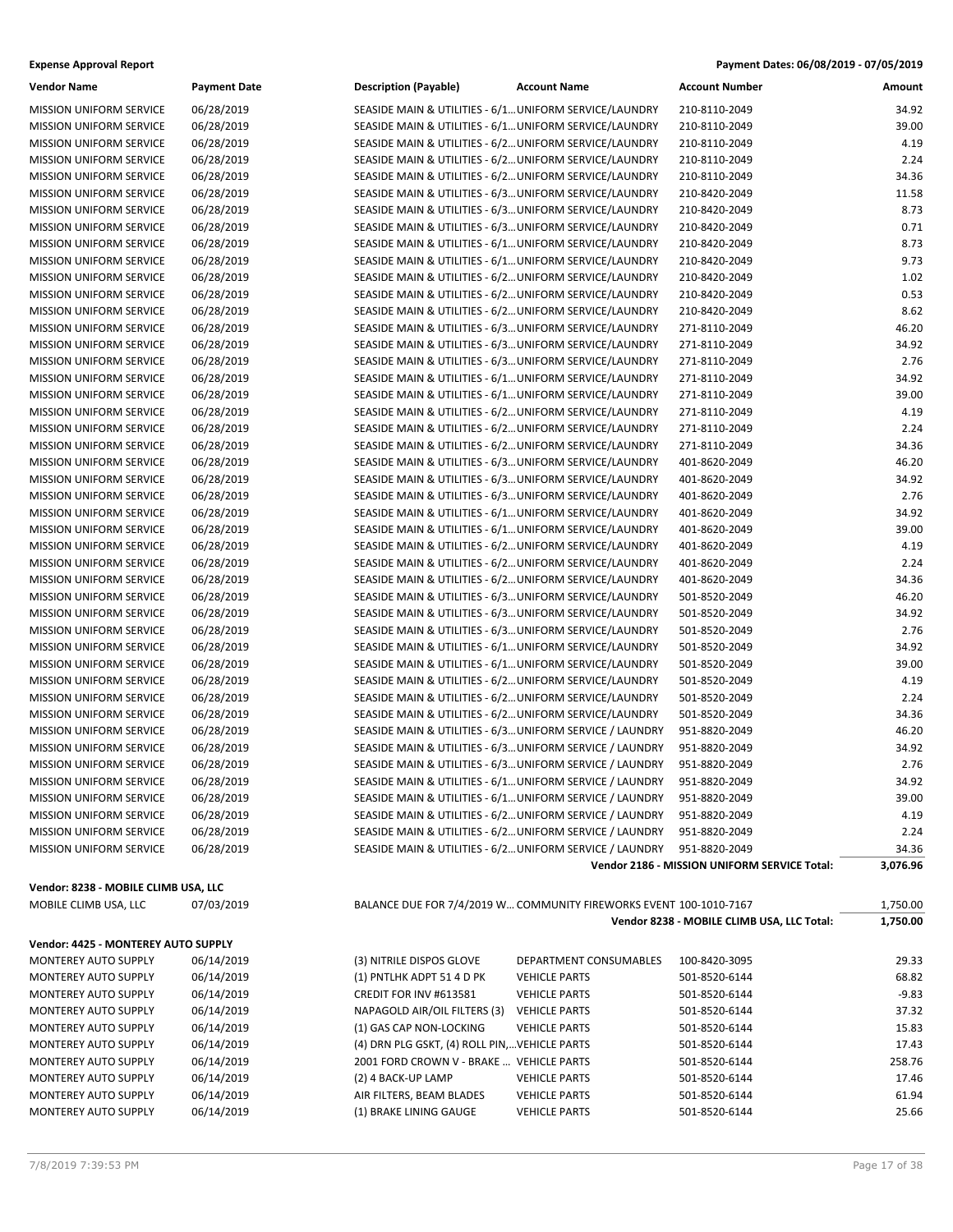| <b>Vendor Name</b>                                       | <b>Payment Date</b> | <b>Description (Payable)</b>                        | <b>Account Name</b>                                                    | <b>Account Number</b>                                | Amount    |
|----------------------------------------------------------|---------------------|-----------------------------------------------------|------------------------------------------------------------------------|------------------------------------------------------|-----------|
| <b>MONTEREY AUTO SUPPLY</b>                              | 06/14/2019          | (1) MICRO-V-RIBBED BELT                             | <b>VEHICLE PARTS</b>                                                   | 501-8520-6144                                        | 21.46     |
| <b>MONTEREY AUTO SUPPLY</b>                              | 06/14/2019          | (10) NAPA EP GREASE CART                            | <b>VEHICLE PARTS</b>                                                   | 501-8520-6144                                        | 39.55     |
| <b>MONTEREY AUTO SUPPLY</b>                              | 06/28/2019          | (1) STARTER                                         | <b>VEHICLE PARTS</b>                                                   | 501-8520-6144                                        | 167.90    |
| <b>MONTEREY AUTO SUPPLY</b>                              | 06/28/2019          | (2) WHEEL BEARING & HUB                             | <b>VEHICLE PARTS</b>                                                   | 501-8520-6144                                        | 414.63    |
| MONTEREY AUTO SUPPLY                                     | 06/28/2019          | (2) SS LED CHRM PLATE LMP                           | <b>VEHICLE PARTS</b>                                                   | 501-8520-6144                                        | 21.83     |
| MONTEREY AUTO SUPPLY                                     | 06/28/2019          | (1) EXH CAP                                         | <b>VEHICLE PARTS</b>                                                   | 501-8520-6144                                        | 20.20     |
| MONTEREY AUTO SUPPLY                                     | 06/28/2019          | <b>MISC SUPPLIES</b>                                | <b>VEHICLE PARTS</b>                                                   | 501-8520-6144                                        | 72.54     |
|                                                          |                     |                                                     |                                                                        |                                                      | 67.39     |
| <b>MONTEREY AUTO SUPPLY</b>                              | 06/28/2019          | (12) NAPA SYN 5W30 QT                               | <b>VEHICLE PARTS</b>                                                   | 501-8520-6144                                        |           |
| <b>MONTEREY AUTO SUPPLY</b>                              | 06/28/2019          | (2) QUICK-LOC CONNECTORS                            | <b>VEHICLE PARTS</b>                                                   | 501-8520-6144                                        | 33.19     |
| <b>MONTEREY AUTO SUPPLY</b>                              | 06/28/2019          | (1) DEF DISPENSE PUMP                               | <b>VEHICLE PARTS</b>                                                   | 501-8520-6144                                        | 89.57     |
|                                                          |                     |                                                     |                                                                        | Vendor 4425 - MONTEREY AUTO SUPPLY Total:            | 1,470.98  |
| Vendor: 7505 - MONTEREY BAY ANALYTICAL SVCS.             |                     |                                                     |                                                                        |                                                      |           |
| MONTEREY BAY ANALYTICAL S 06/14/2019                     |                     | SEASIDE MWS SAMPLES RCVD  SUBCONTRACTED WORK        |                                                                        | 401-8620-2073                                        | 78.00     |
|                                                          |                     |                                                     |                                                                        | Vendor 7505 - MONTEREY BAY ANALYTICAL SVCS. Total:   | 78.00     |
| Vendor: 2238 - MONTEREY BAY PEST CONTROL                 |                     |                                                     |                                                                        |                                                      |           |
|                                                          |                     |                                                     |                                                                        |                                                      |           |
| MONTEREY BAY PEST CONTROL 07/03/2019                     |                     | POLICE DEPT - MONTHLY SERVI PEST CONTROL            |                                                                        | 100-6110-2057                                        | 85.00     |
| MONTEREY BAY PEST CONTROL 07/03/2019                     |                     | 440 HARCOURT - STORAGE SHE PEST CONTROL             |                                                                        | 100-6110-2057                                        | 55.00     |
| MONTEREY BAY PEST CONTROL 06/14/2019                     |                     | 440 HARCOURT - TRAILER #A -  PEST CONTROL           |                                                                        | 100-8310-2057                                        | 58.00     |
| MONTEREY BAY PEST CONTROL 06/14/2019                     |                     | 440 HARCOURT POLICE DEPT -  PEST CONTROL            |                                                                        | 100-8310-2057                                        | 100.00    |
| MONTEREY BAY PEST CONTROL 06/14/2019                     |                     | 610 OLYMPIA AVE - MONTHLY  PEST CONTROL             |                                                                        | 100-8310-2057                                        | 60.00     |
|                                                          |                     |                                                     |                                                                        | Vendor 2238 - MONTEREY BAY PEST CONTROL Total:       | 358.00    |
| Vendor: 5543 - MONTEREY BAY URGENT                       |                     |                                                     |                                                                        |                                                      |           |
| <b>MONTEREY BAY URGENT</b>                               | 06/14/2019          | T.B. TEST                                           | SUBCONTRACTED WORK                                                     | 100-9100-2073                                        | 25.00     |
| <b>MONTEREY BAY URGENT</b>                               | 06/14/2019          | T.B. TEST RENEWAL                                   | SUBCONTRACTED WORK                                                     | 100-9100-2073                                        | 25.00     |
| <b>MONTEREY BAY URGENT</b>                               | 06/14/2019          | PRE-EMPLOYMENT T.B. TEST                            | SUBCONTRACTED WORK                                                     | 100-9100-2073                                        | 25.00     |
| <b>MONTEREY BAY URGENT</b>                               | 06/14/2019          | PRE-EMPLOYMENT EXAM                                 | SUBCONTRACTED WORK                                                     | 100-9100-2073                                        | 25.00     |
| <b>MONTEREY BAY URGENT</b>                               | 06/14/2019          | PRE-EMPLOYMENT EXAM                                 | SUBCONTRACTED WORK                                                     | 100-9100-2073                                        | 25.00     |
| <b>MONTEREY BAY URGENT</b>                               | 06/14/2019          | PRE-EMPLOYMENT EXAM                                 | SUBCONTRACTED WORK                                                     | 100-9100-2073                                        | 25.00     |
| <b>MONTEREY BAY URGENT</b>                               | 06/14/2019          | PRE-EMPLOYMENT EXAM                                 | SUBCONTRACTED WORK                                                     | 100-9100-2073                                        | 25.00     |
| <b>MONTEREY BAY URGENT</b>                               | 06/14/2019          | PRE-EMPLOYMENT EXAM                                 | SUBCONTRACTED WORK                                                     | 100-9100-2073                                        | 25.00     |
| <b>MONTEREY BAY URGENT</b>                               |                     | PRE-EMPLOYMENT EXAM                                 | SUBCONTRACTED WORK                                                     | 100-9100-2073                                        | 25.00     |
|                                                          | 06/14/2019          |                                                     |                                                                        |                                                      |           |
| <b>MONTEREY BAY URGENT</b>                               | 06/14/2019          | PRE-EMPLOYMENT EXAM                                 | SUBCONTRACTED WORK                                                     | 100-9100-2073                                        | 25.00     |
| <b>MONTEREY BAY URGENT</b>                               | 06/24/2019          | PRE-EMPLOYMENT BACKGROU SUBCONTRACTED WORK          |                                                                        | 100-9100-2073                                        | 25.00     |
| <b>MONTEREY BAY URGENT</b>                               | 06/24/2019          | PRE-EMPLOYMENT BACKGROU SUBCONTRACTED WORK          |                                                                        | 100-9100-2073                                        | 25.00     |
| <b>MONTEREY BAY URGENT</b>                               | 06/24/2019          | PRE-EMPLOYMENT - BACKGRO SUBCONTRACTED WORK         |                                                                        | 100-9100-2073                                        | 25.00     |
| <b>MONTEREY BAY URGENT</b>                               | 06/24/2019          | PRE-EMPLOYMENT BACKGROU SUBCONTRACTED WORK          |                                                                        | 100-9100-2073                                        | 25.00     |
| <b>MONTEREY BAY URGENT</b>                               | 06/24/2019          | REQUIRED TESTING - RENEWAL  SUBCONTRACTED WORK      |                                                                        | 100-9100-2073                                        | 25.00     |
| <b>MONTEREY BAY URGENT</b>                               | 07/03/2019          | RECREATION PRE-EMPLYMNT T SUBCONTRACTED WORK        |                                                                        | 100-9100-2073                                        | 25.00     |
| <b>MONTEREY BAY URGENT</b>                               | 07/03/2019          | RECREATION PRE-EMPLYMNT T SUBCONTRACTED WORK        |                                                                        | 100-9100-2073                                        | 25.00     |
| <b>MONTEREY BAY URGENT</b>                               | 07/03/2019          | RECREATION PRE-EMPLYMNT T SUBCONTRACTED WORK        |                                                                        | 100-9100-2073                                        | 25.00     |
| <b>MONTEREY BAY URGENT</b>                               | 06/14/2019          | PRE-EMPLOYMENT EXAM                                 | SUBCONTRACTED WORK                                                     | 951-8820-2073                                        | 160.00    |
| <b>MONTEREY BAY URGENT</b>                               | 06/14/2019          | PRE-EMPLOYMENT EXAM                                 | SUBCONTRACTED WORK                                                     | 951-8820-2073                                        | 160.00    |
|                                                          |                     |                                                     |                                                                        | Vendor 5543 - MONTEREY BAY URGENT Total:             | 770.00    |
| Vendor: 0759 - MONTEREY CO. WEEKLY CLASSIFIEDS           |                     |                                                     |                                                                        |                                                      |           |
| MONTEREY CO. WEEKLY CLASSI 06/28/2019                    |                     | 2019-2020 BEST OF MONTEREY OUTSIDE PRINTING SERVICE |                                                                        | 100-9200-2053                                        | 688.00    |
|                                                          |                     |                                                     | SCSD - NOTICE OF INTENT PLAC PUBLISHING & LEGAL ADVERTIS 951-8810-2063 |                                                      |           |
| MONTEREY CO. WEEKLY CLASSI 06/14/2019                    |                     |                                                     |                                                                        |                                                      | 149.33    |
|                                                          |                     |                                                     |                                                                        | Vendor 0759 - MONTEREY CO. WEEKLY CLASSIFIEDS Total: | 837.33    |
| <b>Vendor: 5921 - MONTEREY COUNTY AUDITOR-CONTROLLER</b> |                     |                                                     |                                                                        |                                                      |           |
| MONTEREY COUNTY AUDITOR- 07/03/2019                      |                     | FY 2019/20 LAFCO BUDGET ALL LAFCO ANNUAL CHARGES    |                                                                        | 100-1010-1036                                        | 29,793.01 |
|                                                          |                     |                                                     | Vendor 5921 - MONTEREY COUNTY AUDITOR-CONTROLLER Total:                |                                                      | 29,793.01 |
| Vendor: 8464 - MONTEREY COUNTY ENVIRONMENTAL HEALTH      |                     |                                                     |                                                                        |                                                      |           |
| MONTEREY COUNTY ENVIRON 06/14/2019                       |                     | FAC #FA0813350/986 HILBY AVE MOVIES IN THE PARK     |                                                                        | 100-9200-7130                                        | 956.00    |
|                                                          |                     |                                                     |                                                                        |                                                      |           |
| MONTEREY COUNTY ENVIRON 06/14/2019                       |                     | FAC #FA082274/220 COE AVEN EQUIPMENT REPAIR         |                                                                        | 100-9250-2054                                        | 956.00    |
| MONTEREY COUNTY ENVIRON 06/14/2019                       |                     | FAC #FA0815318/1148 WHEEL SAFETY EQUIPMENT          |                                                                        | 100-9400-3097                                        | 1,230.00  |
|                                                          |                     |                                                     | Vendor 8464 - MONTEREY COUNTY ENVIRONMENTAL HEALTH Total:              |                                                      | 3,142.00  |
| Vendor: 4121 - MONTEREY COUNTY HEALTH DEPT.              |                     |                                                     |                                                                        |                                                      |           |
| MONTEREY COUNTY HEALTH D 07/03/2019                      |                     | (2) FORENSIC EXAMS 4/29/2019 MEDICAL EXAMS          |                                                                        | 100-6110-1026                                        | 1,700.00  |
|                                                          |                     |                                                     |                                                                        |                                                      |           |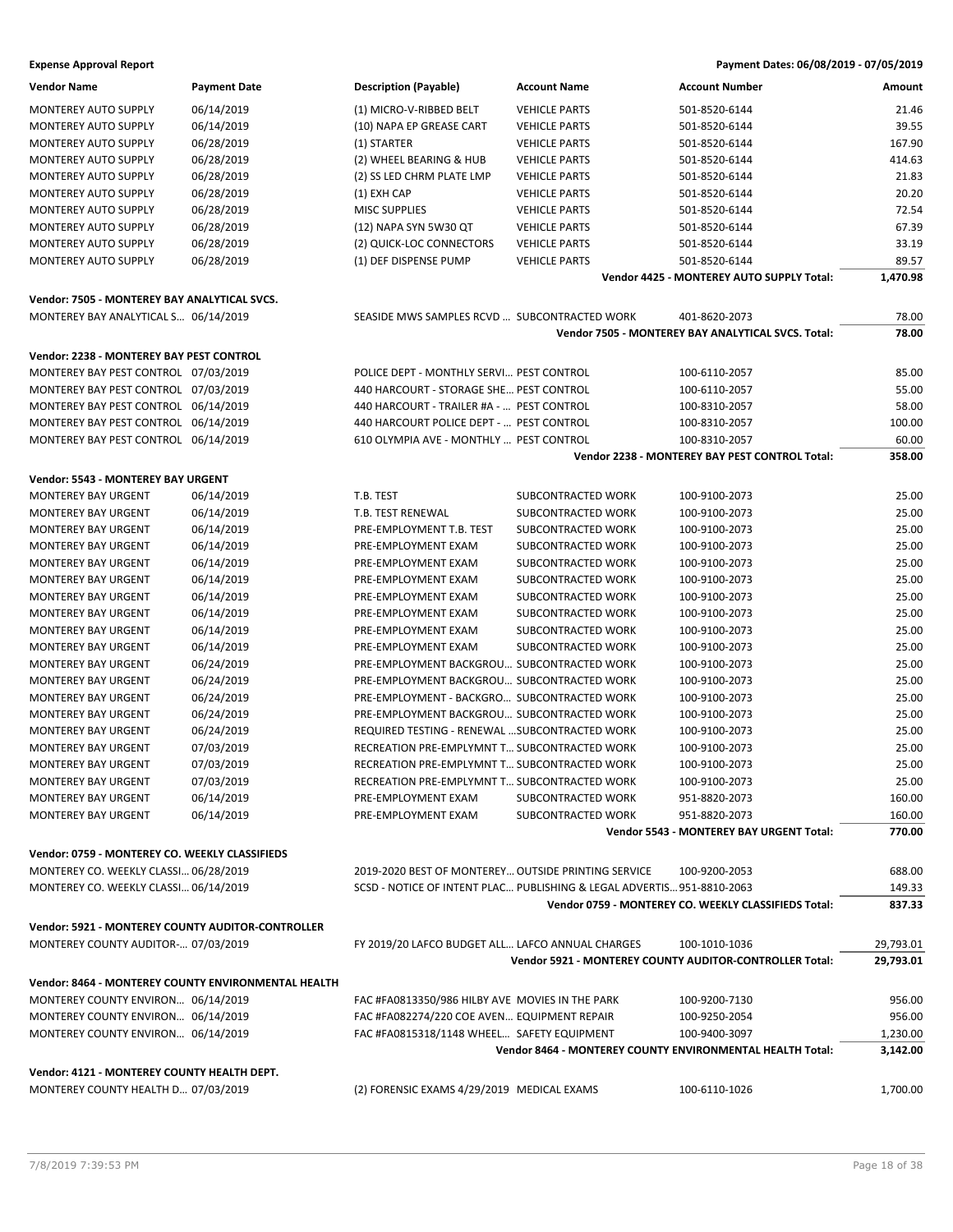| <b>Expense Approval Report</b>                                           |                          |                                                                     |                                                                                        | Payment Dates: 06/08/2019 - 07/05/2019              |                      |
|--------------------------------------------------------------------------|--------------------------|---------------------------------------------------------------------|----------------------------------------------------------------------------------------|-----------------------------------------------------|----------------------|
| <b>Vendor Name</b>                                                       | <b>Payment Date</b>      | <b>Description (Payable)</b>                                        | <b>Account Name</b>                                                                    | <b>Account Number</b>                               | Amount               |
| MONTEREY COUNTY HEALTH D 07/03/2019                                      |                          | (1) FORENSIC EXAM - 5/19/19                                         | <b>MEDICAL EXAMS</b>                                                                   | 100-6110-1026                                       | 925.00               |
|                                                                          |                          |                                                                     |                                                                                        | Vendor 4121 - MONTEREY COUNTY HEALTH DEPT. Total:   | 2,625.00             |
| Vendor: 2273 - MONTEREY COUNTY HEALTH DEPT                               |                          |                                                                     |                                                                                        |                                                     |                      |
| MONTEREY COUNTY HEALTH D 06/28/2019                                      |                          | FAC #FA0814465 - PERMIT FEES OUTSIDE REPAIRS                        |                                                                                        | 501-8520-6148                                       | 1,089.00             |
| MONTEREY COUNTY HEALTH D 06/28/2019                                      |                          | FAC #FA0827736 - LIQ. WASTE  OUTSIDE REPAIRS                        |                                                                                        | 501-8520-6148                                       | 880.00               |
|                                                                          |                          |                                                                     |                                                                                        | Vendor 2273 - MONTEREY COUNTY HEALTH DEPT Total:    | 1,969.00             |
| Vendor: 2129 - MONTEREY COUNTY PEACE                                     |                          |                                                                     |                                                                                        |                                                     |                      |
| MONTEREY COUNTY PEACE                                                    | 06/24/2019               | MAY 2019 - SHOOTING RANGE  TRAINING & EDUCATIONS                    |                                                                                        | 100-6120-1029                                       | 712.50               |
|                                                                          |                          |                                                                     |                                                                                        | Vendor 2129 - MONTEREY COUNTY PEACE Total:          | 712.50               |
|                                                                          |                          |                                                                     |                                                                                        |                                                     |                      |
| Vendor: 2295 - MONTEREY COUNTY PETROLEUM                                 |                          |                                                                     |                                                                                        |                                                     |                      |
| MONTEREY COUNTY PETROLE 06/14/2019<br>MONTEREY COUNTY PETROLE 06/14/2019 |                          | 1,500 GALLONS UNLEADED REG VEHICLE FUEL<br>800 GALLONS DIESEL NO. 2 | <b>VEHICLE FUEL</b>                                                                    | 501-8520-6145<br>501-8520-6145                      | 4,454.19<br>2,431.97 |
| MONTEREY COUNTY PETROLE 06/28/2019                                       |                          | 1,600 GALLONS UNLEADED REG VEHICLE FUEL                             |                                                                                        | 501-8520-6145                                       | 4,475.91             |
|                                                                          |                          |                                                                     |                                                                                        | Vendor 2295 - MONTEREY COUNTY PETROLEUM Total:      | 11,362.07            |
|                                                                          |                          |                                                                     |                                                                                        |                                                     |                      |
| <b>Vendor: 2307 - MONTEREY GARAGE</b>                                    |                          |                                                                     |                                                                                        |                                                     |                      |
| <b>MONTEREY GARAGE</b>                                                   | 07/03/2019               | 2012 FORD FUSION TOWED TO  INVESTIGATION EXPENDITURE                |                                                                                        | 243-6110-4125                                       | 200.00               |
| <b>MONTEREY GARAGE</b>                                                   | 06/24/2019               | TOW FROM HOMELESS CAMP  OUTSIDE REPAIRS                             |                                                                                        | 501-8520-6148                                       | 175.00               |
|                                                                          |                          |                                                                     |                                                                                        | <b>Vendor 2307 - MONTEREY GARAGE Total:</b>         | 375.00               |
| Vendor: 8791 - MONTEREY ONE WATER                                        |                          |                                                                     |                                                                                        |                                                     |                      |
| <b>MONTEREY ONE WATER</b>                                                | 06/14/2019               | MISC ACCTS - CITY OF SEASIDE                                        | SEWER SERVICE CHARGE                                                                   | 100-8310-5136                                       | 140.22               |
| <b>MONTEREY ONE WATER</b>                                                | 06/14/2019               | MISC ACCTS - CITY OF SEASIDE                                        | SEWER SERVICE CHARGE                                                                   | 100-8310-5136                                       | 66.84                |
| <b>MONTEREY ONE WATER</b>                                                | 06/14/2019               | MISC ACCTS - CITY OF SEASIDE                                        | SEWER SERVICE CHARGE                                                                   | 100-8310-5136                                       | 46.74                |
| <b>MONTEREY ONE WATER</b>                                                | 06/14/2019               | MISC ACCTS - CITY OF SEASIDE                                        | SEWER SERVICE CHARGE                                                                   | 100-8310-5136                                       | 46.74                |
| <b>MONTEREY ONE WATER</b>                                                | 06/14/2019               | MISC ACCTS - CITY OF SEASIDE                                        | SEWER SERVICE CHARGE                                                                   | 100-8310-5136                                       | 233.70               |
| <b>MONTEREY ONE WATER</b>                                                | 06/14/2019               | MISC ACCTS - CITY OF SEASIDE                                        | SEWER SERVICE CHARGE                                                                   | 100-8310-5136                                       | 234.30               |
| <b>MONTEREY ONE WATER</b>                                                | 06/14/2019               | MISC ACCTS - CITY OF SEASIDE                                        | SEWER SERVICE CHARGE                                                                   | 100-8310-5136                                       | 914.19               |
| <b>MONTEREY ONE WATER</b>                                                | 06/14/2019               | MISC ACCTS - CITY OF SEASIDE                                        | SEWER SERVICE CHARGE                                                                   | 100-8310-5136                                       | 1,173.33             |
| <b>MONTEREY ONE WATER</b>                                                | 06/14/2019               | MISC ACCTS - CITY OF SEASIDE                                        | SEWER SERVICE CHARGE                                                                   | 100-8310-5136                                       | 24.70                |
| <b>MONTEREY ONE WATER</b>                                                | 06/14/2019               | MISC ACCTS - CITY OF SEASIDE                                        | <b>REFUSE DISPOSAL</b>                                                                 | 951-8820-2068                                       | 212.67               |
| <b>MONTEREY ONE WATER</b>                                                | 06/24/2019               | JAN - MAR 2019 SEASIDE GREA SUBCONTRACTED WORK                      |                                                                                        | 951-8820-2073                                       | 254.68               |
| <b>MONTEREY ONE WATER</b>                                                | 06/14/2019               | JAN - MAR 2019 - LIFT STATION SUBCONTRACTED WORK                    |                                                                                        | 951-8820-2073                                       | 6,395.61             |
| <b>MONTEREY ONE WATER</b>                                                | 06/14/2019               | MISC ACCTS - CITY OF SEASIDE                                        | RENTAL PROPERTY EXP & MAINT 971-9710-9599                                              |                                                     | 66.84                |
| <b>MONTEREY ONE WATER</b>                                                | 06/14/2019               | MISC ACCTS - CITY OF SEASIDE                                        | RENTAL PROPERTY EXP & MAINT 971-9710-9599                                              |                                                     | 66.84                |
| <b>MONTEREY ONE WATER</b>                                                | 06/14/2019               | MISC ACCTS - CITY OF SEASIDE                                        | RENTAL PROPERTY EXP & MAINT 971-9710-9599                                              |                                                     | 14.80<br>14.80       |
| <b>MONTEREY ONE WATER</b><br><b>MONTEREY ONE WATER</b>                   | 06/14/2019<br>06/14/2019 | MISC ACCTS - CITY OF SEASIDE<br>MISC ACCTS - CITY OF SEASIDE        | RENTAL PROPERTY EXP & MAINT 971-9710-9599<br>RENTAL PROPERTY EXP & MAINT 971-9710-9599 |                                                     | 14.80                |
|                                                                          |                          |                                                                     |                                                                                        | <b>Vendor 8791 - MONTEREY ONE WATER Total:</b>      | 9,921.80             |
|                                                                          |                          |                                                                     |                                                                                        |                                                     |                      |
| Vendor: 6599 - MONTEREY PENINSULA ENGINEERING                            |                          |                                                                     |                                                                                        |                                                     |                      |
| MONTEREY PENINSULA ENGINE06/14/2019                                      |                          | WORK THRU 5/20/2019 FOR W WBUV-RSTP GRANT                           |                                                                                        | 345-8910-9513                                       | 135,034.22           |
| MONTEREY PENINSULA ENGINE 06/14/2019                                     |                          | WORK THRU 5/20/2019 FOR W SANITATION SEWER LINE                     |                                                                                        | 345-8910-9516                                       | 305.82               |
| MONTEREY PENINSULA ENGINE 06/14/2019                                     |                          |                                                                     | WORK THRU 5/20/2019 FOR W WBUV - CAL TRANS GRANT EXP 345-8910-9518                     |                                                     | 85,166.44            |
|                                                                          |                          |                                                                     |                                                                                        | Vendor 6599 - MONTEREY PENINSULA ENGINEERING Total: | 220,506.48           |
| Vendor: 2338 - MONTEREY PENINSULA WATER                                  |                          |                                                                     |                                                                                        |                                                     |                      |
| MONTEREY PENINSULA WATER 07/03/2019                                      |                          | SEASIDE MUNICIPAL SURCHG 5 A/P MPWMD SURCHARGE                      |                                                                                        | 401-2002                                            | 4,172.72             |
|                                                                          |                          |                                                                     |                                                                                        | Vendor 2338 - MONTEREY PENINSULA WATER Total:       | 4,172.72             |
| Vendor: 2342 - MONTEREY REGIONAL WASTE                                   |                          |                                                                     |                                                                                        |                                                     |                      |
| MONTEREY REGIONAL WASTE                                                  | 06/24/2019               | MAY 2019 - SCALES                                                   | SUBCONTRACTED WORK                                                                     | 401-8620-2073                                       | 154.38               |
|                                                                          |                          |                                                                     |                                                                                        | Vendor 2342 - MONTEREY REGIONAL WASTE Total:        | 154.38               |
| Vendor: 7135 - MONTEREY SANITARY SUPPLY, INC.                            |                          |                                                                     |                                                                                        |                                                     |                      |
| MONTEREY SANITARY SUPPLY,  06/24/2019                                    |                          |                                                                     | MONTHLY MED WASTE SVC - 6/CSA74 APPROVED MEDICAL SU 100-6120-3096                      |                                                     | 144.83               |
| MONTEREY SANITARY SUPPLY,  06/24/2019                                    |                          |                                                                     | 2-GAL SHARPS CONTAINER - 6/ CSA74 APPROVED MEDICAL SU 100-6120-3096                    |                                                     | 7.36                 |
|                                                                          |                          |                                                                     |                                                                                        | Vendor 7135 - MONTEREY SANITARY SUPPLY, INC. Total: | 152.19               |
|                                                                          |                          |                                                                     |                                                                                        |                                                     |                      |
| Vendor: 6761 - MONTEREY SIGNS, INC.<br>MONTEREY SIGNS, INC.              | 06/24/2019               | SEASIDE ART COLLECTION SIGNS ART PROGRAM                            |                                                                                        | 100-9200-7190                                       | 114.71               |
|                                                                          |                          |                                                                     |                                                                                        | Vendor 6761 - MONTEREY SIGNS, INC. Total:           | 114.71               |
|                                                                          |                          |                                                                     |                                                                                        |                                                     |                      |
| <b>Vendor: 2346 - MONTEREY SPORTS CENTER</b>                             |                          |                                                                     |                                                                                        |                                                     |                      |
| <b>MONTEREY SPORTS CENTER</b>                                            | 06/21/2019               | <b>GYM MBRSHIP - FAMILY</b>                                         | MISC PAYROLL PAYABLES                                                                  | 100-2062                                            | $-77.00$             |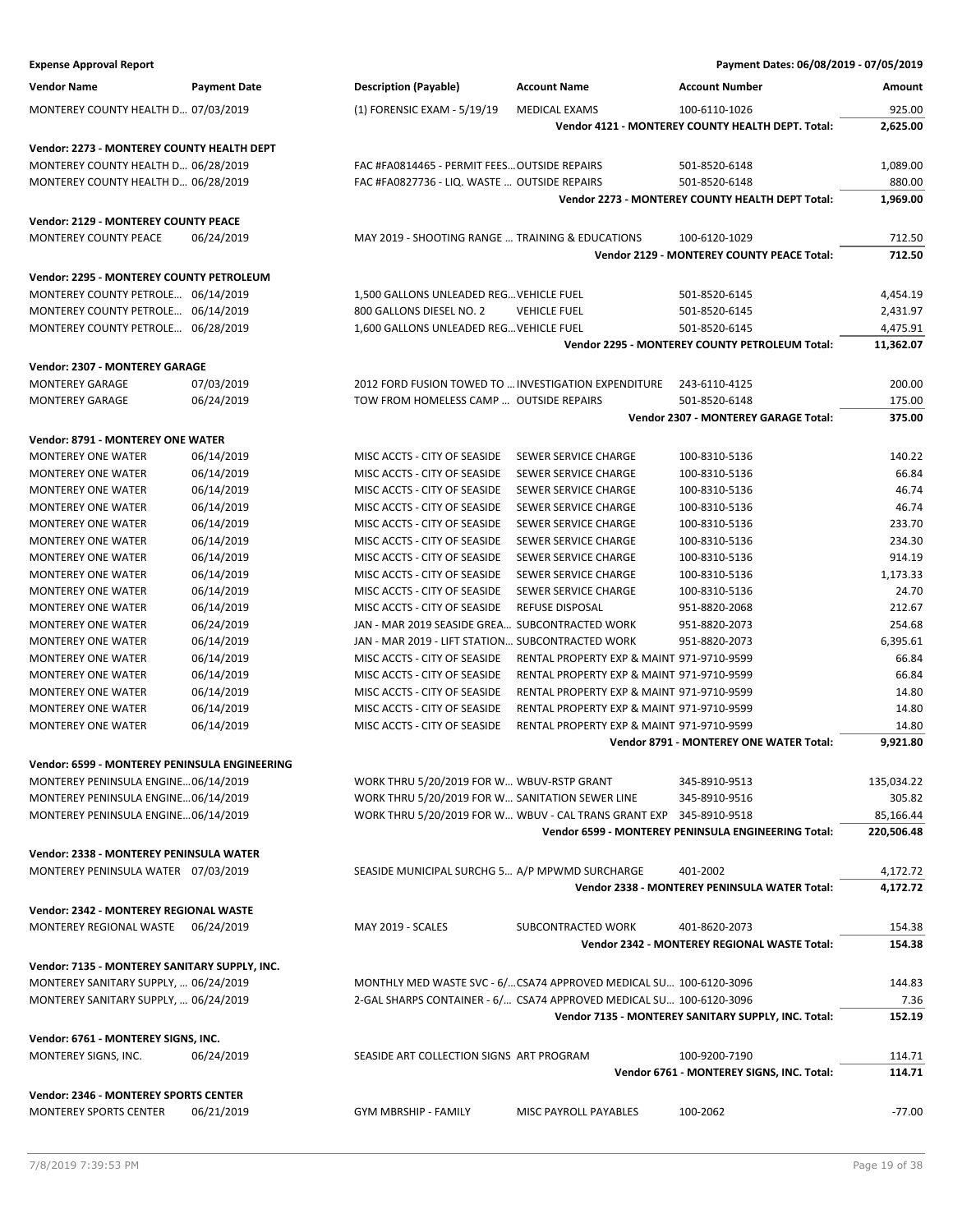| <b>Vendor Name</b>                               | <b>Payment Date</b>      | <b>Description (Payable)</b>                                         | <b>Account Name</b>                         | <b>Account Number</b>                         | Amount               |
|--------------------------------------------------|--------------------------|----------------------------------------------------------------------|---------------------------------------------|-----------------------------------------------|----------------------|
| <b>MONTEREY SPORTS CENTER</b>                    | 06/21/2019               | <b>GYM MBRSHIP - SINGLE</b>                                          | MISC PAYROLL PAYABLES                       | 100-2062                                      | 379.65               |
| <b>MONTEREY SPORTS CENTER</b>                    | 06/21/2019               | <b>GYM MBRSHP - SENIOR</b>                                           | MISC PAYROLL PAYABLES                       | 100-2062                                      | 22.70                |
| <b>MONTEREY SPORTS CENTER</b>                    | 06/21/2019               | GYM MBRSHIP - FAMILY                                                 | MISC PAYROLL PAYABLES                       | 100-2062                                      | 697.59               |
| <b>MONTEREY SPORTS CENTER</b>                    | 06/24/2019               | <b>GYM MBRSHIP - SINGLE</b>                                          | MISC PAYROLL PAYABLES                       | 100-2062                                      | 393.51               |
| <b>MONTEREY SPORTS CENTER</b>                    | 06/24/2019               | <b>GYM MBRSHP - SENIOR</b>                                           | MISC PAYROLL PAYABLES                       | 100-2062                                      | 23.58                |
| MONTEREY SPORTS CENTER                           | 06/24/2019               | <b>GYM MBRSHIP - FAMILY</b>                                          | MISC PAYROLL PAYABLES                       | 100-2062                                      | 688.79               |
| MONTEREY SPORTS CENTER                           | 06/21/2019               | <b>GYM MBRSHIP - FAMILY</b>                                          | MISC PAYROLL PAYABLES                       | 113-2062                                      | 3.05                 |
| MONTEREY SPORTS CENTER                           | 06/21/2019               | GYM MBRSHP - SENIOR                                                  | MISC PAYROLL PAYABLES                       | 200-2062                                      | 17.30                |
| MONTEREY SPORTS CENTER                           | 06/24/2019               | GYM MBRSHP - SENIOR                                                  | MISC PAYROLL PAYABLES                       | 200-2062                                      | 16.42                |
| <b>MONTEREY SPORTS CENTER</b>                    | 06/21/2019               | <b>GYM MBRSHIP - FAMILY</b>                                          | MISC PAYROLL PAYABLES                       | 271-2062                                      | 9.16                 |
| MONTEREY SPORTS CENTER                           | 06/24/2019               | GYM MBRSHIP - FAMILY                                                 | MISC PAYROLL PAYABLES                       | 271-2062                                      | 11.07                |
| MONTEREY SPORTS CENTER                           | 06/21/2019               | <b>GYM MBRSHIP - FAMILY</b>                                          | MISC PAYROLL PAYABLES                       | 345-2062                                      | 7.33                 |
| MONTEREY SPORTS CENTER                           | 06/24/2019               | GYM MBRSHIP - FAMILY                                                 | MISC PAYROLL PAYABLES                       | 345-2062                                      | 6.03                 |
| <b>MONTEREY SPORTS CENTER</b>                    | 06/21/2019               | GYM MBRSHIP - SINGLE                                                 | MISC PAYROLL PAYABLES                       | 401-2062                                      | 28.35                |
| <b>MONTEREY SPORTS CENTER</b>                    | 06/21/2019               | <b>GYM MBRSHIP - FAMILY</b>                                          | MISC PAYROLL PAYABLES                       | 401-2062                                      | 42.77                |
| MONTEREY SPORTS CENTER                           | 06/24/2019               | GYM MBRSHIP - SINGLE                                                 | MISC PAYROLL PAYABLES                       | 401-2062                                      | 14.49                |
| MONTEREY SPORTS CENTER                           | 06/24/2019               | <b>GYM MBRSHIP - FAMILY</b>                                          | MISC PAYROLL PAYABLES                       | 401-2062                                      | 53.04                |
| MONTEREY SPORTS CENTER                           | 06/21/2019               | GYM MBRSHIP - FAMILY                                                 | MISC PAYROLL PAYABLES                       | 503-2062                                      | 77.00                |
| MONTEREY SPORTS CENTER                           | 06/21/2019               | GYM MBRSHIP - FAMILY                                                 | MISC PAYROLL PAYABLES                       | 951-2062                                      | 10.10                |
| <b>MONTEREY SPORTS CENTER</b>                    | 06/24/2019               | <b>GYM MBRSHIP - FAMILY</b>                                          | MISC PAYROLL PAYABLES                       | 951-2062                                      | 11.07                |
|                                                  |                          |                                                                      |                                             | Vendor 2346 - MONTEREY SPORTS CENTER Total:   | 2,436.00             |
| Vendor: 2351 - MONTEREY TIRE SERVICE             |                          |                                                                      |                                             |                                               |                      |
| MONTEREY TIRE SERVICE                            | 06/14/2019               | (1) PARTS BOOT#, (1) LFT FLAT  TIRES                                 |                                             | 501-8520-6147                                 | 47.68                |
| MONTEREY TIRE SERVICE                            | 06/14/2019               | (2) F/S TRANSFORCE HT2 10 PLY TIRES                                  |                                             | 501-8520-6147                                 | 238.76               |
| MONTEREY TIRE SERVICE                            | 06/24/2019               | (15) TIRE DISP FEE PASS., (7) TIRTIRES                               |                                             | 501-8520-6147                                 | 135.47               |
|                                                  |                          |                                                                      |                                             | Vendor 2351 - MONTEREY TIRE SERVICE Total:    | 421.91               |
| Vendor: 9213 - MOSSBERG & COMPNAY, INC.          |                          |                                                                      |                                             |                                               |                      |
| MOSSBERG & COMPNAY, INC.                         | 06/24/2019               | (20,000) 5-PANEL BROCHURES MARKETING MATERIALS                       |                                             | 100-7410-2040                                 | 2,158.00             |
|                                                  |                          |                                                                      |                                             | Vendor 9213 - MOSSBERG & COMPNAY, INC. Total: | 2,158.00             |
|                                                  |                          |                                                                      |                                             |                                               |                      |
| Vendor: 6602 - NANCY MELTON                      |                          |                                                                      |                                             |                                               | 121.80               |
| <b>NANCY MELTON</b>                              | 06/28/2019               | JUNE 2019 - INSTRUCTOR PAY ( RECREATION CONTRACT SERVI 100-9603-2075 |                                             | Vendor 6602 - NANCY MELTON Total:             | 121.80               |
|                                                  |                          |                                                                      |                                             |                                               |                      |
| Vendor: 8892 - NCI AFFILIATES, INC.              |                          |                                                                      |                                             |                                               |                      |
| NCI AFFILIATES, INC.                             | 06/14/2019               | MAY 2019 - CREW PROVIDED G SUBCONTRACTED WORK (MEA 210-8420-2093     |                                             |                                               | 1,042.00             |
|                                                  |                          |                                                                      |                                             | Vendor 8892 - NCI AFFILIATES, INC. Total:     | 1,042.00             |
| Vendor: 8525 - NEOGOV                            |                          |                                                                      |                                             |                                               |                      |
| <b>NEOGOV</b>                                    | 07/03/2019               | 7/24/19-7/23/20 - GOVERNME PERSONNEL RECRUITMENT                     |                                             | 100-2031-2064                                 | 1,575.00             |
|                                                  |                          |                                                                      |                                             | Vendor 8525 - NEOGOV Total:                   | 1,575.00             |
| Vendor: 5582 - O'REILLY AUTO PARTS               |                          |                                                                      |                                             |                                               |                      |
| O'REILLY AUTO PARTS                              | 06/14/2019               | DISC PAD, BRAKE ROTOR, NEW VEHICLE PARTS                             |                                             | 501-8520-6144                                 | 346.47               |
| O'REILLY AUTO PARTS                              | 06/14/2019               | (1) CERAMIC PADS - 2006 CHEV VEHICLE PARTS                           |                                             | 501-8520-6144                                 | 55.85                |
| O'REILLY AUTO PARTS                              | 06/24/2019               | (1) BATTERY                                                          | <b>VEHICLE PARTS</b>                        | 501-8520-6144                                 | 114.82               |
| O'REILLY AUTO PARTS                              | 06/24/2019               | (2) BATTERY                                                          | <b>VEHICLE PARTS</b>                        | 501-8520-6144                                 | 219.07               |
|                                                  |                          |                                                                      |                                             | Vendor 5582 - O'REILLY AUTO PARTS Total:      | 736.21               |
| Vendor: 2720 - OWEN EQUIPMENT COMPANY            |                          |                                                                      |                                             |                                               |                      |
| OWEN EQUIPMENT COMPANY                           | 06/24/2019               | (4) SB SEGMENT SET, SHIPPING VEHICLE PARTS                           |                                             | 501-8520-6144                                 | 1,017.06             |
| OWEN EQUIPMENT COMPANY                           |                          |                                                                      |                                             |                                               |                      |
|                                                  |                          |                                                                      |                                             |                                               |                      |
|                                                  | 06/24/2019               | (4) 1" 30 G NOZZLE, (4) NOZZLE  VEHICLE PARTS                        |                                             | 501-8520-6144                                 |                      |
|                                                  |                          |                                                                      |                                             | Vendor 2720 - OWEN EQUIPMENT COMPANY Total:   | 1,383.76<br>2,400.82 |
| Vendor: 2652 - PACIFIC GAS & ELECTRIC            |                          |                                                                      |                                             |                                               |                      |
| PACIFIC GAS & ELECTRIC                           | 06/28/2019               | Individuals Statement Date 6/2 GAS & ELECTRIC                        |                                             | 100-8310-5131                                 | 1,264.48             |
| PACIFIC GAS & ELECTRIC                           | 07/03/2019               | PGE Collective 6/6/19                                                | <b>GAS &amp; ELECTRIC</b>                   | 100-8310-5131                                 | 3,721.12             |
| PACIFIC GAS & ELECTRIC                           | 07/03/2019               | PGE Collective 6/6/19                                                | GAS & ELECTRIC                              | 100-8310-5131                                 | 197.31               |
| PACIFIC GAS & ELECTRIC                           | 07/03/2019               | PGE Collective 6/6/19                                                | <b>GAS &amp; ELECTRIC</b>                   | 100-8310-5131                                 | 1,267.15             |
| PACIFIC GAS & ELECTRIC                           | 07/03/2019               | PGE Collective 6/6/19                                                | <b>GAS &amp; ELECTRIC</b>                   | 100-8310-5131                                 | 3,374.16             |
| PACIFIC GAS & ELECTRIC                           | 07/03/2019               | PGE Collective 6/6/19                                                | <b>GAS &amp; ELECTRIC</b>                   | 100-8310-5131                                 | 6,642.44             |
| PACIFIC GAS & ELECTRIC                           | 06/28/2019               | Individuals Statement Date 6/2 GAS & ELECTRIC                        |                                             | 100-8420-5131                                 | 161.45               |
| PACIFIC GAS & ELECTRIC<br>PACIFIC GAS & ELECTRIC | 07/03/2019<br>07/03/2019 | PGE Collective 6/6/19<br>PGE Collective 6/6/19                       | GAS & ELECTRIC<br><b>GAS &amp; ELECTRIC</b> | 100-8420-5131<br>103-8710-5131                | 189.88<br>1,347.46   |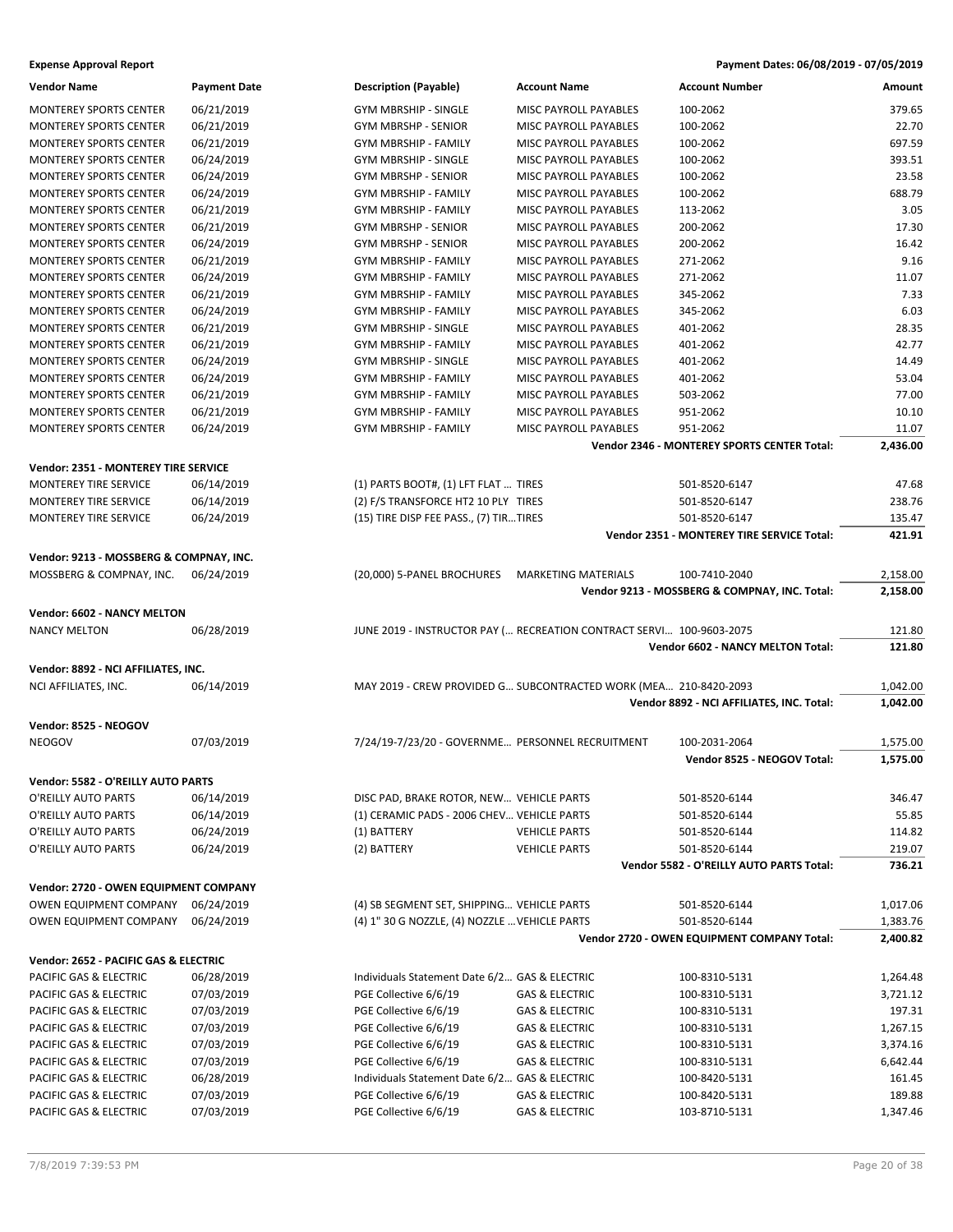| Vendor Name                                    | <b>Payment Date</b> | <b>Description (Payable)</b>                         | <b>Account Name</b>                                               | <b>Account Number</b>                                       | Amount    |
|------------------------------------------------|---------------------|------------------------------------------------------|-------------------------------------------------------------------|-------------------------------------------------------------|-----------|
| PACIFIC GAS & ELECTRIC                         | 07/03/2019          | PGE Collective 6/6/19                                | <b>GAS &amp; ELECTRIC</b>                                         | 210-8110-5131                                               | 17.83     |
| PACIFIC GAS & ELECTRIC                         | 06/28/2019          | Individuals Statement Date 6/2 STREET LIGHTINGS      |                                                                   | 210-8210-2059                                               | 2,745.54  |
| PACIFIC GAS & ELECTRIC                         | 07/03/2019          | PGE Collective 6/6/19                                | <b>STREET LIGHTINGS</b>                                           | 210-8210-2059                                               | 11,972.41 |
| PACIFIC GAS & ELECTRIC                         | 06/28/2019          | Individuals Statement Date 6/2 GAS & ELECTRIC        |                                                                   | 210-8420-5131                                               | 230.63    |
| PACIFIC GAS & ELECTRIC                         | 07/03/2019          | PGE Collective 6/6/19                                | <b>GAS &amp; ELECTRIC</b>                                         | 210-8420-5131                                               | 77.95     |
| PACIFIC GAS & ELECTRIC                         | 07/03/2019          | PGE Collective 6/6/19                                | <b>GAS &amp; ELECTRIC</b>                                         | 401-8620-5131                                               | 11,792.07 |
| PACIFIC GAS & ELECTRIC                         | 07/03/2019          | PGE Collective 6/6/19                                | <b>GAS &amp; ELECTRIC</b>                                         | 501-8510-5131                                               | 215.97    |
|                                                |                     |                                                      |                                                                   | Vendor 2652 - PACIFIC GAS & ELECTRIC Total:                 | 45,217.85 |
| Vendor: 4487 - PACIFIC TELEMANAGEMENT SERVICES |                     |                                                      |                                                                   |                                                             |           |
| PACIFIC TELEMANAGEMENT SE 07/03/2019           |                     | JULY 2019 - PAY PHONE AT OLD TELEPHONE               |                                                                   | 503-4010-5132                                               | 28.00     |
| PACIFIC TELEMANAGEMENT SE 07/03/2019           |                     | JULY 2019 - PAY PHONES AT CIT TELEPHONE              |                                                                   | 503-4010-5132                                               | 103.00    |
|                                                |                     |                                                      |                                                                   | <b>Vendor 4487 - PACIFIC TELEMANAGEMENT SERVICES Total:</b> | 131.00    |
| Vendor: 2666 - PACIFIC TRUCK PARTS, INC.       |                     |                                                      |                                                                   |                                                             |           |
| PACIFIC TRUCK PARTS, INC.                      | 06/24/2019          | (10) 2.5 GAL DEF FLUID (DELIV VEHICLE PARTS          |                                                                   | 501-8520-6144                                               | 101.06    |
| PACIFIC TRUCK PARTS, INC.                      | 06/28/2019          | (3) BRAKE CHECK                                      | <b>VEHICLE PARTS</b>                                              | 501-8520-6144                                               | 65.39     |
| PACIFIC TRUCK PARTS, INC.                      | 06/28/2019          | (1) NEW VLV. R14                                     | <b>VEHICLE PARTS</b>                                              | 501-8520-6144                                               | 92.32     |
| PACIFIC TRUCK PARTS, INC.                      | 06/28/2019          | (1) VALVE                                            | <b>VEHICLE PARTS</b>                                              | 501-8520-6144                                               | 102.13    |
|                                                |                     |                                                      |                                                                   | Vendor 2666 - PACIFIC TRUCK PARTS, INC. Total:              | 360.90    |
| <b>Vendor: 9041 - PARTNERS FOR PEACE</b>       |                     |                                                      |                                                                   |                                                             |           |
| PARTNERS FOR PEACE                             | 06/24/2019          | MAY 2019 - CAL VIP - LOVNG S PARTNERS FOR PEACE      |                                                                   | 100-2042-7206                                               | 3,750.06  |
|                                                |                     |                                                      |                                                                   | <b>Vendor 9041 - PARTNERS FOR PEACE Total:</b>              | 3,750.06  |
|                                                |                     |                                                      |                                                                   |                                                             |           |
| Vendor: 1090 - PARTSMASTER                     |                     |                                                      |                                                                   |                                                             |           |
| PARTSMASTER                                    | 06/14/2019          | (1 PK) RECIP BLADES, (1) GOGG VEHICLE PARTS          |                                                                   | 501-8520-6144                                               | 137.43    |
|                                                |                     |                                                      |                                                                   | Vendor 1090 - PARTSMASTER Total:                            | 137.43    |
| Vendor: 7672 - PATRICIA A. LINTELL             |                     |                                                      |                                                                   |                                                             |           |
| PATRICIA A. LINTELL                            | 06/24/2019          | 6/19/19 SANITATION DISTRICT  MEETINGS AND TRAVEL     |                                                                   | 951-8820-4121                                               | 100.00    |
|                                                |                     |                                                      |                                                                   | Vendor 7672 - PATRICIA A. LINTELL Total:                    | 100.00    |
| <b>Vendor: 8014 - PAXTON ASSOCIATES</b>        |                     |                                                      |                                                                   |                                                             |           |
| PAXTON ASSOCIATES                              | 06/14/2019          | 04/26/19 - 05/25/19 WATERM CONSULTANT                |                                                                   | 670-2120-1030                                               | 3,600.00  |
|                                                |                     |                                                      |                                                                   | <b>Vendor 8014 - PAXTON ASSOCIATES Total:</b>               | 3,600.00  |
| Vendor: 2742 - PENINSULA MESSENGER LLC         |                     |                                                      |                                                                   |                                                             |           |
| PENINSULA MESSENGER LLC                        | 07/03/2019          | SEASIDE POLICE MONTHLY CO OTHER EXPENSE              |                                                                   | 100-6110-2078                                               | 206.67    |
|                                                |                     |                                                      |                                                                   | Vendor 2742 - PENINSULA MESSENGER LLC Total:                | 206.67    |
| Vendor: 2746 - PENINSULA POOL SERVICE          |                     |                                                      |                                                                   |                                                             |           |
| PENINSULA POOL SERVICE                         | 06/24/2019          | (4) 4-GAL CASE SANI-CHLOR                            | DEPARTMENT CONSUMABLES                                            | 401-8620-3095                                               | 88.84     |
|                                                |                     |                                                      |                                                                   | Vendor 2746 - PENINSULA POOL SERVICE Total:                 | 88.84     |
|                                                |                     |                                                      |                                                                   |                                                             |           |
| Vendor: 2752 - PENINSULA WELDING               |                     |                                                      |                                                                   |                                                             |           |
| PENINSULA WELDING                              | 06/24/2019          | (1) OXYGEN SZ 281CF, (1) ACET DEPARTMENT CONSUMABLES |                                                                   | 401-8620-3095                                               | 132.51    |
|                                                |                     |                                                      |                                                                   | Vendor 2752 - PENINSULA WELDING Total:                      | 132.51    |
| Vendor: 6000 - PERRY AND FREEMAN               |                     |                                                      |                                                                   |                                                             |           |
| PERRY AND FREEMAN                              | 07/03/2019          | 9/6/18-10/16/18 -- PITCHESS  LEGAL SERVICES          |                                                                   | 100-3010-1022                                               | 5,915.00  |
| PERRY AND FREEMAN                              | 07/03/2019          | 12/13/18-5/20/19 - SVCS ICW  SEASIDE GOLF RESORT     |                                                                   | 961-9610-9861                                               | 18,180.00 |
|                                                |                     |                                                      |                                                                   | Vendor 6000 - PERRY AND FREEMAN Total:                      | 24,095.00 |
| Vendor: 2803 - PITNEY BOWES INC.               |                     |                                                      |                                                                   |                                                             |           |
| PITNEY BOWES INC.                              | 06/14/2019          | (2) CONNECT + RED FL INK CAR MAIL SERVICES           |                                                                   | 100-5110-4124                                               | 229.34    |
|                                                |                     |                                                      |                                                                   | Vendor 2803 - PITNEY BOWES INC. Total:                      | 229.34    |
| Vendor: 7287 - PNC EQUIPMENT FINANCE           |                     |                                                      |                                                                   |                                                             |           |
| PNC EQUIPMENT FINANCE                          | 07/03/2019          |                                                      | SCSD 6/11/19-7/10/19 / CONT LEASE PAYABLE - VACTOR TRUCK 952-2330 |                                                             | 56,376.30 |
| PNC EQUIPMENT FINANCE                          | 07/03/2019          | SCSD 6/11/19-7/10/19 / CONT INTEREST EXPENSE         |                                                                   | 952-8820-9605                                               | 4,128.92  |
|                                                |                     |                                                      |                                                                   | Vendor 7287 - PNC EQUIPMENT FINANCE Total:                  | 60,505.22 |
| Vendor: 8236 - POLICE RECORDS & INFO MGM       |                     |                                                      |                                                                   |                                                             |           |
| POLICE RECORDS & INFO MGM 07/03/2019           |                     | C. DEL BIAGGIO - SEMINAR BW TRAINING & EDUCATION     |                                                                   | 100-6110-1029                                               | 385.00    |
|                                                |                     |                                                      |                                                                   | Vendor 8236 - POLICE RECORDS & INFO MGM Total:              | 385.00    |
|                                                |                     |                                                      |                                                                   |                                                             |           |
| Vendor: 2849 - PREMIUM AUTO PARTS, INC.        |                     |                                                      |                                                                   |                                                             |           |
| PREMIUM AUTO PARTS, INC.                       | 06/14/2019          | <b>GREASE FITTING (9)</b>                            | <b>VEHICLE PARTS</b>                                              | 501-8520-6144                                               | 28.02     |
| PREMIUM AUTO PARTS, INC.                       | 06/14/2019          | (1) FLASHER THERMAL, (1) HAL VEHICLE PARTS           |                                                                   | 501-8520-6144                                               | 13.19     |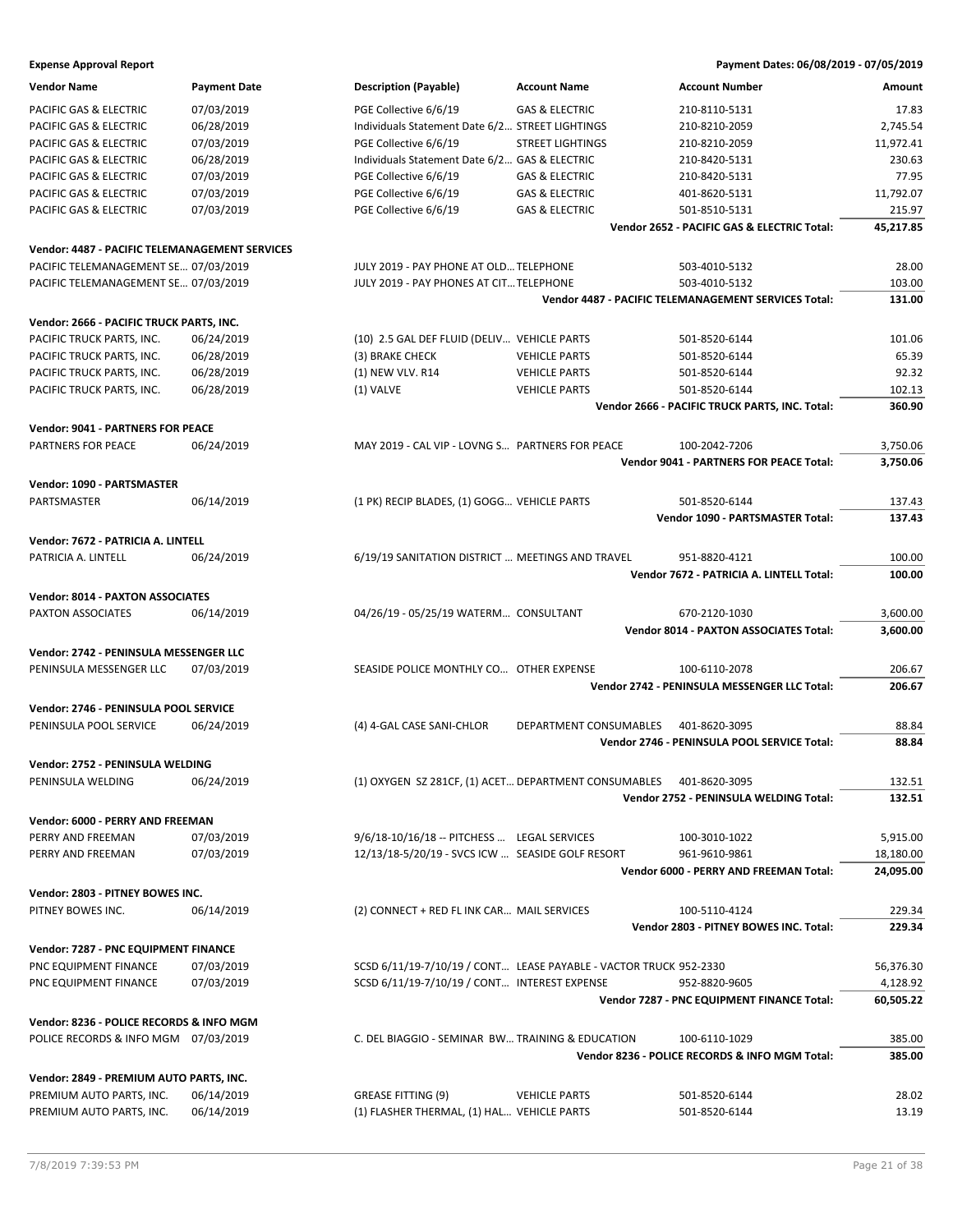| <b>Vendor Name</b>                                 | <b>Payment Date</b> | <b>Description (Payable)</b>                           | <b>Account Name</b>  | <b>Account Number</b>                                    | Amount    |
|----------------------------------------------------|---------------------|--------------------------------------------------------|----------------------|----------------------------------------------------------|-----------|
| PREMIUM AUTO PARTS, INC.                           | 06/14/2019          | (1) MEGATRON PLUS                                      | <b>VEHICLE PARTS</b> | 501-8520-6144                                            | 151.71    |
| PREMIUM AUTO PARTS, INC.                           | 06/14/2019          | (2) JB KWIK                                            | <b>VEHICLE PARTS</b> | 501-8520-6144                                            | 14.05     |
| PREMIUM AUTO PARTS, INC.                           | 06/28/2019          | (6) OIL FILTER LD, (1) THREAD L VEHICLE PARTS          |                      | 501-8520-6144                                            | 72.68     |
| PREMIUM AUTO PARTS, INC.                           | 06/28/2019          | (1) XX7 SHOP/LABOR                                     | <b>VEHICLE PARTS</b> | 501-8520-6144                                            | 165.00    |
| PREMIUM AUTO PARTS, INC.                           | 06/28/2019          | (1) QCK CONNECTOR, (1) OXYG VEHICLE PARTS              |                      | 501-8520-6144                                            | 84.89     |
|                                                    |                     |                                                        |                      | Vendor 2849 - PREMIUM AUTO PARTS, INC. Total:            | 529.54    |
|                                                    |                     |                                                        |                      |                                                          |           |
| Vendor: 9011 - PROJECT DIMENSIONS, INC.            |                     |                                                        |                      |                                                          |           |
| PROJECT DIMENSIONS, INC.                           | 06/24/2019          | MAY 2019 - CUTINO PARK PROJ PARKS IMPROVEMENTS         |                      | 348-8910-9570                                            | 41,069.50 |
|                                                    |                     |                                                        |                      | Vendor 9011 - PROJECT DIMENSIONS, INC. Total:            | 41,069.50 |
| Vendor: 5705 - PUBLIC AGENCY RETIREMENT SERVICES   |                     |                                                        |                      |                                                          |           |
| PUBLIC AGENCY RETIREMENT S 06/21/2019              |                     | APRIL 2019 REP FEE INV# 43137 BENEFITS ADMINISTRATION  |                      | 100-5110-1015                                            | 750.00    |
| PUBLIC AGENCY RETIREMENT S 06/21/2019              |                     | APRIL 2019 ARS FEES INV# 43057 BENEFITS ADMINISTRATION |                      | 100-5110-1015                                            | 444.75    |
|                                                    |                     |                                                        |                      | Vendor 5705 - PUBLIC AGENCY RETIREMENT SERVICES Total:   | 1,194.75  |
|                                                    |                     |                                                        |                      |                                                          |           |
| Vendor: 9235 - PUBLIC AGENCY RISK MGMT ASSOCIATION |                     |                                                        |                      |                                                          |           |
| PUBLIC AGENCY RISK MGMT AS 07/03/2019              |                     | 7/1/19 - 6/30/20 - PUBLIC ENTI A/R-INTEREST            |                      | 502-1029                                                 | 150.00    |
|                                                    |                     |                                                        |                      | Vendor 9235 - PUBLIC AGENCY RISK MGMT ASSOCIATION Total: | 150.00    |
| Vendor: 2877 - PUBLIC EMPLOYEES' RETIREMENT SYSTEM |                     |                                                        |                      |                                                          |           |
| PUBLIC EMPLOYEES' RETIREME 06/14/2019              |                     | ER CONT ADJ: FREEMAN, DAVIS PERS PAYABLE               |                      | 100-2056                                                 | 56.30     |
| PUBLIC EMPLOYEES' RETIREME 06/14/2019              |                     | EE CONT ADJ: NEFF, RAINERI, W PERS PAYABLE             |                      | 100-2056                                                 | 23.27     |
| PUBLIC EMPLOYEES' RETIREME 06/14/2019              |                     | GROUP 70001 - MANAGEMENT PERS PAYABLE                  |                      | 100-2056                                                 | 1,141.89  |
| PUBLIC EMPLOYEES' RETIREME 06/14/2019              |                     | GROUP 70001 - MANAGEMENT PERS PAYABLE                  |                      | 100-2056                                                 | 1,310.05  |
| PUBLIC EMPLOYEES' RETIREME 06/14/2019              |                     | GROUP 70001 - MANAGEMENT PERS PAYABLE                  |                      | 100-2056                                                 | 143.42    |
| PUBLIC EMPLOYEES' RETIREME 06/14/2019              |                     | GROUP 70001 - MANAGEMENT PERS PAYABLE                  |                      | 100-2056                                                 | 36.18     |
| PUBLIC EMPLOYEES' RETIREME 06/14/2019              |                     | GROUP 70001 - MANAGEMENT PERS PAYABLE                  |                      | 100-2056                                                 | 46.12     |
| PUBLIC EMPLOYEES' RETIREME 06/14/2019              |                     | GROUP 70001 - MANAGEMENT                               | PERS PAYABLE         | 100-2056                                                 | 516.92    |
| PUBLIC EMPLOYEES' RETIREME 06/14/2019              |                     | GROUP 70001 - MANAGEMENT                               | <b>PERS PAYABLE</b>  | 100-2056                                                 | 544.13    |
| PUBLIC EMPLOYEES' RETIREME 06/14/2019              |                     | GROUP 70001 - MANAGEMENT                               | <b>PERS PAYABLE</b>  | 100-2056                                                 | 615.24    |
| PUBLIC EMPLOYEES' RETIREME 06/14/2019              |                     | GROUP 70001 - MANAGEMENT                               | PERS PAYABLE         | 100-2056                                                 | 1,115.68  |
| PUBLIC EMPLOYEES' RETIREME 06/14/2019              |                     | GROUP 70001 - MANAGEMENT                               | PERS PAYABLE         | 100-2056                                                 | 1,056.84  |
| PUBLIC EMPLOYEES' RETIREME 06/14/2019              |                     | GROUP 70001 - MANAGEMENT                               | <b>PERS PAYABLE</b>  | 100-2056                                                 | 895.42    |
| PUBLIC EMPLOYEES' RETIREME 06/14/2019              |                     | GROUP 70001 - MANAGEMENT                               | <b>PERS PAYABLE</b>  | 100-2056                                                 | 1,033.20  |
| PUBLIC EMPLOYEES' RETIREME 06/14/2019              |                     | GROUP 70001 - MANAGEMENT                               | <b>PERS PAYABLE</b>  | 100-2056                                                 | 17.22     |
| PUBLIC EMPLOYEES' RETIREME 06/14/2019              |                     | GROUP 70001 - MANAGEMENT                               | PERS PAYABLE         | 100-2056                                                 | 1,045.34  |
| PUBLIC EMPLOYEES' RETIREME 06/14/2019              |                     | GROUP 70001 - MANAGEMENT                               | PERS PAYABLE         | 100-2056                                                 | 1,837.25  |
| PUBLIC EMPLOYEES' RETIREME 06/14/2019              |                     | GROUP 70001 - MANAGEMENT                               | PERS PAYABLE         | 100-2056                                                 | 3,014.86  |
| PUBLIC EMPLOYEES' RETIREME 06/14/2019              |                     | GROUP 70001 - MANAGEMENT                               | <b>PERS PAYABLE</b>  | 100-2056                                                 | 12,078.44 |
| PUBLIC EMPLOYEES' RETIREME 06/14/2019              |                     | GROUP 70001 - MANAGEMENT                               | <b>PERS PAYABLE</b>  | 100-2056                                                 | 17,670.75 |
| PUBLIC EMPLOYEES' RETIREME 06/14/2019              |                     | GROUP 70001 - MANAGEMENT                               | PERS PAYABLE         | 100-2056                                                 | 4,421.07  |
| PUBLIC EMPLOYEES' RETIREME 06/14/2019              |                     | GROUP 70001 - MANAGEMENT                               | PERS PAYABLE         | 100-2056                                                 | 5,392.85  |
| PUBLIC EMPLOYEES' RETIREME 06/14/2019              |                     | GROUP 70001 - MANAGEMENT                               | PERS PAYABLE         | 100-2056                                                 | 11,361.76 |
| PUBLIC EMPLOYEES' RETIREME 06/14/2019              |                     | GROUP 70001 - MANAGEMENT                               | PERS PAYABLE         | 100-2056                                                 | 15,192.95 |
| PUBLIC EMPLOYEES' RETIREME 06/14/2019              |                     | GROUP 70001 - MANAGEMENT                               | PERS PAYABLE         | 100-2056                                                 | 1,648.99  |
| PUBLIC EMPLOYEES' RETIREME 06/14/2019              |                     | GROUP 70001 - MANAGEMENT                               | PERS PAYABLE         | 100-2056                                                 | 7,032.93  |
| PUBLIC EMPLOYEES' RETIREME 06/14/2019              |                     |                                                        |                      | 100-2056                                                 |           |
|                                                    |                     | GROUP 70001 - MANAGEMENT                               | PERS PAYABLE         |                                                          | 5,831.20  |
| PUBLIC EMPLOYEES' RETIREME 06/14/2019              |                     | GROUP 70001 - MANAGEMENT                               | PERS PAYABLE         | 100-2056                                                 | 4,955.52  |
| PUBLIC EMPLOYEES' RETIREME 06/14/2019              |                     | GROUP 70001 - MANAGEMENT                               | PERS PAYABLE         | 100-2056                                                 | 5,520.37  |
| PUBLIC EMPLOYEES' RETIREME 06/14/2019              |                     | GROUP 70001 - MANAGEMENT                               | PERS PAYABLE         | 100-2056                                                 | 7,254.78  |
| PUBLIC EMPLOYEES' RETIREME 06/14/2019              |                     | GROUP 70001 - MANAGEMENT                               | PERS PAYABLE         | 103-2056                                                 | 31.78     |
| PUBLIC EMPLOYEES' RETIREME 06/14/2019              |                     | GROUP 70001 - MANAGEMENT                               | PERS PAYABLE         | 103-2056                                                 | 0.19      |
| PUBLIC EMPLOYEES' RETIREME 06/14/2019              |                     | GROUP 70001 - MANAGEMENT                               | PERS PAYABLE         | 103-2056                                                 | 42.70     |
| PUBLIC EMPLOYEES' RETIREME 06/14/2019              |                     | GROUP 70001 - MANAGEMENT                               | PERS PAYABLE         | 113-2056                                                 | 45.35     |
| PUBLIC EMPLOYEES' RETIREME 06/14/2019              |                     | GROUP 70001 - MANAGEMENT                               | PERS PAYABLE         | 113-2056                                                 | 627.16    |
| PUBLIC EMPLOYEES' RETIREME 06/14/2019              |                     | GROUP 70001 - MANAGEMENT                               | PERS PAYABLE         | 113-2056                                                 | 3.39      |
| PUBLIC EMPLOYEES' RETIREME 06/14/2019              |                     | GROUP 70001 - MANAGEMENT                               | PERS PAYABLE         | 113-2056                                                 | 33.74     |
| PUBLIC EMPLOYEES' RETIREME 06/14/2019              |                     | GROUP 70001 - MANAGEMENT                               | PERS PAYABLE         | 113-2056                                                 | 572.88    |
| PUBLIC EMPLOYEES' RETIREME 06/14/2019              |                     | GROUP 70001 - MANAGEMENT                               | PERS PAYABLE         | 200-2056                                                 | 149.74    |
| PUBLIC EMPLOYEES' RETIREME 06/14/2019              |                     | GROUP 70001 - MANAGEMENT                               | PERS PAYABLE         | 200-2056                                                 | 111.41    |
| PUBLIC EMPLOYEES' RETIREME 06/14/2019              |                     | GROUP 70001 - MANAGEMENT                               | PERS PAYABLE         | 200-2056                                                 | 0.42      |
| PUBLIC EMPLOYEES' RETIREME 06/14/2019              |                     | GROUP 70001 - MANAGEMENT PERS PAYABLE                  |                      | 210-2056                                                 | 240.23    |
|                                                    |                     |                                                        |                      |                                                          |           |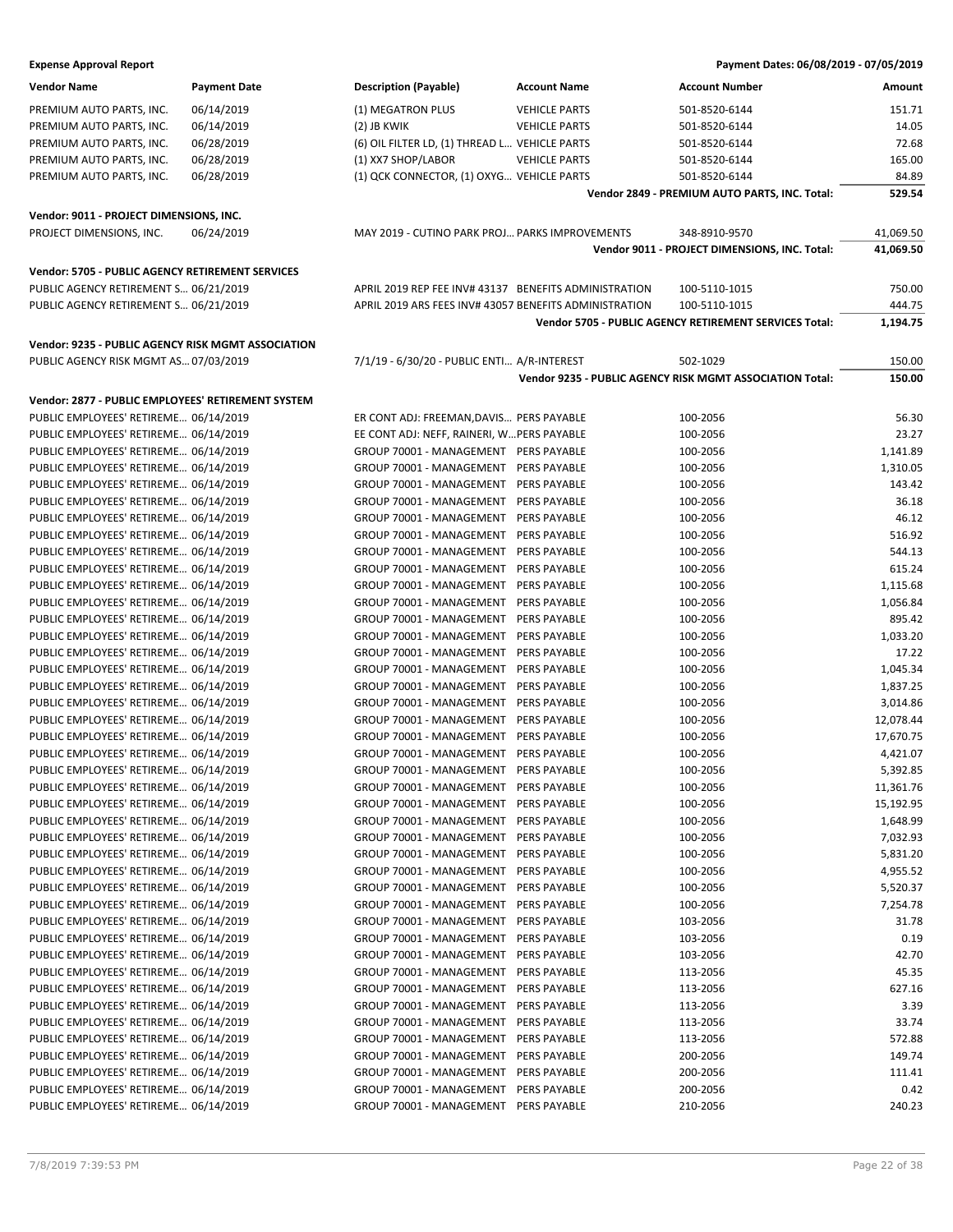| <b>Vendor Name</b>                                                             | <b>Payment Date</b>      | <b>Description (Payable)</b>                          | <b>Account Name</b>                                                 | <b>Account Number</b>                                    | Amount              |
|--------------------------------------------------------------------------------|--------------------------|-------------------------------------------------------|---------------------------------------------------------------------|----------------------------------------------------------|---------------------|
| PUBLIC EMPLOYEES' RETIREME 06/14/2019                                          |                          | GROUP 70001 - MANAGEMENT                              | <b>PERS PAYABLE</b>                                                 | 210-2056                                                 | 246.19              |
| PUBLIC EMPLOYEES' RETIREME 06/14/2019                                          |                          | GROUP 70001 - MANAGEMENT                              | PERS PAYABLE                                                        | 210-2056                                                 | 138.11              |
| PUBLIC EMPLOYEES' RETIREME 06/14/2019                                          |                          | GROUP 70001 - MANAGEMENT                              | PERS PAYABLE                                                        | 210-2056                                                 | 90.70               |
| PUBLIC EMPLOYEES' RETIREME 06/14/2019                                          |                          | GROUP 70001 - MANAGEMENT                              | PERS PAYABLE                                                        | 210-2056                                                 | 151.18              |
| PUBLIC EMPLOYEES' RETIREME 06/14/2019                                          |                          | GROUP 70001 - MANAGEMENT                              | PERS PAYABLE                                                        | 210-2056                                                 | 2.10                |
| PUBLIC EMPLOYEES' RETIREME 06/14/2019                                          |                          | GROUP 70001 - MANAGEMENT                              | PERS PAYABLE                                                        | 271-2056                                                 | 337.90              |
| PUBLIC EMPLOYEES' RETIREME 06/14/2019                                          |                          | GROUP 70001 - MANAGEMENT                              | PERS PAYABLE                                                        | 271-2056                                                 | 378.26              |
| PUBLIC EMPLOYEES' RETIREME 06/14/2019                                          |                          | GROUP 70001 - MANAGEMENT                              | <b>PERS PAYABLE</b>                                                 | 271-2056                                                 | 81.06               |
| PUBLIC EMPLOYEES' RETIREME 06/14/2019                                          |                          | GROUP 70001 - MANAGEMENT                              | PERS PAYABLE                                                        | 271-2056                                                 | 1.56                |
| PUBLIC EMPLOYEES' RETIREME 06/14/2019                                          |                          | GROUP 70001 - MANAGEMENT                              | PERS PAYABLE                                                        | 271-2056                                                 | 3.82                |
| PUBLIC EMPLOYEES' RETIREME 06/14/2019                                          |                          | GROUP 70001 - MANAGEMENT                              | PERS PAYABLE                                                        | 271-2056                                                 | 3.69                |
| PUBLIC EMPLOYEES' RETIREME 06/14/2019                                          |                          | GROUP 70001 - MANAGEMENT                              | PERS PAYABLE                                                        | 271-2056                                                 | 3.37                |
| PUBLIC EMPLOYEES' RETIREME 06/14/2019                                          |                          | GROUP 70001 - MANAGEMENT                              | PERS PAYABLE                                                        | 345-2056                                                 | 17.44               |
| PUBLIC EMPLOYEES' RETIREME 06/14/2019                                          |                          | GROUP 70001 - MANAGEMENT                              | PERS PAYABLE                                                        | 345-2056                                                 | 0.05                |
| PUBLIC EMPLOYEES' RETIREME 06/14/2019                                          |                          | GROUP 70001 - MANAGEMENT                              | PERS PAYABLE                                                        | 345-2056                                                 | 12.98               |
| PUBLIC EMPLOYEES' RETIREME 06/14/2019                                          |                          | GROUP 70001 - MANAGEMENT                              | PERS PAYABLE                                                        | 401-2056                                                 | 67.33               |
| PUBLIC EMPLOYEES' RETIREME 06/14/2019                                          |                          | GROUP 70001 - MANAGEMENT                              | PERS PAYABLE                                                        | 401-2056                                                 | 73.70               |
| PUBLIC EMPLOYEES' RETIREME 06/14/2019                                          |                          | GROUP 70001 - MANAGEMENT                              | <b>PERS PAYABLE</b>                                                 | 401-2056                                                 | 532.22              |
| PUBLIC EMPLOYEES' RETIREME 06/14/2019                                          |                          | GROUP 70001 - MANAGEMENT                              | PERS PAYABLE                                                        | 401-2056                                                 | 526.04              |
| PUBLIC EMPLOYEES' RETIREME 06/14/2019                                          |                          | GROUP 70001 - MANAGEMENT                              | PERS PAYABLE                                                        | 401-2056                                                 | 2.65                |
| PUBLIC EMPLOYEES' RETIREME 06/14/2019                                          |                          | GROUP 70001 - MANAGEMENT                              | PERS PAYABLE                                                        | 401-2056                                                 | 189.34              |
| PUBLIC EMPLOYEES' RETIREME 06/14/2019                                          |                          | GROUP 70001 - MANAGEMENT                              | PERS PAYABLE                                                        | 501-2056                                                 | 1.95                |
| PUBLIC EMPLOYEES' RETIREME 06/14/2019                                          |                          | GROUP 70001 - MANAGEMENT                              | PERS PAYABLE                                                        | 501-2056                                                 | 274.46              |
| PUBLIC EMPLOYEES' RETIREME 06/14/2019                                          |                          | GROUP 70001 - MANAGEMENT                              | PERS PAYABLE                                                        | 501-2056                                                 | 237.93              |
| PUBLIC EMPLOYEES' RETIREME 06/14/2019                                          |                          | GROUP 70001 - MANAGEMENT                              | PERS PAYABLE                                                        | 501-2056                                                 | 202.58              |
| PUBLIC EMPLOYEES' RETIREME 06/14/2019                                          |                          | GROUP 70001 - MANAGEMENT                              | PERS PAYABLE                                                        | 501-2056                                                 | 45.35               |
| PUBLIC EMPLOYEES' RETIREME 06/14/2019                                          |                          | GROUP 70001 - MANAGEMENT                              | PERS PAYABLE                                                        | 501-2056                                                 | 185.05              |
| PUBLIC EMPLOYEES' RETIREME 06/14/2019                                          |                          | GROUP 70001 - MANAGEMENT                              | <b>PERS PAYABLE</b>                                                 | 503-2056                                                 | 183.57              |
| PUBLIC EMPLOYEES' RETIREME 06/14/2019                                          |                          | GROUP 70001 - MANAGEMENT                              | PERS PAYABLE                                                        | 503-2056                                                 | 167.68              |
| PUBLIC EMPLOYEES' RETIREME 06/14/2019                                          |                          | GROUP 70001 - MANAGEMENT                              | PERS PAYABLE                                                        | 503-2056                                                 | 340.90              |
| PUBLIC EMPLOYEES' RETIREME 06/14/2019                                          |                          | GROUP 70001 - MANAGEMENT                              | PERS PAYABLE                                                        | 503-2056                                                 | 1.86                |
| PUBLIC EMPLOYEES' RETIREME 06/14/2019                                          |                          | GROUP 70001 - MANAGEMENT                              | PERS PAYABLE                                                        | 503-2056                                                 | 458.22              |
| PUBLIC EMPLOYEES' RETIREME 06/14/2019                                          |                          | GROUP 70001 - MANAGEMENT                              | PERS PAYABLE                                                        | 951-2056                                                 | 2.32                |
| PUBLIC EMPLOYEES' RETIREME 06/14/2019                                          |                          | GROUP 70001 - MANAGEMENT                              | PERS PAYABLE                                                        | 951-2056                                                 | 7.04                |
| PUBLIC EMPLOYEES' RETIREME 06/14/2019                                          |                          | GROUP 70001 - MANAGEMENT                              | PERS PAYABLE                                                        | 951-2056                                                 | 7.71                |
| PUBLIC EMPLOYEES' RETIREME 06/14/2019<br>PUBLIC EMPLOYEES' RETIREME 06/14/2019 |                          | GROUP 70001 - MANAGEMENT                              | PERS PAYABLE                                                        | 951-2056                                                 | 93.11               |
|                                                                                |                          | GROUP 70001 - MANAGEMENT                              | PERS PAYABLE                                                        | 951-2056<br>951-2056                                     | 528.30              |
| PUBLIC EMPLOYEES' RETIREME 06/14/2019<br>PUBLIC EMPLOYEES' RETIREME 06/14/2019 |                          | GROUP 70001 - MANAGEMENT<br>GROUP 70001 - MANAGEMENT  | PERS PAYABLE<br>PERS PAYABLE                                        | 953-2056                                                 | 617.02<br>14.97     |
| PUBLIC EMPLOYEES' RETIREME 06/14/2019                                          |                          | GROUP 70001 - MANAGEMENT PERS PAYABLE                 |                                                                     | 953-2056                                                 | 20.13               |
| PUBLIC EMPLOYEES' RETIREME 06/14/2019                                          |                          | GROUP 70001 - MANAGEMENT PERS PAYABLE                 |                                                                     | 953-2056                                                 | 0.05                |
|                                                                                |                          |                                                       |                                                                     | Vendor 2877 - PUBLIC EMPLOYEES' RETIREMENT SYSTEM Total: | 120,919.82          |
|                                                                                |                          |                                                       |                                                                     |                                                          |                     |
| Vendor: 7393 - PUBLIC SAFETY CENTER                                            |                          |                                                       |                                                                     |                                                          |                     |
| PUBLIC SAFETY CENTER                                                           | 06/14/2019               | (6 BX) ALKALINE AA BATT, (50)  DEPARTMENT CONSUMABLES |                                                                     | 100-6110-3095                                            | 588.45              |
|                                                                                |                          |                                                       |                                                                     | Vendor 7393 - PUBLIC SAFETY CENTER Total:                | 588.45              |
| Vendor: 6193 - PURCHASE POWER                                                  |                          |                                                       |                                                                     |                                                          |                     |
| <b>PURCHASE POWER</b>                                                          | 06/28/2019               | ACCT #8000-9000-1135-1503; 5 MAIL SERVICES            |                                                                     | 100-5110-4124                                            | 1,000.00            |
|                                                                                |                          |                                                       |                                                                     | Vendor 6193 - PURCHASE POWER Total:                      | 1,000.00            |
| Vendor: 2888 - PURE H20 INC.                                                   |                          |                                                       |                                                                     |                                                          |                     |
| PURE H20 INC.                                                                  | 06/14/2019               | POU COOLER:WS-11000 LEASE DEPARTMENT CONSUMABLES      |                                                                     | 100-6110-3095                                            | 65.54               |
|                                                                                |                          |                                                       |                                                                     | Vendor 2888 - PURE H20 INC. Total:                       | 65.54               |
| Vendor: 5731 - PYRO SPECTACULARS NORTH, INC.                                   |                          |                                                       |                                                                     |                                                          |                     |
| PYRO SPECTACULARS NORTH, I 07/03/2019                                          |                          |                                                       | BALANCE DUE FOR 7/4/2019 Fl COMMUNITY FIREWORKS EVENT 100-1010-7167 |                                                          | 12,499.00           |
| PYRO SPECTACULARS NORTH, I 06/14/2019                                          |                          |                                                       | DEPOSIT FOR 4TH OF JULY PYR COMMUNITY FIREWORKS EVENT 100-1010-7167 |                                                          | 12,500.00           |
|                                                                                |                          |                                                       |                                                                     | Vendor 5731 - PYRO SPECTACULARS NORTH, INC. Total:       | 24,999.00           |
|                                                                                |                          |                                                       |                                                                     |                                                          |                     |
| Vendor: 5264 - RABOBANK, N.A.                                                  |                          |                                                       |                                                                     |                                                          |                     |
| RABOBANK, N.A.                                                                 | 06/21/2019               | FIT PAYABLE                                           | FEDERAL TAX PAYABLE                                                 | 100-2052                                                 | 59,747.17           |
| RABOBANK, N.A.                                                                 | 06/21/2019<br>06/21/2019 | FIT PAYABLE                                           | FEDERAL TAX PAYABLE<br>EE HEALTHCARE PAYABLE                        | 100-2052<br>100-2057                                     | 412.90<br>16,274.94 |
| RABOBANK, N.A.                                                                 |                          | MEDICARE PAYABLE                                      |                                                                     |                                                          |                     |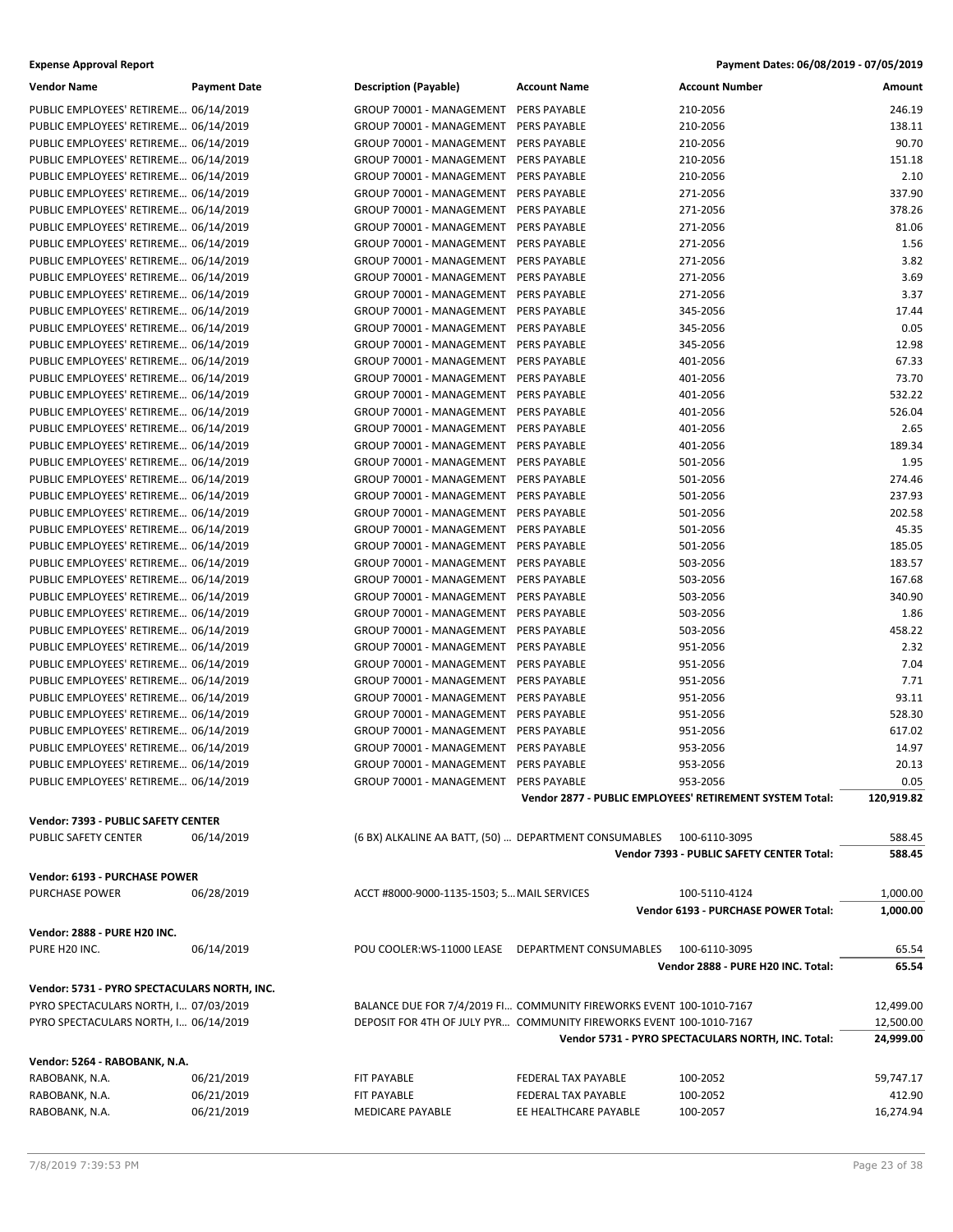| <b>Vendor Name</b>                                | <b>Payment Date</b> | <b>Description (Payable)</b>                       | <b>Account Name</b>                                                  | <b>Account Number</b>                                   | Amount    |
|---------------------------------------------------|---------------------|----------------------------------------------------|----------------------------------------------------------------------|---------------------------------------------------------|-----------|
| RABOBANK, N.A.                                    | 06/21/2019          | <b>MEDICARE PAYABLE</b>                            | EE HEALTHCARE PAYABLE                                                | 100-2057                                                | 3.80      |
| RABOBANK, N.A.                                    | 06/21/2019          | FIT PAYABLE                                        | FEDERAL TAX PAYABLE                                                  | 103-2052                                                | 90.30     |
| RABOBANK, N.A.                                    | 06/21/2019          | MEDICARE PAYABLE                                   | EE HEALTHCARE PAYABLE                                                | 103-2057                                                | 26.28     |
| RABOBANK, N.A.                                    | 06/21/2019          | FIT PAYABLE                                        | <b>FEDERAL TAX PAYABLE</b>                                           | 113-2052                                                | 1,073.97  |
| RABOBANK, N.A.                                    | 06/21/2019          | <b>MEDICARE PAYABLE</b>                            | EE HEALTHCARE PAYABLE                                                | 113-2057                                                | 366.62    |
| RABOBANK, N.A.                                    | 06/21/2019          | FIT PAYABLE                                        | FEDERAL TAX PAYABLE                                                  | 200-2052                                                | 118.86    |
| RABOBANK, N.A.                                    | 06/21/2019          | MEDICARE PAYABLE                                   | EE HEALTHCARE PAYABLE                                                | 200-2057                                                | 42.10     |
| RABOBANK, N.A.                                    | 06/21/2019          | FIT PAYABLE                                        | FEDERAL TAX PAYABLE                                                  | 210-2052                                                | 639.21    |
| RABOBANK, N.A.                                    | 06/21/2019          | <b>MEDICARE PAYABLE</b>                            | EE HEALTHCARE PAYABLE                                                | 210-2057                                                | 236.92    |
| RABOBANK, N.A.                                    | 06/21/2019          | FIT PAYABLE                                        | FEDERAL TAX PAYABLE                                                  | 271-2052                                                | 493.83    |
| RABOBANK, N.A.                                    | 06/21/2019          | MEDICARE PAYABLE                                   | EE HEALTHCARE PAYABLE                                                | 271-2057                                                | 192.56    |
| RABOBANK, N.A.                                    | 06/21/2019          | FIT PAYABLE                                        | FEDERAL TAX PAYABLE                                                  | 345-2052                                                | 22.49     |
| RABOBANK, N.A.                                    | 06/21/2019          | MEDICARE PAYABLE                                   | EE HEALTHCARE PAYABLE                                                | 345-2057                                                | 8.50      |
| RABOBANK, N.A.                                    | 06/21/2019          | FIT PAYABLE                                        | FEDERAL TAX PAYABLE                                                  | 401-2052                                                | 579.24    |
| RABOBANK, N.A.                                    | 06/21/2019          | <b>MEDICARE PAYABLE</b>                            | EE HEALTHCARE PAYABLE                                                | 401-2057                                                | 241.10    |
| RABOBANK, N.A.                                    | 06/21/2019          | FIT PAYABLE                                        | FEDERAL TAX PAYABLE                                                  | 501-2052                                                | 569.86    |
| RABOBANK, N.A.                                    | 06/21/2019          | MEDICARE PAYABLE                                   | EE HEALTHCARE PAYABLE                                                | 501-2057                                                | 169.02    |
| RABOBANK, N.A.                                    | 06/21/2019          | <b>FIT PAYABLE</b>                                 | FEDERAL TAX PAYABLE                                                  | 503-2052                                                | 1,133.47  |
| RABOBANK, N.A.                                    | 06/21/2019          | <b>MEDICARE PAYABLE</b>                            | EE HEALTHCARE PAYABLE                                                | 503-2057                                                | 207.18    |
| RABOBANK, N.A.                                    | 06/21/2019          | FIT PAYABLE                                        | FEDERAL TAX PAYABLE                                                  | 951-2052                                                | 626.42    |
| RABOBANK, N.A.                                    | 06/21/2019          | <b>MEDICARE PAYABLE</b>                            | EE HEALTHCARE PAYABLE                                                | 951-2057                                                | 192.58    |
| RABOBANK, N.A.                                    | 06/21/2019          | FIT PAYABLE                                        | FEDERAL TAX PAYABLE                                                  | 953-2052                                                | 14.20     |
| RABOBANK, N.A.                                    | 06/21/2019          | MEDICARE PAYABLE                                   | EE HEALTHCARE PAYABLE                                                | 953-2057                                                | 5.28      |
|                                                   |                     |                                                    |                                                                      | Vendor 5264 - RABOBANK, N.A. Total:                     | 83,488.80 |
|                                                   |                     |                                                    |                                                                      |                                                         |           |
| Vendor: 8020 - RAIMI & ASSOCIATES, INC.           |                     |                                                    |                                                                      |                                                         |           |
| RAIMI & ASSOCIATES, INC.                          | 06/28/2019          |                                                    | APRIL 2019 - GENERAL PLAN A CONSULTANT - GENERAL PLAN 100-7310-1035  |                                                         | 62,194.31 |
|                                                   |                     |                                                    |                                                                      | Vendor 8020 - RAIMI & ASSOCIATES, INC. Total:           | 62,194.31 |
| Vendor: 7333 - RAY RODRIGUEZ                      |                     |                                                    |                                                                      |                                                         |           |
| <b>RAY RODRIGUEZ</b>                              | 07/03/2019          |                                                    | ANIMAL BALLOONS FOR 7/4/20 COMMUNITY FIREWORKS EVENT 100-1010-7167   |                                                         | 600.00    |
|                                                   |                     |                                                    |                                                                      | Vendor 7333 - RAY RODRIGUEZ Total:                      | 600.00    |
| Vendor: 5417 - RENTAL DEPOT                       |                     |                                                    |                                                                      |                                                         |           |
| <b>RENTAL DEPOT</b>                               | 06/24/2019          | (1) TRAILER, EQUIPMENT                             | DEPARTMENT CONSUMABLES                                               | 113-8730-3095                                           | 60.00     |
|                                                   |                     |                                                    |                                                                      | Vendor 5417 - RENTAL DEPOT Total:                       | 60.00     |
| Vendor: 8345 - RESTORATIVE JUSTICE PARTNERS, INC. |                     |                                                    |                                                                      |                                                         |           |
| RESTORATIVE JUSTICE PARTNE 06/24/2019             |                     |                                                    | MAY 2019 - CAL VIP REIMBURS RESTORATIVE JUSTICE PARTNE 100-2042-7205 |                                                         | 2,490.91  |
|                                                   |                     |                                                    |                                                                      | Vendor 8345 - RESTORATIVE JUSTICE PARTNERS, INC. Total: | 2,490.91  |
| Vendor: 8800 - RINCON CONSULTANTS, INC.           |                     |                                                    |                                                                      |                                                         |           |
| RINCON CONSULTANTS, INC.                          | 06/14/2019          | FEB 2019 - FT ORD MAIN GATE  MAIN GATE - PETROVICH |                                                                      | 601-2224                                                | 12,580.69 |
| RINCON CONSULTANTS, INC.                          | 06/14/2019          | MARCH 2019 - FT ORD MAIN G MAIN GATE - PETROVICH   |                                                                      | 601-2224                                                | 2,293.04  |
| RINCON CONSULTANTS, INC.                          | 06/14/2019          | DEC 2018 - FT ORD MAIN GATE  MAIN GATE - PETROVICH |                                                                      | 601-2224                                                | 4,177.20  |
|                                                   |                     |                                                    |                                                                      | Vendor 8800 - RINCON CONSULTANTS, INC. Total:           | 19,050.93 |
|                                                   |                     |                                                    |                                                                      |                                                         |           |
| Vendor: 6477 - ROBERT S. JAQUES                   |                     |                                                    |                                                                      |                                                         |           |
| ROBERT S. JAQUES                                  | 06/14/2019          | 04/20/19-05/29/19 WATERMA CONSULTING COSTS         |                                                                      | 670-2130-1030                                           | 6,000.00  |
|                                                   |                     |                                                    |                                                                      | Vendor 6477 - ROBERT S. JAQUES Total:                   | 6,000.00  |
| Vendor: 7924 - ROSA JONG                          |                     |                                                    |                                                                      |                                                         |           |
| <b>ROSA JONG</b>                                  | 06/28/2019          |                                                    | JUNE 2019 - INSTRUCTOR PAY ( RECREATION CONTRACT SERVI 100-9603-2075 |                                                         | 137.20    |
|                                                   |                     |                                                    |                                                                      | Vendor 7924 - ROSA JONG Total:                          | 137.20    |
| Vendor: 9231 - RUBI GINER                         |                     |                                                    |                                                                      |                                                         |           |
| <b>RUBI GINER</b>                                 | 07/03/2019          | REFUND FOR SUMMER CAMP                             | RECREATION DAY CAMP                                                  | 100-3679                                                | 607.88    |
|                                                   |                     |                                                    |                                                                      | Vendor 9231 - RUBI GINER Total:                         | 607.88    |
|                                                   |                     |                                                    |                                                                      |                                                         |           |
| Vendor: 4452 - RYAN L. RIDER                      |                     |                                                    |                                                                      |                                                         |           |
| RYAN L. RIDER                                     | 07/03/2019          | GEN JIM MOORE BLVD - SIDEW SUBCONTRACTED WORK      |                                                                      | 210-8110-2073                                           | 6,400.00  |
|                                                   |                     |                                                    |                                                                      | Vendor 4452 - RYAN L. RIDER Total:                      | 6,400.00  |
| Vendor: 3040 - SAFETY-KLEEN SYSTEMS INC           |                     |                                                    |                                                                      |                                                         |           |
| SAFETY-KLEEN SYSTEMS INC                          | 06/28/2019          | MISC SUPPLIES - 6/12/19                            | REFUSE DISPOSAL                                                      | 501-8520-2068                                           | 1,994.45  |
|                                                   |                     |                                                    |                                                                      | Vendor 3040 - SAFETY-KLEEN SYSTEMS INC Total:           | 1,994.45  |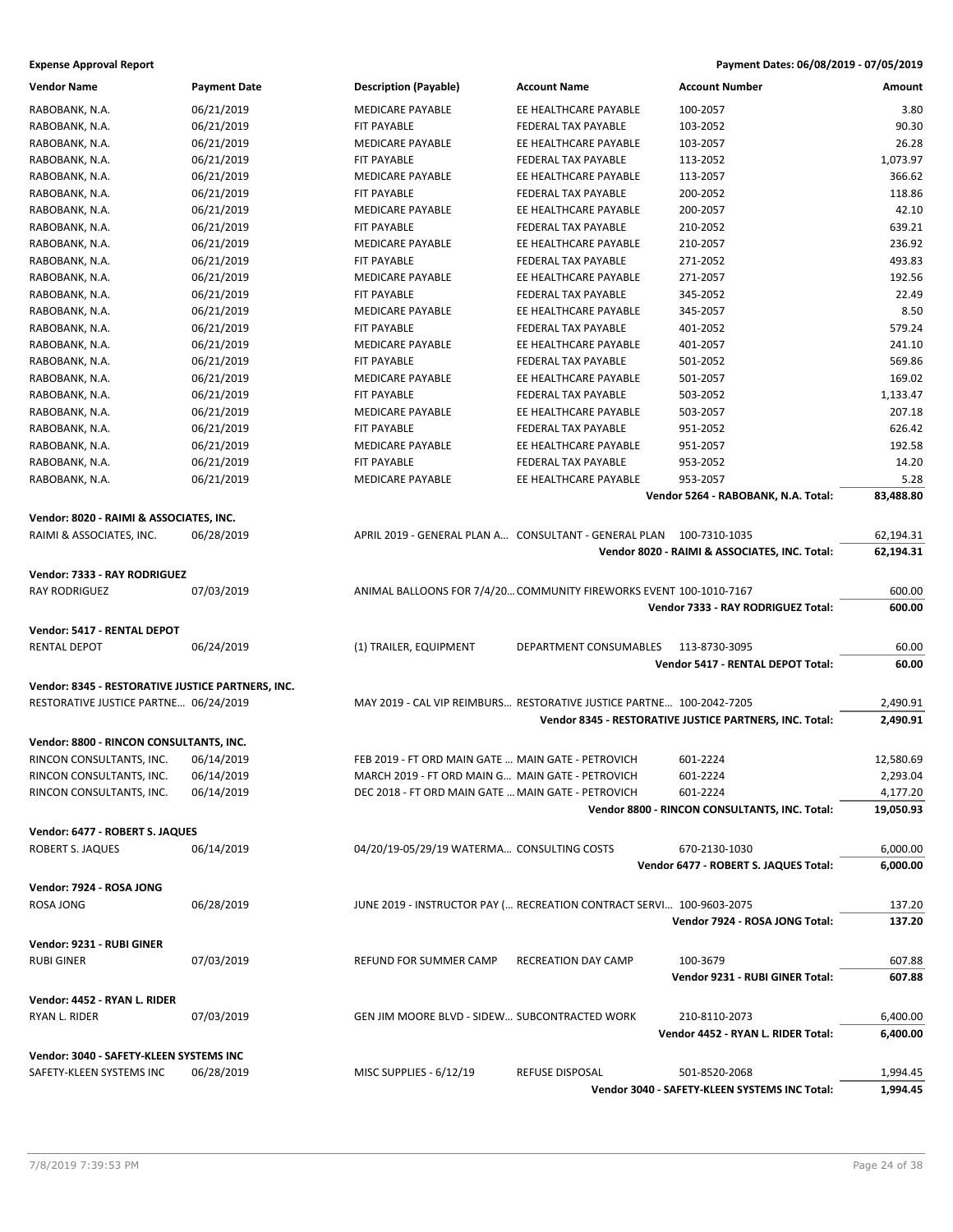| <b>Vendor Name</b>                         | <b>Payment Date</b>                                               | <b>Description (Payable)</b>                    | <b>Account Name</b>                                                 | <b>Account Number</b>                                                   | Amount    |
|--------------------------------------------|-------------------------------------------------------------------|-------------------------------------------------|---------------------------------------------------------------------|-------------------------------------------------------------------------|-----------|
| Vendor: 6210 - SALINAS VALLEY PRO SQUAD    |                                                                   |                                                 |                                                                     |                                                                         |           |
| SALINAS VALLEY PRO SQUAD                   | 06/14/2019                                                        | MISC SUPPLIES - SEASIDE P.D.                    | UNIFORM SERVICE/LAUNDRY                                             | 100-6110-2049                                                           | 263.32    |
| SALINAS VALLEY PRO SQUAD                   | 06/14/2019                                                        | (1) EMB31 SZ 4                                  | UNIFORM SERVICE/LAUNDRY                                             | 100-6110-2049                                                           | 10.93     |
|                                            |                                                                   |                                                 |                                                                     | Vendor 6210 - SALINAS VALLEY PRO SQUAD Total:                           | 274.25    |
|                                            |                                                                   |                                                 |                                                                     |                                                                         |           |
| Vendor: 9196 - SALLY SHEA                  |                                                                   |                                                 |                                                                     |                                                                         |           |
| <b>SALLY SHEA</b>                          | 07/03/2019                                                        | REIMBURSEMENT FOR SUPPLIESSENIOR ACTIVITIES     |                                                                     | 251-9500-7125                                                           | 8.12      |
|                                            |                                                                   |                                                 |                                                                     | Vendor 9196 - SALLY SHEA Total:                                         | 8.12      |
| Vendor: 9069 - SANACT INC.                 |                                                                   |                                                 |                                                                     |                                                                         |           |
| SANACT INC.                                | 06/24/2019                                                        |                                                 | FINAL PYMNT - SEWER CLEANI HIGHWAY 1 SEWER LINE CLEAN 953-8820-9314 |                                                                         | 42,742.80 |
|                                            |                                                                   |                                                 |                                                                     | Vendor 9069 - SANACT INC. Total:                                        | 42,742.80 |
|                                            |                                                                   |                                                 |                                                                     |                                                                         |           |
|                                            | Vendor: 9104 - SCHAAF & WHEELER, CONSULTING CIVIL ENGINEERS, INC. |                                                 |                                                                     |                                                                         |           |
| SCHAAF & WHEELER, CONSULT 06/24/2019       |                                                                   | THROUGH 5/31/19 - WATER TA CAPITAL IMPROVEMENT  |                                                                     | 401-8910-9558                                                           | 1,542.50  |
|                                            |                                                                   |                                                 |                                                                     | Vendor 9104 - SCHAAF & WHEELER, CONSULTING CIVIL ENGINEERS, INC. Total: | 1,542.50  |
| Vendor: 6195 - SEASIDE AQUATICS CLUB, INC. |                                                                   |                                                 |                                                                     |                                                                         |           |
| SEASIDE AQUATICS CLUB, INC.                | 06/28/2019                                                        | MAYOR'S YOUTH FUND - PROG MAYOR'S YOUTH PROGRAM |                                                                     | 601-2106                                                                | 3,000.00  |
|                                            |                                                                   |                                                 |                                                                     | Vendor 6195 - SEASIDE AQUATICS CLUB, INC. Total:                        | 3,000.00  |
| Vendor: 9220 - SEASIDE CIVIC LEAGUE, INC.  |                                                                   |                                                 |                                                                     |                                                                         |           |
|                                            |                                                                   |                                                 |                                                                     |                                                                         |           |
| SEASIDE CIVIC LEAGUE, INC.                 | 06/24/2019                                                        | LOAN TO ASSIST IN APPLYING F OTHER EXPENSE      |                                                                     | 100-5110-2078                                                           | 5,500.00  |
|                                            |                                                                   |                                                 |                                                                     | Vendor 9220 - SEASIDE CIVIC LEAGUE, INC. Total:                         | 5,500.00  |
| Vendor: 3138 - SEASIDE EMPLOYEES ASSN      |                                                                   |                                                 |                                                                     |                                                                         |           |
| SEASIDE EMPLOYEES ASSN                     | 06/24/2019                                                        | <b>DUES</b>                                     | MISC PAYROLL PAYABLES                                               | 100-2062                                                                | 104.11    |
| SEASIDE EMPLOYEES ASSN                     | 06/24/2019                                                        | <b>DUES</b>                                     | <b>MISC PAYROLL PAYABLES</b>                                        | 100-2062                                                                | 5.00      |
| SEASIDE EMPLOYEES ASSN                     | 06/24/2019                                                        | <b>DUES</b>                                     | MISC PAYROLL PAYABLES                                               | 100-2062                                                                | 98.18     |
| SEASIDE EMPLOYEES ASSN                     | 06/24/2019                                                        | <b>DUES</b>                                     | MISC PAYROLL PAYABLES                                               | 103-2062                                                                | 1.12      |
| SEASIDE EMPLOYEES ASSN                     | 06/24/2019                                                        | <b>DUES</b>                                     | MISC PAYROLL PAYABLES                                               | 103-2062                                                                | 1.93      |
| SEASIDE EMPLOYEES ASSN                     | 06/24/2019                                                        | <b>DUES</b>                                     | MISC PAYROLL PAYABLES                                               | 113-2062                                                                | 14.63     |
| SEASIDE EMPLOYEES ASSN                     | 06/24/2019                                                        | <b>DUES</b>                                     | MISC PAYROLL PAYABLES                                               | 113-2062                                                                | 17.85     |
| SEASIDE EMPLOYEES ASSN                     | 06/24/2019                                                        | <b>DUES</b>                                     | MISC PAYROLL PAYABLES                                               | 210-2062                                                                | 13.09     |
| SEASIDE EMPLOYEES ASSN                     | 06/24/2019                                                        | <b>DUES</b>                                     | MISC PAYROLL PAYABLES                                               | 210-2062                                                                | 15.49     |
| SEASIDE EMPLOYEES ASSN                     | 06/24/2019                                                        | <b>DUES</b>                                     | MISC PAYROLL PAYABLES                                               | 271-2062                                                                | 11.61     |
| SEASIDE EMPLOYEES ASSN                     | 06/24/2019                                                        | <b>DUES</b>                                     | MISC PAYROLL PAYABLES                                               | 271-2062                                                                | 11.14     |
| SEASIDE EMPLOYEES ASSN                     | 06/24/2019                                                        | <b>DUES</b>                                     | MISC PAYROLL PAYABLES                                               | 345-2062                                                                | 0.39      |
| SEASIDE EMPLOYEES ASSN                     | 06/24/2019                                                        | <b>DUES</b>                                     | MISC PAYROLL PAYABLES                                               | 345-2062                                                                | 0.43      |
| SEASIDE EMPLOYEES ASSN                     | 06/24/2019                                                        | <b>DUES</b>                                     | MISC PAYROLL PAYABLES                                               | 401-2062                                                                | 8.51      |
| SEASIDE EMPLOYEES ASSN                     | 06/24/2019                                                        | <b>DUES</b>                                     | MISC PAYROLL PAYABLES                                               | 401-2062                                                                | 8.72      |
| SEASIDE EMPLOYEES ASSN                     | 06/24/2019                                                        | <b>DUES</b>                                     | MISC PAYROLL PAYABLES                                               | 501-2062                                                                | 10.00     |
|                                            |                                                                   |                                                 | MISC PAYROLL PAYABLES                                               |                                                                         |           |
| SEASIDE EMPLOYEES ASSN                     | 06/24/2019                                                        | <b>DUES</b>                                     |                                                                     | 501-2062                                                                | 10.00     |
| SEASIDE EMPLOYEES ASSN                     | 06/24/2019                                                        | <b>DUES</b>                                     | MISC PAYROLL PAYABLES                                               | 951-2062                                                                | 6.54      |
| SEASIDE EMPLOYEES ASSN                     | 06/24/2019                                                        | DUES                                            | MISC PAYROLL PAYABLES                                               | 951-2062                                                                | 6.26      |
|                                            |                                                                   |                                                 |                                                                     | Vendor 3138 - SEASIDE EMPLOYEES ASSN Total:                             | 345.00    |
| Vendor: 3153 - SEASIDE MANAGEMENT ASSN     |                                                                   |                                                 |                                                                     |                                                                         |           |
| SEASIDE MANAGEMENT ASSN                    | 06/24/2019                                                        | <b>DUES</b>                                     | MISC PAYROLL PAYABLES                                               | 100-2062                                                                | 42.17     |
| SEASIDE MANAGEMENT ASSN                    | 06/24/2019                                                        | <b>DUES</b>                                     | MISC PAYROLL PAYABLES                                               | 100-2062                                                                | 43.09     |
| SEASIDE MANAGEMENT ASSN                    | 06/24/2019                                                        | <b>DUES</b>                                     | MISC PAYROLL PAYABLES                                               | 113-2062                                                                | 0.49      |
| SEASIDE MANAGEMENT ASSN                    | 06/24/2019                                                        | <b>DUES</b>                                     | MISC PAYROLL PAYABLES                                               | 113-2062                                                                | 0.50      |
| SEASIDE MANAGEMENT ASSN                    | 06/24/2019                                                        | <b>DUES</b>                                     | MISC PAYROLL PAYABLES                                               | 200-2062                                                                | 2.05      |
| SEASIDE MANAGEMENT ASSN                    | 06/24/2019                                                        | <b>DUES</b>                                     | MISC PAYROLL PAYABLES                                               | 200-2062                                                                | 2.15      |
| SEASIDE MANAGEMENT ASSN                    | 06/24/2019                                                        | <b>DUES</b>                                     | MISC PAYROLL PAYABLES                                               | 210-2062                                                                | 0.97      |
| SEASIDE MANAGEMENT ASSN                    | 06/24/2019                                                        | <b>DUES</b>                                     | MISC PAYROLL PAYABLES                                               | 210-2062                                                                | 1.00      |
| SEASIDE MANAGEMENT ASSN                    | 06/24/2019                                                        | <b>DUES</b>                                     | MISC PAYROLL PAYABLES                                               | 271-2062                                                                | 0.55      |
| SEASIDE MANAGEMENT ASSN                    | 06/24/2019                                                        | <b>DUES</b>                                     | MISC PAYROLL PAYABLES                                               | 271-2062                                                                | 0.50      |
| SEASIDE MANAGEMENT ASSN                    | 06/24/2019                                                        | <b>DUES</b>                                     | MISC PAYROLL PAYABLES                                               | 401-2062                                                                | 1.83      |
| SEASIDE MANAGEMENT ASSN                    | 06/24/2019                                                        | <b>DUES</b>                                     | MISC PAYROLL PAYABLES                                               | 401-2062                                                                | 1.38      |
| SEASIDE MANAGEMENT ASSN                    |                                                                   |                                                 |                                                                     |                                                                         | 0.49      |
|                                            | 06/24/2019                                                        | <b>DUES</b>                                     | MISC PAYROLL PAYABLES                                               | 501-2062                                                                |           |
| SEASIDE MANAGEMENT ASSN                    | 06/24/2019                                                        | <b>DUES</b>                                     | MISC PAYROLL PAYABLES                                               | 501-2062                                                                | 0.50      |
| SEASIDE MANAGEMENT ASSN                    | 06/24/2019                                                        | <b>DUES</b>                                     | MISC PAYROLL PAYABLES                                               | 951-2062                                                                | 0.95      |
| SEASIDE MANAGEMENT ASSN                    | 06/24/2019                                                        | <b>DUES</b>                                     | MISC PAYROLL PAYABLES                                               | 951-2062                                                                | 0.67      |
| SEASIDE MANAGEMENT ASSN                    | 06/24/2019                                                        | <b>DUES</b>                                     | MISC PAYROLL PAYABLES                                               | 953-2062                                                                | 0.50      |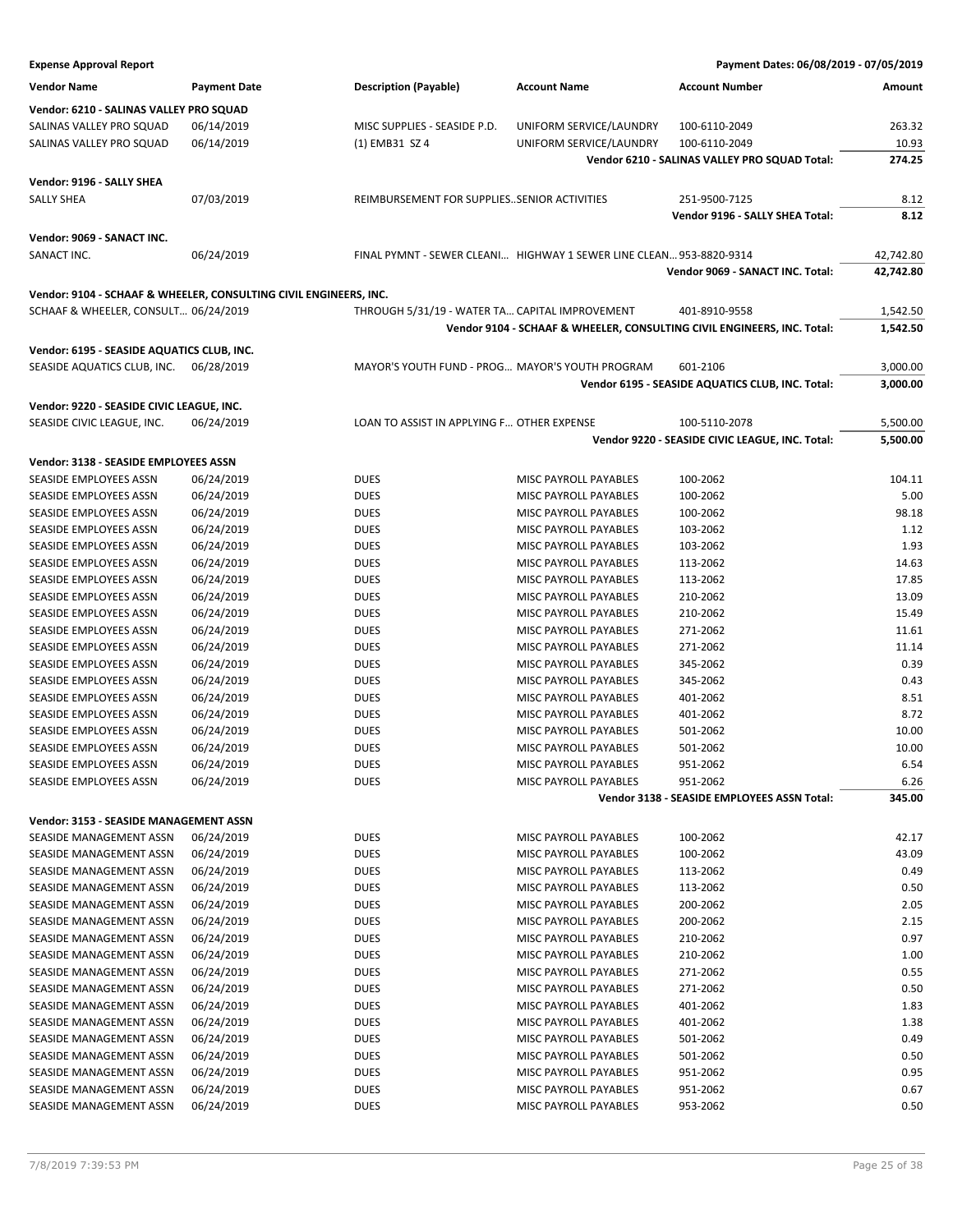| <b>Vendor Name</b>                              | <b>Payment Date</b> | <b>Description (Payable)</b>                      | <b>Account Name</b>                                                     | <b>Account Number</b>                                      | Amount           |
|-------------------------------------------------|---------------------|---------------------------------------------------|-------------------------------------------------------------------------|------------------------------------------------------------|------------------|
| SEASIDE MANAGEMENT ASSN                         | 06/24/2019          | <b>DUES</b>                                       | MISC PAYROLL PAYABLES                                                   | 953-2062                                                   | 0.21             |
|                                                 |                     |                                                   |                                                                         | Vendor 3153 - SEASIDE MANAGEMENT ASSN Total:               | 100.00           |
| Vendor: 5267 - SEASIDE POLICE                   |                     |                                                   |                                                                         |                                                            |                  |
| <b>SEASIDE POLICE</b>                           | 06/24/2019          | <b>DUES</b>                                       | MISC PAYROLL PAYABLES                                                   | 100-2062                                                   | 2,257.50         |
| <b>SEASIDE POLICE</b>                           | 06/24/2019          | <b>DUES</b>                                       | MISC PAYROLL PAYABLES                                                   | 100-2062                                                   | 2,257.50         |
|                                                 |                     |                                                   |                                                                         | Vendor 5267 - SEASIDE POLICE Total:                        | 4,515.00         |
| Vendor: 6590 - SEASIDE PONY BASEBALL & SOFTBALL |                     |                                                   |                                                                         |                                                            |                  |
| SEASIDE PONY BASEBALL & SOF 06/14/2019          |                     | <b>MAYOR'S YOUTH FUND</b>                         | <b>MAYOR'S YOUTH PROGRAM</b>                                            | 601-2106                                                   | 3,000.00         |
|                                                 |                     |                                                   |                                                                         | Vendor 6590 - SEASIDE PONY BASEBALL & SOFTBALL Total:      | 3,000.00         |
|                                                 |                     |                                                   |                                                                         |                                                            |                  |
| Vendor: 3211 - SHERWIN-WILLIAMS CO.             |                     |                                                   |                                                                         |                                                            |                  |
| SHERWIN-WILLIAMS CO.                            | 06/28/2019          |                                                   | (5) 5 GAL HL WB 1952E I/II GR, ( DEPARTMENT CONSUMABLES                 | 210-8110-3095<br>Vendor 3211 - SHERWIN-WILLIAMS CO. Total: | 277.35<br>277.35 |
|                                                 |                     |                                                   |                                                                         |                                                            |                  |
| <b>Vendor: 7503 - SILKE COMMUNICATIONS</b>      |                     |                                                   |                                                                         |                                                            |                  |
| SILKE COMMUNICATIONS                            | 06/24/2019          |                                                   | (16) DIGITAL SVC, (16) FCC LIC  COMMUNITY FIREWORKS EVENT 100-1010-7167 |                                                            | 729.28           |
|                                                 |                     |                                                   |                                                                         | Vendor 7503 - SILKE COMMUNICATIONS Total:                  | 729.28           |
| Vendor: 4059 - SILKSCREEN EXPRESS               |                     |                                                   |                                                                         |                                                            |                  |
| <b>SILKSCREEN EXPRESS</b>                       | 06/28/2019          | (250) HATS WITH CITY LOGO W/ MOVIES IN THE PARK   |                                                                         | 100-9200-7130                                              | 785.50           |
| SILKSCREEN EXPRESS                              | 06/28/2019          |                                                   | (250) HATS WITH CITY LOGO W/SUMMER PARK CONCERTS                        | 100-9200-7175                                              | 1,500.00         |
| SILKSCREEN EXPRESS                              | 06/14/2019          |                                                   | RECREATION DEPT - (100) VISO TEMPORARY CONTRACT SERVIC100-9320-2043     |                                                            | 1,209.75         |
| SILKSCREEN EXPRESS                              | 06/14/2019          |                                                   | RECREATION DEPT - (21) VEST, ( UNIFORM SERVICE/LAUNDRY                  | 100-9320-2049                                              | 512.37           |
| SILKSCREEN EXPRESS                              | 06/28/2019          |                                                   | (250) HATS WITH CITY LOGO W/ SUBCONTRACTED WORK                         | 100-9330-2073                                              | 1,000.00         |
| SILKSCREEN EXPRESS                              | 07/03/2019          |                                                   | (4) POLOS, (22) LADIES S/S DRI-FUNIFORM/LAUNDRY SERVICE                 | 100-9400-2049                                              | 390.38           |
|                                                 |                     |                                                   |                                                                         | Vendor 4059 - SILKSCREEN EXPRESS Total:                    | 5,398.00         |
| Vendor: 3249 - SMART & FINAL                    |                     |                                                   |                                                                         |                                                            |                  |
| <b>SMART &amp; FINAL</b>                        | 06/14/2019          | STORE #455/ SEQ #034221                           | <b>SENIOR ACTIVITIES</b>                                                | 251-9500-7125                                              | 39.10            |
| <b>SMART &amp; FINAL</b>                        | 07/03/2019          | STORE #455/ REF #043029                           | SENIOR ACTIVITIES                                                       | 251-9500-7125                                              | 110.47           |
| <b>SMART &amp; FINAL</b>                        | 06/24/2019          | STORE #455; REF #047623                           | SENIOR ACTIVITIES                                                       | 251-9500-7125                                              | 52.56            |
|                                                 |                     |                                                   |                                                                         | Vendor 3249 - SMART & FINAL Total:                         | 202.13           |
| Vendor: 8273 - SMILE BUSINESS PRODUCTS, INC.    |                     |                                                   |                                                                         |                                                            |                  |
| SMILE BUSINESS PRODUCTS, IN 06/28/2019          |                     | 440 HARCOURT AVE - SHARP/ COPIER SERVICES         |                                                                         | 100-5110-2044                                              | 143.97           |
| SMILE BUSINESS PRODUCTS, IN 06/28/2019          |                     | ENGINEERING - SHARP/MX-307 COPIER SERVICES        |                                                                         | 100-8910-2044                                              | 226.72           |
|                                                 |                     |                                                   |                                                                         | Vendor 8273 - SMILE BUSINESS PRODUCTS, INC. Total:         | 370.69           |
| Vendor: 7130 - SOUTH BAY REGIONAL PUBLIC SAFETY |                     |                                                   |                                                                         |                                                            |                  |
| SOUTH BAY REGIONAL PUBLIC  06/24/2019           |                     |                                                   | CIT ACADEMY 6/3-7/19 - CHRISTTRAINING & EDUCATIONS                      | 100-6120-1029                                              | 80.00            |
|                                                 |                     |                                                   |                                                                         | Vendor 7130 - SOUTH BAY REGIONAL PUBLIC SAFETY Total:      | 80.00            |
| <b>Vendor: 8380 - SOUTHEASTERN SECURITY</b>     |                     |                                                   |                                                                         |                                                            |                  |
| SOUTHEASTERN SECURITY                           | 06/14/2019          | MAY 2019 - APPLICANT PROFIL POLICE & FIRE EXAMS   |                                                                         | 100-2031-2065                                              | 240.50           |
| SOUTHEASTERN SECURITY                           | 07/03/2019          |                                                   | SEPT 2018 - (1) PARKSREC APPL BACKGROUND INVESTIGATION                  | 100-9310-1027                                              | 18.50            |
| SOUTHEASTERN SECURITY                           | 07/03/2019          |                                                   | OCT 2018 - (4) PARKSREC APPLI BACKGROUND INVESTIGATION                  | 100-9310-1027                                              | 74.00            |
| SOUTHEASTERN SECURITY                           | 07/03/2019          |                                                   | NOV 2018 - (2) PARKSREC APPL BACKGROUND INVESTIGATION                   | 100-9310-1027                                              | 37.00            |
| SOUTHEASTERN SECURITY                           | 07/03/2019          |                                                   | DEC 2018 - (1) PARKSREC APPLI BACKGROUND INVESTIGATION                  | 100-9310-1027                                              | 18.50            |
| SOUTHEASTERN SECURITY                           | 07/03/2019          |                                                   | JAN 2019 - (3) PARKSREC APPLI BACKGROUND INVESTIGATION                  | 100-9310-1027                                              | 55.50            |
| SOUTHEASTERN SECURITY                           | 07/03/2019          |                                                   | FEB 2019 - (1) PARKSREC APPLI BACKGROUND INVESTIGATION                  | 100-9310-1027                                              | 18.50            |
| SOUTHEASTERN SECURITY                           | 07/03/2019          |                                                   | MAR 2019 - (2) PARKSREC APPL BACKGROUND INVESTIGATION                   | 100-9310-1027                                              | 37.00            |
| SOUTHEASTERN SECURITY                           | 07/03/2019          |                                                   | APRIL 2019 - (1) PARKSREC APPL BACKGROUND INVESTIGATION                 | 100-9310-1027                                              | 18.50            |
| SOUTHEASTERN SECURITY                           | 06/14/2019          |                                                   | MAY 2019 - APPLICANT PROFIL BACKGROUND INVESTIGATION                    | 100-9310-1027                                              | 277.50           |
|                                                 |                     |                                                   |                                                                         | Vendor 8380 - SOUTHEASTERN SECURITY Total:                 | 795.50           |
| Vendor: 8361 - SPEAKWRITE LLC                   |                     |                                                   |                                                                         |                                                            |                  |
| SPEAKWRITE LLC                                  | 07/03/2019          | JUNE 2019 - SEASIDE POLICE /G CONSULTANT          |                                                                         | 100-6110-1030                                              | 815.38           |
|                                                 |                     |                                                   |                                                                         | Vendor 8361 - SPEAKWRITE LLC Total:                        | 815.38           |
| Vendor: 3319 - STAPLES ADVANTAGE                |                     |                                                   |                                                                         |                                                            |                  |
| STAPLES ADVANTAGE                               | 06/28/2019          | FINANCE DEPT - KEYBOARD FOR STATIONARY SUPPLIES   |                                                                         | 100-2031-3092                                              | 36.04            |
| STAPLES ADVANTAGE                               | 07/03/2019          | HR DEPT - (1) ERASABLE 32x48  STATIONARY SUPPLIES |                                                                         | 100-2031-3092                                              | 41.46            |
| STAPLES ADVANTAGE                               | 06/24/2019          |                                                   | HR DEPT - (1) CHAIR, (1) KEYBO DEPARTMENT CONSUMABLES                   | 100-2031-3095                                              | 213.02           |
| STAPLES ADVANTAGE                               | 06/24/2019          |                                                   | FINANCE - MESH WALL FILE HNG DEPARTMENT CONSUMABLES                     | 100-3010-3095                                              | 10.59            |
| STAPLES ADVANTAGE                               | 06/28/2019          | FINANCE DEPT - (2) HYKEN BLA STATIONARY SUPPLIES  |                                                                         | 100-5110-3092                                              | 327.73           |
| STAPLES ADVANTAGE                               | 07/03/2019          | FINANCE - MISC SUPPLIES 6/22 STATIONARY SUPPLIES  |                                                                         | 100-5110-3092                                              | 300.18           |
|                                                 |                     |                                                   |                                                                         |                                                            |                  |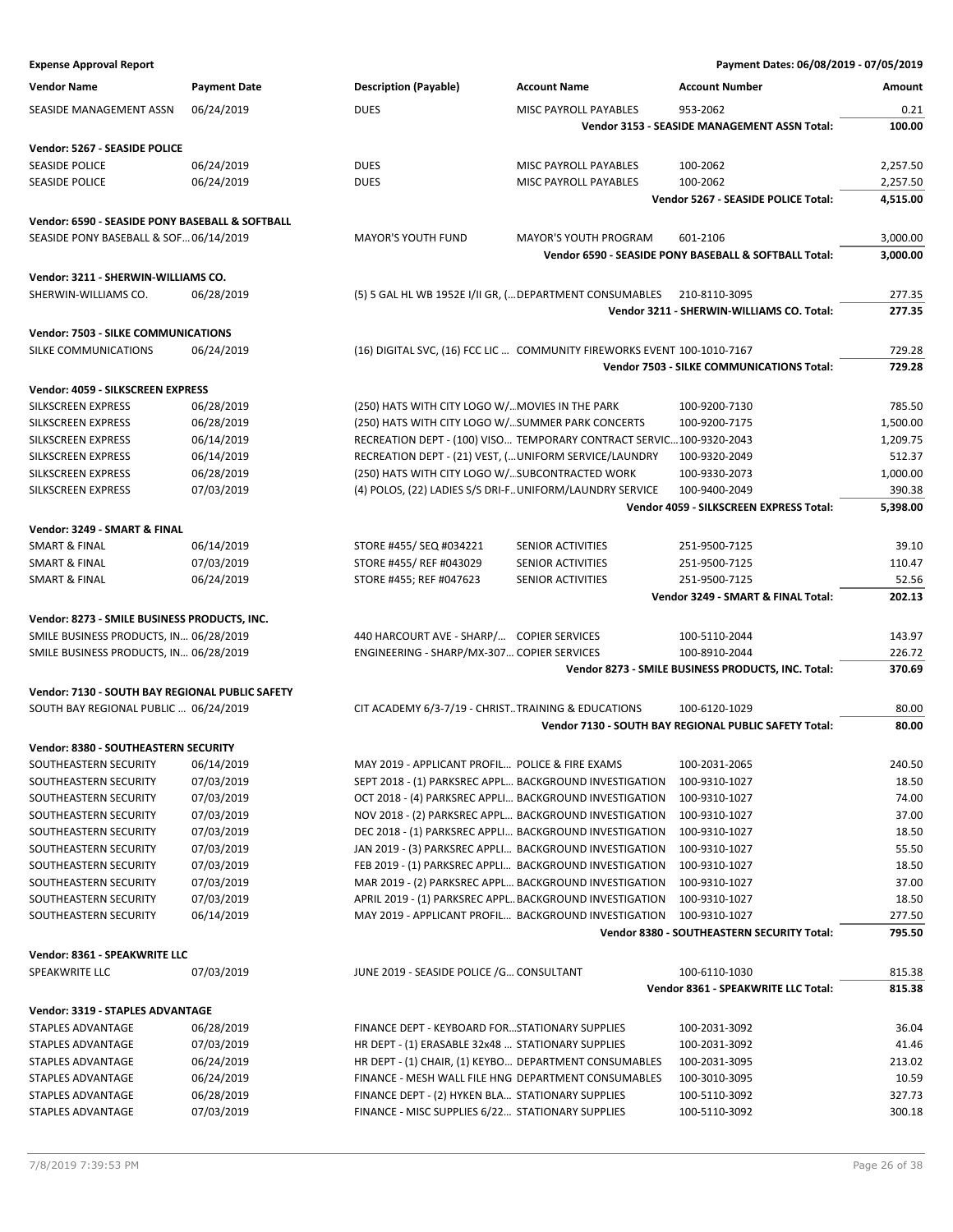| <b>Vendor Name</b>                                                                     | <b>Payment Date</b> | <b>Description (Payable)</b>                         | <b>Account Name</b>                                               | <b>Account Number</b>                               | Amount               |
|----------------------------------------------------------------------------------------|---------------------|------------------------------------------------------|-------------------------------------------------------------------|-----------------------------------------------------|----------------------|
| <b>STAPLES ADVANTAGE</b>                                                               | 06/14/2019          | POLICE DEPT - MISC SUPPLIES                          | <b>STATIONARY SUPPLIES</b>                                        | 100-6110-3092                                       | 574.93               |
| STAPLES ADVANTAGE                                                                      | 06/28/2019          | ENGINEERING - (1) HOLMES OSC. DEPARTMENT CONSUMABLES |                                                                   | 100-8910-3095                                       | 17.25                |
| STAPLES ADVANTAGE                                                                      | 06/14/2019          | RECREATION - CLR TAPE (1) 6PK STATIONARY SUPPLIES    |                                                                   | 100-9100-3092                                       | 15.17                |
| <b>STAPLES ADVANTAGE</b>                                                               | 06/24/2019          | RECREATION - CREDIT MEMO F STATIONARY SUPPLIES       |                                                                   | 100-9100-3092                                       | $-47.16$             |
| <b>STAPLES ADVANTAGE</b>                                                               | 06/24/2019          | RECREATION - (3) 3IN PNK BTR  STATIONARY SUPPLIES    |                                                                   | 100-9200-3092                                       | 47.16                |
| STAPLES ADVANTAGE                                                                      | 06/24/2019          | RECREATION - (1) BLK ESL BRUSH COMMISSION ACTIVITIES |                                                                   | 100-9200-7171                                       | 6.65                 |
| STAPLES ADVANTAGE                                                                      | 06/24/2019          | RECREATION - (1) KRAFT CRINK COMMISSION ACTIVITIES   |                                                                   | 100-9200-7171                                       | 20.86                |
| STAPLES ADVANTAGE                                                                      | 06/24/2019          | RECREATION - (1) WHITE S/W TICOMMISSION ACTIVITIES   |                                                                   | 100-9200-7171                                       | 31.67                |
| STAPLES ADVANTAGE                                                                      | 06/24/2019          | RECREATION - (1) WARDROBE  COMMISSION ACTIVITIES     |                                                                   | 100-9200-7171                                       | 144.75               |
| STAPLES ADVANTAGE                                                                      | 06/14/2019          | RECREATION - (1) 4DISP WHHO ART PROGRAM              |                                                                   | 100-9200-7190                                       | 5.45                 |
| STAPLES ADVANTAGE                                                                      | 06/14/2019          | <b>RECREATION - PAINT BRUSHES</b>                    | ART PROGRAM                                                       | 100-9200-7190                                       | 10.91                |
| <b>STAPLES ADVANTAGE</b>                                                               | 06/24/2019          | <b>RECREATION - MISC SUPPLIES</b>                    | DEPARTMENT CONSUMABLES                                            | 100-9330-3095                                       | 136.81               |
| STAPLES ADVANTAGE                                                                      | 06/28/2019          | RECREATION DEPT - (1) WRLS O DEPARTMENT CONSUMABLES  |                                                                   | 100-9350-3095                                       | 15.90                |
| STAPLES ADVANTAGE                                                                      | 06/28/2019          | RECREATION DEPT - MISC SUPPLDEPARTMENT CONSUMABLES   |                                                                   | 100-9400-3095                                       | 235.54               |
| STAPLES ADVANTAGE                                                                      | 06/28/2019          | RECREATION DEPT - MISC SUPPLFITNESS PROGRAM          |                                                                   | 100-9500-7143                                       | 179.42               |
| STAPLES ADVANTAGE                                                                      | 06/24/2019          | RECREATION - (1) SEB REMAN  SENIOR ACTIVITIES        |                                                                   | 251-9500-7125                                       | 80.72                |
| STAPLES ADVANTAGE                                                                      | 07/03/2019          | RECREATION DEPT - (2) HOLDERSENIOR ACTIVITIES        |                                                                   | 251-9500-7125                                       | 43.68                |
|                                                                                        |                     |                                                      |                                                                   | <b>Vendor 3319 - STAPLES ADVANTAGE Total:</b>       | 2,448.73             |
| Vendor: 5144 - STATE OF CALIFORNIA                                                     |                     |                                                      |                                                                   |                                                     |                      |
| <b>STATE OF CALIFORNIA</b>                                                             | 06/21/2019          | <b>SIT PAYABLE</b>                                   | STATE TAX PAYABLE                                                 | 100-2053                                            | 22,757.05            |
| STATE OF CALIFORNIA                                                                    | 06/21/2019          | <b>SIT PAYABLE</b>                                   | <b>STATE TAX PAYABLE</b>                                          | 100-2053                                            | 184.80               |
| <b>STATE OF CALIFORNIA</b>                                                             | 06/21/2019          | <b>SIT PAYABLE</b>                                   | STATE TAX PAYABLE                                                 | 103-2053                                            | 32.22                |
| <b>STATE OF CALIFORNIA</b>                                                             | 06/21/2019          | <b>SIT PAYABLE</b>                                   | STATE TAX PAYABLE                                                 | 113-2053                                            | 375.03               |
| STATE OF CALIFORNIA                                                                    | 06/21/2019          | <b>SIT PAYABLE</b>                                   | STATE TAX PAYABLE                                                 | 200-2053                                            | 35.86                |
|                                                                                        |                     | <b>SIT PAYABLE</b>                                   | <b>STATE TAX PAYABLE</b>                                          |                                                     | 224.23               |
| STATE OF CALIFORNIA                                                                    | 06/21/2019          |                                                      |                                                                   | 210-2053                                            |                      |
| STATE OF CALIFORNIA                                                                    | 06/21/2019          | <b>SIT PAYABLE</b>                                   | STATE TAX PAYABLE                                                 | 271-2053                                            | 154.14               |
| STATE OF CALIFORNIA                                                                    | 06/21/2019          | <b>SIT PAYABLE</b>                                   | STATE TAX PAYABLE                                                 | 345-2053                                            | 6.53                 |
| <b>STATE OF CALIFORNIA</b>                                                             | 06/21/2019          | <b>SIT PAYABLE</b>                                   | STATE TAX PAYABLE                                                 | 401-2053                                            | 218.51               |
| STATE OF CALIFORNIA                                                                    | 06/21/2019          | <b>SIT PAYABLE</b>                                   | STATE TAX PAYABLE                                                 | 501-2053                                            | 117.96               |
| STATE OF CALIFORNIA                                                                    | 06/21/2019          | <b>SIT PAYABLE</b>                                   | STATE TAX PAYABLE                                                 | 503-2053                                            | 238.15               |
| STATE OF CALIFORNIA                                                                    | 06/21/2019          | <b>SIT PAYABLE</b>                                   | STATE TAX PAYABLE                                                 | 951-2053                                            | 226.73               |
| <b>STATE OF CALIFORNIA</b>                                                             | 06/21/2019          | <b>SIT PAYABLE</b>                                   | <b>STATE TAX PAYABLE</b>                                          | 953-2053                                            | 10.28<br>24,581.49   |
|                                                                                        |                     |                                                      |                                                                   | Vendor 5144 - STATE OF CALIFORNIA Total:            |                      |
| Vendor: 4040 - STEPHEN BROWN ASSOCIATES, INC.<br>STEPHEN BROWN ASSOCIATES,  06/28/2019 |                     | JUNE 2019 - APPRAISAL FEE FOR CONSULTANT             |                                                                   | 100-8910-1030                                       | 4,850.00             |
|                                                                                        |                     |                                                      |                                                                   | Vendor 4040 - STEPHEN BROWN ASSOCIATES, INC. Total: | 4,850.00             |
| Vendor: 3581 - STEPHEN L. VAGNINI                                                      |                     |                                                      |                                                                   |                                                     |                      |
| STEPHEN L. VAGNINI                                                                     | 07/03/2019          | RED BEANS & RICE PERFORMA SUMMER PARK CONCERTS       |                                                                   | 100-9200-7175                                       | 500.00               |
|                                                                                        |                     |                                                      |                                                                   | Vendor 3581 - STEPHEN L. VAGNINI Total:             | 500.00               |
|                                                                                        |                     |                                                      |                                                                   |                                                     |                      |
| Vendor: 9219 - SYSTEMS & SPACE, INC.<br>SYSTEMS & SPACE, INC.                          | 06/24/2019          | DEPOSIT - (3) EVIDENCE LOCKE CALEA PROGRAM           |                                                                   |                                                     |                      |
|                                                                                        |                     | DEPOSIT - (3) EVIDENCE LOCKE DEPARTMENT EQUIPMENT    |                                                                   | 100-6110-4202<br>100-6120-8187                      | 5,335.80<br>3,227.16 |
| SYSTEMS & SPACE, INC.                                                                  | 06/24/2019          |                                                      |                                                                   | Vendor 9219 - SYSTEMS & SPACE, INC. Total:          | 8,562.96             |
|                                                                                        |                     |                                                      |                                                                   |                                                     |                      |
| Vendor: 7796 - TARGETSOLUTIONS LEARNING, LLC.                                          |                     |                                                      |                                                                   |                                                     |                      |
| TARGETSOLUTIONS LEARNING,  06/28/2019                                                  |                     |                                                      | SEASIDE FIRE - PREM MEMBER TEMPORARY CONTRACT SERVIC100-6640-2043 |                                                     | 1,000.00             |
| TARGETSOLUTIONS LEARNING,  06/28/2019                                                  |                     | SEASIDE FIRE - PREM MEMBER TRAINING                  |                                                                   | 218-6630-1029                                       | 2,043.00             |
|                                                                                        |                     |                                                      |                                                                   | Vendor 7796 - TARGETSOLUTIONS LEARNING, LLC. Total: | 3,043.00             |
| Vendor: 5475 - TERRYBERRY                                                              |                     |                                                      |                                                                   |                                                     |                      |
| <b>TERRYBERRY</b>                                                                      | 06/14/2019          | (1) 5-YR SERVICE AWARD                               | <b>EMPLOYEE RECOGNITION</b>                                       | 100-2031-1037                                       | 108.72               |
| <b>TERRYBERRY</b>                                                                      | 07/03/2019          | (1) 15-YR EMPLOYEE SERVICE                           | <b>EMPLOYEE RECOGNITION</b>                                       | 100-2031-1037                                       | 434.04               |
|                                                                                        |                     |                                                      |                                                                   | Vendor 5475 - TERRYBERRY Total:                     | 542.76               |
| Vendor: 6324 - The Home Depot Pro                                                      |                     |                                                      |                                                                   |                                                     |                      |
| The Home Depot Pro                                                                     | 06/24/2019          | (3 CASES) SPIC N' SPAN DISINFE JANITORIAL SUPPLIES   |                                                                   | 100-9200-3093                                       | 217.10               |
| The Home Depot Pro                                                                     | 06/24/2019          | MISC JANITORIAL SUPPLIES-986 DEPARTMENT CONSUMABLES  |                                                                   | 100-9200-3095                                       | 1,642.73             |
|                                                                                        |                     |                                                      |                                                                   | Vendor 6324 - The Home Depot Pro Total:             | 1,859.83             |
| Vendor: 9106 - THE SOHAGI LAW GROUP                                                    |                     |                                                      |                                                                   |                                                     |                      |
| THE SOHAGI LAW GROUP                                                                   | 06/28/2019          |                                                      | MAY 2019 - GENERAL PLAN SVCS CONSULTANT - GENERAL PLAN            | 100-7310-1035                                       | 14,162.50            |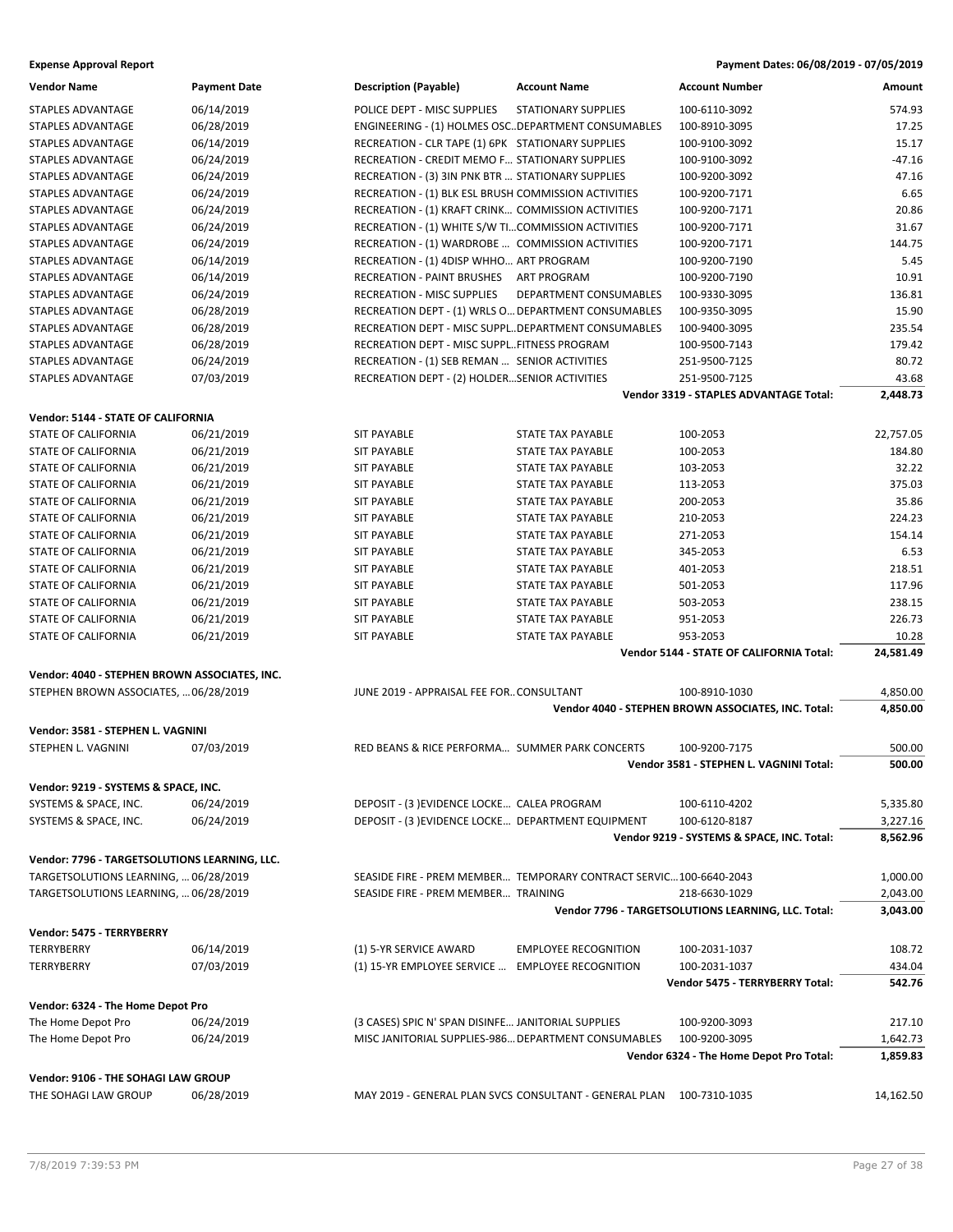|                                                                                        |                          |                                                                                                       |                                                                   |                                                                   | Payment Dates: 06/08/2019 - 07/05/2019 |
|----------------------------------------------------------------------------------------|--------------------------|-------------------------------------------------------------------------------------------------------|-------------------------------------------------------------------|-------------------------------------------------------------------|----------------------------------------|
| <b>Vendor Name</b>                                                                     | <b>Payment Date</b>      | <b>Description (Payable)</b>                                                                          | <b>Account Name</b>                                               | <b>Account Number</b>                                             | Amount                                 |
| THE SOHAGI LAW GROUP                                                                   | 06/28/2019               | MAY 2019 - CAMPUS TOWN CE BAKEWELL - CAMPUS TOWN                                                      |                                                                   | 601-2214                                                          | 35,561.25                              |
|                                                                                        |                          |                                                                                                       |                                                                   | Vendor 9106 - THE SOHAGI LAW GROUP Total:                         | 49,723.75                              |
|                                                                                        |                          |                                                                                                       |                                                                   |                                                                   |                                        |
| Vendor: 3290 - THE SPCA OF MONTEREY CO.                                                |                          |                                                                                                       |                                                                   |                                                                   |                                        |
| THE SPCA OF MONTEREY CO.                                                               | 06/14/2019               | MAY 2019 SVCS FOR SEASIDE P SUBCONTRACTED WORK                                                        |                                                                   | 100-6160-2073                                                     | 6,383.97                               |
|                                                                                        |                          |                                                                                                       |                                                                   | Vendor 3290 - THE SPCA OF MONTEREY CO. Total:                     | 6,383.97                               |
| Vendor: 5038 - THE VILLAGE PROJECT, INC.                                               |                          |                                                                                                       |                                                                   |                                                                   |                                        |
| THE VILLAGE PROJECT, INC.                                                              | 06/28/2019               | MAY 2019 - CAL GRANT REIMB VILLAGE PROJECT                                                            |                                                                   | 100-2042-2092                                                     | 2,550.97                               |
| THE VILLAGE PROJECT, INC.                                                              | 06/28/2019               | MAYOR'S YOUTH FUND - MAE CMAYOR'S YOUTH PROGRAM                                                       |                                                                   | 601-2106                                                          | 3,000.00                               |
|                                                                                        |                          |                                                                                                       |                                                                   | Vendor 5038 - THE VILLAGE PROJECT, INC. Total:                    | 5,550.97                               |
| Vendor: 6911 - TRACNET                                                                 |                          |                                                                                                       |                                                                   |                                                                   |                                        |
| <b>TRACNET</b>                                                                         | 07/03/2019               | 7/1/19-6/30/20 ANNUAL MAIN COMPUTER MAINTENANCE                                                       |                                                                   | 100-6110-2066                                                     | 37,245.14                              |
|                                                                                        |                          |                                                                                                       |                                                                   | Vendor 6911 - TRACNET Total:                                      | 37,245.14                              |
| <b>Vendor: 3504 - TRANSPORTATION AGENCY FOR</b>                                        |                          |                                                                                                       |                                                                   |                                                                   |                                        |
| TRANSPORTATION AGENCY FOR 07/03/2019                                                   |                          |                                                                                                       | FY2019/20 CONGESTION MGM CONGESTION MANAGEMENT P 210-8210-2080    |                                                                   | 11,240.00                              |
|                                                                                        |                          |                                                                                                       |                                                                   | Vendor 3504 - TRANSPORTATION AGENCY FOR Total:                    | 11,240.00                              |
| Vendor: 4670 - TREASURER -- COUNTY OF MONTEREY                                         |                          |                                                                                                       |                                                                   |                                                                   |                                        |
| TREASURER -- COUNTY OF MO 06/28/2019                                                   |                          | MAY 2019 - LEGAL SVCS FOR SE LEGAL SERVICES                                                           |                                                                   | 951-8810-1022                                                     | 816.66                                 |
|                                                                                        |                          |                                                                                                       |                                                                   | Vendor 4670 - TREASURER -- COUNTY OF MONTEREY Total:              | 816.66                                 |
|                                                                                        |                          |                                                                                                       |                                                                   |                                                                   |                                        |
| Vendor: 8990 - TROWBRIDGE ENTERPRISES                                                  |                          |                                                                                                       |                                                                   |                                                                   |                                        |
| <b>TROWBRIDGE ENTERPRISES</b><br><b>TROWBRIDGE ENTERPRISES</b>                         | 06/14/2019<br>06/14/2019 | FURNITURE AND SET-UP FOR R DEPARTMENT EQUIPMENT<br>FLAGSHIP BOOKCASE 5-SHELF -  DEPARTMENT EQUIPMENT  |                                                                   | 100-6110-8187                                                     | 8,218.57<br>978.95                     |
|                                                                                        |                          |                                                                                                       |                                                                   | 100-6110-8187                                                     |                                        |
|                                                                                        |                          |                                                                                                       |                                                                   | Vendor 8990 - TROWBRIDGE ENTERPRISES Total:                       | 9,197.52                               |
| Vendor: 3521 - TRUCKSIS ENTERPRISES INC                                                |                          |                                                                                                       |                                                                   |                                                                   |                                        |
| TRUCKSIS ENTERPRISES INC                                                               | 06/24/2019               |                                                                                                       | MULTIPLE FLAGS FOR CITY OF S DEPARTMENT CONSUMABLES               | 100-8310-3095                                                     | 2,080.03                               |
|                                                                                        |                          |                                                                                                       |                                                                   | Vendor 3521 - TRUCKSIS ENTERPRISES INC Total:                     | 2,080.03                               |
| Vendor: 8755 - TRUST TWO - CORONA 1997 TRUST                                           |                          |                                                                                                       |                                                                   |                                                                   |                                        |
| TRUST TWO - CORONA 1997 TR 06/28/2019                                                  |                          | JULY 2019 RENT FOR 656 BROA SATELLITE OFFICE                                                          |                                                                   | 100-7410-4207                                                     | 2,730.00                               |
|                                                                                        |                          |                                                                                                       |                                                                   | Vendor 8755 - TRUST TWO - CORONA 1997 TRUST Total:                | 2,730.00                               |
| Vendor: 5326 - TYLER TECHNOLOGIES, INC.                                                |                          |                                                                                                       |                                                                   |                                                                   |                                        |
|                                                                                        |                          |                                                                                                       |                                                                   |                                                                   |                                        |
| TYLER TECHNOLOGIES, INC.                                                               | 07/03/2019               | 8/1/19 - 7/31/20 - UT. HANDH COMPUTER SOFTWARE                                                        |                                                                   | 401-8610-3104                                                     | 577.50                                 |
| TYLER TECHNOLOGIES, INC.                                                               | 07/03/2019               |                                                                                                       | PRE-PAID MAINTENANCE 7/1/1 COMPUTER SUPPLIES/SOFTWA 503-4010-3102 |                                                                   | 43,903.49                              |
|                                                                                        |                          |                                                                                                       |                                                                   | Vendor 5326 - TYLER TECHNOLOGIES, INC. Total:                     | 44,480.99                              |
|                                                                                        |                          |                                                                                                       |                                                                   |                                                                   |                                        |
| Vendor: 6197 - U.S. BANK EQUIPMENT FINANCE                                             |                          |                                                                                                       |                                                                   |                                                                   |                                        |
| U.S. BANK EQUIPMENT FINANCE 06/28/2019                                                 |                          | P.D. COPIERS/CONTRCT #500-0 PRINCIPAL- LEASE                                                          |                                                                   | 100-6110-9602                                                     | 485.89                                 |
| U.S. BANK EQUIPMENT FINANCE 06/28/2019                                                 |                          | P.D. COPIERS/CONTRCT #500-0 INTEREST-COPIER LEASE                                                     |                                                                   | 100-6110-9605<br>100-8910-9602                                    | 32.11<br>140.33                        |
| U.S. BANK EQUIPMENT FINANCE 06/28/2019<br>U.S. BANK EQUIPMENT FINANCE 06/28/2019       |                          | ENGINEERING COPIER / CONTR PRINCIPAL-COPIER LEASE<br>ENGINEERING COPIER / CONTR INTEREST-COPIER LEASE |                                                                   | 100-8910-9605                                                     | 11.50                                  |
| U.S. BANK EQUIPMENT FINANCE 06/28/2019                                                 |                          | 986 HILBY AVE - KONICA COPIER COPIER SERVICES                                                         |                                                                   |                                                                   | 311.75                                 |
|                                                                                        |                          |                                                                                                       |                                                                   | 100-9200-2044<br>Vendor 6197 - U.S. BANK EQUIPMENT FINANCE Total: | 981.58                                 |
|                                                                                        |                          |                                                                                                       |                                                                   |                                                                   |                                        |
| Vendor: 7124 - U.S. BANK N.A. - PARS ARS 457 & SRP                                     |                          |                                                                                                       |                                                                   |                                                                   |                                        |
| U.S. BANK N.A. - PARS ARS 457  06/24/2019                                              |                          | PARS-ARS 457 6746022400                                                                               | PARS-ARS 457 PAYABLE                                              | 100-2063                                                          | $-4,505.47$                            |
| U.S. BANK N.A. - PARS ARS 457  06/24/2019                                              |                          | 1/2 CREDIT ADJ T/B APPLIED IN  PARS-ARS 457 PAYABLE                                                   |                                                                   | 100-2063                                                          | 1,000.00                               |
| U.S. BANK N.A. - PARS ARS 457  06/24/2019                                              |                          | PARS 6746022500                                                                                       | PARS-ARS 457 PAYABLE                                              | 100-2063                                                          | 3,832.85                               |
| U.S. BANK N.A. - PARS ARS 457  06/24/2019                                              |                          | PARS-ARS 457 6746022400                                                                               | PARS-ARS 457 PAYABLE                                              | 100-2063                                                          | 1,738.81                               |
| U.S. BANK N.A. - PARS ARS 457  06/24/2019                                              |                          | PARS 6746022500                                                                                       | PARS-ARS 457 PAYABLE                                              | 100-2063                                                          | 3,894.63                               |
| U.S. BANK N.A. - PARS ARS 457  06/24/2019                                              |                          | PARS-ARS 457 6746022400                                                                               | PARS-ARS 457 PAYABLE                                              | 100-2063                                                          | 2,104.94                               |
| U.S. BANK N.A. - PARS ARS 457  06/24/2019                                              |                          | JUNE 2019 EXCESS CREDIT                                                                               | <b>PARS PENSION</b>                                               | 100-7110-0032                                                     | $-3,100.00$                            |
| U.S. BANK N.A. - PARS ARS 457  06/24/2019<br>U.S. BANK N.A. - PARS ARS 457  06/24/2019 |                          | PARS 6746022500<br>PARS 6746022500                                                                    | PARS-ARS 457 PAYABLE<br>PARS-ARS 457 PAYABLE                      | 113-2063<br>113-2063                                              | 33.05<br>34.32                         |
| U.S. BANK N.A. - PARS ARS 457  06/24/2019                                              |                          | PARS 6746022500                                                                                       | PARS-ARS 457 PAYABLE                                              | 210-2063                                                          | 66.10                                  |
| U.S. BANK N.A. - PARS ARS 457  06/24/2019                                              |                          | PARS 6746022500                                                                                       | PARS-ARS 457 PAYABLE                                              | 210-2063                                                          | 68.63                                  |
| U.S. BANK N.A. - PARS ARS 457  06/24/2019                                              |                          | PARS 6746022500                                                                                       | PARS-ARS 457 PAYABLE                                              | 271-2063                                                          | 36.86                                  |
| U.S. BANK N.A. - PARS ARS 457  06/24/2019                                              |                          | PARS 6746022500                                                                                       | PARS-ARS 457 PAYABLE                                              | 271-2063                                                          | 34.32                                  |
| U.S. BANK N.A. - PARS ARS 457  06/24/2019                                              |                          | PARS 6746022500                                                                                       | PARS-ARS 457 PAYABLE                                              | 401-2063                                                          | 27.94                                  |
| U.S. BANK N.A. - PARS ARS 457  06/24/2019                                              |                          | PARS 6746022500                                                                                       | PARS-ARS 457 PAYABLE                                              | 401-2063                                                          | 20.97                                  |
| U.S. BANK N.A. - PARS ARS 457  06/24/2019                                              |                          | PARS 6746022500                                                                                       | PARS-ARS 457 PAYABLE                                              | 501-2063                                                          | 33.05                                  |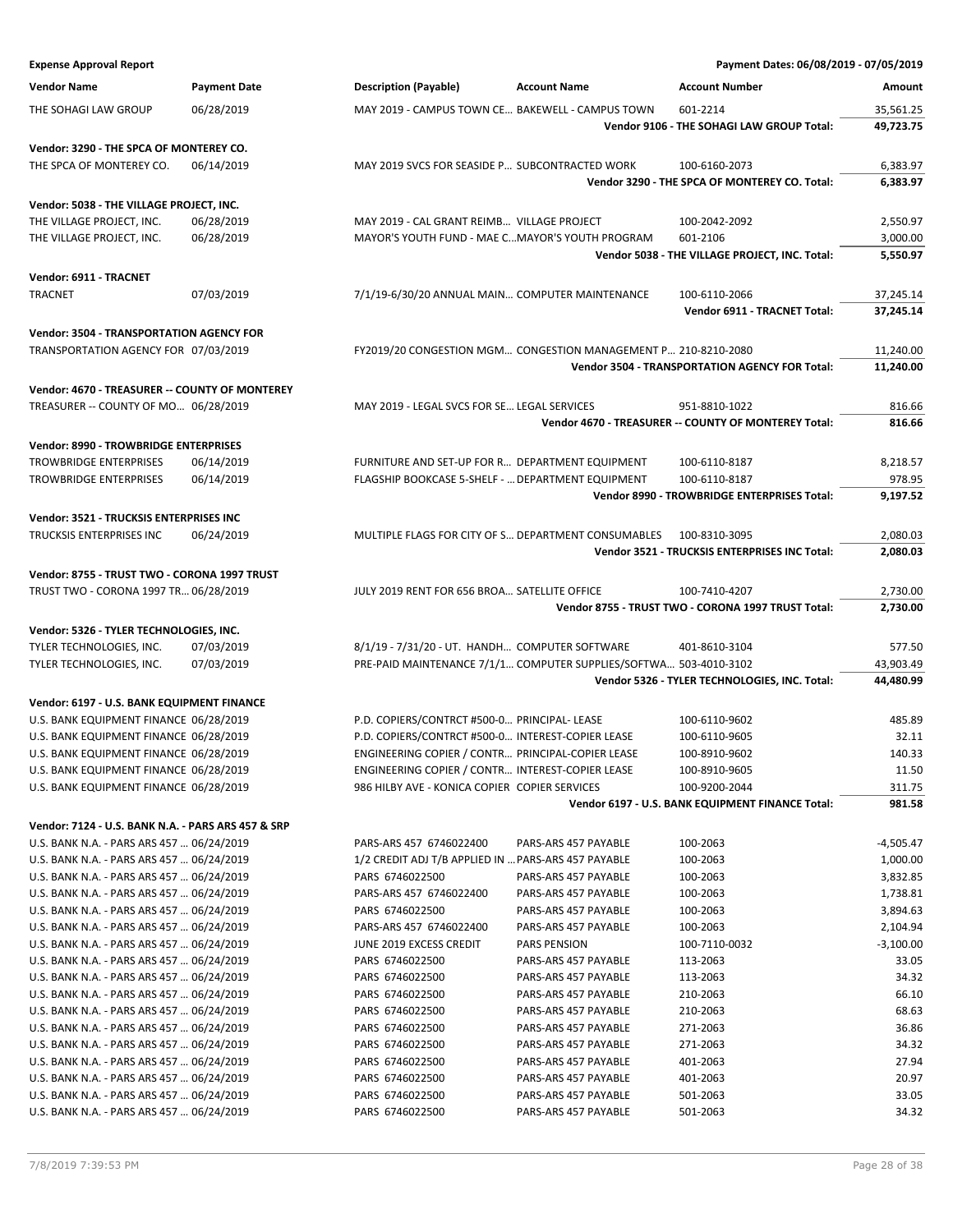| <b>Vendor Name</b>                              | <b>Payment Date</b> | <b>Description (Payable)</b>                   | <b>Account Name</b>                                                      | Account Number                                           | Amount     |
|-------------------------------------------------|---------------------|------------------------------------------------|--------------------------------------------------------------------------|----------------------------------------------------------|------------|
| U.S. BANK N.A. - PARS ARS 457  06/24/2019       |                     | PARS 6746022500                                | PARS-ARS 457 PAYABLE                                                     | 503-2063                                                 | 346.75     |
| U.S. BANK N.A. - PARS ARS 457  06/24/2019       |                     | PARS 6746022500                                | PARS-ARS 457 PAYABLE                                                     | 503-2063                                                 | 346.75     |
| U.S. BANK N.A. - PARS ARS 457  06/24/2019       |                     | PARS 6746022500                                | PARS-ARS 457 PAYABLE                                                     | 951-2063                                                 | 89.06      |
| U.S. BANK N.A. - PARS ARS 457  06/24/2019       |                     | PARS 6746022500                                | PARS-ARS 457 PAYABLE                                                     | 951-2063                                                 | 101.20     |
| U.S. BANK N.A. - PARS ARS 457  06/24/2019       |                     | PARS 6746022500                                | PARS-ARS 457 PAYABLE                                                     | 953-2063                                                 | 32.36      |
| U.S. BANK N.A. - PARS ARS 457  06/24/2019       |                     | PARS 6746022500                                | PARS-ARS 457 PAYABLE                                                     | 953-2063                                                 | 13.32      |
|                                                 |                     |                                                |                                                                          | Vendor 7124 - U.S. BANK N.A. - PARS ARS 457 & SRP Total: | 6,284.76   |
|                                                 |                     |                                                |                                                                          |                                                          |            |
| Vendor: 8526 - U.S. BANK ST. PAUL               |                     |                                                |                                                                          |                                                          |            |
| U.S. BANK ST. PAUL                              | 07/03/2019          |                                                | SUCCESSOR AGCY DEBT SVC PA 2014 BOND RESERVE - US BANK 972-1014          |                                                          | 602,098.56 |
|                                                 |                     |                                                |                                                                          | Vendor 8526 - U.S. BANK ST. PAUL Total:                  | 602,098.56 |
| Vendor: 5873 - UNITED SITE SERVICES, INC.       |                     |                                                |                                                                          |                                                          |            |
| UNITED SITE SERVICES, INC.                      | 06/28/2019          | 5/17/19 - 6/13/19 - WEEKLY SV EQUIPMENT RENTAL |                                                                          | 100-8420-2087                                            | 223.40     |
| UNITED SITE SERVICES, INC.                      | 07/03/2019          |                                                | FY18/19 - 6/13/19 - 7/10/19 FE RENTAL PROPERTY EXP & MAINT 961-9610-9599 |                                                          | 1,643.18   |
| UNITED SITE SERVICES, INC.                      | 07/03/2019          |                                                | FY19/20 - 6/13/19 - 7/10/19 FE RENTAL PROPERTY EXP & MAINT 961-9610-9599 |                                                          | 966.58     |
|                                                 |                     |                                                |                                                                          | Vendor 5873 - UNITED SITE SERVICES, INC. Total:          | 2,833.16   |
| Vendor: 3560 - UNITED WAY OF MONTEREY PENINSULA |                     |                                                |                                                                          |                                                          |            |
| UNITED WAY OF MONTEREY PE 06/21/2019            |                     | <b>EMPLOYEE CONTRIBUTIONS</b>                  | MISC PAYROLL PAYABLES                                                    | 100-2062                                                 | 32.31      |
| UNITED WAY OF MONTEREY PE 06/21/2019            |                     | <b>EMPLOYEE CONTRIBUTIONS</b>                  | <b>MISC PAYROLL PAYABLES</b>                                             | 100-2062                                                 | 31.53      |
| UNITED WAY OF MONTEREY PE 06/21/2019            |                     | <b>EMPLOYEE CONTRIBUTIONS</b>                  | MISC PAYROLL PAYABLES                                                    | 100-2062                                                 | 31.01      |
| UNITED WAY OF MONTEREY PE 06/21/2019            |                     | <b>EMPLOYEE CONTRIBUTIONS</b>                  | MISC PAYROLL PAYABLES                                                    | 100-2062                                                 | 30.78      |
| UNITED WAY OF MONTEREY PE 06/21/2019            |                     | <b>EMPLOYEE CONTRIBUTIONS</b>                  | MISC PAYROLL PAYABLES                                                    | 113-2062                                                 | 0.42       |
| UNITED WAY OF MONTEREY PE 06/21/2019            |                     | <b>EMPLOYEE CONTRIBUTIONS</b>                  | <b>MISC PAYROLL PAYABLES</b>                                             | 113-2062                                                 | 0.10       |
| UNITED WAY OF MONTEREY PE 06/21/2019            |                     | <b>EMPLOYEE CONTRIBUTIONS</b>                  | MISC PAYROLL PAYABLES                                                    | 271-2062                                                 | 0.69       |
| UNITED WAY OF MONTEREY PE 06/21/2019            |                     | <b>EMPLOYEE CONTRIBUTIONS</b>                  | MISC PAYROLL PAYABLES                                                    | 271-2062                                                 | 1.47       |
| UNITED WAY OF MONTEREY PE 06/21/2019            |                     | <b>EMPLOYEE CONTRIBUTIONS</b>                  | MISC PAYROLL PAYABLES                                                    | 271-2062                                                 | 1.57       |
| UNITED WAY OF MONTEREY PE 06/21/2019            |                     | <b>EMPLOYEE CONTRIBUTIONS</b>                  | MISC PAYROLL PAYABLES                                                    | 271-2062                                                 | 1.75       |
| UNITED WAY OF MONTEREY PE 06/21/2019            |                     | <b>EMPLOYEE CONTRIBUTIONS</b>                  | MISC PAYROLL PAYABLES                                                    | 401-2062                                                 | 0.31       |
| UNITED WAY OF MONTEREY PE 06/21/2019            |                     | <b>EMPLOYEE CONTRIBUTIONS</b>                  | MISC PAYROLL PAYABLES                                                    | 951-2062                                                 | 0.06       |
|                                                 |                     |                                                |                                                                          | Vendor 3560 - UNITED WAY OF MONTEREY PENINSULA Total:    | 132.00     |
| Vendor: 7370 - UPEC, LOCAL 792                  |                     |                                                |                                                                          |                                                          |            |
| UPEC, LOCAL 792                                 | 06/21/2019          | LIUNA/UNION DUES                               | MISC PAYROLL PAYABLES                                                    | 100-2062                                                 | 549.41     |
| UPEC, LOCAL 792                                 | 06/21/2019          | LIUNA/UNION DUES                               | MISC PAYROLL PAYABLES                                                    | 100-2062                                                 | 537.16     |
| UPEC, LOCAL 792                                 | 06/21/2019          | LIUNA/UNION DUES                               | MISC PAYROLL PAYABLES                                                    | 100-2062                                                 | 518.26     |
| UPEC, LOCAL 792                                 | 06/21/2019          | LIUNA/UNION DUES                               | MISC PAYROLL PAYABLES                                                    | 100-2062                                                 | 23.75      |
| UPEC, LOCAL 792                                 | 06/21/2019          | LIUNA/UNION DUES                               | MISC PAYROLL PAYABLES                                                    | 100-2062                                                 | 490.16     |
| UPEC, LOCAL 792                                 | 06/21/2019          | LIUNA/UNION DUES                               | MISC PAYROLL PAYABLES                                                    | 103-2062                                                 | 3.38       |
| UPEC, LOCAL 792                                 | 06/21/2019          | LIUNA/UNION DUES                               | MISC PAYROLL PAYABLES                                                    | 103-2062                                                 | 4.32       |
| UPEC, LOCAL 792                                 | 06/21/2019          | LIUNA/UNION DUES                               | MISC PAYROLL PAYABLES                                                    | 103-2062                                                 | 5.24       |
| UPEC, LOCAL 792                                 | 06/21/2019          | LIUNA/UNION DUES                               | MISC PAYROLL PAYABLES                                                    | 103-2062                                                 | 8.99       |
| UPEC, LOCAL 792                                 | 06/21/2019          | LIUNA/UNION DUES                               | MISC PAYROLL PAYABLES                                                    | 113-2062                                                 | 79.75      |
| UPEC, LOCAL 792                                 | 06/21/2019          | LIUNA/UNION DUES                               | MISC PAYROLL PAYABLES                                                    | 113-2062                                                 | 61.01      |
| UPEC, LOCAL 792                                 | 06/21/2019          | LIUNA/UNION DUES                               | MISC PAYROLL PAYABLES                                                    | 113-2062                                                 | 69.48      |
| UPEC, LOCAL 792                                 | 06/21/2019          | LIUNA/UNION DUES                               | MISC PAYROLL PAYABLES                                                    | 113-2062                                                 | 84.82      |
| UPEC, LOCAL 792                                 | 06/21/2019          | LIUNA/UNION DUES                               | MISC PAYROLL PAYABLES                                                    | 210-2062                                                 | 43.85      |
| UPEC, LOCAL 792                                 | 06/21/2019          | LIUNA/UNION DUES                               | MISC PAYROLL PAYABLES                                                    | 210-2062                                                 | 49.62      |
| UPEC, LOCAL 792                                 | 06/21/2019          | LIUNA/UNION DUES                               | MISC PAYROLL PAYABLES                                                    | 210-2062                                                 | 62.28      |
| UPEC, LOCAL 792                                 | 06/21/2019          | LIUNA/UNION DUES                               | MISC PAYROLL PAYABLES                                                    | 210-2062                                                 | 73.69      |
| UPEC, LOCAL 792                                 | 06/21/2019          | LIUNA/UNION DUES                               | MISC PAYROLL PAYABLES                                                    | 271-2062                                                 | 25.84      |
| UPEC, LOCAL 792                                 | 06/21/2019          | LIUNA/UNION DUES                               | MISC PAYROLL PAYABLES                                                    | 271-2062                                                 | 34.98      |
| UPEC, LOCAL 792                                 | 06/21/2019          | LIUNA/UNION DUES                               | MISC PAYROLL PAYABLES                                                    | 271-2062                                                 | 55.11      |
| UPEC, LOCAL 792                                 | 06/21/2019          | LIUNA/UNION DUES                               | MISC PAYROLL PAYABLES                                                    | 271-2062                                                 | 52.91      |
| UPEC, LOCAL 792                                 | 06/21/2019          | LIUNA/UNION DUES                               | MISC PAYROLL PAYABLES                                                    | 345-2062                                                 | 2.26       |
| UPEC, LOCAL 792                                 | 06/21/2019          | LIUNA/UNION DUES                               | MISC PAYROLL PAYABLES                                                    | 345-2062                                                 | 1.16       |
| UPEC, LOCAL 792                                 | 06/21/2019          | LIUNA/UNION DUES                               | MISC PAYROLL PAYABLES                                                    | 345-2062                                                 | 1.86       |
| UPEC, LOCAL 792                                 | 06/21/2019          | LIUNA/UNION DUES                               | MISC PAYROLL PAYABLES                                                    | 345-2062                                                 | 2.03       |
| UPEC, LOCAL 792                                 | 06/21/2019          | LIUNA/UNION DUES                               | MISC PAYROLL PAYABLES                                                    | 401-2062                                                 | 39.58      |
| UPEC, LOCAL 792                                 | 06/21/2019          | LIUNA/UNION DUES                               | MISC PAYROLL PAYABLES                                                    | 401-2062                                                 | 46.63      |
| UPEC, LOCAL 792                                 | 06/21/2019          | LIUNA/UNION DUES                               | MISC PAYROLL PAYABLES                                                    | 401-2062                                                 | 40.44      |
| UPEC, LOCAL 792                                 | 06/21/2019          | LIUNA/UNION DUES                               | MISC PAYROLL PAYABLES                                                    | 401-2062                                                 | 41.43      |
|                                                 |                     |                                                |                                                                          |                                                          |            |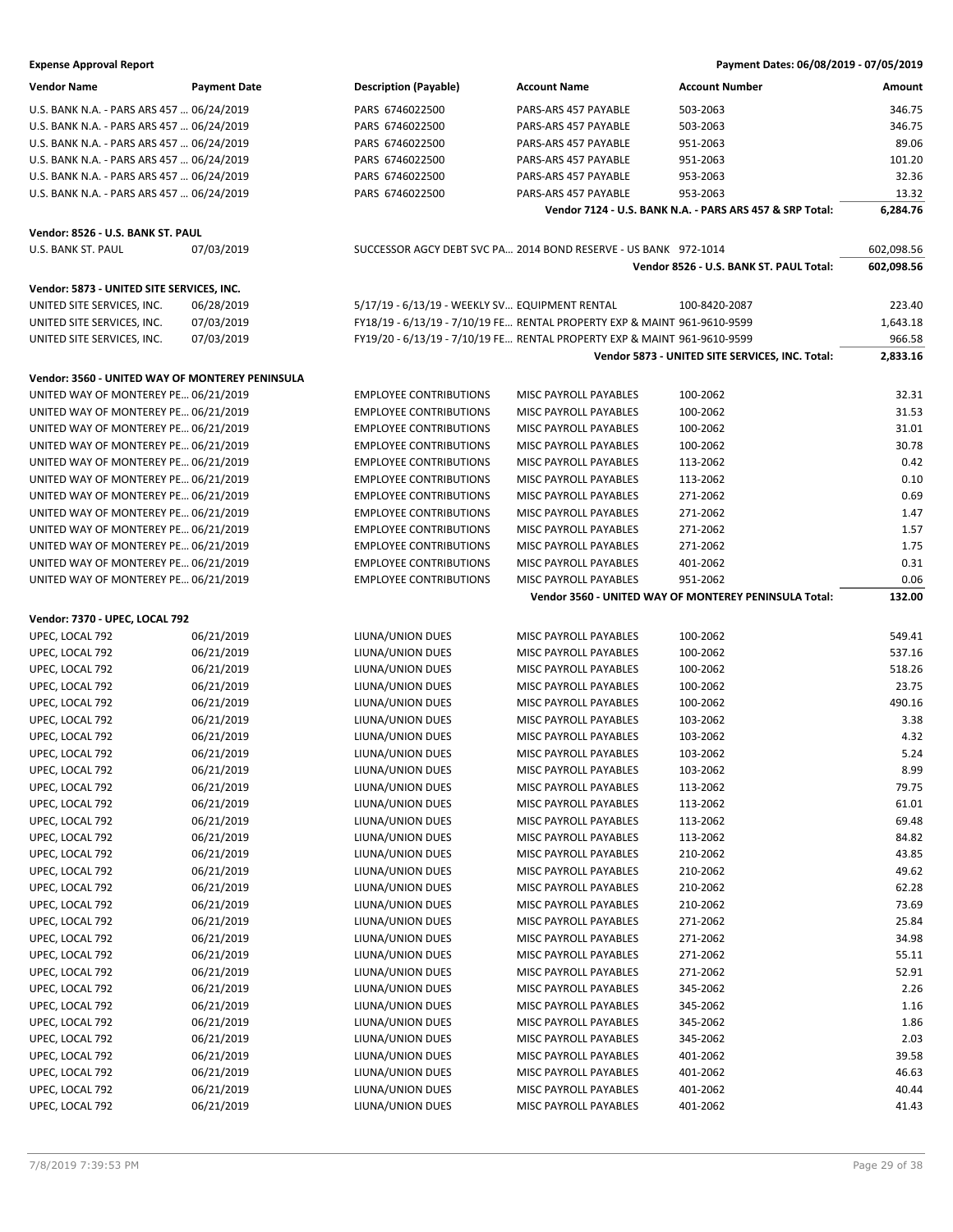| <b>Vendor Name</b>                                   | <b>Payment Date</b> | <b>Description (Payable)</b>                          | <b>Account Name</b>                                                  | <b>Account Number</b>                                      | Amount    |
|------------------------------------------------------|---------------------|-------------------------------------------------------|----------------------------------------------------------------------|------------------------------------------------------------|-----------|
| UPEC, LOCAL 792                                      | 06/21/2019          | LIUNA/UNION DUES                                      | MISC PAYROLL PAYABLES                                                | 501-2062                                                   | 47.11     |
| UPEC, LOCAL 792                                      | 06/21/2019          | LIUNA/UNION DUES                                      | MISC PAYROLL PAYABLES                                                | 501-2062                                                   | 47.50     |
| UPEC, LOCAL 792                                      | 06/21/2019          | LIUNA/UNION DUES                                      | MISC PAYROLL PAYABLES                                                | 501-2062                                                   | 47.50     |
| UPEC, LOCAL 792                                      | 06/21/2019          | LIUNA/UNION DUES                                      | MISC PAYROLL PAYABLES                                                | 501-2062                                                   | 47.50     |
|                                                      |                     |                                                       |                                                                      |                                                            |           |
| UPEC, LOCAL 792                                      | 06/21/2019          | LIUNA/UNION DUES                                      | MISC PAYROLL PAYABLES                                                | 951-2062                                                   | 40.07     |
| UPEC, LOCAL 792                                      | 06/21/2019          | LIUNA/UNION DUES                                      | MISC PAYROLL PAYABLES                                                | 951-2062                                                   | 48.87     |
| UPEC, LOCAL 792                                      | 06/21/2019          | LIUNA/UNION DUES                                      | MISC PAYROLL PAYABLES                                                | 951-2062                                                   | 31.08     |
| UPEC, LOCAL 792                                      | 06/21/2019          | LIUNA/UNION DUES                                      | MISC PAYROLL PAYABLES                                                | 951-2062                                                   | 29.72     |
|                                                      |                     |                                                       |                                                                      | Vendor 7370 - UPEC, LOCAL 792 Total:                       | 3,348.75  |
| Vendor: 4271 - URETSKY SECURITY                      |                     |                                                       |                                                                      |                                                            |           |
| <b>URETSKY SECURITY</b>                              | 07/03/2019          | JUNE 2019 - FINGERPRINTING ( PERSONNEL RECRUITMENT    |                                                                      | 100-2031-2064                                              | 40.00     |
| <b>URETSKY SECURITY</b>                              | 06/14/2019          | MAY 2019 - FINGERPRINTING                             | <b>BACKGROUND INVESTIGATION</b>                                      | 100-9310-1027                                              | 260.00    |
| <b>URETSKY SECURITY</b>                              |                     |                                                       |                                                                      | 100-9310-1027                                              |           |
|                                                      | 07/03/2019          | JUNE 2019 - FINGERPRINTING ( BACKGROUND INVESTIGATION |                                                                      |                                                            | 200.00    |
|                                                      |                     |                                                       |                                                                      | Vendor 4271 - URETSKY SECURITY Total:                      | 500.00    |
| Vendor: 8142 - US FOODS, INC.                        |                     |                                                       |                                                                      |                                                            |           |
| US FOODS, INC.                                       | 06/24/2019          | 986 HILBY AVE FOOD DELIVERY SENIOR ACTIVITIES         |                                                                      | 251-9500-7125                                              | 804.95    |
|                                                      |                     |                                                       |                                                                      | Vendor 8142 - US FOODS, INC. Total:                        | 804.95    |
|                                                      |                     |                                                       |                                                                      |                                                            |           |
| Vendor: 3583 - VALLEY FABRICATION, INC.              |                     |                                                       |                                                                      |                                                            |           |
| VALLEY FABRICATION, INC.                             | 06/28/2019          | FIRE ENGINE #6211/REPAIR FUE OUTSIDE REPAIRS          |                                                                      | 501-8520-6148                                              | 1,136.38  |
|                                                      |                     |                                                       |                                                                      | Vendor 3583 - VALLEY FABRICATION, INC. Total:              | 1,136.38  |
| Vendor: 4417 - VALLEY SAW & GARDEN EQUIP             |                     |                                                       |                                                                      |                                                            |           |
| VALLEY SAW & GARDEN EQUIP 06/14/2019                 |                     | (1) TILLER RE15                                       | <b>TOOLS</b>                                                         | 100-8420-3107                                              | 999.97    |
|                                                      |                     |                                                       |                                                                      | Vendor 4417 - VALLEY SAW & GARDEN EQUIP Total:             | 999.97    |
|                                                      |                     |                                                       |                                                                      |                                                            |           |
| Vendor: 8536 - VERDE DESIGN INC.                     |                     |                                                       |                                                                      |                                                            |           |
| <b>VERDE DESIGN INC.</b>                             | 06/24/2019          | 4/26/19 - 5/25/19 -- CUTINO P PARKS IMPROVEMENTS      |                                                                      | 348-8910-9570                                              | 3,638.62  |
|                                                      |                     |                                                       |                                                                      | Vendor 8536 - VERDE DESIGN INC. Total:                     | 3,638.62  |
| Vendor: 6671 - VERIZON WIRELESS                      |                     |                                                       |                                                                      |                                                            |           |
|                                                      |                     |                                                       |                                                                      |                                                            |           |
| <b>VERIZON WIRELESS</b>                              | 06/14/2019          | ACCT #772515511-00009; 5/23 TELEPHONE                 |                                                                      | 100-6110-5132                                              | 1,240.52  |
| <b>VERIZON WIRELESS</b>                              | 06/24/2019          | ACCT #472229021-00002; 6/1/ DEPARTMENT CONSUMABLES    |                                                                      | 100-6670-3095                                              | 38.01     |
| <b>VERIZON WIRELESS</b>                              | 06/24/2019          | ACCT #472229021-00001; 6/1/ DEPARTMENT CONSUMABLES    |                                                                      | 100-6680-3095                                              | 3,178.96  |
| <b>VERIZON WIRELESS</b>                              | 06/14/2019          | ACCT #772515511-00004; 5/23 DEPARTMENT CONSUMABLES    |                                                                      | 113-8730-3095                                              | 38.01     |
| <b>VERIZON WIRELESS</b>                              | 06/14/2019          | ACCT #472229021-00003; 6/1/ MOBILE COMMUNICATIONS     |                                                                      | 503-4010-5135                                              | 171.71    |
|                                                      |                     |                                                       |                                                                      | Vendor 6671 - VERIZON WIRELESS Total:                      | 4,667.21  |
| <b>Vendor: 8086 - VETERANS TRANSITION CENTER</b>     |                     |                                                       |                                                                      |                                                            |           |
|                                                      |                     |                                                       |                                                                      |                                                            |           |
| VETERANS TRANSITION CENTER 06/24/2019                |                     |                                                       | 4 QTR, FY2018/19 CDBG PAYM VETERANS TRANSITION RENOV 200-5410-7600   |                                                            | 7,126.38  |
|                                                      |                     |                                                       |                                                                      | <b>Vendor 8086 - VETERANS TRANSITION CENTER Total:</b>     | 7,126.38  |
| Vendor: 4511 - VETERINARY EMERGENCY & SPECIALTY CTR. |                     |                                                       |                                                                      |                                                            |           |
| VETERINARY EMERGENCY & SP 06/24/2019                 |                     | 6/7/19 EMERG VISIT PATIENT ID VETERINARY SERVICES     |                                                                      | 100-6160-2051                                              | 103.00    |
|                                                      |                     |                                                       |                                                                      | Vendor 4511 - VETERINARY EMERGENCY & SPECIALTY CTR. Total: | 103.00    |
|                                                      |                     |                                                       |                                                                      |                                                            |           |
| Vendor: 8129 - VORTEX INDUSTRIES, INC.               |                     |                                                       |                                                                      |                                                            |           |
| VORTEX INDUSTRIES, INC.                              | 07/03/2019          | ROLLING STEEL DOORS #1-6 28 VEHICLE STORAGE           |                                                                      | 100-6670-8187                                              | 8,239.50  |
|                                                      |                     |                                                       |                                                                      | Vendor 8129 - VORTEX INDUSTRIES, INC. Total:               | 8,239.50  |
| Vendor: 2328 - WALLACE GROUP                         |                     |                                                       |                                                                      |                                                            |           |
| <b>WALLACE GROUP</b>                                 | 07/03/2019          |                                                       | MAY 2019 - SCSD - DEL MONTE  DEL MONTE SWR MAIN REPLAC 953-8820-9214 |                                                            | 23,517.75 |
|                                                      |                     |                                                       |                                                                      | Vendor 2328 - WALLACE GROUP Total:                         | 23,517.75 |
|                                                      |                     |                                                       |                                                                      |                                                            |           |
| Vendor: 9212 - WEX BANK                              |                     |                                                       |                                                                      |                                                            |           |
| <b>WEX BANK</b>                                      | 06/14/2019          | MAY 2019 FUEL PURCHASES/A VEHICLE FUEL                |                                                                      | 501-8520-6145                                              | 283.75    |
|                                                      |                     |                                                       |                                                                      | Vendor 9212 - WEX BANK Total:                              | 283.75    |
| <b>Vendor: 4970 - WHITSON ENGINEERS</b>              |                     |                                                       |                                                                      |                                                            |           |
|                                                      |                     |                                                       |                                                                      |                                                            |           |
| <b>WHITSON ENGINEERS</b>                             | 06/14/2019          | SVCS THRU 5/31/19 - DEL MON CONSULTANT                |                                                                      | 100-8910-1030                                              | 2,024.50  |
| <b>WHITSON ENGINEERS</b>                             | 06/24/2019          | APRIL 2019 - CAPRA PARK - CIVIL CAPRA PARK            |                                                                      | 342-8910-9572                                              | 688.50    |
|                                                      |                     |                                                       |                                                                      | Vendor 4970 - WHITSON ENGINEERS Total:                     | 2,713.00  |
| Vendor: 8774 - XAVIER JIMENEZ ROBLEDO                |                     |                                                       |                                                                      |                                                            |           |
| XAVIER JIMENEZ ROBLEDO                               | 06/24/2019          | DA ASSET FORFEITURE #18-10                            | STATE DRUG ENFORCEMENT P 601-2160                                    |                                                            | 379.00    |
|                                                      |                     |                                                       |                                                                      | Vendor 8774 - XAVIER JIMENEZ ROBLEDO Total:                | 379.00    |
|                                                      |                     |                                                       |                                                                      |                                                            |           |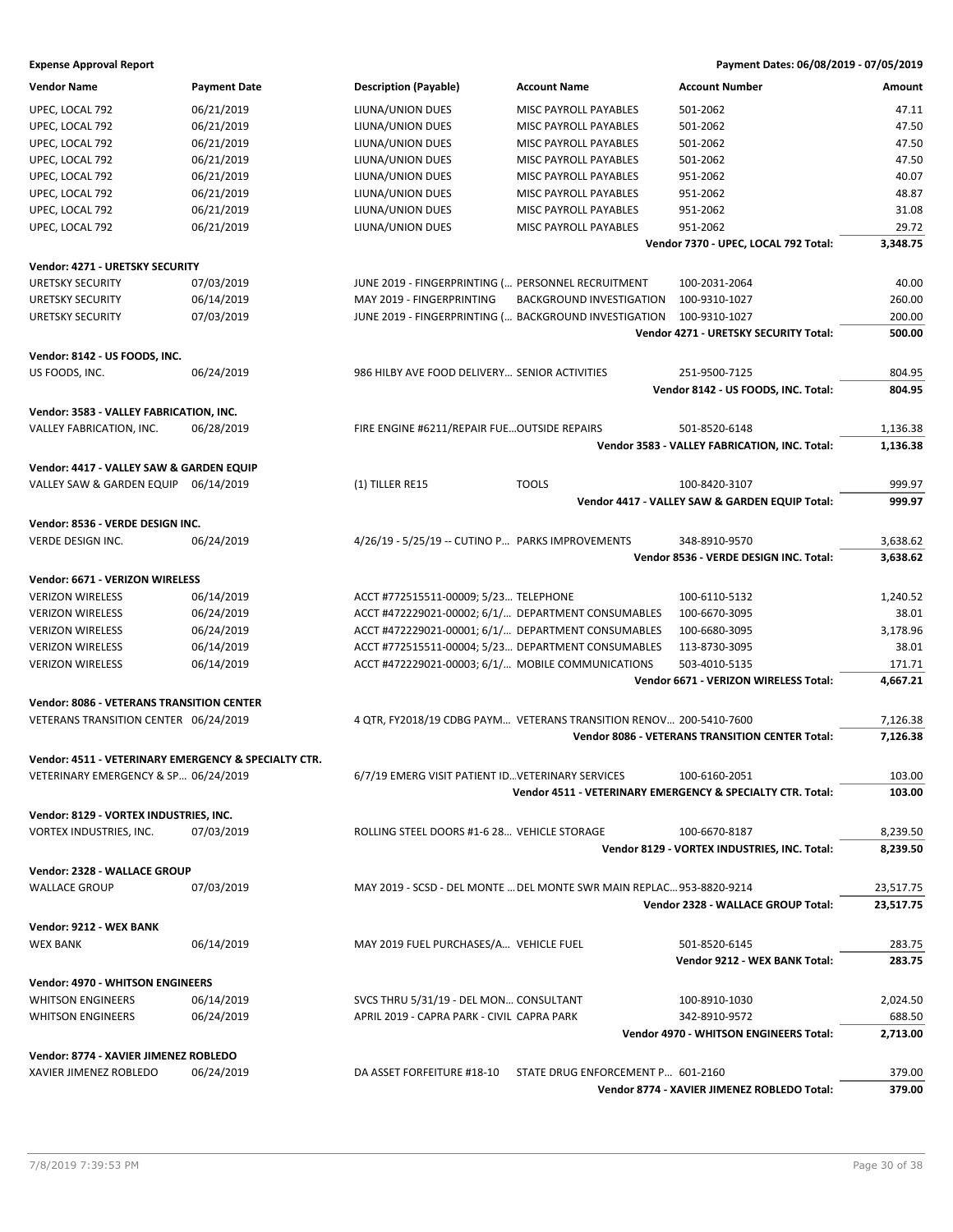| <b>Expense Approval Report</b>                |                     |                                                        |                     | Payment Dates: 06/08/2019 - 07/05/2019              |        |
|-----------------------------------------------|---------------------|--------------------------------------------------------|---------------------|-----------------------------------------------------|--------|
| <b>Vendor Name</b>                            | <b>Payment Date</b> | <b>Description (Payable)</b>                           | <b>Account Name</b> | <b>Account Number</b>                               | Amount |
| Vendor: 9234 - YANMEI LIU                     |                     |                                                        |                     |                                                     |        |
| YANMEI LIU                                    | 07/03/2019          | STR TOT REFUND AUG - DEC '18  TOT - SHORT-TERM RENTALS |                     | 100-3129                                            | 205.00 |
|                                               |                     |                                                        |                     | Vendor 9234 - YANMEI LIU Total:                     | 205.00 |
| Vendor: 9232 - YWCA OF THE MONTEREY PENINSULA |                     |                                                        |                     |                                                     |        |
| YWCA OF THE MONTEREY PENI 07/03/2019          |                     | FOOD DEPOSIT REFUND FOR O RENTAL DEPOSITS              |                     | 257-2345                                            | 112.50 |
|                                               |                     |                                                        |                     | Vendor 9232 - YWCA OF THE MONTEREY PENINSULA Total: | 112.50 |

**Grand Total: 5,268,411.53**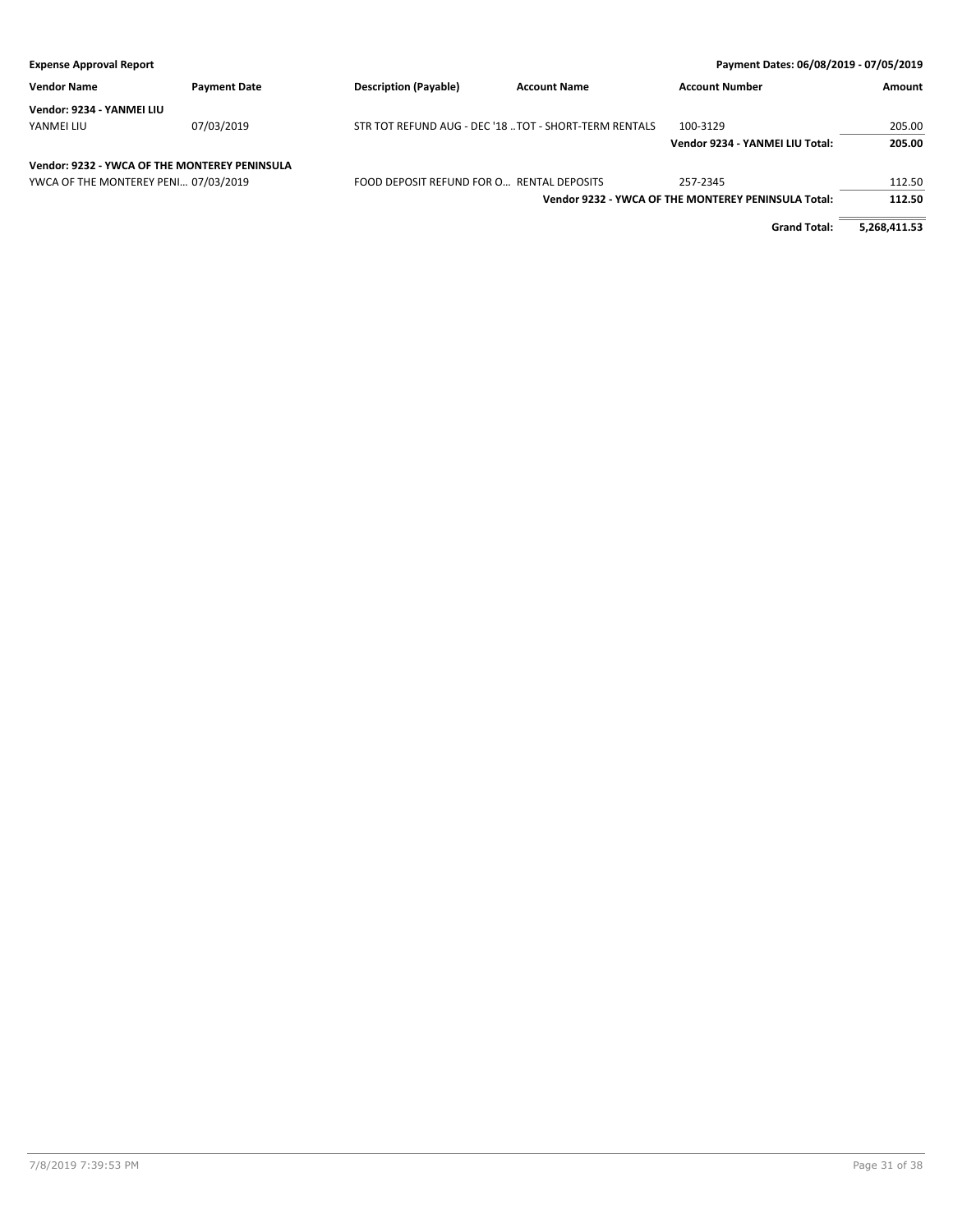## **Report Summary**

|  | <b>Fund Summary</b> |
|--|---------------------|
|--|---------------------|

| Fund                            |                     | <b>Payment Amount</b> |
|---------------------------------|---------------------|-----------------------|
| 100 - GENERAL FUND              |                     | 744,402.69            |
| 103 - LAGUNA GRANDE PKG FUND    |                     | 2,753.41              |
| 113 - POMA & DMDC FUND          |                     | 14,387.42             |
| 200 - CDBG FUND                 |                     | 43,967.48             |
| 210 - STREETS FUND              |                     | 225,053.63            |
| 218 - TRAINING - FIRE           |                     | 2,043.00              |
| <b>243 - PRVNT</b>              |                     | 842.89                |
| <b>251 - SENIOR PROGRAMS</b>    |                     | 1,216.91              |
| <b>257 - PARKS MAINTENANCE</b>  |                     | 1,409.19              |
| 271 - STORMWATER FUND           |                     | 5,377.99              |
| 342 - PARKS-PLAYGROUND IMPRVMNT |                     | 688.50                |
| 345 - WBUV INFRASTRUCTURE IMPRO |                     | 221,307.10            |
| 348 - CUTINO PARK IMPRVMTS      |                     | 424,239.06            |
| <b>401 - WATER FUND</b>         |                     | 32,217.65             |
| 501 - EQUIPMT MAINT FUND        |                     | 44,363.39             |
| 502 - PROP/CASUALTY INS FUND    |                     | 2,489,044.69          |
| 503 - MIS FUND                  |                     | 74,624.28             |
| 601 - EXPEND TRUST FUND         |                     | 76,991.18             |
| 670 - WATERMASTER FUND          |                     | 9,600.00              |
| 951 - SAN, DISTRICT GEN, FUND   |                     | 16,447.59             |
| 952 - SAN, DISTRICT CAP, OUTLAY |                     | 60,505.22             |
| 953 - SAN, DISTRICT CAP, IMPROV |                     | 95,476.87             |
| 954 - SAN, DISTRICT INS, RESRV  |                     | 58,218.00             |
| 961 - SA FORT ORD CAPITAL PROJ  |                     | 20,789.76             |
| 971 - SA MERGED CAPITAL PROJ    |                     | 178.08                |
| 972 - SA MERGED DEBT SERVICE    |                     | 602,098.56            |
| 973 - SA MERGED - LMIHF         |                     | 166.99                |
|                                 | <b>Grand Total:</b> | 5,268,411.53          |

## **Account Summary**

| <b>Account Number</b> | <b>Account Name</b>           | <b>Payment Amount</b> |
|-----------------------|-------------------------------|-----------------------|
| 100-1010-1030         | CONSULTANT                    | 2,708.25              |
| 100-1010-1036         | LAFCO ANNUAL CHARGES          | 29,793.01             |
| 100-1010-4114         | TRAVEL - JONES/KISPERSKY      | 125.62                |
| 100-1010-4116         | TRAVEL - ALEXANDER/WI         | 374.16                |
| 100-1010-4117         | <b>TRAVEL - PACHECO</b>       | 40.00                 |
| 100-1010-7164         | ASSOC. OF MNTRY BAY A         | 5,778.00              |
| 100-1010-7167         | <b>COMMUNITY FIREWORKS</b>    | 40,070.58             |
| 100-2031-1029         | <b>TRAINING AND EDUCATI</b>   | 1,065.00              |
| 100-2031-1030         | CONSULTANT                    | 19,010.69             |
| 100-2031-1037         | <b>EMPLOYEE RECOGNITION</b>   | 542.76                |
| 100-2031-1038         | <b>EMPLOYEE ASSISTANCE P</b>  | 1,287.00              |
| 100-2031-2064         | PERSONNEL RECRUITMENT         | 7,330.47              |
| 100-2031-2065         | POLICE & FIRE EXAMS           | 240.50                |
| 100-2031-3092         | <b>STATIONARY SUPPLIES</b>    | 77.50                 |
| 100-2031-3095         | DEPARTMENT CONSUMA            | 213.02                |
| 100-2042-1039         | <b>JAN ROEHL CONSULTING</b>   | 871.25                |
| 100-2042-2092         | <b>VILLAGE PROJECT</b>        | 2,550.97              |
| 100-2042-7201         | COMM PARTNERSHIP FOR          | 1,331.76              |
| 100-2042-7205         | <b>RESTORATIVE JUSTICE PA</b> | 2,490.91              |
| 100-2042-7206         | <b>PARTNERS FOR PEACE</b>     | 3,750.06              |
| 100-2052              | FEDERAL TAX PAYABLE           | 60,160.07             |
| 100-2053              | <b>STATE TAX PAYABLE</b>      | 22,941.85             |
| 100-2056              | <b>PERS PAYABLE</b>           | 112,810.94            |
| 100-2057              | EE HEALTHCARE PAYABLE         | 39,005.03             |
| 100-2059              | <b>GARNISHMENT PAYABLE</b>    | 3,987.80              |
| 100-2060              | DEFERRED COMP PAYABLE         | 29,529.68             |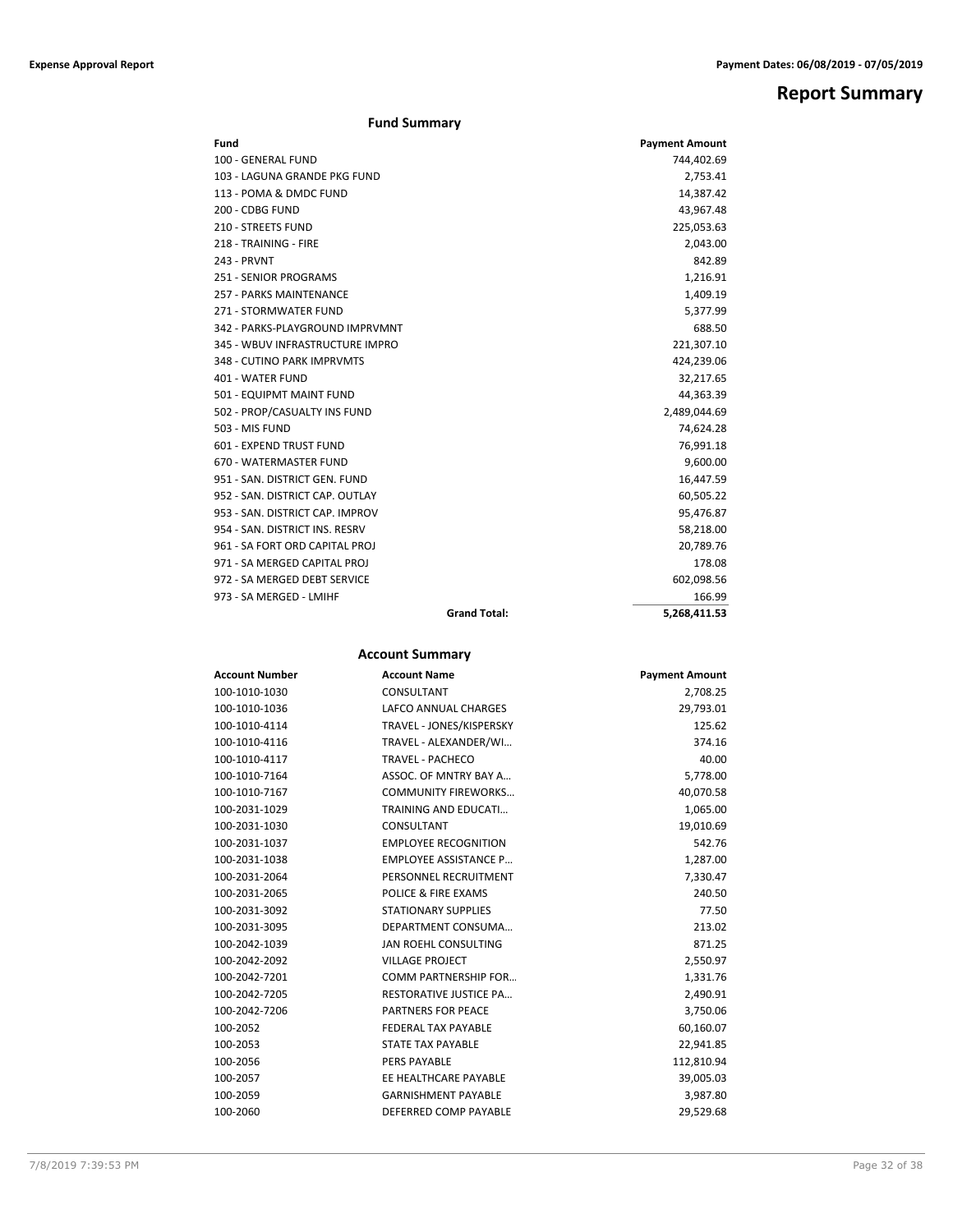| <b>Account Summary</b>         |                                            |                       |  |
|--------------------------------|--------------------------------------------|-----------------------|--|
| Account Number                 | <b>Account Name</b>                        | <b>Payment Amount</b> |  |
| 100-2062                       | <b>MISC PAYROLL PAYABLES</b>               | 13,573.34             |  |
| 100-2063                       | PARS-ARS 457 PAYABLE                       | 8,065.76              |  |
| 100-2064                       | LIUNA PENSION PAYABLE                      | 10,184.20             |  |
| 100-2066                       | <b>DENTAL PAYABLE</b>                      | 5,863.20              |  |
| 100-3010-1022                  | <b>LEGAL SERVICES</b>                      | 5,915.00              |  |
| 100-3010-1023                  | LEGAL SERVICES - SPECIAL                   | 687.50                |  |
| 100-3010-1030                  | CONSULTANT                                 | 37.00                 |  |
| 100-3010-3095                  | DEPARTMENT CONSUMA                         | 10.59                 |  |
| 100-3129                       | TOT - SHORT-TERM RENT                      | 205.00                |  |
| 100-3679                       | <b>RECREATION DAY CAMP</b>                 | 927.73                |  |
| 100-5110-1015                  | <b>BENEFITS ADMINISTRATI</b>               | 1,408.95              |  |
| 100-5110-1030                  | CONSULTANT                                 | 742.50                |  |
| 100-5110-2044                  | <b>COPIER SERVICES</b>                     | 662.32                |  |
| 100-5110-2078                  | <b>OTHER EXPENSE</b>                       | 5,500.00              |  |
| 100-5110-3092                  | <b>STATIONARY SUPPLIES</b>                 | 627.91                |  |
| 100-5110-4124                  | <b>MAIL SERVICES</b>                       | 1,229.34              |  |
| 100-6110-1026                  | MEDICAL EXAMS                              | 2,625.00              |  |
| 100-6110-1027                  | BACKGROUND INVESTIGA                       | 3,408.78              |  |
| 100-6110-1029                  | <b>TRAINING &amp; EDUCATION</b>            | 385.00                |  |
| 100-6110-1030                  | CONSULTANT                                 | 815.38                |  |
| 100-6110-2049                  | UNIFORM SERVICE/LAUN                       | 274.25                |  |
| 100-6110-2054                  | <b>EQUIPMENT REPAIR</b>                    | 402.07                |  |
| 100-6110-2057                  | PEST CONTROL                               | 140.00                |  |
| 100-6110-2066                  | <b>COMPUTER MAINTENAN</b>                  | 37,245.14             |  |
| 100-6110-2078                  | <b>OTHER EXPENSE</b>                       | 443.17                |  |
| 100-6110-3092                  | <b>STATIONARY SUPPLIES</b>                 | 574.93                |  |
| 100-6110-3095                  | DEPARTMENT CONSUMA                         | 653.99                |  |
| 100-6110-3102                  | COMPUTER SUPPLIES/SO                       | 2,064.34              |  |
| 100-6110-4124                  | <b>MAIL SERVICES</b>                       | 286.14                |  |
| 100-6110-4202                  | <b>CALEA PROGRAM</b>                       | 5,335.80              |  |
| 100-6110-5132                  | <b>TELEPHONE</b>                           | 1,863.45              |  |
| 100-6110-8187                  | DEPARTMENT EQUIPMENT                       | 9,197.52              |  |
| 100-6110-9602                  | PRINCIPAL- LEASE                           | 485.89                |  |
| 100-6110-9605                  | <b>INTEREST-COPIER LEASE</b>               | 32.11                 |  |
| 100-6120-1029                  | <b>TRAINING &amp; EDUCATIONS</b>           | 792.50                |  |
| 100-6120-2052                  | <b>RADIO REPAIR</b>                        | 744.21                |  |
| 100-6120-3096                  | CSA74 APPROVED MEDIC                       | 152.19                |  |
| 100-6120-8134                  | <b>BODY CAMERAS</b>                        | 4,894.40              |  |
| 100-6120-8187                  | <b>DEPARTMENT EQUIPMENT</b>                | 14,261.52             |  |
| 100-6130-1029                  | TRAINING & EDUCAITON                       | 1,123.00              |  |
| 100-6130-1033                  | <b>FTINESS PROGRAM</b>                     | 962.00                |  |
| 100-6130-4125                  | <b>INVESTIGATION EXPENSE</b>               | 350.00                |  |
| 100-6160-2051<br>100-6160-2073 | <b>VETERINARY SERVICES</b>                 | 103.00                |  |
|                                | SUBCONTRACTED WORK<br>TEMPORARY CONTRACT S | 6,383.97              |  |
| 100-6610-2043<br>100-6610-2053 | <b>OUTSIDE PRINTING SERVI</b>              | 415.00<br>228.50      |  |
|                                | DEPARTMENT CONSUMA                         |                       |  |
| 100-6610-3095                  | <b>MEDICAL EXAMS</b>                       | 66.03                 |  |
| 100-6640-1026<br>100-6640-2043 | TEMPORARY CONTRACT S                       | 3,933.50<br>2,511.31  |  |
| 100-6640-2049                  | UNIFORM SERVICE/LAUN                       | 428.38                |  |
| 100-6640-2055                  | FIRE EQUIPMENT REPAIR                      |                       |  |
| 100-6640-3093                  | <b>JANITORIAL SUPPLIES</b>                 | 142.60<br>236.37      |  |
| 100-6640-3097                  | SAFETY EQUIPMENT                           | 3,901.69              |  |
| 100-6660-1026                  | MEDICAL EXAMS                              | 2,250.00              |  |
| 100-6670-3095                  | DEPARTMENT CONSUMA                         | 38.01                 |  |
| 100-6670-8187                  | <b>VEHICLE STORAGE</b>                     | 8,239.50              |  |
| 100-6680-3095                  | DEPARTMENT CONSUMA                         | 3,178.96              |  |
| 100-7110-0032                  | PARS PENSION                               | $-3,100.00$           |  |
|                                |                                            |                       |  |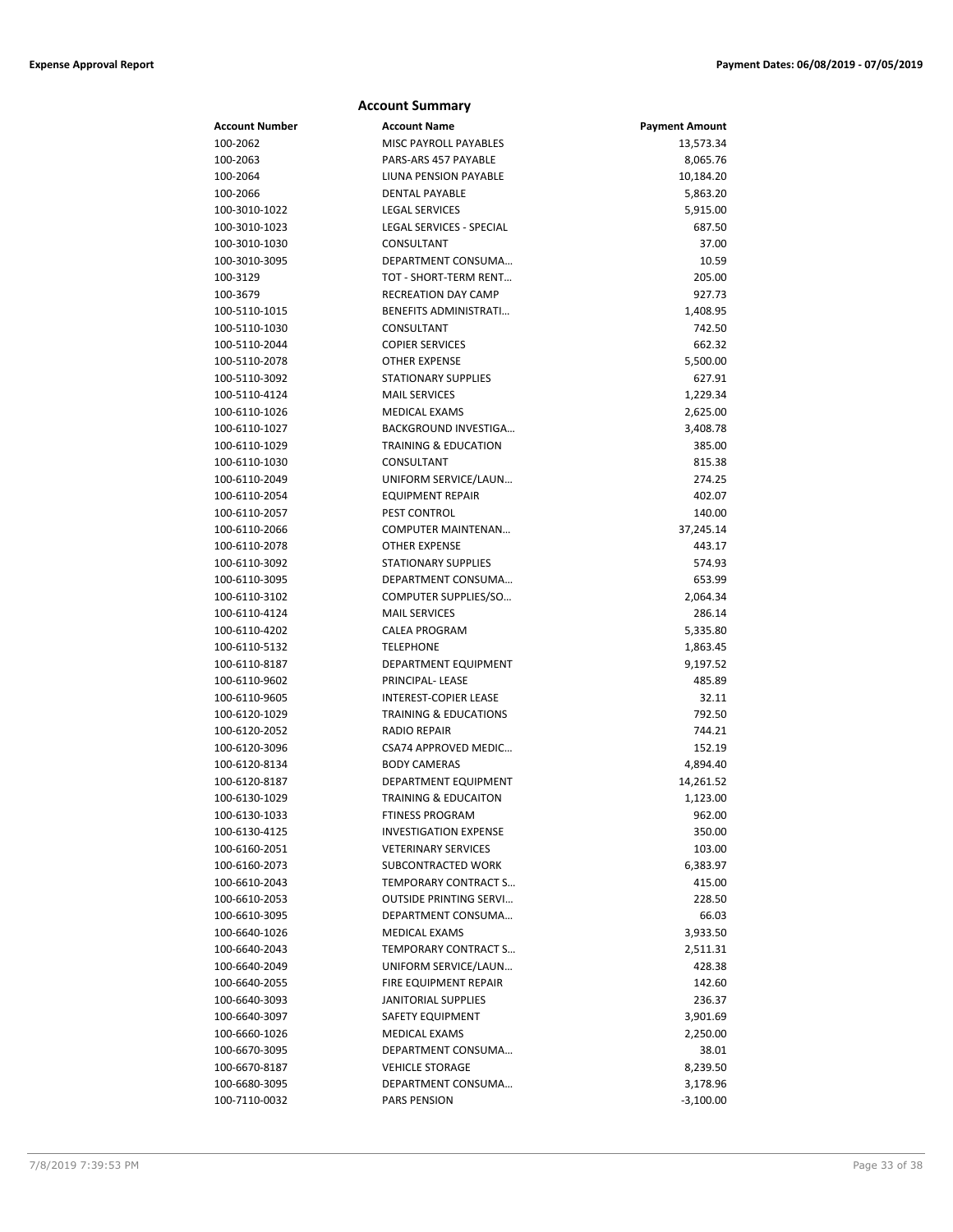|                                | <b>Account Summary</b>                      |                       |
|--------------------------------|---------------------------------------------|-----------------------|
| <b>Account Number</b>          | <b>Account Name</b>                         | <b>Payment Amount</b> |
| 100-7210-2073                  | <b>SUBCONTRACTED WORK</b>                   | 1,935.00              |
| 100-7210-9397                  | <b>COMPUTER SYSTEM</b>                      | 4,416.00              |
| 100-7310-1035                  | CONSULTANT - GENERAL                        | 76,356.81             |
| 100-7310-4122                  | DUES & MEMBERSHIP                           | 483.00                |
| 100-7410-1030                  | CONSULTANT                                  | 2,500.01              |
| 100-7410-2040                  | <b>MARKETING MATERIALS</b>                  | 2,158.00              |
| 100-7410-4206                  | <b>FARMERS' MARKET</b>                      | 5,728.83              |
| 100-7410-4207                  | <b>SATELLITE OFFICE</b>                     | 2,730.00              |
| 100-8310-2044                  | <b>COPIER SERVICES</b>                      | 322.21                |
| 100-8310-2049                  | UNIFORM SERVICE / LAU                       | 248.27                |
| 100-8310-2057                  | PEST CONTROL                                | 276.00                |
| 100-8310-2070                  | <b>ALARM SERVICE</b>                        | 458.31                |
| 100-8310-2073                  | SUBCONTRACTED WORK                          | 2,120.90              |
| 100-8310-3095                  | DEPARTMENT CONSUMA                          | 7,382.92              |
| 100-8310-3097                  | SAFETY EQUIPMENT                            | 413.71                |
| 100-8310-3099                  | <b>CHEMICALS</b>                            | 903.68                |
| 100-8310-5131                  | <b>GAS &amp; ELECTRIC</b>                   | 16,466.66             |
| 100-8310-5133                  | <b>WATER</b>                                | 904.34                |
| 100-8310-5136                  | SEWER SERVICE CHARGE                        | 2,880.76              |
| 100-8410-2049                  | UNIFORM SERVICE/LAUN                        | 79.47                 |
| 100-8420-2049                  | UNIFORM SERVICE/LAUN                        | 248.27                |
| 100-8420-2073                  | SUBCONTRACTED WORK                          | 10,900.00             |
| 100-8420-2087                  | <b>EQUIPMENT RENTAL</b>                     | 223.40                |
| 100-8420-3095                  | DEPARTMENT CONSUMA                          | 593.30                |
| 100-8420-3097                  | SAFETY EQUIPMENT                            | 397.16                |
| 100-8420-3107                  | <b>TOOLS</b>                                | 999.97                |
| 100-8420-5131                  | <b>GAS &amp; ELECTRIC</b>                   | 351.33                |
| 100-8440-2049                  | UNIFORM SERVICE / LAU                       | 148.89                |
| 100-8440-3095                  | DEPARTMENT CONSUMA                          | 228.85                |
| 100-8440-3097                  | SAFETY EQUIPMENT                            | 375.00                |
| 100-8440-5133                  | <b>WATER</b>                                | 8,997.38              |
| 100-8450-2049                  | UNIFORM SERVICE / LAU                       | 79.47                 |
| 100-8910-1030                  | CONSULTANT<br><b>COPIER SERVICES</b>        | 6,874.50              |
| 100-8910-2044                  |                                             | 226.72                |
| 100-8910-3095                  | DEPARTMENT CONSUMA                          | 17.25                 |
| 100-8910-8187<br>100-8910-9602 | DEPARTMENT EQUIPMENT                        | 2,603.41<br>140.33    |
|                                | PRINCIPAL-COPIER LEASE                      |                       |
| 100-8910-9605<br>100-9100-2073 | INTEREST-COPIER LEASE<br>SUBCONTRACTED WORK | 11.50<br>450.00       |
|                                | STATIONARY SUPPLIES                         |                       |
| 100-9100-3092<br>100-9100-3095 | DEPARTMENT CONSUMA                          | -31.99<br>159.00      |
| 100-9105-2049                  | UNIFORM SERVICE/LAUN                        | 615.60                |
| 100-9200-2044                  | <b>COPIER SERVICES</b>                      | 414.58                |
| 100-9200-2053                  | <b>OUTSIDE PRINTING SERVI</b>               | 688.00                |
| 100-9200-2070                  | <b>ALARM SERVICE</b>                        | 706.68                |
| 100-9200-3092                  | STATIONARY SUPPLIES                         | 47.16                 |
| 100-9200-3093                  | <b>JANITORIAL SUPPLIES</b>                  | 217.10                |
| 100-9200-3095                  | DEPARTMENT CONSUMA                          | 1,642.73              |
| 100-9200-7130                  | MOVIES IN THE PARK                          | 1,741.50              |
| 100-9200-7171                  | <b>COMMISSION ACTIVITIES</b>                | 203.93                |
| 100-9200-7175                  | <b>SUMMER PARK CONCERTS</b>                 | 3,650.00              |
| 100-9200-7190                  | <b>ART PROGRAM</b>                          | 131.07                |
| 100-9250-2054                  | <b>EQUIPMENT REPAIR</b>                     | 956.00                |
| 100-9310-1027                  | BACKGROUND INVESTIGA                        | 1,367.00              |
| 100-9310-3095                  | DEPARTMENT CONSUMA                          | 39.68                 |
| 100-9320-2043                  | TEMPORARY CONTRACT S                        | 1,209.75              |
| 100-9320-2049                  | UNIFORM SERVICE/LAUN                        | 512.37                |
| 100-9330-2073                  | SUBCONTRACTED WORK                          | 1,000.00              |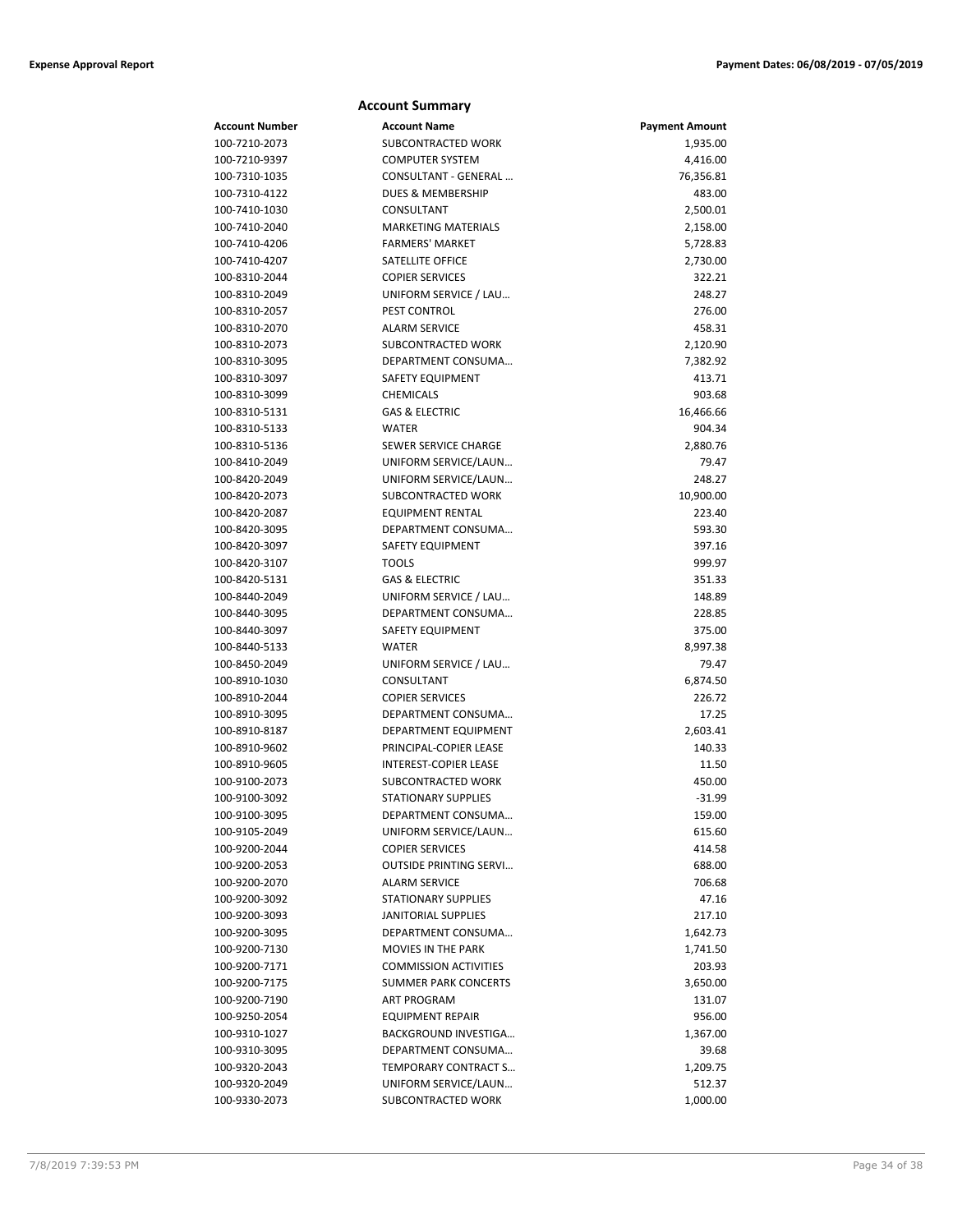|                       | <b>Account Summary</b>                        |                       |
|-----------------------|-----------------------------------------------|-----------------------|
| <b>Account Number</b> | <b>Account Name</b>                           | <b>Payment Amount</b> |
| 100-9330-3095         | DEPARTMENT CONSUMA                            | 136.81                |
| 100-9350-3095         | DEPARTMENT CONSUMA                            | 15.90                 |
| 100-9400-2049         | UNIFORM/LAUNDRY SERV                          | 444.23                |
| 100-9400-3095         | DEPARTMENT CONSUMA                            | 235.54                |
| 100-9400-3097         | <b>SAFETY EQUIPMENT</b>                       | 1,230.00              |
| 100-9500-7143         | <b>FITNESS PROGRAM</b>                        | 179.42                |
| 100-9603-2075         | RECREATION CONTRACT S                         | 2,062.20              |
| 103-2052              | FEDERAL TAX PAYABLE                           | 90.30                 |
| 103-2053              | <b>STATE TAX PAYABLE</b>                      | 32.22                 |
| 103-2056              | PERS PAYABLE                                  | 74.67                 |
| 103-2057              | EE HEALTHCARE PAYABLE                         | 109.22                |
| 103-2060              | DEFERRED COMP PAYABLE                         | 33.63                 |
| 103-2062              | MISC PAYROLL PAYABLES                         | 24.98                 |
| 103-2064              | LIUNA PENSION PAYABLE                         | 216.13                |
| 103-8710-2049         | UNIFORM SERVICE/LAUN                          | 49.70                 |
| 103-8710-2073         | SUBCONTRACTED WORK                            | 775.10                |
| 103-8710-5131         | <b>GAS &amp; ELECTRIC</b>                     | 1,347.46              |
| 113-2052              | FEDERAL TAX PAYABLE                           | 1,073.97              |
| 113-2053              | <b>STATE TAX PAYABLE</b>                      | 375.03                |
| 113-2056              | PERS PAYABLE                                  | 1,282.52              |
| 113-2057              | EE HEALTHCARE PAYABLE                         | 723.85                |
| 113-2059              | <b>GARNISHMENT PAYABLE</b>                    | 1,104.39              |
| 113-2060              | DEFERRED COMP PAYABLE                         | 230.71                |
| 113-2062              | MISC PAYROLL PAYABLES<br>PARS-ARS 457 PAYABLE | 332.10<br>67.37       |
| 113-2063<br>113-2064  | LIUNA PENSION PAYABLE                         | 178.15                |
| 113-8730-2049         | UNIFORM SERVICE / LAU                         | 96.60                 |
| 113-8730-2073         | SUBCONTRACTED WORK                            | 2,501.15              |
| 113-8730-3095         | DEPARTMENT CONSUMA                            | 6,278.30              |
| 113-8730-3097         | <b>SAFETY EQUIPMENT</b>                       | 143.28                |
| 200-2052              | <b>FEDERAL TAX PAYABLE</b>                    | 118.86                |
| 200-2053              | STATE TAX PAYABLE                             | 35.86                 |
| 200-2056              | <b>PERS PAYABLE</b>                           | 261.57                |
| 200-2057              | EE HEALTHCARE PAYABLE                         | 161.82                |
| 200-2060              | DEFERRED COMP PAYABLE                         | 104.19                |
| 200-2062              | <b>MISC PAYROLL PAYABLES</b>                  | 37.92                 |
| 200-5410-7400         | <b>GREATER VICTORY TEMPL</b>                  | 2,499.90              |
| 200-5410-7500         | MICROBUSINESS ASSISTA                         | 833.33                |
| 200-5410-7600         | <b>VETERANS TRANSITION R</b>                  | 7,126.38              |
| 200-5410-7601         | DEL MONTE MANOR - SE                          | 923.00                |
| 200-5410-9819         | BOYS & GIRLS CLUB FAC I                       | 29,304.65             |
| 200-5410-9820         | COMMUNITY HUMAN SV                            | 2,560.00              |
| 210-2052              | FEDERAL TAX PAYABLE                           | 639.21                |
| 210-2053              | <b>STATE TAX PAYABLE</b>                      | 224.23                |
| 210-2056              | <b>PERS PAYABLE</b>                           | 868.51                |
| 210-2057              | EE HEALTHCARE PAYABLE                         | 816.42                |
| 210-2059              | <b>GARNISHMENT PAYABLE</b>                    | 23.87                 |
| 210-2060              | DEFERRED COMP PAYABLE                         | 508.46                |
| 210-2062              | MISC PAYROLL PAYABLES                         | 259.99                |
| 210-2063              | PARS-ARS 457 PAYABLE                          | 134.73                |
| 210-2064              | LIUNA PENSION PAYABLE                         | 824.00                |
| 210-8110-2049         | UNIFORM SERVICE/LAUN                          | 198.59                |
| 210-8110-2073         | SUBCONTRACTED WORK                            | 11,000.00             |
| 210-8110-3095         | DEPARTMENT CONSUMA                            | 12,249.32             |
| 210-8110-3097         | SAFETY EQUIPMENT                              | 1,846.99              |
| 210-8110-5131         | <b>GAS &amp; ELECTRIC</b>                     | 17.83                 |
| 210-8110-8187         | DEPARTMENT EQUIPMENT                          | 1,692.22              |
| 210-8210-2059         | <b>STREET LIGHTINGS</b>                       | 24,517.95             |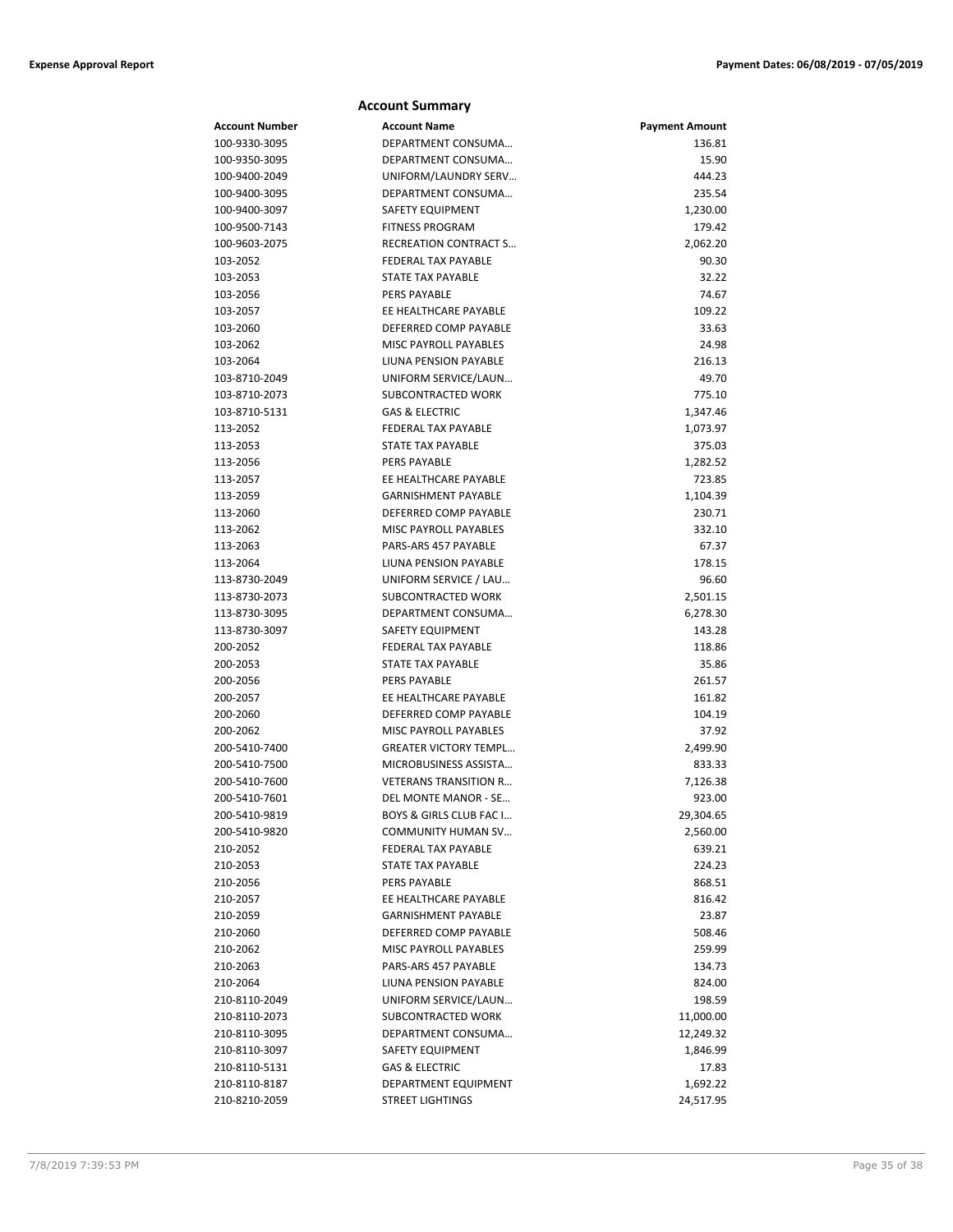|                      | <b>Account Summary</b>                        |                       |
|----------------------|-----------------------------------------------|-----------------------|
| Account Number       | <b>Account Name</b>                           | <b>Payment Amount</b> |
| 210-8210-2080        | CONGESTION MANAGEM                            | 11,240.00             |
| 210-8210-2083        | INTERSECTION PLANNING                         | 1,240.00              |
| 210-8210-9571        | PAVEMENT MANAGEME                             | 115,977.50            |
| 210-8210-9576        | BICYCLE SAFE STORM GR                         | 33,012.50             |
| 210-8420-2049        | UNIFORM SERVICE/LAUN                          | 49.65                 |
| 210-8420-2093        | SUBCONTRACTED WORK                            | 1,042.00              |
| 210-8420-5131        | <b>GAS &amp; ELECTRIC</b>                     | 308.58                |
| 210-8420-5133        | <b>WATER</b>                                  | 6,361.08              |
| 218-6630-1029        | <b>TRAINING</b>                               | 2,043.00              |
| 243-6110-4125        | INVESTIGATION EXPENDI                         | 842.89                |
| 251-9500-7125        | <b>SENIOR ACTIVITIES</b>                      | 1,216.91              |
| 257-2345             | <b>RENTAL DEPOSITS</b>                        | 1,409.19              |
| 271-2052             | <b>FEDERAL TAX PAYABLE</b>                    | 493.83                |
| 271-2053             | STATE TAX PAYABLE                             | 154.14                |
| 271-2056             | <b>PERS PAYABLE</b>                           | 809.66                |
| 271-2057             | EE HEALTHCARE PAYABLE                         | 634.07                |
| 271-2059             | <b>GARNISHMENT PAYABLE</b>                    | 28.65                 |
| 271-2060             | DEFERRED COMP PAYABLE                         | 547.14                |
| 271-2062             | <b>MISC PAYROLL PAYABLES</b>                  | 218.35                |
| 271-2063             | PARS-ARS 457 PAYABLE                          | 71.18                 |
| 271-2064             | LIUNA PENSION PAYABLE                         | 1,787.89              |
| 271-8110-2049        | UNIFORM SERVICE/LAUN                          | 198.59                |
| 271-8110-3095        | CONSUMABLES                                   | 434.49                |
| 342-8910-9572        | <b>CAPRA PARK</b>                             | 688.50                |
| 345-2052             | <b>FEDERAL TAX PAYABLE</b>                    | 22.49                 |
| 345-2053             | STATE TAX PAYABLE                             | 6.53                  |
| 345-2056             | <b>PERS PAYABLE</b>                           | 30.47                 |
| 345-2057             | EE HEALTHCARE PAYABLE                         | 16.16                 |
| 345-2060             | DEFERRED COMP PAYABLE                         | 32.35                 |
| 345-2062             | MISC PAYROLL PAYABLES                         | 21.49                 |
| 345-2064             | LIUNA PENSION PAYABLE                         | 86.13                 |
| 345-8910-9513        | <b>WBUV-RSTP GRANT</b>                        | 135,619.22            |
| 345-8910-9516        | SANITATION SEWER LINE                         | 305.82                |
| 345-8910-9518        | WBUV - CAL TRANS GRAN                         | 85,166.44             |
| 348-8910-9570        | PARKS IMPROVEMENTS                            | 424,239.06            |
| 401-2002             | A/P MPWMD SURCHARGE                           | 4,172.72              |
| 401-2052             | <b>FEDERAL TAX PAYABLE</b>                    | 579.24                |
| 401-2053             | STATE TAX PAYABLE                             | 218.51                |
| 401-2056             | PERS PAYABLE                                  | 1,391.28              |
| 401-2057             | EE HEALTHCARE PAYABLE                         | 806.10                |
| 401-2060             | DEFERRED COMP PAYABLE                         | 500.21                |
| 401-2062<br>401-2063 | MISC PAYROLL PAYABLES<br>PARS-ARS 457 PAYABLE | 327.48                |
| 401-2064             | LIUNA PENSION PAYABLE                         | 48.91<br>1,932.40     |
| 401-8610-1029        | <b>TRAINING &amp; EDUCATION</b>               | 120.00                |
| 401-8610-2053        | <b>OUTSIDE PRINTING SERVI</b>                 |                       |
| 401-8610-2072        | <b>CONTRACT SERVICES</b>                      | 1,054.03<br>727.31    |
| 401-8610-3097        | SAFETY EQUIPMENT                              | 87.53                 |
| 401-8610-3104        | <b>COMPUTER SOFTWARE</b>                      | 577.50                |
| 401-8620-2049        | UNIFORM SERVICE/LAUN                          | 198.59                |
| 401-8620-2073        | SUBCONTRACTED WORK                            | 232.38                |
| 401-8620-3095        | DEPARTMENT CONSUMA                            | 490.89                |
| 401-8620-3107        | TOOLS                                         | 313.00                |
| 401-8620-5131        | <b>GAS &amp; ELECTRIC</b>                     | 11,792.07             |
| 401-8910-9558        | CAPITAL IMPROVEMENT                           | 6,647.50              |
| 501-2052             | FEDERAL TAX PAYABLE                           | 569.86                |
| 501-2053             | <b>STATE TAX PAYABLE</b>                      | 117.96                |
| 501-2056             | PERS PAYABLE                                  | 947.32                |
|                      |                                               |                       |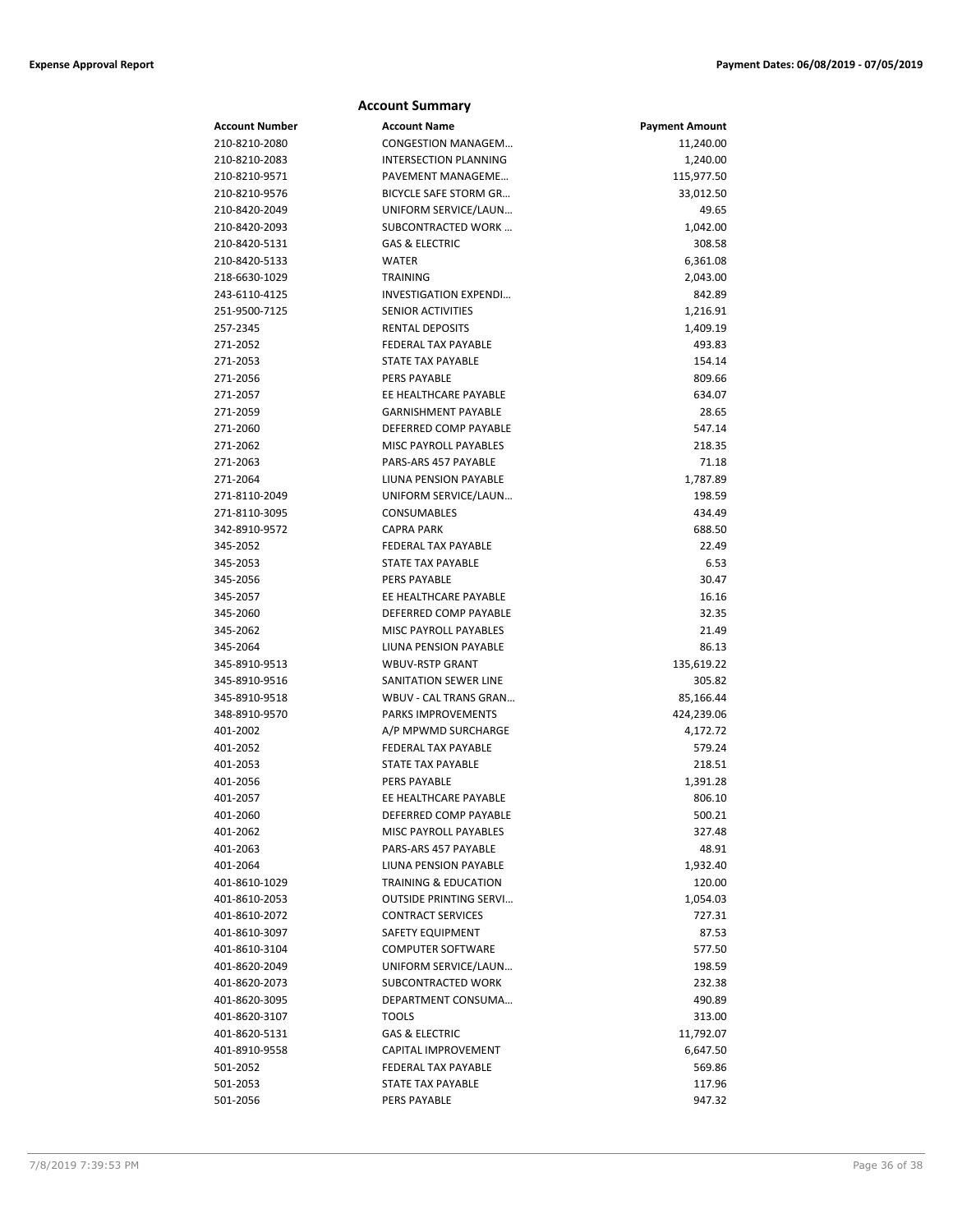|                | <b>Account Summary</b>       |                       |
|----------------|------------------------------|-----------------------|
| Account Number | <b>Account Name</b>          | <b>Payment Amount</b> |
| 501-2057       | EE HEALTHCARE PAYABLE        | 609.69                |
| 501-2060       | DEFERRED COMP PAYABLE        | 320.33                |
| 501-2062       | MISC PAYROLL PAYABLES        | 210.60                |
| 501-2063       | PARS-ARS 457 PAYABLE         | 67.37                 |
| 501-2064       | LIUNA PENSION PAYABLE        | 1,125.60              |
| 501-8510-5131  | <b>GAS &amp; ELECTRIC</b>    | 215.97                |
| 501-8520-2049  | UNIFORM SERVICE/LAUN         | 198.59                |
| 501-8520-2068  | REFUSE DISPOSAL              | 1,994.45              |
| 501-8520-3107  | <b>TOOLS</b>                 | 42.44                 |
| 501-8520-6144  | <b>VEHICLE PARTS</b>         | 6,649.41              |
| 501-8520-6145  | <b>VEHICLE FUEL</b>          | 11,645.82             |
| 501-8520-6147  | <b>TIRES</b>                 | 421.91                |
| 501-8520-6148  | <b>OUTSIDE REPAIRS</b>       | 19,226.07             |
| 502-1029       | A/R-INTEREST                 | 150.00                |
| 502-2066       | <b>DENTAL PAYABLE</b>        | 16,924.69             |
| 502-5120-2090  | <b>INSURANCE</b>             | 1,154,434.00          |
| 502-5120-2091  | <b>WORKERS COMPENSATI</b>    | 1,317,536.00          |
| 503-2052       | <b>FEDERAL TAX PAYABLE</b>   | 1,133.47              |
| 503-2053       | <b>STATE TAX PAYABLE</b>     | 238.15                |
| 503-2056       | PERS PAYABLE                 | 1,152.23              |
| 503-2057       | EE HEALTHCARE PAYABLE        | 466.62                |
| 503-2060       | DEFERRED COMP PAYABLE        | 1,001.49              |
| 503-2062       | <b>MISC PAYROLL PAYABLES</b> | 77.00                 |
| 503-2063       | PARS-ARS 457 PAYABLE         | 693.50                |
| 503-4010-3102  | COMPUTER SUPPLIES/SO         | 57,324.44             |
| 503-4010-5132  | <b>TELEPHONE</b>             | 2,776.98              |
| 503-4010-5135  | MOBILE COMMUNICATIO          | 1,978.65              |
| 503-4010-5138  | DATA COMMUNICATION           | 4,609.13              |
| 503-4010-8182  | <b>COMPUTER EQUIPMENT</b>    | 3,172.62              |
| 601-2106       | <b>MAYOR'S YOUTH PROGR</b>   | 21,000.00             |
| 601-2160       | STATE DRUG ENFORCEM          | 379.00                |
| 601-2214       | <b>BAKEWELL - CAMPUS TO</b>  | 35,561.25             |
| 601-2224       | MAIN GATE - PETROVICH        | 19,050.93             |
| 601-2225       | <b>ENCROACHMENT BONDS</b>    | 1,000.00              |
| 670-2120-1030  | CONSULTANT                   | 3,600.00              |
| 670-2130-1030  | <b>CONSULTING COSTS</b>      | 6,000.00              |
| 951-2052       | FEDERAL TAX PAYABLE          | 626.42                |
| 951-2053       | <b>STATE TAX PAYABLE</b>     | 226.73                |
| 951-2056       | PERS PAYABLE                 | 1,255.50              |
| 951-2057       | EE HEALTHCARE PAYABLE        | 501.67                |
| 951-2059       | <b>GARNISHMENT PAYABLE</b>   | 7.78                  |
| 951-2060       | DEFERRED COMP PAYABLE        | 420.87                |
| 951-2062       | <b>MISC PAYROLL PAYABLES</b> | 185.39                |
| 951-2063       | PARS-ARS 457 PAYABLE         | 190.26                |
| 951-2064       | LIUNA PENSION PAYABLE        | 1,737.50              |
| 951-8810-1022  | <b>LEGAL SERVICES</b>        | 816.66                |
| 951-8810-2063  | PUBLISHING & LEGAL AD        | 149.33                |
| 951-8820-2049  | UNIFORM SERVICE / LAU        | 198.59                |
| 951-8820-2068  | REFUSE DISPOSAL              | 212.67                |
| 951-8820-2073  | SUBCONTRACTED WORK           | 7,229.69              |
| 951-8820-3095  | DEPARTMENT CONSUMA           | 715.94                |
| 951-8820-3097  | SAFETY EQUIPMENT             | 175.63                |
| 951-8820-4121  | <b>MEETINGS AND TRAVEL</b>   | 300.00                |
| 951-8820-8187  | DEPARTMENT EQUIPMENT         | 1,496.96              |
| 952-2330       | LEASE PAYABLE - VACTOR       | 56,376.30             |
| 952-8820-9605  | <b>INTEREST EXPENSE</b>      | 4,128.92              |
| 953-2052       | FEDERAL TAX PAYABLE          | 14.20                 |
| 953-2053       | STATE TAX PAYABLE            | 10.28                 |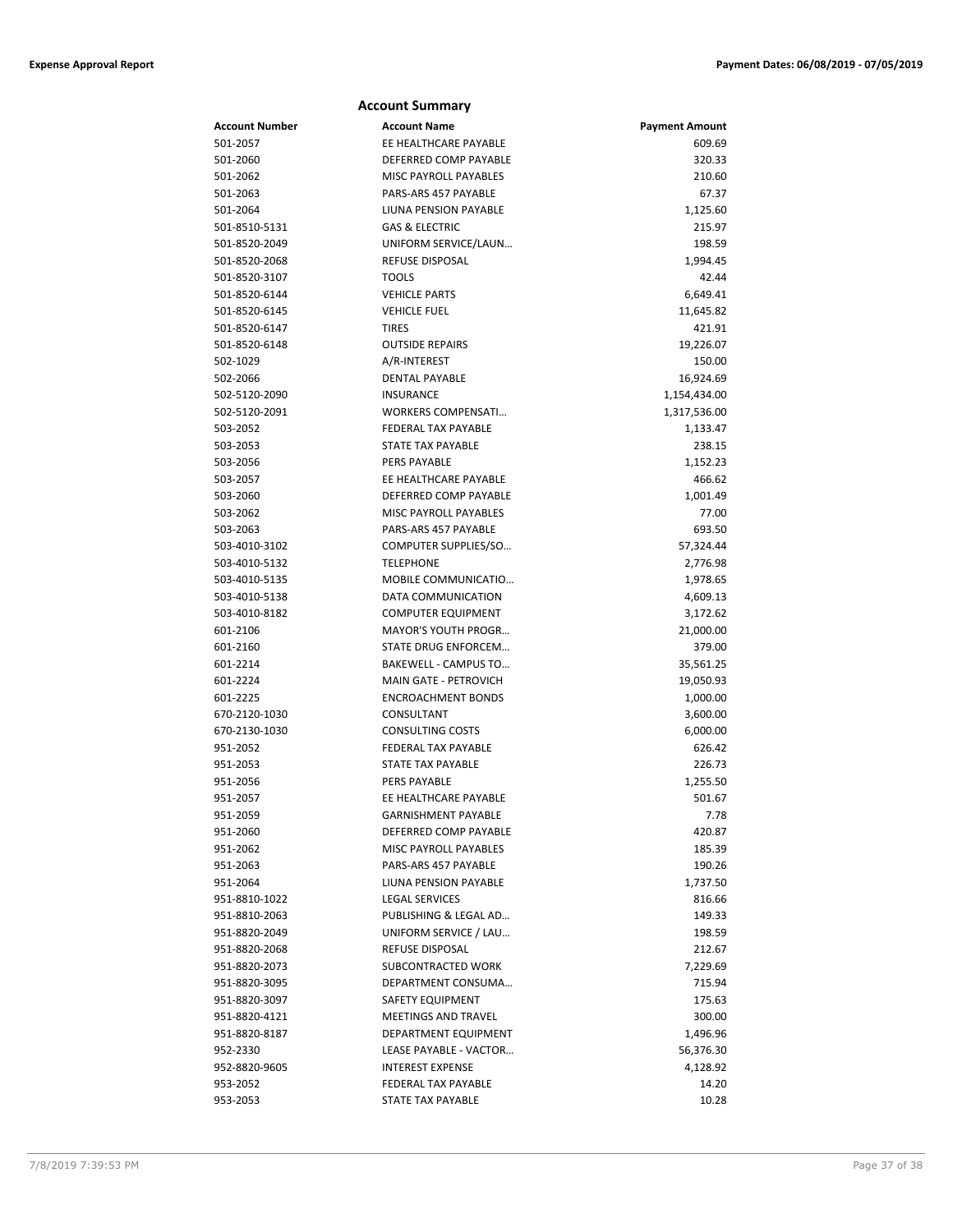|                | <b>Account Summary</b>           |                       |
|----------------|----------------------------------|-----------------------|
| Account Number | <b>Account Name</b>              | <b>Payment Amount</b> |
| 953-2056       | <b>PERS PAYABLE</b>              | 35.15                 |
| 953-2057       | EE HEALTHCARE PAYABLE            | 5.28                  |
| 953-2060       | DEFERRED COMP PAYABLE            | 7.52                  |
| 953-2062       | <b>MISC PAYROLL PAYABLES</b>     | 0.71                  |
| 953-2063       | PARS-ARS 457 PAYABLE             | 45.68                 |
| 953-8820-9201  | DEL MONTE LIFT STATION           | 14,782.50             |
| 953-8820-9205  | <b>CANYON DEL REY SEWER L</b>    | 11,220.00             |
| 953-8820-9214  | DEL MONTE SWR MAIN R             | 24,442.75             |
| 953-8820-9314  | <b>HIGHWAY 1 SEWER LINE</b>      | 44,912.80             |
| 954-8810-2090  | <b>INSURANCE</b>                 | 58,218.00             |
| 961-9610-9599  | <b>RENTAL PROPERTY EXP &amp;</b> | 2,609.76              |
| 961-9610-9861  | <b>SEASIDE GOLF RESORT</b>       | 18,180.00             |
| 971-9710-9599  | <b>RENTAL PROPERTY EXP &amp;</b> | 178.08                |
| 972-1014       | 2014 BOND RESERVE - US           | 602,098.56            |
| 973-9710-9526  | AFFORDABLE HOUSING               | 166.99                |
|                | <b>Grand Total:</b>              | 5,268,411.53          |

## **Project Account Summary**

| <b>Project Account Key</b> |                     | <b>Payment Amount</b> |
|----------------------------|---------------------|-----------------------|
| **None**                   |                     | 4,877,064.35          |
| 271EMP                     |                     | 43.62                 |
| 5005007 AA                 |                     | 3,100.00              |
| 5005010 AA                 |                     | 1,437.31              |
| 5005011 AA                 |                     | 138.30                |
| 5005012 AA                 |                     | 809.78                |
| 5005014 AA                 |                     | 258.35                |
| 5005060 AA                 |                     | 3,275.59              |
| 76CONSTRUC                 |                     | 220,506.48            |
| 76DESIGN                   |                     | 585.00                |
| 950VENDORS                 |                     | 3,820.00              |
| 951VENDOR                  |                     | 24,442.75             |
| 952VENDOR                  |                     | 2,170.00              |
| 953VENDORS                 |                     | 14,782.50             |
| $SB1-1$                    |                     | 115,977.50            |
|                            | <b>Grand Total:</b> | 5,268,411.53          |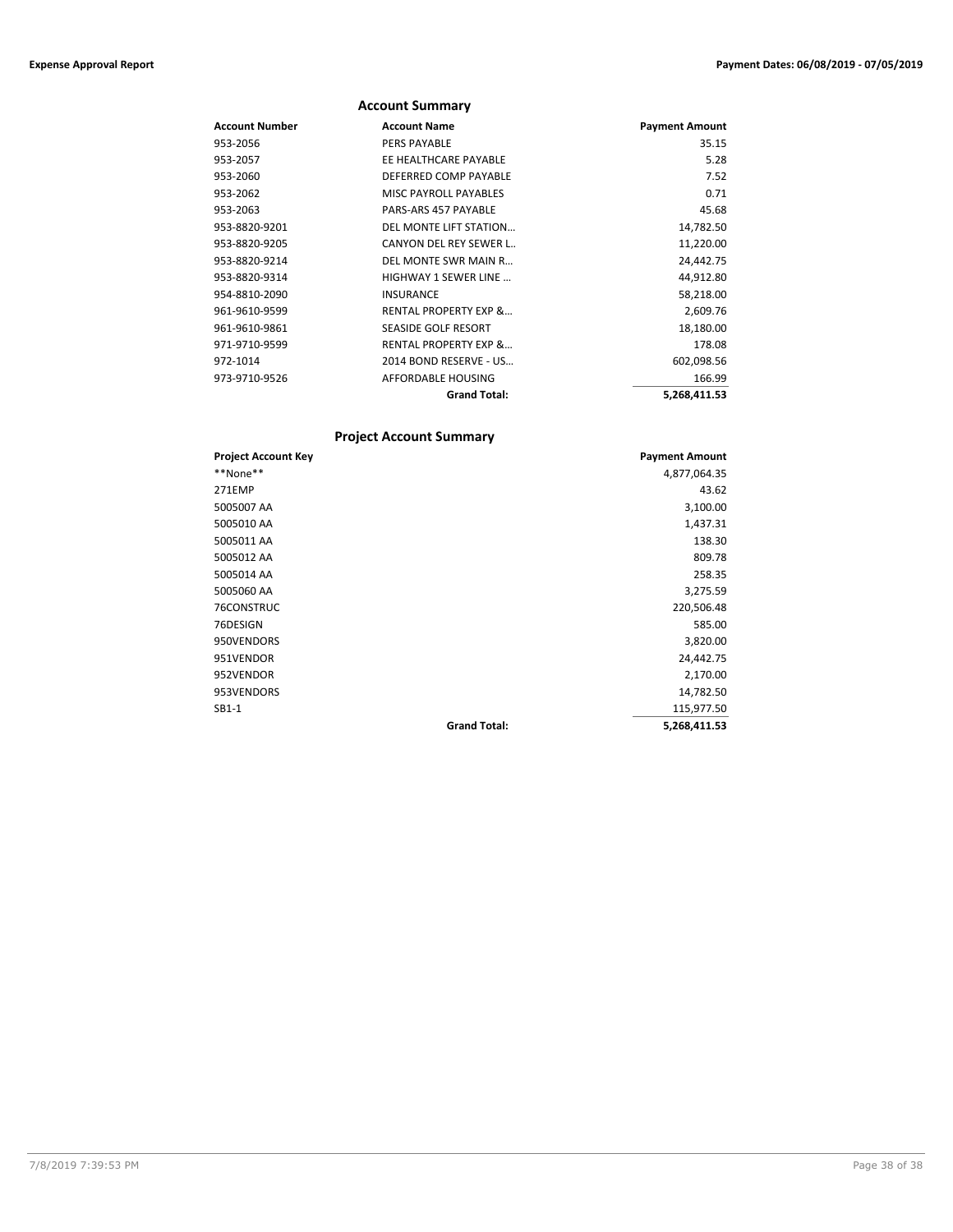# **Distribution Report**



**Fund: 100 - GENERAL FUND**

## Seaside, CA Payroll Set: 01 Expense Range - Payment Range 06/08/2019-07/05/2019

**Amount**

| 100-1010-0001 | SALARIES                         | 3,723.24   |
|---------------|----------------------------------|------------|
| 100-1010-1033 | <b>FITNESS PROGRAM</b>           | 45.00      |
| 100-1010-7177 | CHILDCARE was TUTORING PROGRAM   | $-170.75$  |
| 100-2010-0001 | SALARIES                         | 19,493.80  |
| 100-2010-0018 | <b>AUTO ALLOWANCE</b>            | 400.00     |
| 100-2010-0019 | HOUSING ALLOWANCE                | 1,500.00   |
| 100-2010-3095 | DEPARTMENT CONSUMABLES           | 46.69      |
| 100-2021-0001 | SALARIES                         | 12,307.30  |
| 100-2021-0020 | PART-TIME HOURLY WAGES           | 1,297.50   |
| 100-2021-3095 | DEPARTMENT CONSUMABLES           | 46.30      |
| 100-2031-0001 | SALARIES                         | 23,857.72  |
| 100-2031-0002 | <b>OVERTIME</b>                  | 89.04      |
| 100-2031-1033 | <b>FITNESS PROGRAM</b>           | 90.00      |
| 100-2041-0099 | TUITION REIMBURSEMENT            | 178.04     |
| 100-2041-3095 | <b>CONSUMABLES</b>               | 32.00      |
| 100-2042-0002 | <b>OVERTIME</b>                  | 109.44     |
| 100-2042-0020 | PART-TIME HOURLY WAGES           | 14,046.26  |
| 100-3010-0001 | SALARIES                         | 26,307.80  |
| 100-5110-0001 | SALARIES                         | 50,471.51  |
| 100-5110-0002 | <b>OVERTIME</b>                  | 521.11     |
| 100-5110-0041 | <b>MEDICAL INSURANCE</b>         | 92.30      |
| 100-5110-1033 | <b>FITNESS PROGRAM</b>           | 225.00     |
| 100-6110-0001 | SALARIES                         | 63,678.94  |
| 100-6110-0002 | <b>OVERTIME</b>                  | 1,432.84   |
| 100-6110-0004 | UNIFORM ALLOWANCE                | 564.00     |
| 100-6110-0020 | PART-TIME HOURLY WAGES           | 4,858.59   |
| 100-6110-1033 | <b>FITNESS PROGRAM</b>           | 599.88     |
| 100-6120-0001 | SALARIES                         | 243,418.11 |
| 100-6120-0002 | <b>OVERTIME</b>                  | 40,485.48  |
| 100-6120-0004 | UNIFORM ALLOWANCE                | 1,776.00   |
| 100-6120-1029 | <b>TRAINING &amp; EDUCATIONS</b> | 1,759.00   |
| 100-6120-1033 | <b>FITNESS PROGRAM</b>           | 259.99     |
| 100-6130-0001 | SALARIES                         | 62,355.34  |
| 100-6130-0002 | <b>OVERTIME</b>                  | 3,301.80   |
| 100-6130-0004 | UNIFORM ALLOWANCE                | 486.00     |
| 100-6130-1029 | <b>TRAINING &amp; EDUCAITON</b>  | 773.00     |
| 100-6130-1033 | <b>FTINESS PROGRAM</b>           | 45.00      |
| 100-6150-0001 | SALARIES                         | 6,809.14   |
| 100-6150-0004 | UNIFORM ALLOWANCE                | 78.00      |
| 100-6160-0001 | <b>SALARIES</b>                  | 5,200.45   |
| 100-6160-0004 | UNIFORM ALLOWANCE                | 78.00      |
| 100-6160-0041 | MEDICAL INSURANCE                | 92.30      |
| 100-6170-0020 | PART-TIME HOURLY WAGES           | 7,694.80   |
| 100-6170-1029 | TRAINING & EDUCATION             | 22.05      |
| 100-6610-0001 | SALARIES                         | 16,311.84  |
| 100-6610-0004 | UNIFORM ALLOWANCE                | 75.00      |
| 100-6610-4121 | <b>MEETINGS &amp; TRAVEL</b>     | 3.40       |
| 100-6630-1029 | TRAINING & EDUCATION             | 464.29     |
| 100-6640-0001 | SALARIES                         | 224,989.81 |
| 100-6640-0002 | <b>OVERTIME</b>                  | 31,485.72  |
| 100-6640-0003 | <b>HOLIDAY OVERTIME</b>          | 3,419.94   |
| 100-6640-0004 | UNIFORM ALLOWANCE                | 2,225.00   |
| 100-6640-0008 |                                  | 9,044.48   |
|               | OPER COMP DIV CHIEFS ST TIME     |            |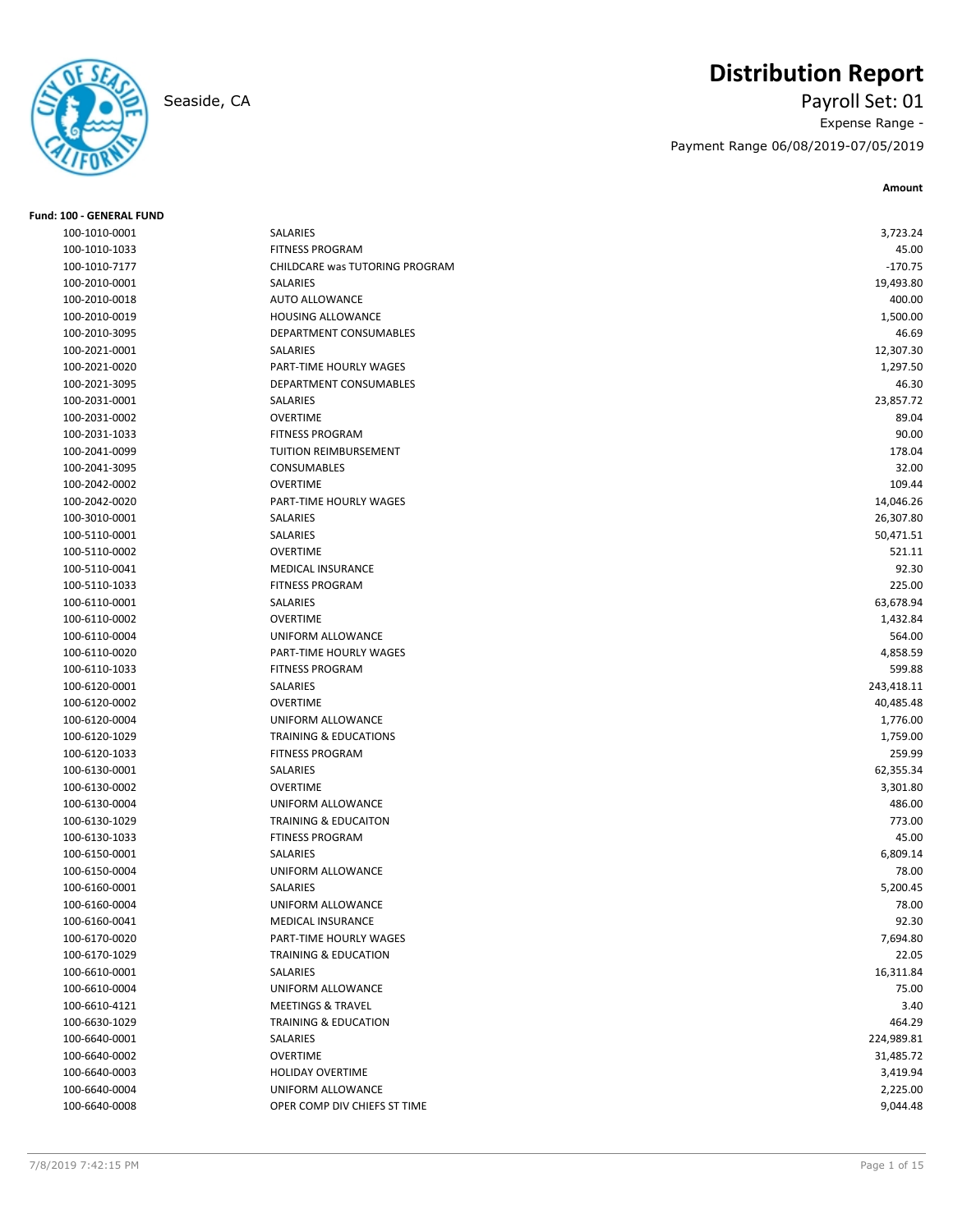| 100-6640-0012 |
|---------------|
| 100-6640-1033 |
| 100-6660-0020 |
| 100-7110-0001 |
| 100-7110-0020 |
| 100-7210-0001 |
| 100-7220-0001 |
| 100-7220-0002 |
| 100-7310-0001 |
| 100-7410-0001 |
| 100-7410-0020 |
| 100-7410-0041 |
| 100-7410-1033 |
| 100-8310-0001 |
| 100-8310-0002 |
| 100-8310-0097 |
|               |
| 100-8410-0001 |
| 100-8420-0001 |
| 100-8420-0002 |
| 100-8430-0001 |
| 100-8430-0002 |
| 100-8440-0001 |
| 100-8440-0002 |
| 100-8450-0001 |
| 100-8450-0002 |
| 100-8910-0001 |
| 100-8910-0020 |
| 100-8910-1033 |
| 100-9100-0001 |
| 100-9100-0020 |
| 100-9100-3095 |
| 100-9105-0001 |
| 100-9105-0002 |
| 100-9105-0020 |
| 100-9200-0020 |
| 100-9310-0001 |
| 100-9310-0002 |
| 100-9310-0020 |
| 100-9320-0002 |
| 100-9320-0020 |
| 100-9330-0002 |
| 100-9330-0020 |
|               |
| 100-9340-0002 |
| 100-9340-0020 |
| 100-9350-0020 |
| 100-9400-0001 |
| 100-9400-0002 |
| 100-9400-0020 |
| 100-9400-0033 |
| 100-9500-0002 |
| 100-9500-0020 |

| 100-6640-0012 | VACATION\COMP TIME PAYOFF | 41,275.76 |
|---------------|---------------------------|-----------|
| 100-6640-1033 | <b>FITNESS PROGRAM</b>    | 376.53    |
| 100-6660-0020 | PART-TIME HOURLY WAGES    | 393.66    |
| 100-7110-0001 | SALARIES                  | 9,317.15  |
| 100-7110-0020 | PART-TIME HOURLY WAGES    | 3,307.98  |
| 100-7210-0001 | SALARIES                  | 9,807.68  |
| 100-7220-0001 | SALARIES                  | 6,082.24  |
| 100-7220-0002 | <b>OVERTIME</b>           | 256.59    |
| 100-7310-0001 | SALARIES                  | 22,635.99 |
| 100-7410-0001 | SALARIES                  | 23,799.75 |
| 100-7410-0020 | PART-TIME HOURLY          | 1,490.73  |
| 100-7410-0041 | <b>MEDICAL INSURANCE</b>  | 92.30     |
| 100-7410-1033 | <b>FITNESS PROGRAM</b>    | 40.00     |
| 100-8310-0001 | SALARIES                  | 7,724.46  |
| 100-8310-0002 | <b>OVERTIME</b>           | 1,639.67  |
| 100-8310-0097 | UNALLOCATED PAGER         | 4,013.51  |
| 100-8410-0001 | SALARIES                  | 3,769.76  |
| 100-8420-0001 | SALARIES                  | 21,289.63 |
| 100-8420-0002 | <b>OVERTIME</b>           | 1,269.50  |
| 100-8430-0001 | SALARIES                  | 3,452.93  |
| 100-8430-0002 | <b>OVERTIME</b>           | 2,034.98  |
| 100-8440-0001 | SALARIES                  | 3,897.03  |
| 100-8440-0002 | <b>OVERTIME</b>           | 852.29    |
| 100-8450-0001 | SALARIES                  | $-278.72$ |
| 100-8450-0002 | <b>OVERTIME</b>           | 654.89    |
| 100-8910-0001 | <b>SALARIES</b>           | 41,851.95 |
| 100-8910-0020 | PART-TIME HOURLY WAGES    | 825.00    |
| 100-8910-1033 | <b>FITNESS PROGRAM</b>    | 180.00    |
| 100-9100-0001 | SALARIES                  | 19,144.02 |
| 100-9100-0020 | PART-TIME HOURLY WAGES    | 8,811.03  |
| 100-9100-3095 | DEPARTMENT CONSUMABLES    | 10.00     |
| 100-9105-0001 | SALARIES                  | 4,273.75  |
| 100-9105-0002 | <b>OVERTIME</b>           | 330.55    |
| 100-9105-0020 | PART-TIME HOURLY WAGES    | 10,331.19 |
| 100-9200-0020 | PART-TIME HOURLY WAGES    | 12,394.56 |
| 100-9310-0001 | SALARIES                  | 10,489.11 |
| 100-9310-0002 | <b>OVERTIME</b>           | 412.80    |
| 100-9310-0020 | PART-TIME HOURLY WAGES    | 7,893.68  |
| 100-9320-0002 | <b>OVERTIME</b>           | 673.76    |
| 100-9320-0020 | PART-TIME HOURLY WAGES    | 7,910.64  |
| 100-9330-0002 | <b>OVERTIME</b>           | 1,592.65  |
| 100-9330-0020 | PART-TIME HOURLY WAGES    | 20,887.82 |
| 100-9340-0002 | <b>OVERTIME</b>           | 90.45     |
| 100-9340-0020 | PART-TIME HOURLY WAGES    | 3,297.18  |
| 100-9350-0020 | PART-TIME HOURLY WAGES    | 4,337.49  |
| 100-9400-0001 | <b>SALARIES</b>           | 4,561.28  |
| 100-9400-0002 | <b>OVERTIME</b>           | 99.13     |
| 100-9400-0020 | PART-TIME HOURLY WAGES    | 21,421.58 |
| 100-9400-0033 | <b>FITNESS PROGRAM</b>    | 45.00     |
| 100-9500-0002 | <b>OVERTIME</b>           | 81.80     |
| 100-9500-0020 | PART-TIME HOURLY WAGES    | 4,942.75  |

**Fund 100 - GENERAL FUND Total: 31,404.27 1,244,582.95**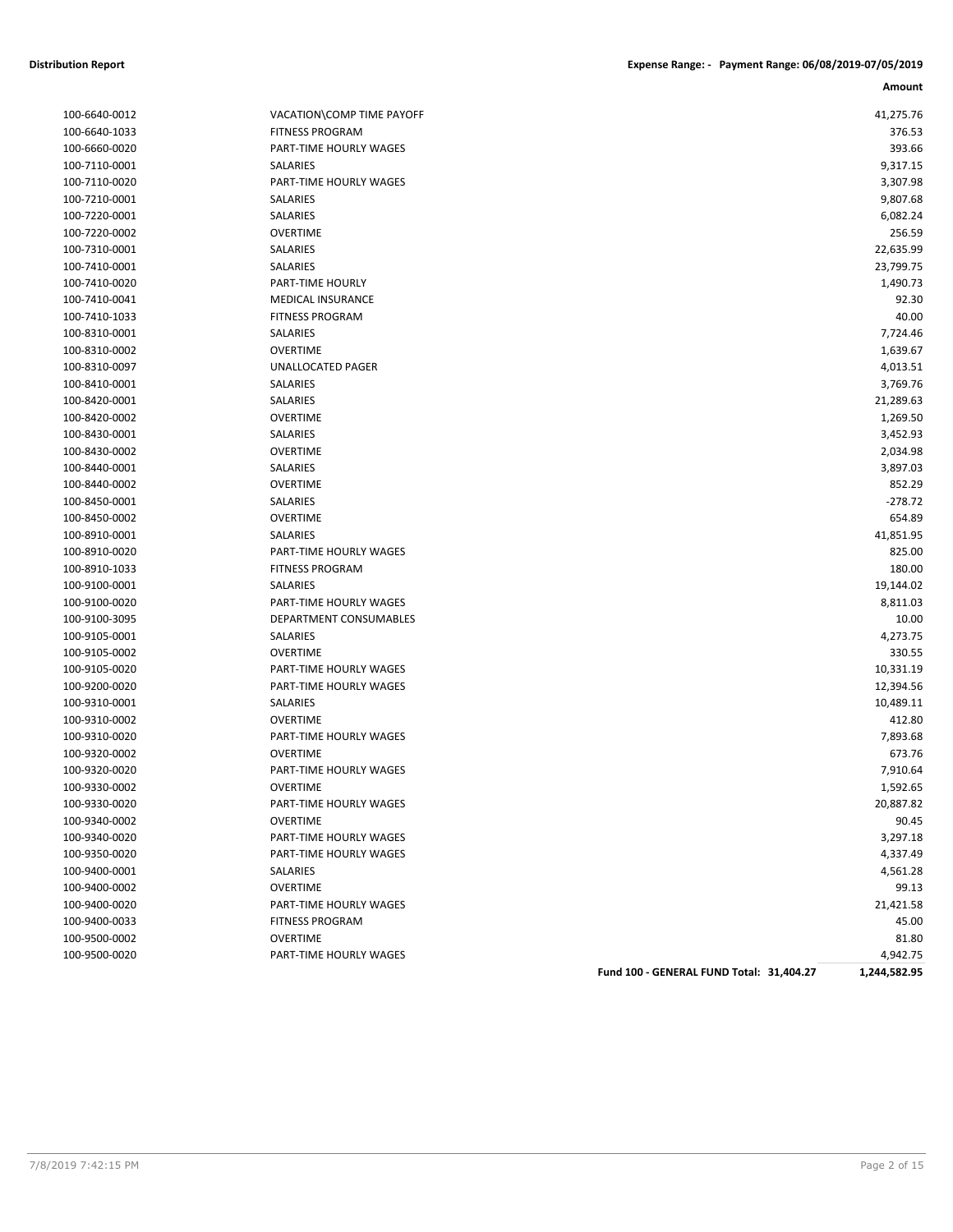| Fund: 103 - LAGUNA GRANDE PKG FUND |  |
|------------------------------------|--|
|                                    |  |

103-8710-0001 SALARIES 1,691.74

| 103-8710-0002 | <b>OVERTIME</b> |                                          |       | 16.78    |
|---------------|-----------------|------------------------------------------|-------|----------|
|               |                 | Fund 103 - LAGUNA GRANDE PKG FUND Total: | 45.62 | .,708.52 |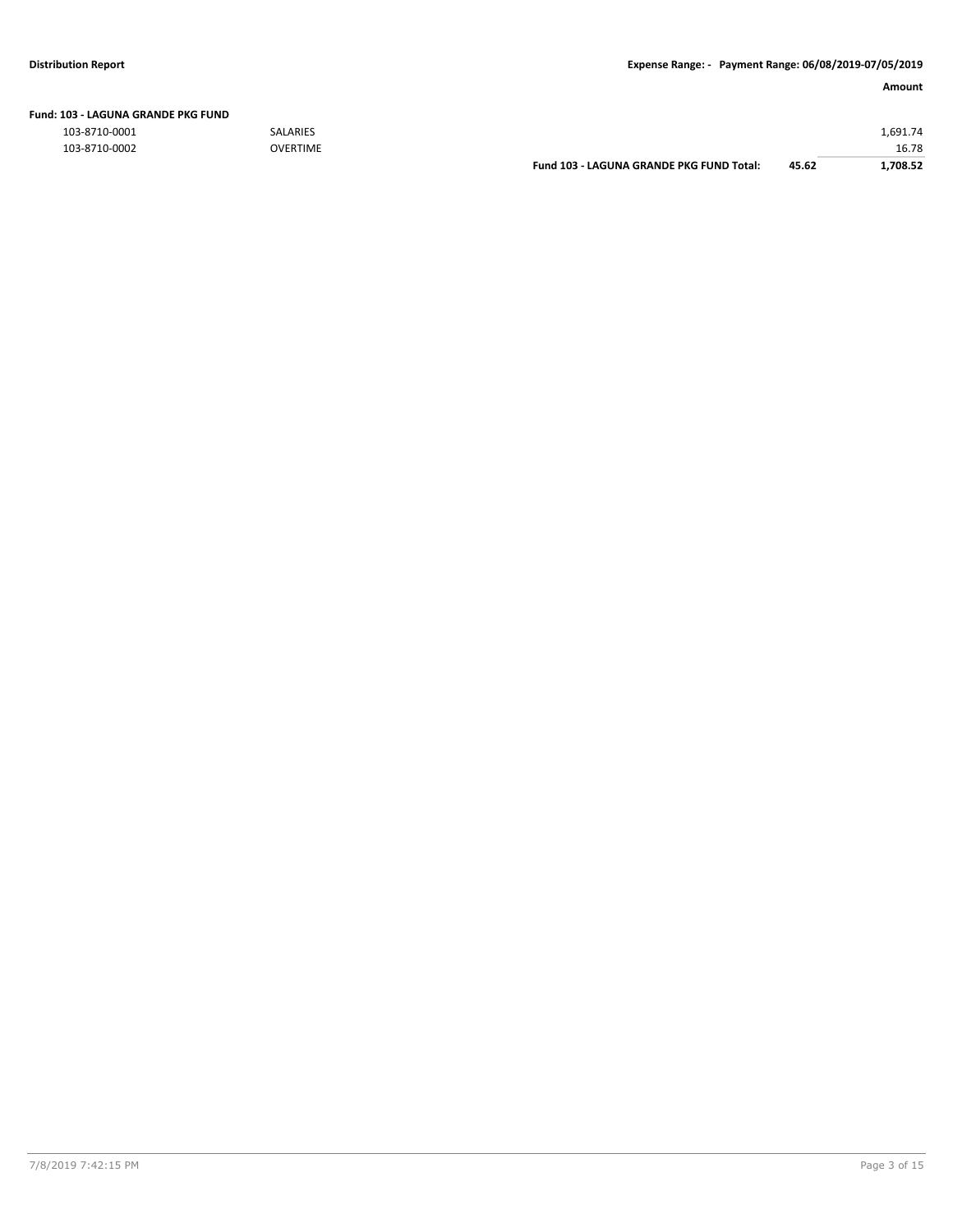| L13 - POMA & DMDC FUND |                          |                                    |        |           |
|------------------------|--------------------------|------------------------------------|--------|-----------|
| 113-8730-0001          | SALARIES                 |                                    |        | 21,862.85 |
| 113-8730-0002          | OVERTIME                 |                                    |        | 229.92    |
| 113-8730-0020          | PART-TIME HOURLY WAGES   |                                    |        | 3,392.76  |
| 113-8730-0041          | <b>MEDICAL INSURANCE</b> |                                    |        | 184.60    |
|                        |                          | Fund 113 - POMA & DMDC FUND Total: | 774.96 | 25,670.13 |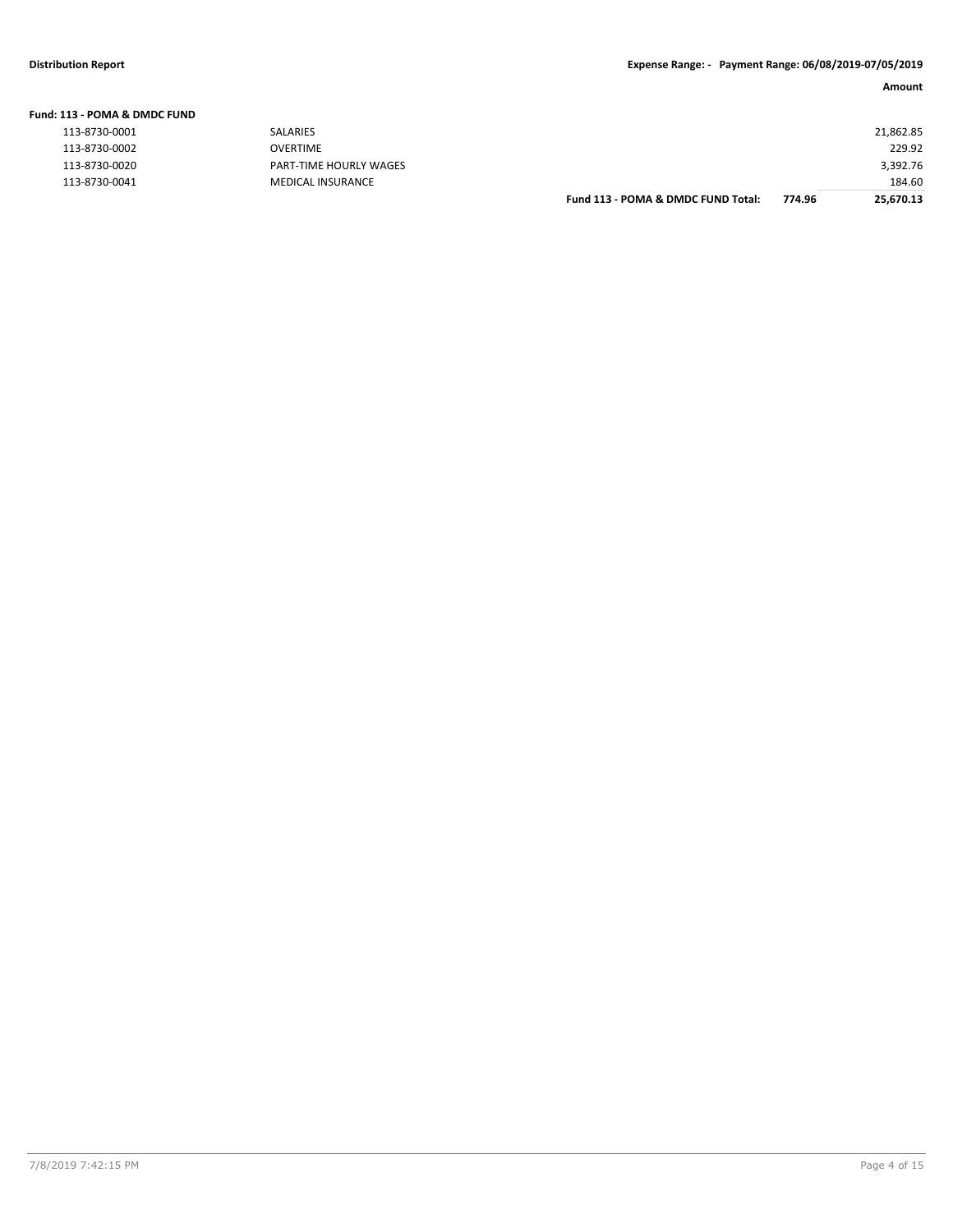**Fund: 200 - CDBG FUND** 200-5410-0001 SALARIES 2,968.41

**Fund 200 - CDBG FUND Total: 66.40 2,968.41**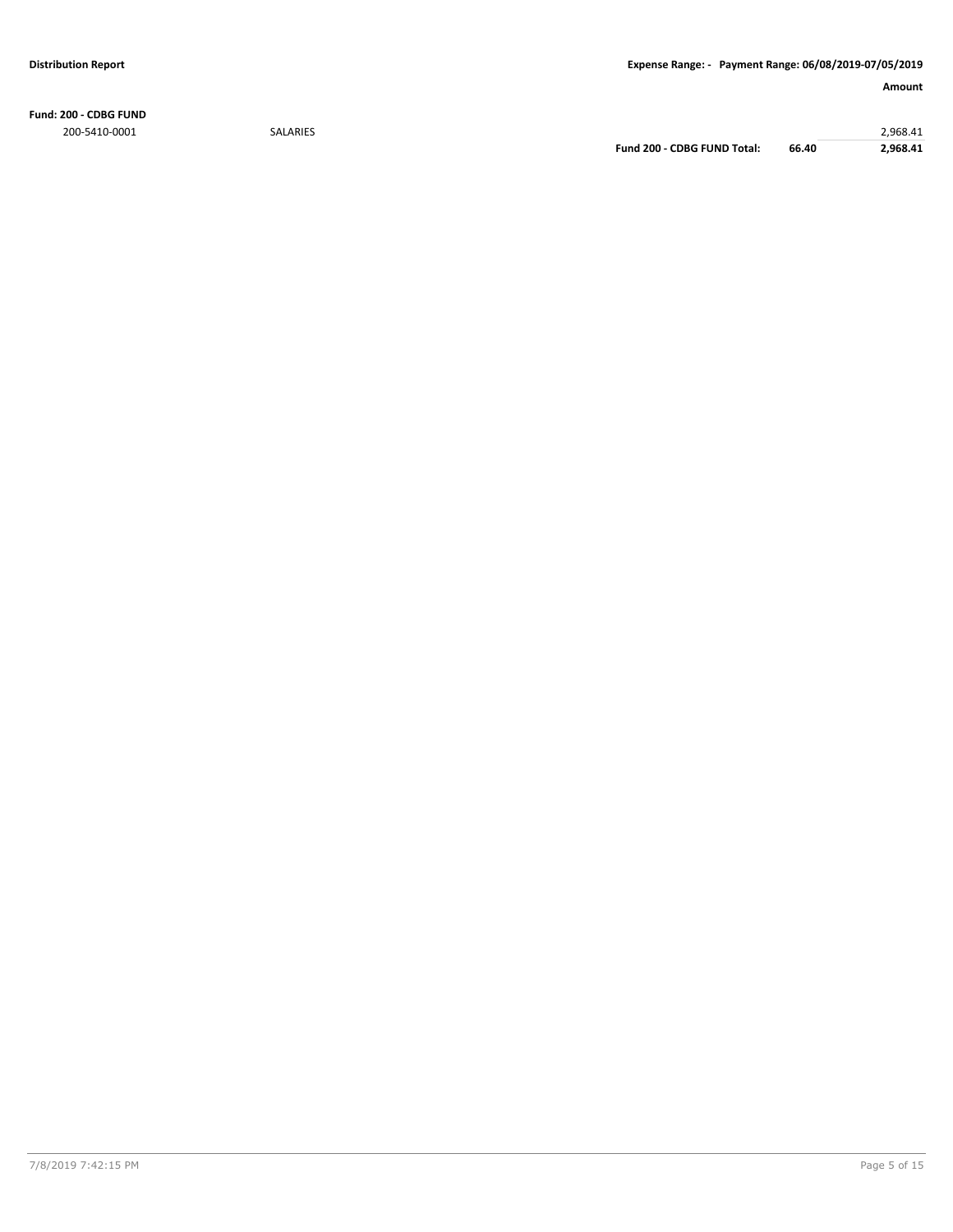## **Distribution Report Expense Range: - Payment Range: 06/08/2019-07/05/2019**

**Amount**

| <b>Fund: 210 - STREETS FUND</b> |                        |                                       |        |           |
|---------------------------------|------------------------|---------------------------------------|--------|-----------|
| 210-8110-0001                   | <b>SALARIES</b>        |                                       |        | 11,588.82 |
| 210-8110-0002                   | <b>OVERTIME</b>        |                                       |        | 1,280.08  |
| 210-8110-1033                   | <b>FITNESS PROGRAM</b> |                                       |        | 79.98     |
| 210-8420-0001                   | <b>SALARIES</b>        |                                       |        | 2,469.62  |
| 210-8420-0002                   | <b>OVERTIME</b>        |                                       |        | 817.93    |
|                                 |                        | <b>Fund 210 - STREETS FUND Total:</b> | 484.60 | 16.236.43 |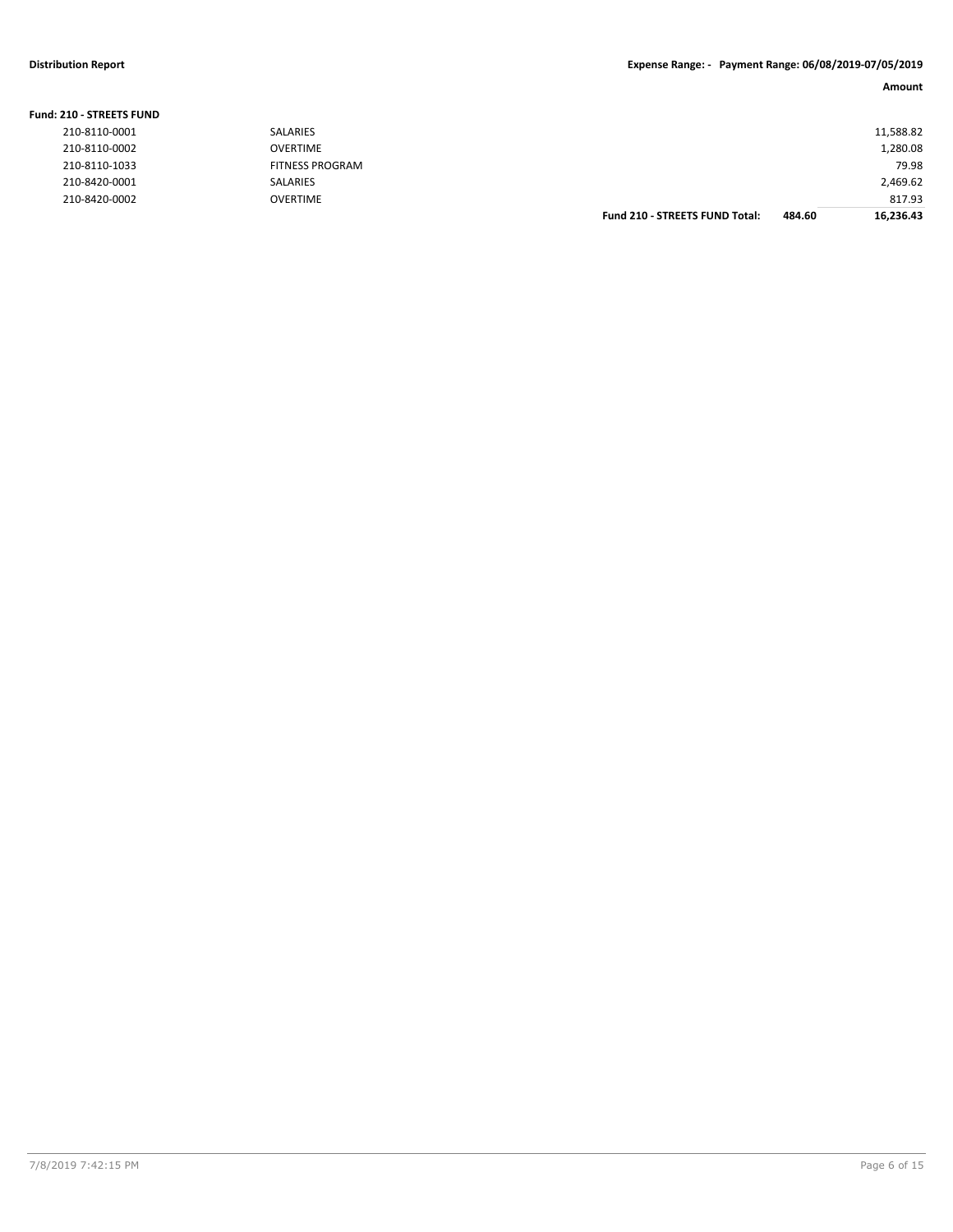|  | <b>Fund: 271 - STORMWATER FUND</b> |  |
|--|------------------------------------|--|
|  |                                    |  |

271-8110-0001 SALARIES 14,033.85

EITNESS PROGRAM **EXAMPLE SERIES AND A CONSUMING SET ASSESS** FOR THE SERIES PROGRAM **Fund 271 - STORMWATER FUND Total:** 385.17 14,040.60 **Fund 271 - STORMWATER FUND Total: 385.17**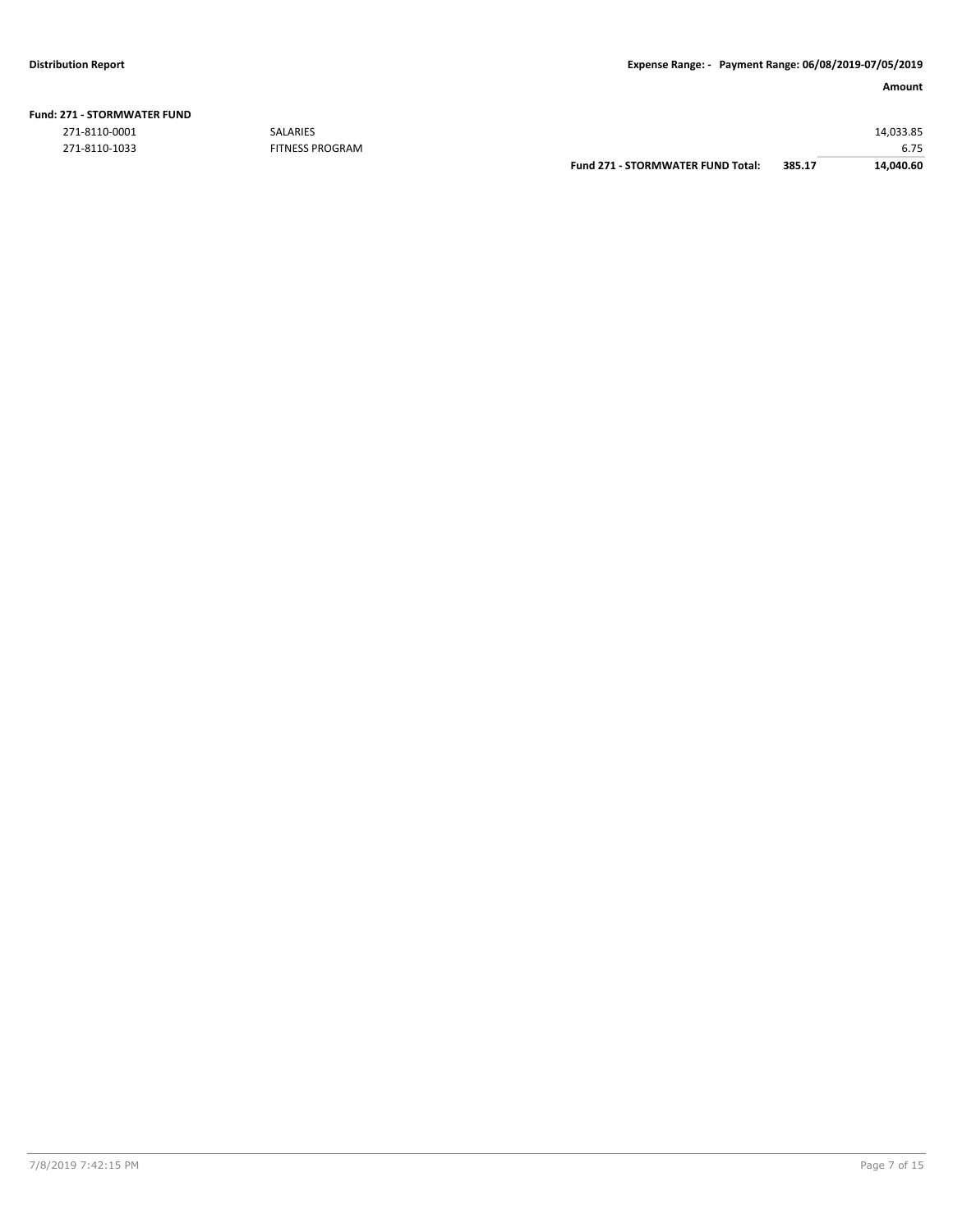**Fund: 345 - WBUV INFRASTRUCTURE IMPRO**

345-8910-0001 SALARIES 370.80 **Fund 345 - WBUV INFRASTRUCTURE IMPRO Total: 8.00 370.80**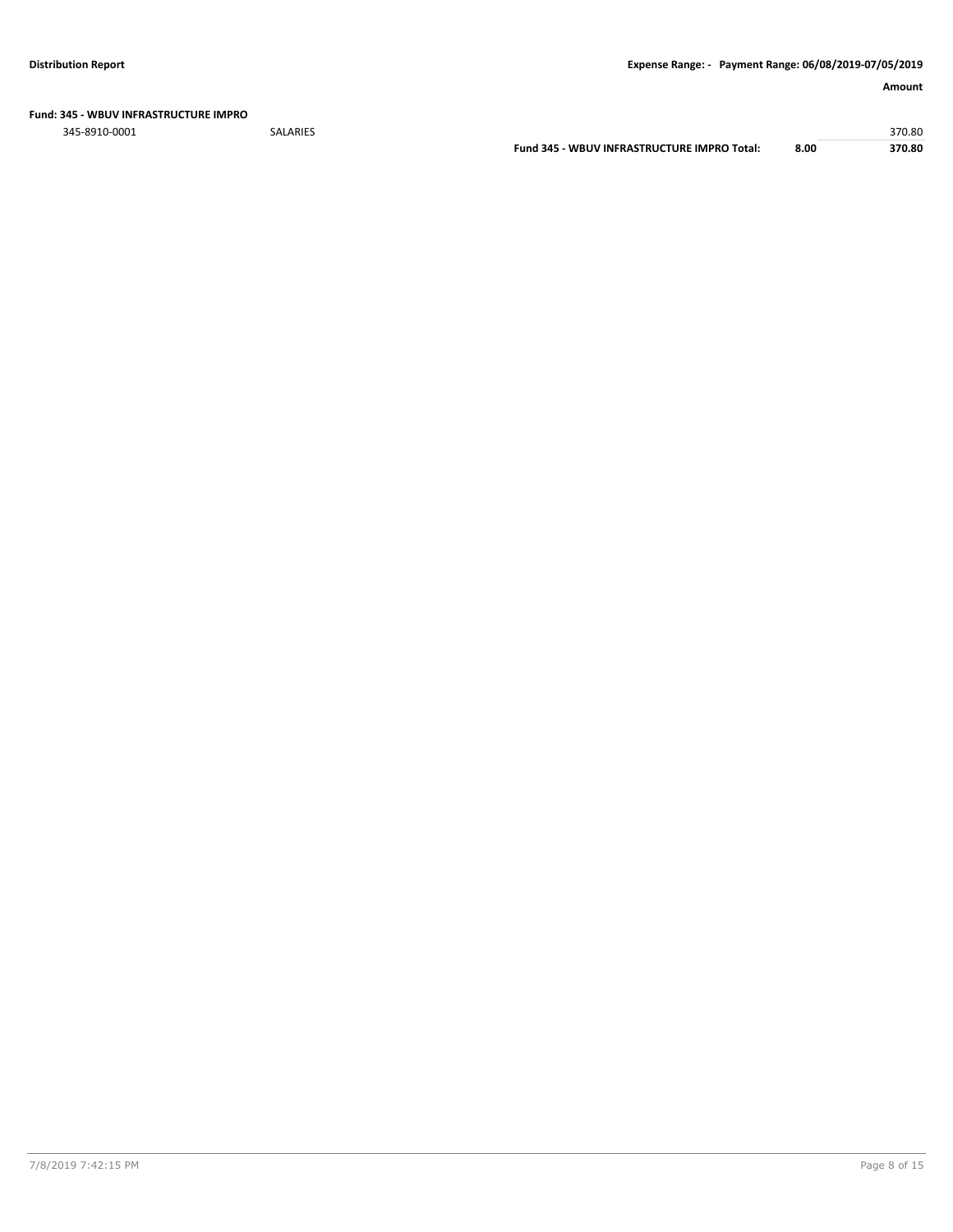## **Distribution Report Expense Range: - Payment Range: 06/08/2019-07/05/2019**

## **Amount**

| IUI - WAIEK FUND |                              |                                     |        |           |
|------------------|------------------------------|-------------------------------------|--------|-----------|
| 401-8610-0001    | SALARIES                     |                                     |        | 479.48    |
| 401-8610-4121    | <b>MEETINGS &amp; TRAVEL</b> |                                     |        | 30.07     |
| 401-8620-0001    | SALARIES                     |                                     |        | 18,430.05 |
| 401-8620-1033    | <b>FITNESS PROGRAM</b>       |                                     |        | 31.50     |
|                  |                              | <b>Fund 401 - WATER FUND Total:</b> | 517.28 | 18,971.10 |

**Fund: 401 - WATER FUND**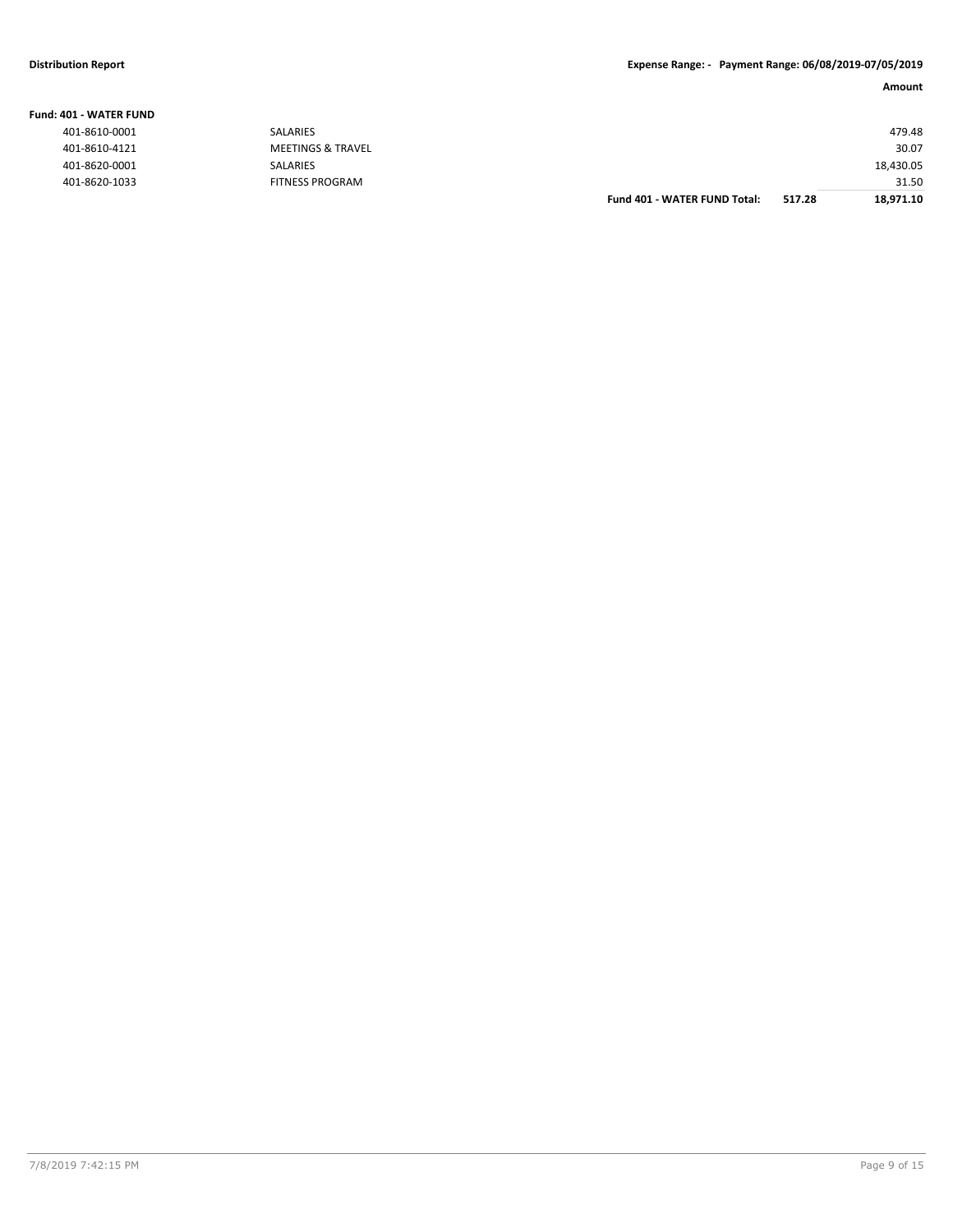## **Distribution Report Expense Range: - Payment Range: 06/08/2019-07/05/2019**

| <b>Fund: 501 - EQUIPMT MAINT FUND</b> |                 |                                      |        |           |
|---------------------------------------|-----------------|--------------------------------------|--------|-----------|
| 501-8510-0001                         | <b>SALARIES</b> |                                      |        | 958.94    |
| 501-8520-0001                         | <b>SALARIES</b> |                                      |        | 11,636.65 |
| 501-8520-0002                         | <b>OVERTIME</b> |                                      |        | 444.12    |
|                                       |                 | Fund 501 - EQUIPMT MAINT FUND Total: | 345.00 | 13.039.71 |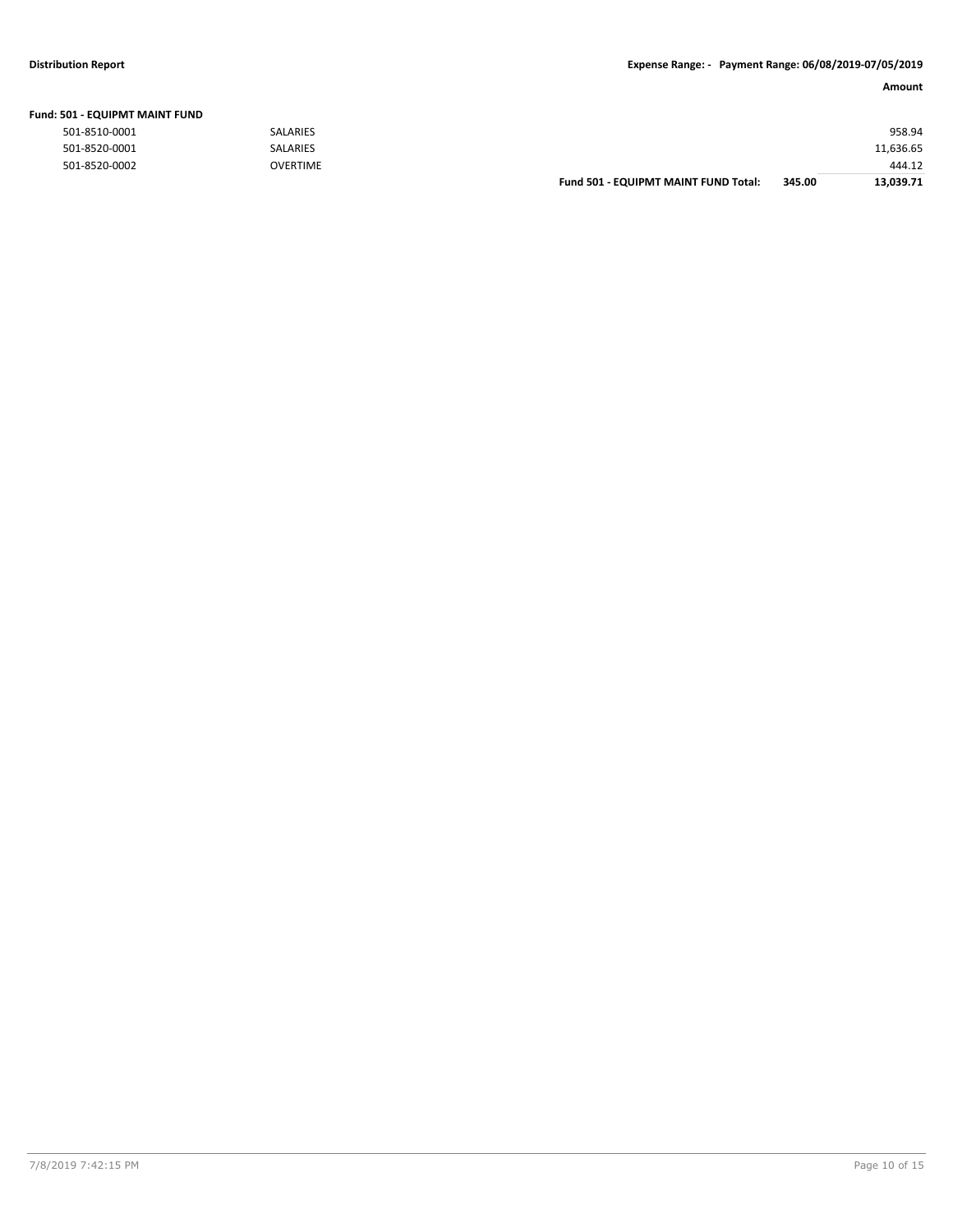|                |                               | Fund 503 - MIS FUND Total: | 320.00 | 15,150.99 |
|----------------|-------------------------------|----------------------------|--------|-----------|
| 503-4010-1033  | <b>FITNESS PROGRAM</b>        |                            |        | 45.00     |
| 503-4010-0020  | <b>PART-TIME HOURLY WAGES</b> |                            |        | 1,960.13  |
| 503-4010-0001  | <b>SALARIES</b>               |                            |        | 13,145.86 |
| ,U3 - MID FUND |                               |                            |        |           |

## **Fund: 503 - MIS FUND**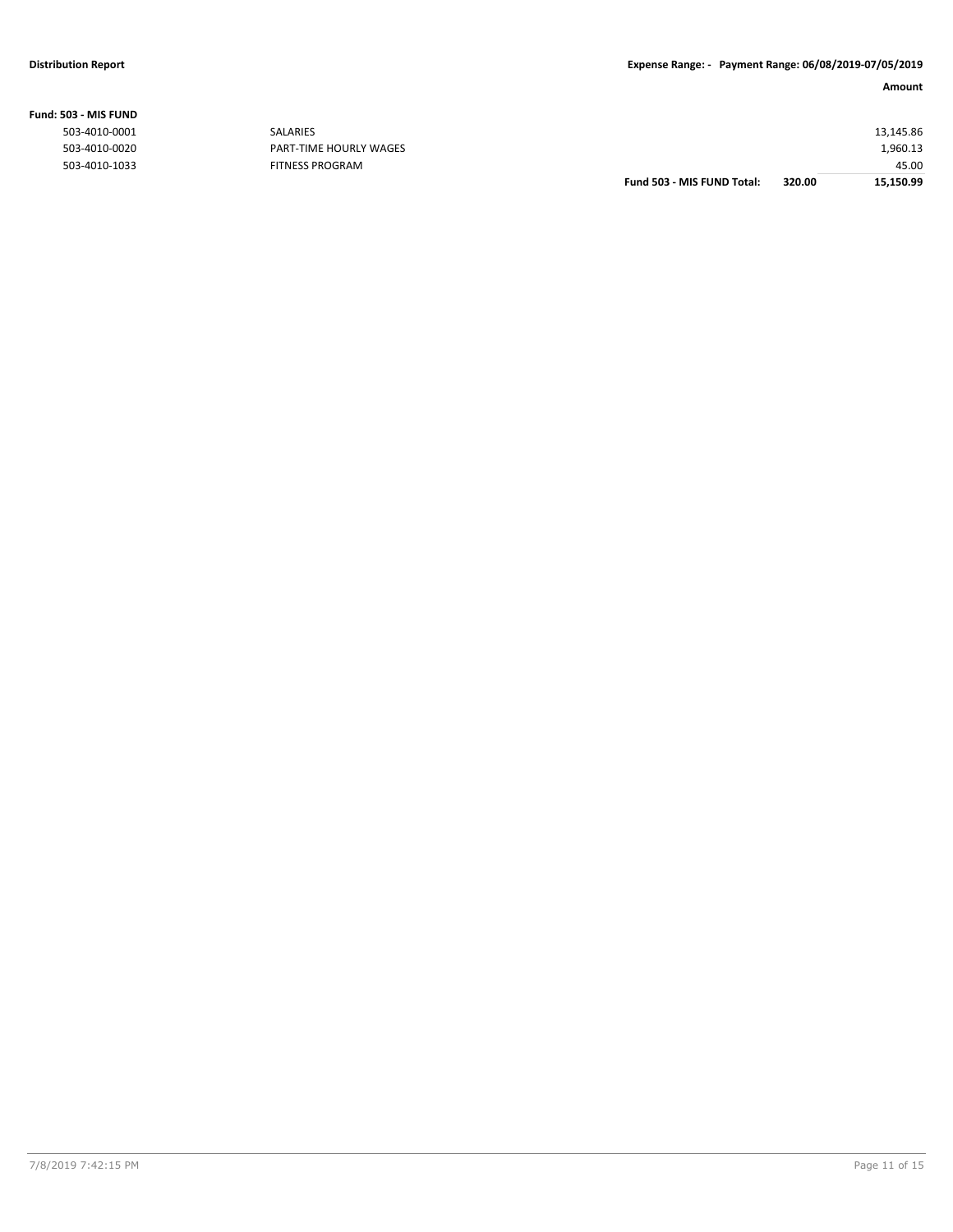|                               |                        | Fund 951 - SAN, DISTRICT GEN, FUND Total: | 443.24 | 15,641.95 |
|-------------------------------|------------------------|-------------------------------------------|--------|-----------|
| 951-8820-1033                 | <b>FITNESS PROGRAM</b> |                                           |        | 6.75      |
| 951-8820-0001                 | <b>SALARIES</b>        |                                           |        | 14,049.71 |
| 951-8810-0001                 | <b>SALARIES</b>        |                                           |        | 1,585.49  |
| 951 - SAN. DISTRICT GEN. FUND |                        |                                           |        |           |

## **Fund: 951 - SAN. DISTRICT GEN. FUND**

| 951-8810-0001 |  |
|---------------|--|
| 951-8820-0001 |  |
| 951-8820-1033 |  |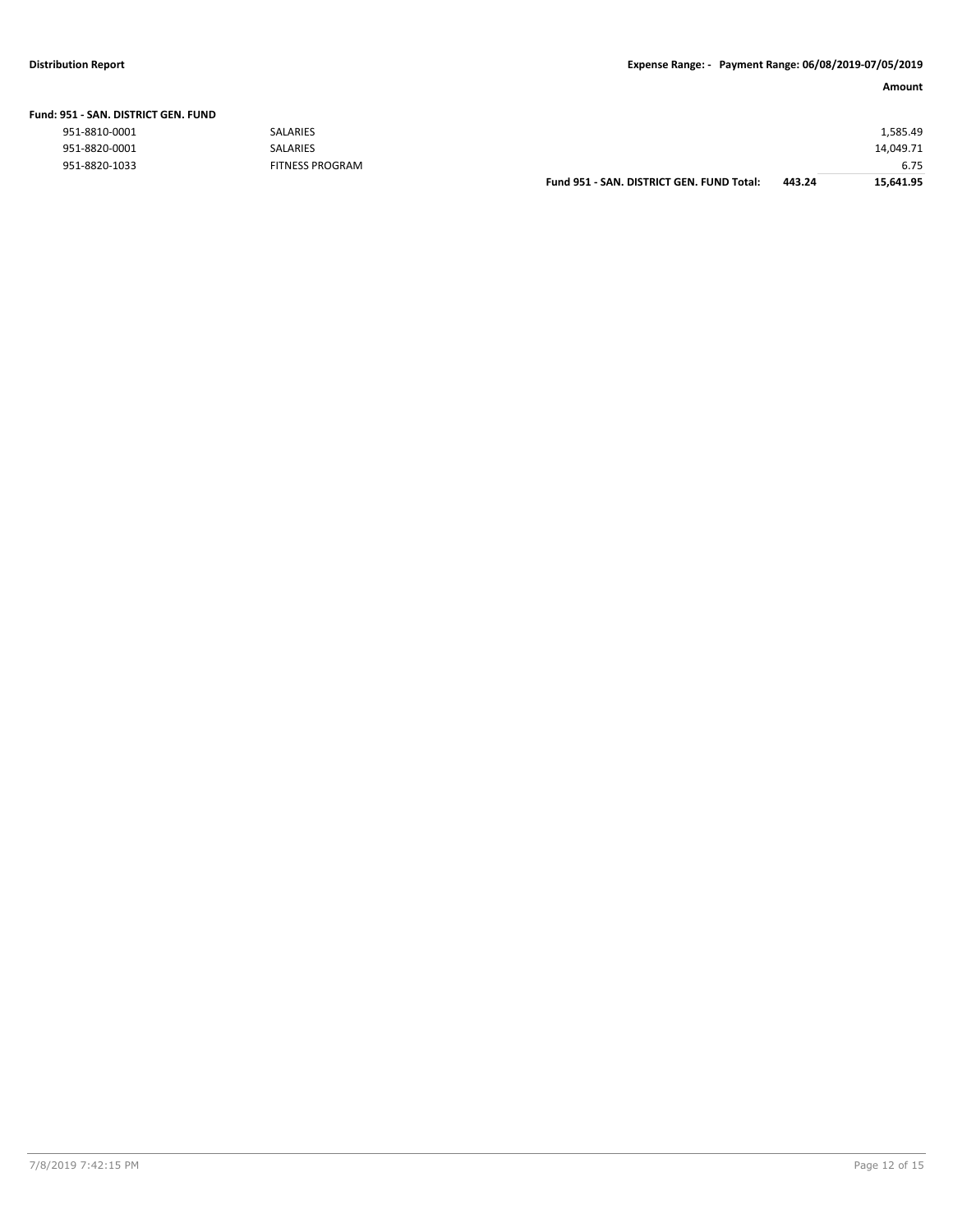|  | Fund: 953 - SAN. DISTRICT CAP. IMPROV |  |
|--|---------------------------------------|--|
|  |                                       |  |

| 953-8820-9201 |  |
|---------------|--|
| 953-8820-9205 |  |
| 953-8820-9214 |  |

DEL MONTE LIFT STATION UPGRADE CANYON DEL REY SEWER LINE REPLACEMENT 953-8820-9214 DEL MONTE SWR MAIN REPLACEMENT

| Fund 953 - SAN. DISTRICT CAP. IMPROV Total: | 6.25 | 334.13 |
|---------------------------------------------|------|--------|
|                                             |      | 80.19  |
|                                             |      | 106.92 |
|                                             |      | 147.02 |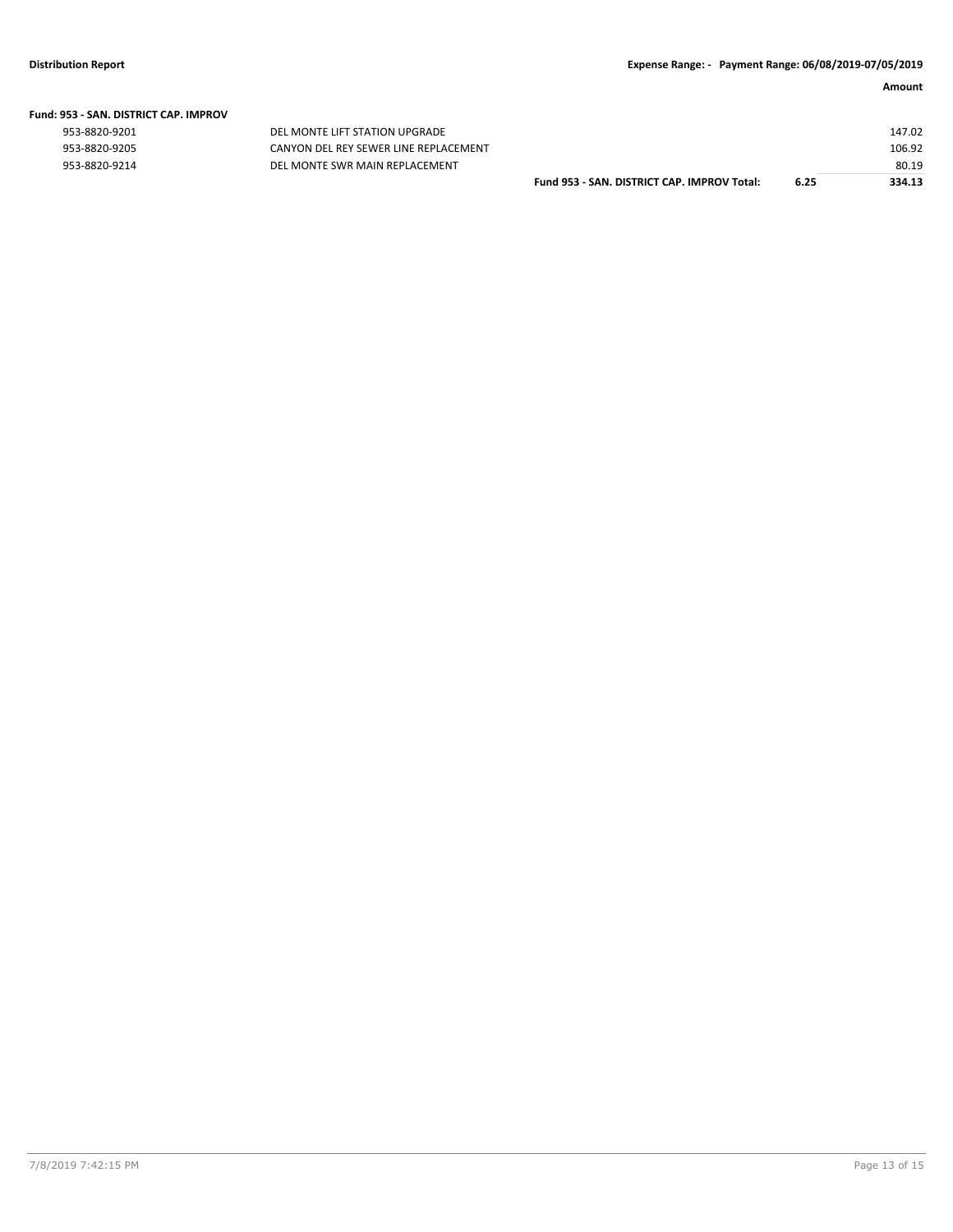## **Fund: 971 - SA MERGED CAPITAL PROJ**

971-9710-9599 RENTAL PROPERTY EXP & MAINT 452.77

**Fund 971 - SA MERGED CAPITAL PROJ Total: 16.00 452.77**